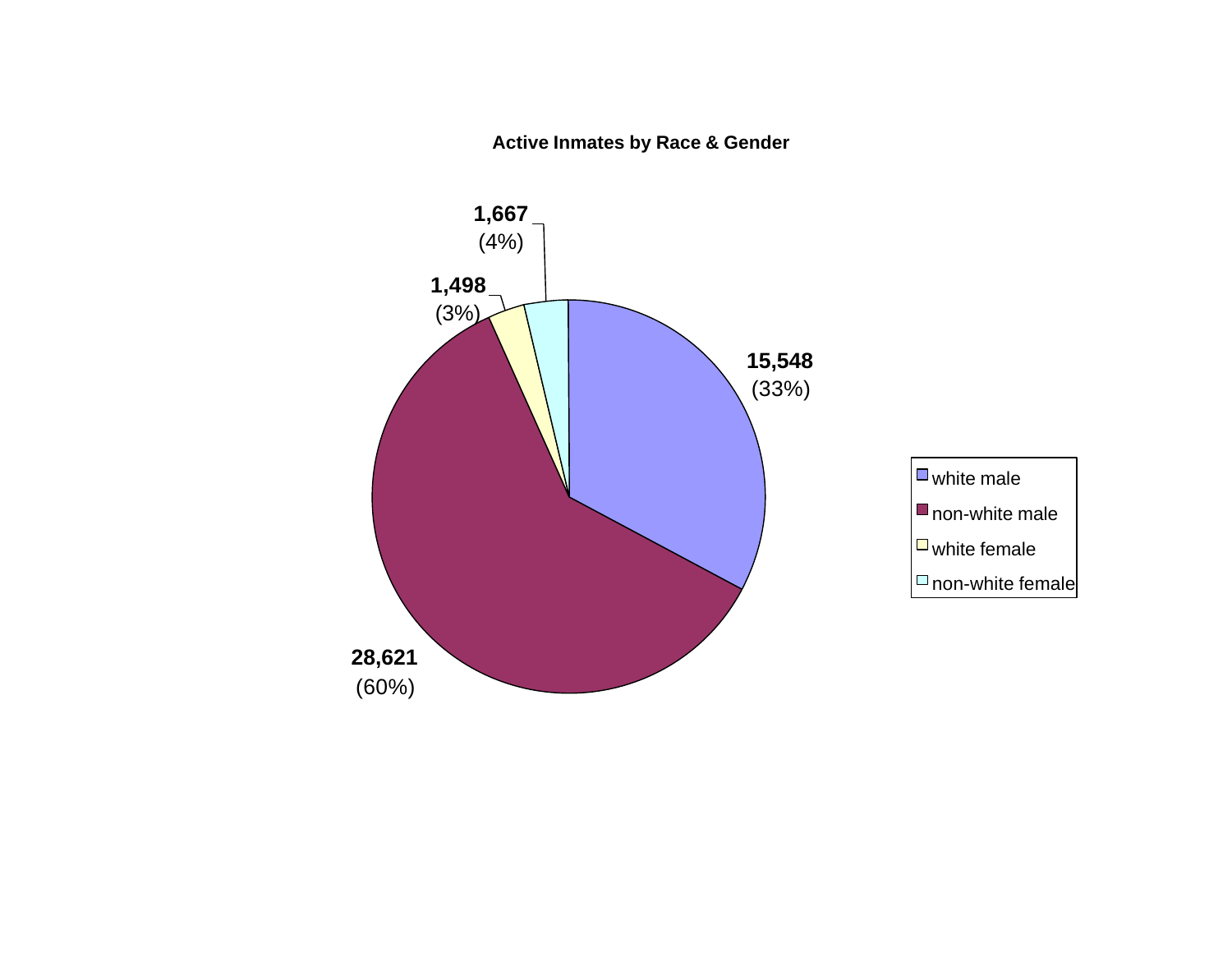#### **Active Inmates by Security Level**

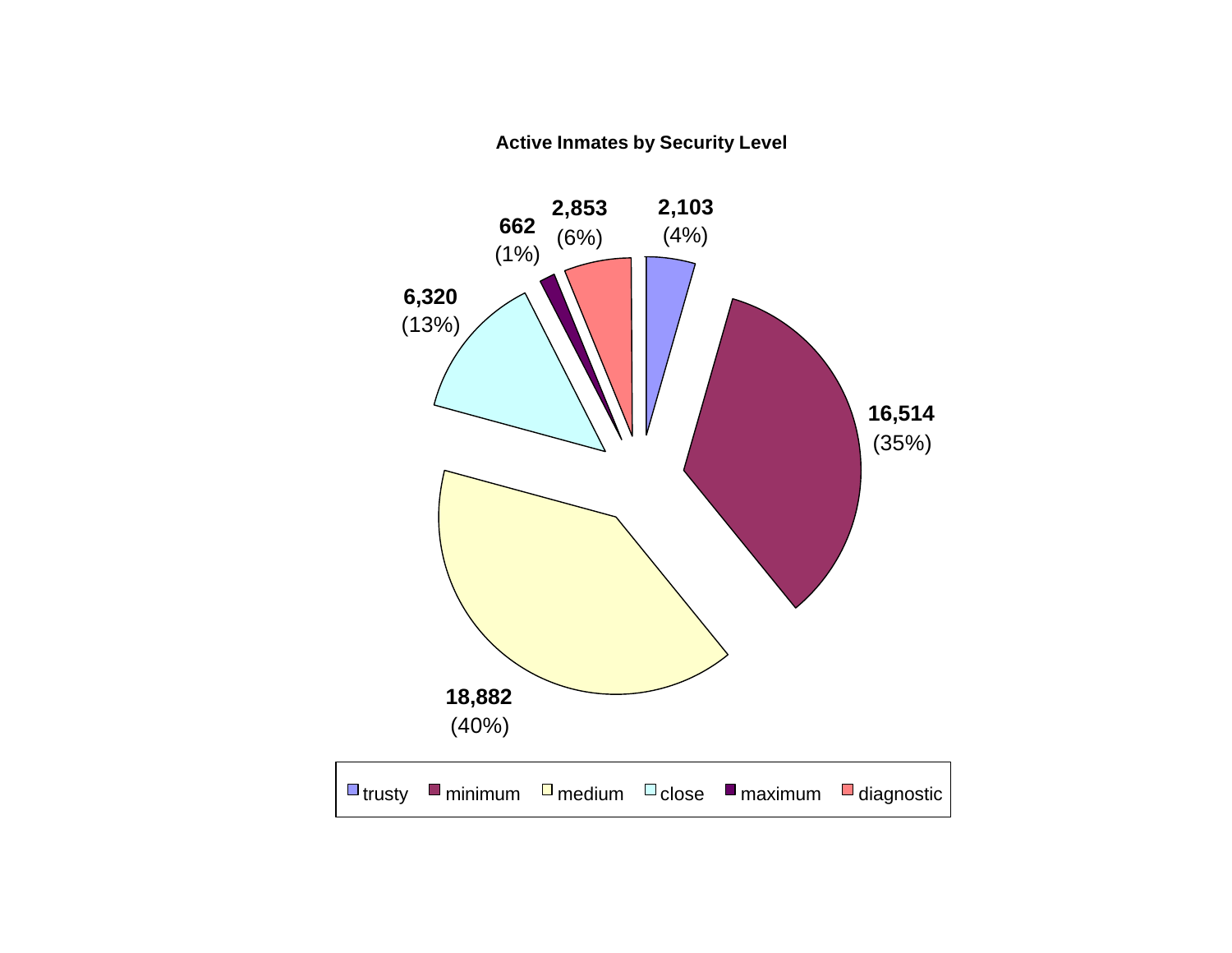#### **Active Inmates by Sentence Length**

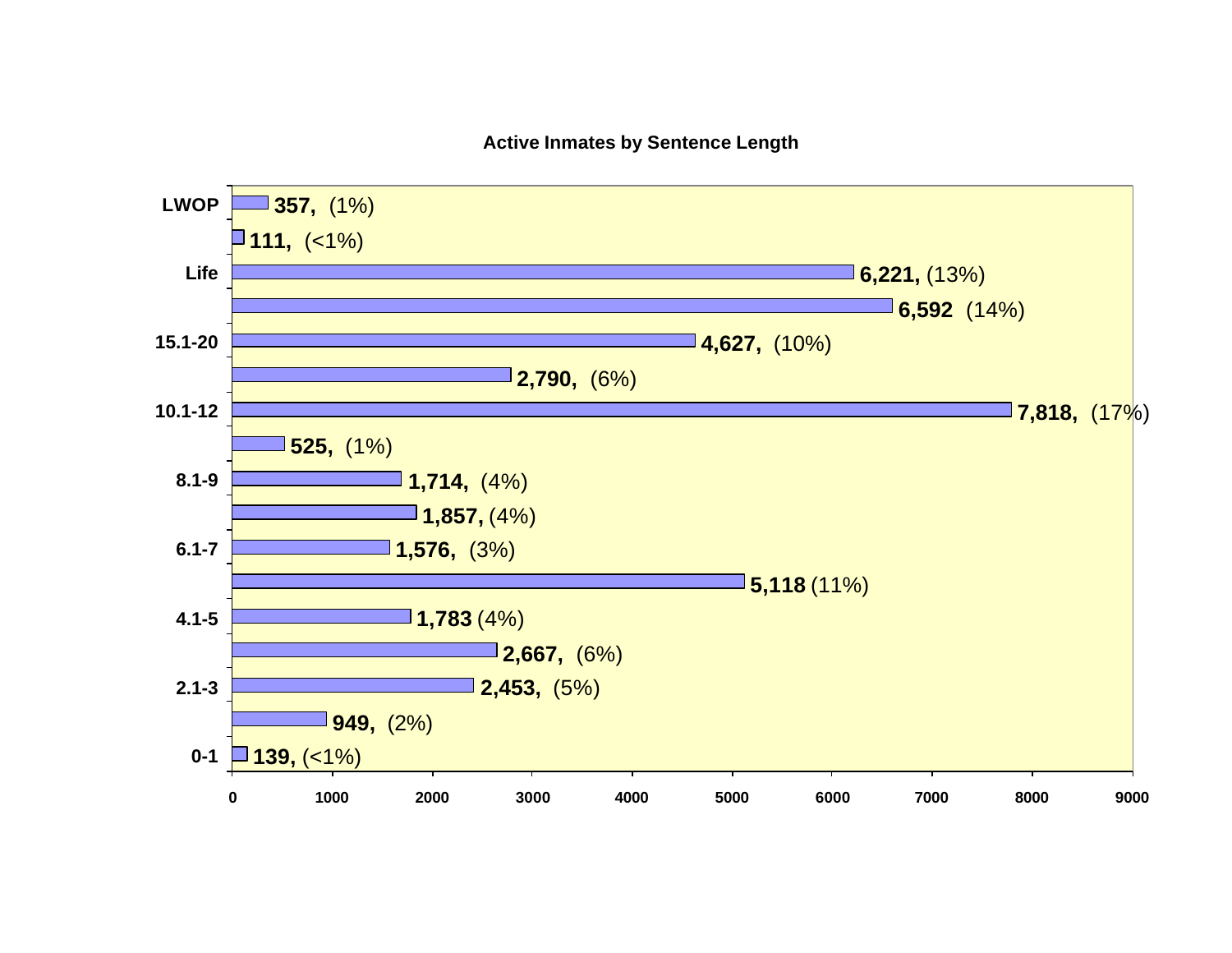**Active Inmates with Probation to follow Prison**

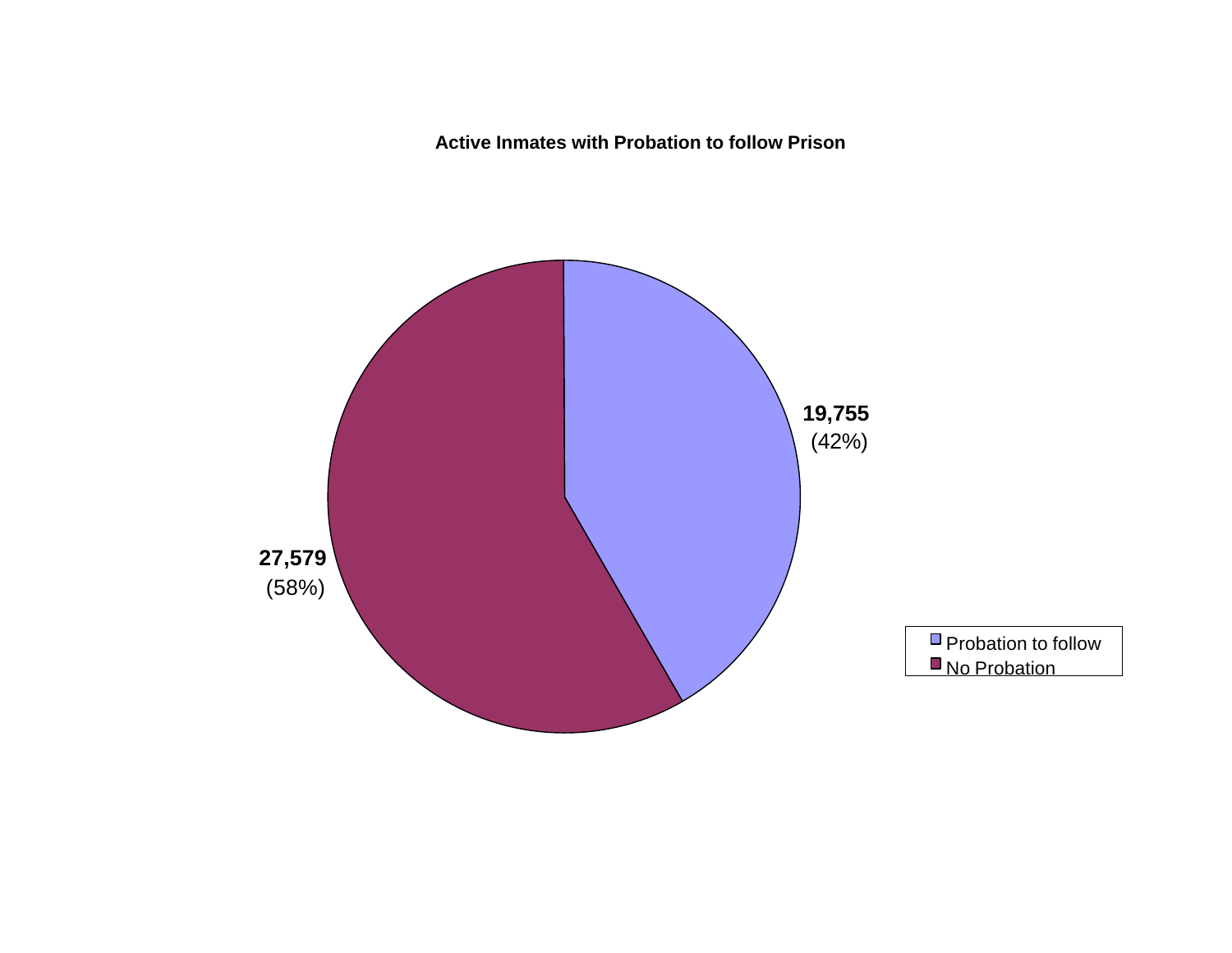#### **Active Inmates By Institution Type**

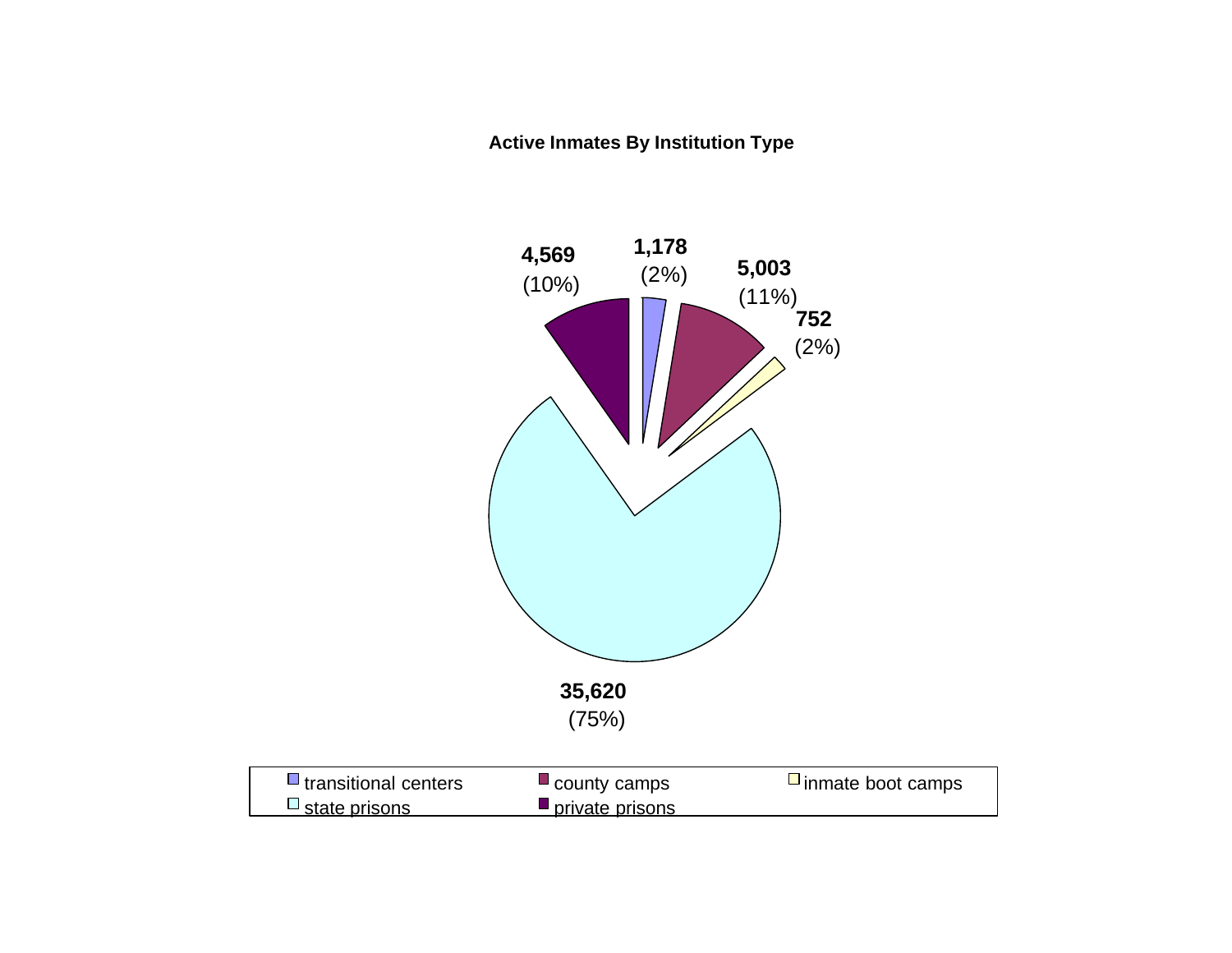#### **Active Inmates by Crime Type**

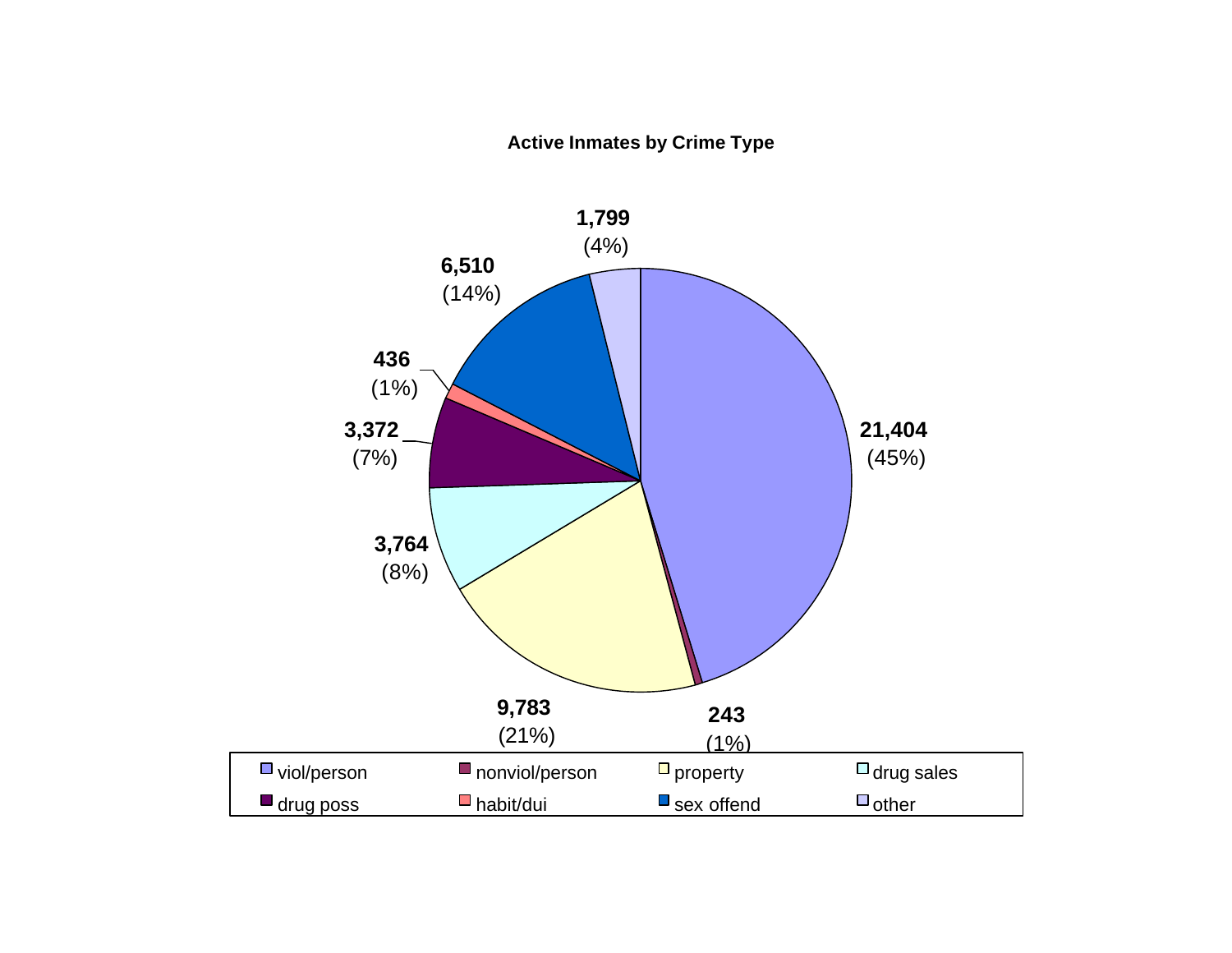Georgia Department of Corrections Page 1 Run 02/16/04 12:48 pm Decision Support

Inmate statistical profile

TABLE OF CONTENTS FOR ACTIVE PRISONERS EXCLUDING JAIL

Title PAGE ----- ---- RACE AND SEX............................ 2 Culture Fair IQ Scores.................. 3 Self-Rpt Socioeconomic Class............ 4 Self-Rpt Environment To Age 16.......... 5 Self-Rpt Education Level................ 6 Functional Reading Level (WRAT Scores).. 7 Functional Math Level (WRAT Scores)..... 8 Functional Spelling Level (WRAT Scores). 9 Self-Rpt Guardian Status To Age 16......10 Self-Rpt Employment Status Before Prison11 Self-Rpt Marital Status At Admission....12 Self-Rpt Number Of Children At Admission13 Self-Rpt Religious Affiliation..........14 Self-Rpt Family Behavior Patterns \*.....15 Inmate Diagnostic Behavior Problem \*....16 Physical Profile (General Condition)....17 Security Status...........................18 Number Of Sentences.....................19 Number Of Disciplinaries................20 Number Of Escapes.........................21 Number Of Prior Georgia Incarcerations \*22 Number Of Transfers.....................23 County Of Conviction....................24 Circ Of Conviction........................29 Home County.............................31 Prison Sentence In Years................36 Probation To Follow Prison..............37 Admission Type..............................38 Release Type...............................39 Inst By  $Group \ldots \ldots \ldots \ldots \ldots \ldots \ldots \ldots \ldots 40$  Institution.............................41 Misdemeanors And Felonies...............44 Crimes By Group..........................45 Most Serious Offense....................46 Most Serious Crime Type.................52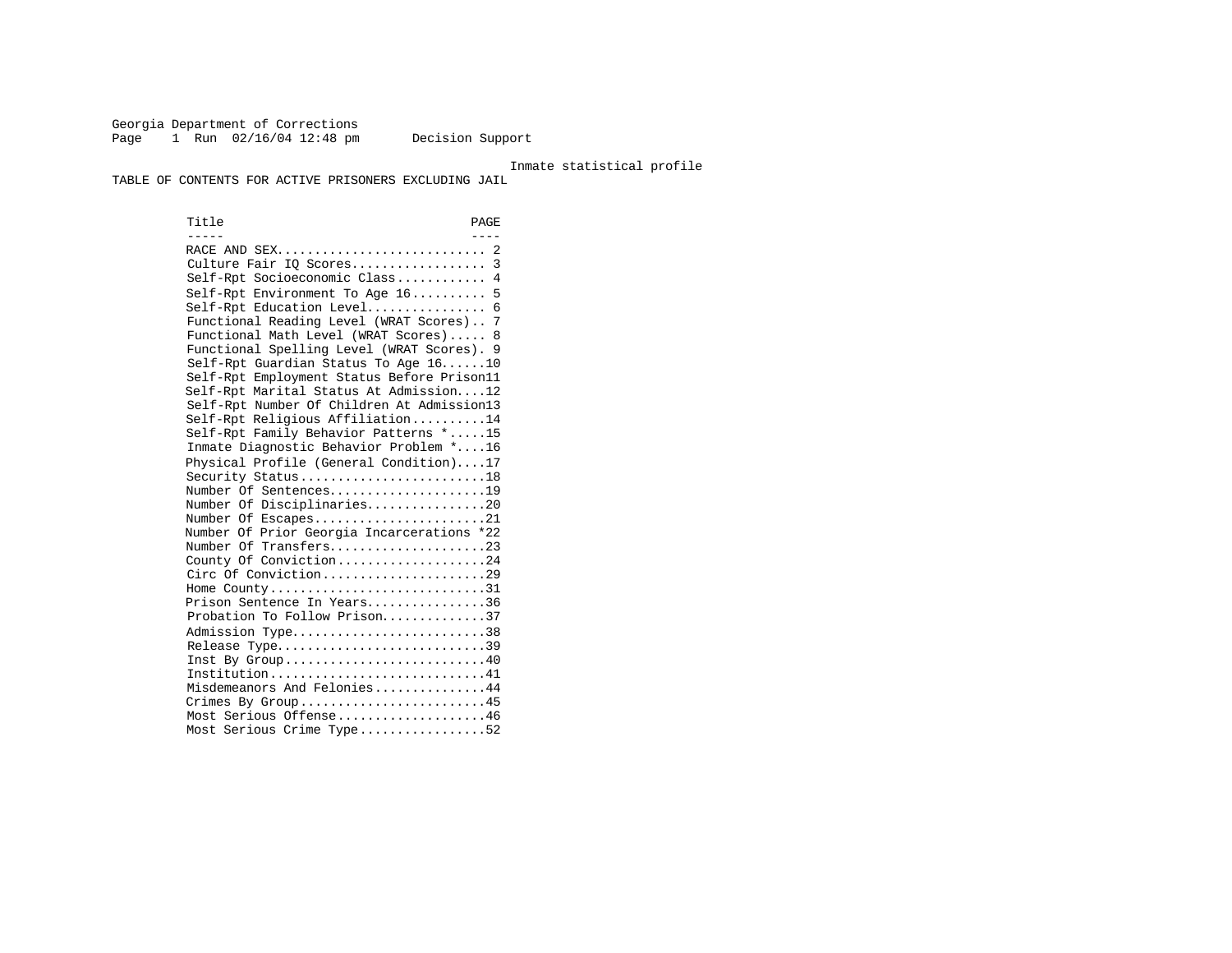Page 2 Run 02/16/04 12:48 pm Decision Support

#### Inmate statistical profile

Sample: ACTIVE PRISONERS EXCLUDING JAIL **Requestor: DECISION SUPPORT** Active inmates 02/16/2004

RACE AND SEX by current age & sex

| RACE AND SEX                                                     | Age<br>$ 00-21 $                                               | Age<br>$ 22-39 $                                                               | M E N<br>Age<br>$ 40-54 $                           | Age<br>$ 55-99 $                | Men<br>% Total                                                                    | Age<br>$8   00 - 21$                                 | Age<br>$ 22-39 $                           | <b>WOMEN</b><br>Age<br>$ 40-54 $                     | Age<br>$8155 - 99$                  | Women<br>% Total<br>$\approx$             | Grand<br>Total<br>°≈                       |
|------------------------------------------------------------------|----------------------------------------------------------------|--------------------------------------------------------------------------------|-----------------------------------------------------|---------------------------------|-----------------------------------------------------------------------------------|------------------------------------------------------|--------------------------------------------|------------------------------------------------------|-------------------------------------|-------------------------------------------|--------------------------------------------|
| WHITE MALE<br>NON WHITE MALE<br>WHITE FEMALE<br>NON WHITE FEMALE | 839<br>27<br>2213<br>$\Omega$<br>$\Omega$<br>$\mathbf{0}$<br>0 | 8558<br>32<br>73 17940<br>68<br>$\mathbf 0$<br>$\Omega$<br>0<br>0 <sup>1</sup> | 4930<br>39<br>7563<br>61<br>0<br>$\Omega$<br>0<br>0 | 1221<br>905<br>0<br>0<br>0<br>0 | 57 15548<br>35<br>43 28621<br>65<br>$\Omega$<br>$\mathbf{0}$<br>$\mathbf{0}$<br>0 | $\Omega$<br>$\mathbf 0$<br>0<br>46<br>79<br>54<br>94 | $\mathbf 0$<br>0<br>903<br>48<br>52<br>998 | $\mathbf 0$<br>$\mathbf 0$<br>466<br>46<br>539<br>54 | $\mathbf 0$<br>50<br>58<br>42<br>36 | $\Omega$<br>0<br>1498<br>47<br>1667<br>53 | 15548<br>33<br>28621<br>60<br>1498<br>1667 |
| Total reported                                                   |                                                                | 3052 100 26498 100 12493 100                                                   |                                                     |                                 | 2126 100 44169 100                                                                | 173 100                                              | 1901 100                                   | 1005 100                                             | 86 100                              | 3165 100                                  | 47334 100                                  |
| Percent reported                                                 | 100.0                                                          | 100.0                                                                          | 100.0                                               | 100.0                           | 100.0                                                                             | 100.0                                                | 100.0                                      | 100.0                                                | 100.0                               | 100.0                                     | 100.0                                      |
| NOT REPORTED                                                     | $\mathbf 0$                                                    | $\mathbf 0$                                                                    | $\mathbf 0$                                         | $\Omega$                        | $\mathbf 0$                                                                       | $\mathbf 0$                                          | $\Omega$                                   | $\mathbf 0$                                          | $\mathbf 0$                         | $\mathbf 0$                               | $\Omega$                                   |
| Total                                                            | 26498<br>3052                                                  |                                                                                | 12493                                               | 2126                            | 44169                                                                             | 173                                                  | 1901                                       | 1005                                                 | 86                                  | 3165                                      | 47334                                      |
| AVERAGE AGE                                                      | 19.92                                                          | 30.03                                                                          | 45.30                                               | 60.38                           | 35.11                                                                             | 20.11                                                | 31.04                                      | 44.78                                                | 60.09                               | 35.59                                     | 35.14                                      |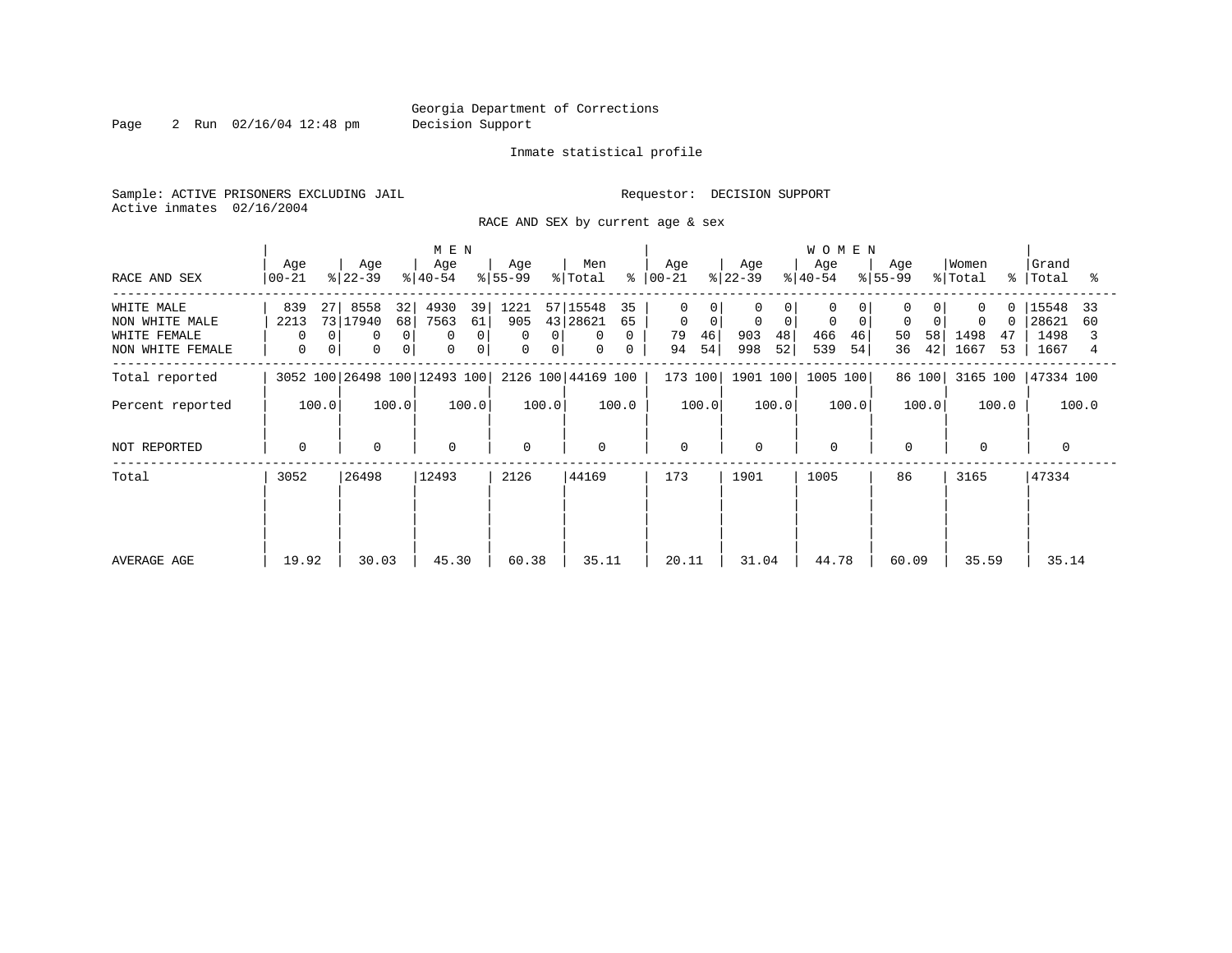Page 3 Run 02/16/04 12:48 pm Decision Support

#### Inmate statistical profile

Sample: ACTIVE PRISONERS EXCLUDING JAIL **Requestor: DECISION SUPPORT** Active inmates 02/16/2004

Culture Fair IQ Scores by current age & sex

|                           |                  |                       | M E N                        |                  |                                 |                      |                        | <b>WOMEN</b>           |                      |                         |                       |
|---------------------------|------------------|-----------------------|------------------------------|------------------|---------------------------------|----------------------|------------------------|------------------------|----------------------|-------------------------|-----------------------|
| IQ Score                  | Age<br>  00-21   | Age<br>$ 22-39 $      | Age<br>$ 40-54 $             | Age<br>$ 55-99 $ | Men<br>$\frac{8}{6}$<br>% Total | Age<br>$ 00-21 $     | Age<br>$ 22-39 $       | Age<br>$ 40-54 $       | Age<br>$ 55-99 $     | Women<br>% Total<br>°≈  | Grand<br>Total<br>ႜ   |
| LESS THAN 70<br>70 AND UP | 76<br>3 <br>2604 | 31<br>770<br>97 23564 | 806<br>7<br>97 10577         | 122<br>93 1768   | 6 1774<br>4<br>94 38513<br>96   | 3<br>2 <br>143<br>98 | 139<br>8<br>1571<br>92 | 220<br>24<br>708<br>76 | 26<br>36<br>47<br>64 | 388<br>14<br>2469<br>86 | 2162<br>5<br>40982 95 |
| Total reported            |                  |                       | 2680 100 24334 100 11383 100 |                  | 1890 100 40287 100              | 146 100              | 1710 100               | 928 100                | 73 100               | 2857 100                | 43144 100             |
| Percent reported          | 87.8             | 91.8                  | 91.1                         | 88.9             | 91.2                            | 84.4                 | 90.0                   | 92.3                   | 84.9                 | 90.3                    | 91.1                  |
| NOT REPORTED              | 372              | 2164                  | 1110                         | 236              | 3882                            | 27                   | 191                    | 77                     | 13                   | 308                     | 4190                  |
| Total                     | 3052             | 26498                 | 12493                        | 2126             | 44169                           | 173                  | 1901                   | 1005                   | 86                   | 3165                    | 47334                 |
|                           |                  |                       |                              |                  |                                 |                      |                        |                        |                      |                         |                       |
|                           |                  |                       |                              |                  |                                 |                      |                        |                        |                      |                         |                       |
| AVERAGE IQ                | 98.47            | 100.04                | 96.35                        | 94.97            | 98.66                           | 100.98               | 96.17                  | 85.88                  | 79.99                | 92.66                   | 98.26                 |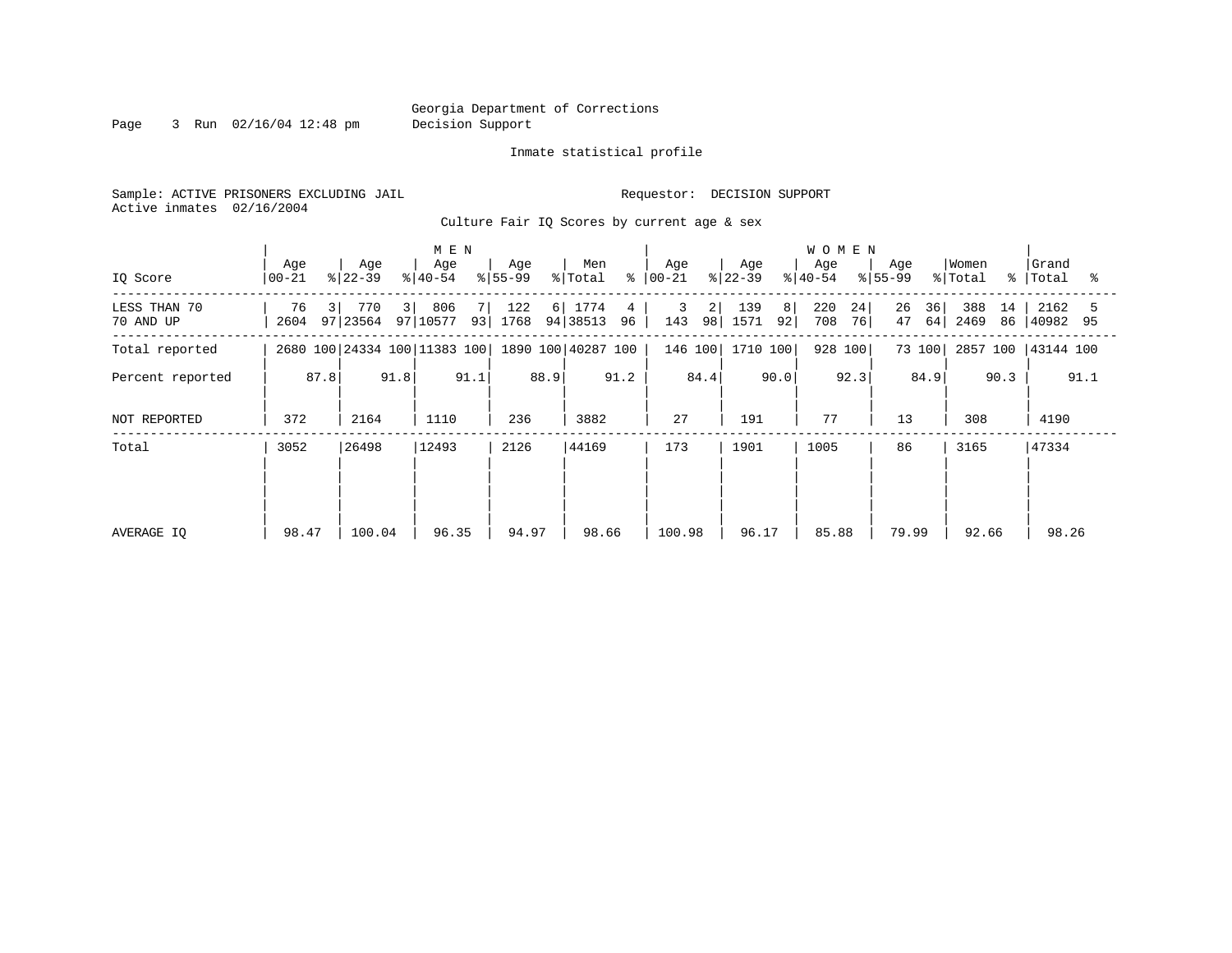Page 4 Run 02/16/04 12:48 pm Decision Support

#### Inmate statistical profile

Sample: ACTIVE PRISONERS EXCLUDING JAIL **Requestor: DECISION SUPPORT** Active inmates 02/16/2004

Self-Rpt Socioeconomic Class by current age & sex

|                     |                  |                |                  |                | M E N                        |      |                    |                |                    |      |                  |      |                  |      | <b>WOMEN</b>     |      |                    |        |                  |                |                |      |
|---------------------|------------------|----------------|------------------|----------------|------------------------------|------|--------------------|----------------|--------------------|------|------------------|------|------------------|------|------------------|------|--------------------|--------|------------------|----------------|----------------|------|
| Socioeconomic Class | Age<br>$ 00-21 $ |                | Age<br>$ 22-39 $ |                | Age<br>$8 40-54$             |      | Age<br>$8155 - 99$ |                | Men<br>% Total     | ⊱    | Aqe<br>$ 00-21 $ |      | Age<br>$8 22-39$ |      | Age<br>$8 40-54$ |      | Age<br>$8155 - 99$ |        | Women<br>% Total | $\approx$ 1    | Grand<br>Total | ু    |
| WELFARE             | 331              | 11             | 2020             | 8 <sup>1</sup> | 859                          |      | 117                | 6              | 3327               | 8    | 20               | 12   | 245              | 13   | 93               | 9    |                    |        | 359              | 12             | 3686           | 8    |
| OCC EMPLOY          | 225              | 8              | 1816             |                | 540                          | 4    | 54                 | $\overline{3}$ | 2635               | 6    | 2                |      |                  | 0    | 6                |      | $\mathfrak{D}$     |        | 15               | $\Omega$       | 2650           |      |
| MINIMUM STD         | 1316             | 46             | 11130            | 43             | 5232                         | 43   | 969                | 47             | 18647              | 44   | 45               | 26   | 565              | 30   | 360              | 36   | 43                 | 52     | 1013             | 32             | 19660          | 43   |
| MIDDLE              | 956              |                | 33 10416         | 41             | 5304                         | 44   | 886                | 43             | 17562              | 41   | 100              | 59   | 1027             | 55   | 522              | 53   | 32                 | 39     | 1681             | 54             | 19243          | 42   |
| OTHER               | 62               | $\overline{2}$ | 267              |                | 112                          |      | 18                 |                | 459                |      | 3                | 2    | 33               | 2    | 11               |      | 4                  |        | 51               | $\overline{2}$ | 510            |      |
| Total reported      |                  |                |                  |                | 2890 100 25649 100 12047 100 |      |                    |                | 2044 100 42630 100 |      | 170 100          |      | 1875 100         |      | 992 100          |      |                    | 82 100 | 3119 100         |                | 45749 100      |      |
| Percent reported    |                  | 94.7           |                  | 96.8           |                              | 96.4 |                    | 96.1           |                    | 96.5 |                  | 98.3 |                  | 98.6 |                  | 98.7 |                    | 95.3   |                  | 98.5           |                | 96.7 |
| NOT RPTD            | 162              |                | 849              |                | 446                          |      | 82                 |                | 1539               |      | 3                |      | 26               |      | 13               |      | 4                  |        | 46               |                | 1585           |      |
| Total               | 3052             |                | 26498            |                | 12493                        |      | 2126               |                | 44169              |      | 173              |      | 1901             |      | 1005             |      | 86                 |        | 3165             |                | 47334          |      |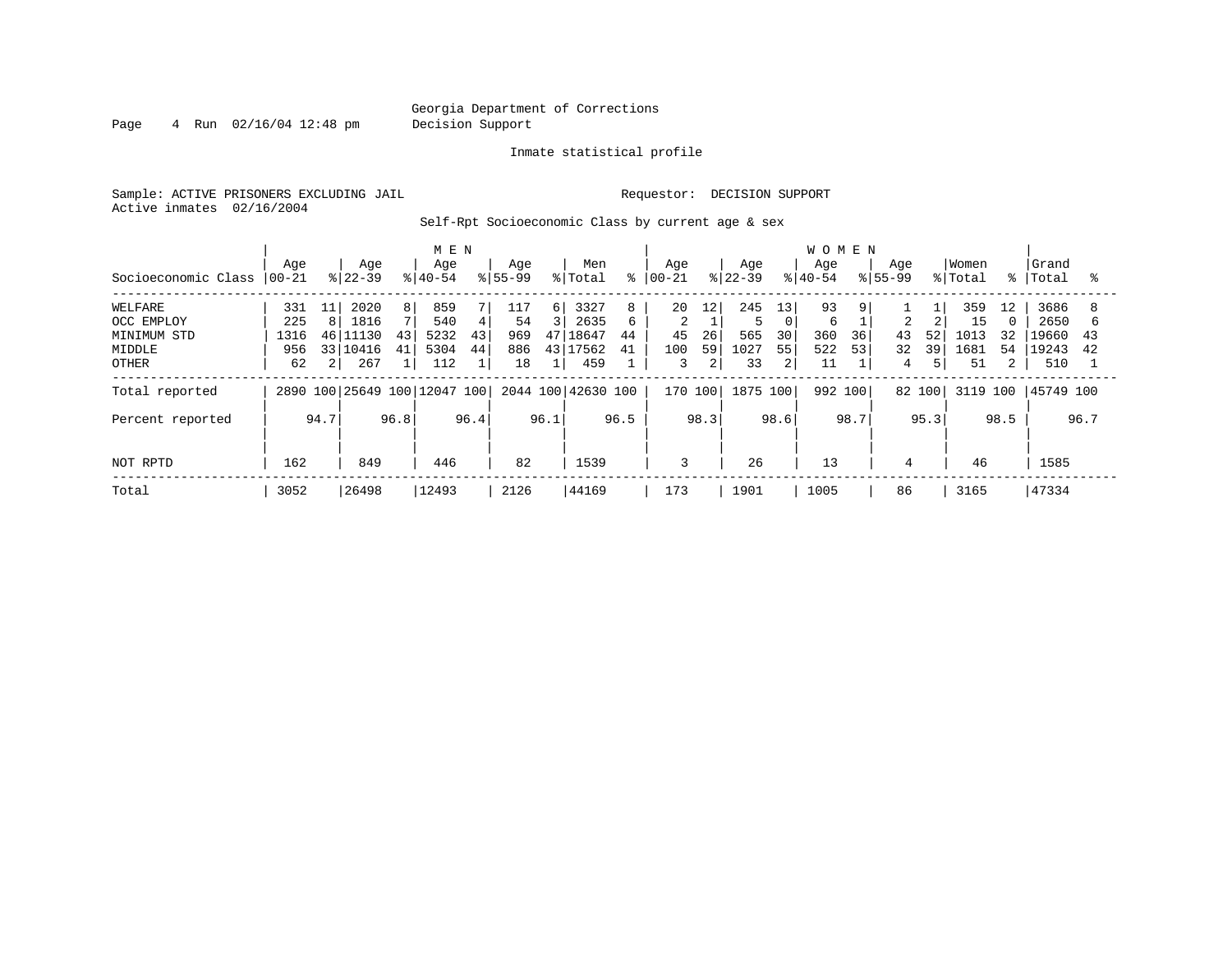Page 5 Run 02/16/04 12:48 pm Decision Support

#### Inmate statistical profile

Sample: ACTIVE PRISONERS EXCLUDING JAIL **Requestor: DECISION SUPPORT** Active inmates 02/16/2004

Self-Rpt Environment To Age 16 by current age & sex

|                                                                             |                                      |                     |                                            |                     | M E N                                    |                          |                                       |                     |                                                  |                     |                      |                      |                                     |                                | <b>WOMEN</b>                        |                           |                           |                           |                                       |                           |                                                |                     |
|-----------------------------------------------------------------------------|--------------------------------------|---------------------|--------------------------------------------|---------------------|------------------------------------------|--------------------------|---------------------------------------|---------------------|--------------------------------------------------|---------------------|----------------------|----------------------|-------------------------------------|--------------------------------|-------------------------------------|---------------------------|---------------------------|---------------------------|---------------------------------------|---------------------------|------------------------------------------------|---------------------|
| Environment                                                                 | Age<br>$ 00-21 $                     |                     | Age<br>$ 22-39 $                           |                     | Age<br>$8 40-54$                         |                          | Age<br>$8155 - 99$                    |                     | Men<br>% Total                                   | ⊱                   | Age<br>$ 00 - 21$    |                      | Age<br>$8 22-39$                    |                                | Age<br>$8 40-54$                    |                           | Age<br>$8155 - 99$        |                           | Women<br>% Total                      |                           | Grand<br>%   Total                             | °                   |
| RURAL/FARM<br>RURAL/NFARM<br>S.M.S.A<br>URBAN<br>SMALL TOWN<br><b>OTHER</b> | 24<br>78<br>910<br>768<br>1149<br>13 | 31<br>26<br>39<br>0 | 530<br>1234<br>8625<br>5539<br>9842<br>131 | 2<br>33<br>21<br>38 | 637<br>752<br>3862<br>2290<br>4528<br>70 | 5<br>6<br>32<br>19<br>37 | 314<br>164<br>571<br>267<br>735<br>12 | 15<br>8<br>28<br>13 | 1505<br>2228<br>13968<br>8864<br>36 16254<br>226 | 5<br>32<br>21<br>38 | 30<br>29<br>72<br>36 | 18<br>17<br>43<br>21 | 38<br>294<br>219<br>771<br>545<br>9 | 2<br>16<br>12<br>41<br>29<br>0 | 27<br>143<br>134<br>390<br>297<br>5 | 3<br>14<br>13<br>39<br>30 | 15<br>5<br>12<br>23<br>26 | 18<br>6<br>15<br>28<br>32 | 81<br>472<br>394<br>1256<br>904<br>16 | 3<br>15<br>13<br>40<br>29 | 1586<br>2700<br>L4362<br>10120<br>17158<br>242 | b<br>31<br>22<br>37 |
| Total reported<br>Percent reported                                          | 2942 100 25901 100 12139 100<br>96.4 |                     |                                            | 97.7                |                                          | 97.2                     |                                       | 97.0                | 2063 100 43045 100                               | 97.5                | 169 100              | 97.7                 | 1876 100                            | 98.7                           | 996                                 | 100<br>99.1               | 82 100                    | 95.3                      | 3123 100                              | 98.7                      | 46168 100                                      | 97.5                |
| NOT RPTD                                                                    | 110                                  |                     | 597                                        |                     | 354                                      |                          | 63                                    |                     | 1124                                             |                     | 4                    |                      | 25                                  |                                | 9                                   |                           | 4                         |                           | 42                                    |                           | 1166                                           |                     |
| Total                                                                       | 3052                                 |                     | 26498                                      |                     | 12493                                    |                          | 2126                                  |                     | 44169                                            |                     | 173                  |                      | 1901                                |                                | 1005                                |                           | 86                        |                           | 3165                                  |                           | 47334                                          |                     |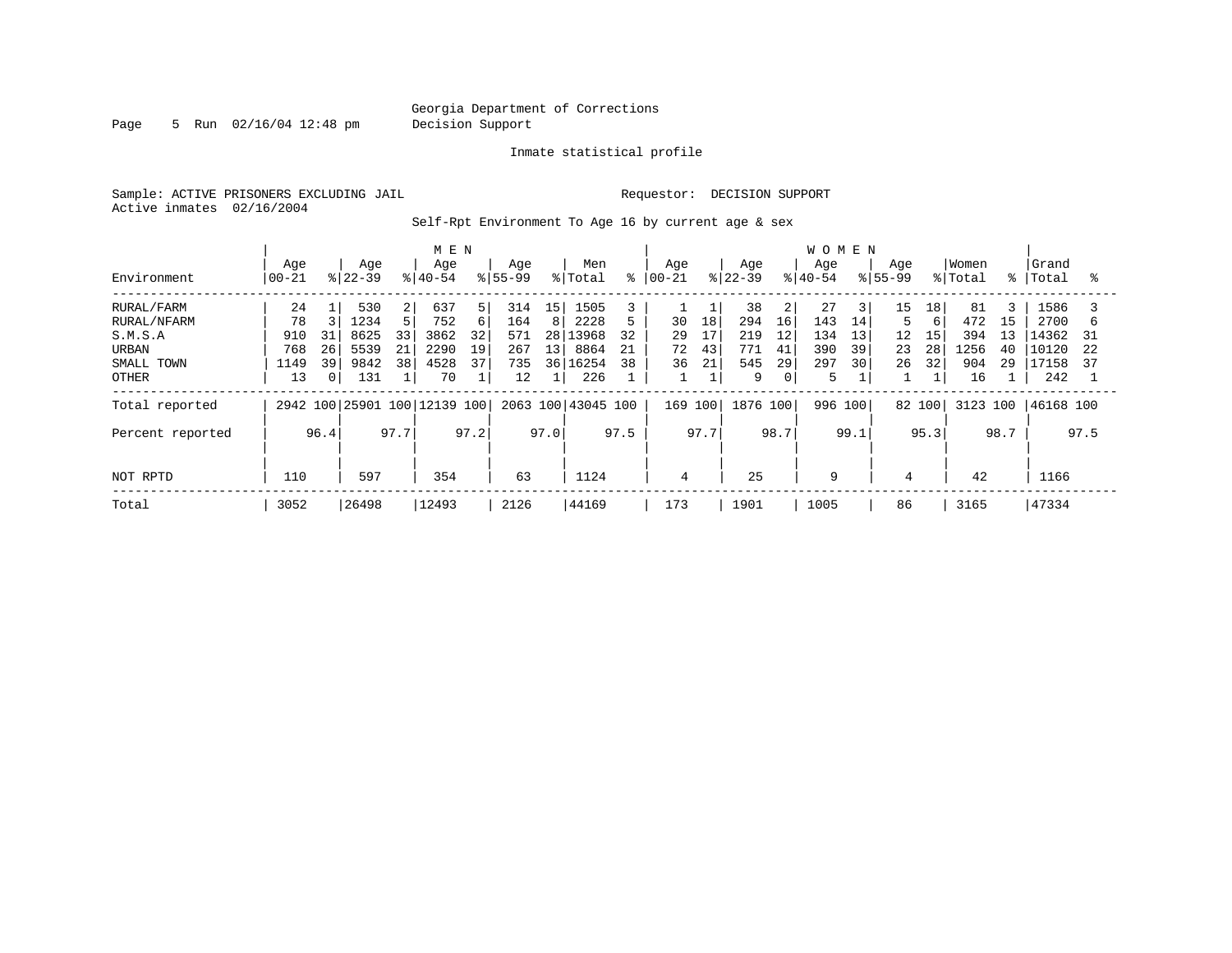Page 6 Run 02/16/04 12:48 pm Decision Support

#### Inmate statistical profile

Sample: ACTIVE PRISONERS EXCLUDING JAIL **Requestor: DECISION SUPPORT** Active inmates 02/16/2004

Self-Rpt Education Level by current age & sex

|                     | M E N            |      |                              |                |                  |      |                  |      |                    |      |                      |      |                  |                | <b>WOMEN</b>                |                |                  |        |                  |             |                    |      |
|---------------------|------------------|------|------------------------------|----------------|------------------|------|------------------|------|--------------------|------|----------------------|------|------------------|----------------|-----------------------------|----------------|------------------|--------|------------------|-------------|--------------------|------|
| Education Level     | Age<br>$00 - 21$ |      | Age<br>$ 22-39 $             |                | Age<br>$ 40-54 $ |      | Age<br>$ 55-99 $ |      | Men<br>% Total     |      | Aqe<br>$8   00 - 21$ |      | Age<br>$ 22-39 $ |                | Age<br>$\frac{1}{6}$  40-54 |                | Age<br>$ 55-99 $ |        | Women<br>% Total | $\approx$ 1 | Grand<br>Total     | ႜ    |
| LESS THAN GRADE 7   | 41               |      | 553                          | 2              | 431              | 4    | 328              | 16   | 1353               |      | 3                    |      | 28               | $\overline{a}$ | 21                          | $\overline{2}$ | 12               | 15     | 64               | 2           | 1417               |      |
| GRADE 7             | 81               | 3    | 590                          | 2              | 364              | 3    | 148              |      | 1183               |      |                      |      | 41               | $\overline{2}$ | 23                          | 2              | 3                |        | 68               | 2           | 1251               |      |
| GRADE 8             | 424              | 14   | 2373                         |                | 1070             | 9    | 232              | 11   | 4099               | 10   | 17                   | 10   | 178              | 10             | 71                          |                | 6                |        | 272              | 9           | 4371               |      |
| GRADE 9             | 727              | 25   | 4285                         |                | 1559             | 13   | 203              | 10   | 6774               | 16   | 29                   | 18   | 265              | 14             | 106                         | 11             | 4                |        | 404              | 13          | 7178               | 16   |
| GRADE 10            | 837              | 28   | 5888                         | 23             | 1978             | 16   | 225              | 11   | 8928               | 21   | 46                   | 28   | 298              | 16             | 143                         | 15             | 13               | 16     | 500              | 16          | 9428               | -20  |
| GRADE 11            | 622              | 21   | 5274                         | 20             | 1681             | 14   | 176              | 8    | 7753               | 18   | 37                   | 22   | 305              | 17             | 111                         | 11             | 4                |        | 457              | 15          | 8210               | 18   |
| GRADE 12            | 172              | 6    | 4673                         | 18             | 3124             | 26   | 418              | 20   | 8387               | 19   | 16                   | 10   | 263              | 14             | 225                         | 23             | 18               | 22     | 522              | 17          | 8909               | -19  |
| MORE THAN GRADE 12  | 39               |      | 2264                         | 9 <sup>1</sup> | 1950             | 16   | 342              | 17   | 4595               | -11  | 16                   | 10   | 453              | 25             | 276                         | 28             | 22               | 27     | 767              | 25          | 5362 12            |      |
| Total reported      |                  |      | 2943 100 25900 100 12157 100 |                |                  |      |                  |      | 2072 100 43072 100 |      | 165 100              |      | 1831 100         |                | 976 100                     |                |                  | 82 100 |                  |             | 3054 100 46126 100 |      |
| Percent reported    |                  | 96.4 |                              | 97.7           |                  | 97.3 |                  | 97.5 |                    | 97.5 |                      | 95.4 |                  | 96.3           |                             | 97.1           |                  | 95.3   |                  | 96.5        |                    | 97.4 |
| NOT REPORTED        | 109              |      | 598                          |                | 336              |      | 54               |      | 1097               |      | 8                    |      | 70               |                | 29                          |                | 4                |        | 111              |             | 1208               |      |
| Total               | 3052             |      | 26498                        |                | 12493            |      | 2126             |      | 44169              |      | 173                  |      | 1901             |                | 1005                        |                | 86               |        | 3165             |             | 47334              |      |
|                     |                  |      |                              |                |                  |      |                  |      |                    |      |                      |      |                  |                |                             |                |                  |        |                  |             |                    |      |
| AVG EDUCATION LEVEL | 9.76             |      | 10.80                        |                | 11.53            |      | 10.42            |      | 10.91              |      | 11.28                |      | 13.15            |                | 13.72                       |                | 11.83            |        | 13.19            |             | 11.07              |      |

\* NOTE: THE FIELD LABLED "LESS THAN GRADE 7" WAS CORRECTED IN MARCH 1989: MISSING DATA FOR INMATES STILL IN DIAGNOSTICS NOW HAS BEEN REMOVED FROM THIS FIELD AND IDENTIFIED AS "NOT REPORTED" INFORMATION.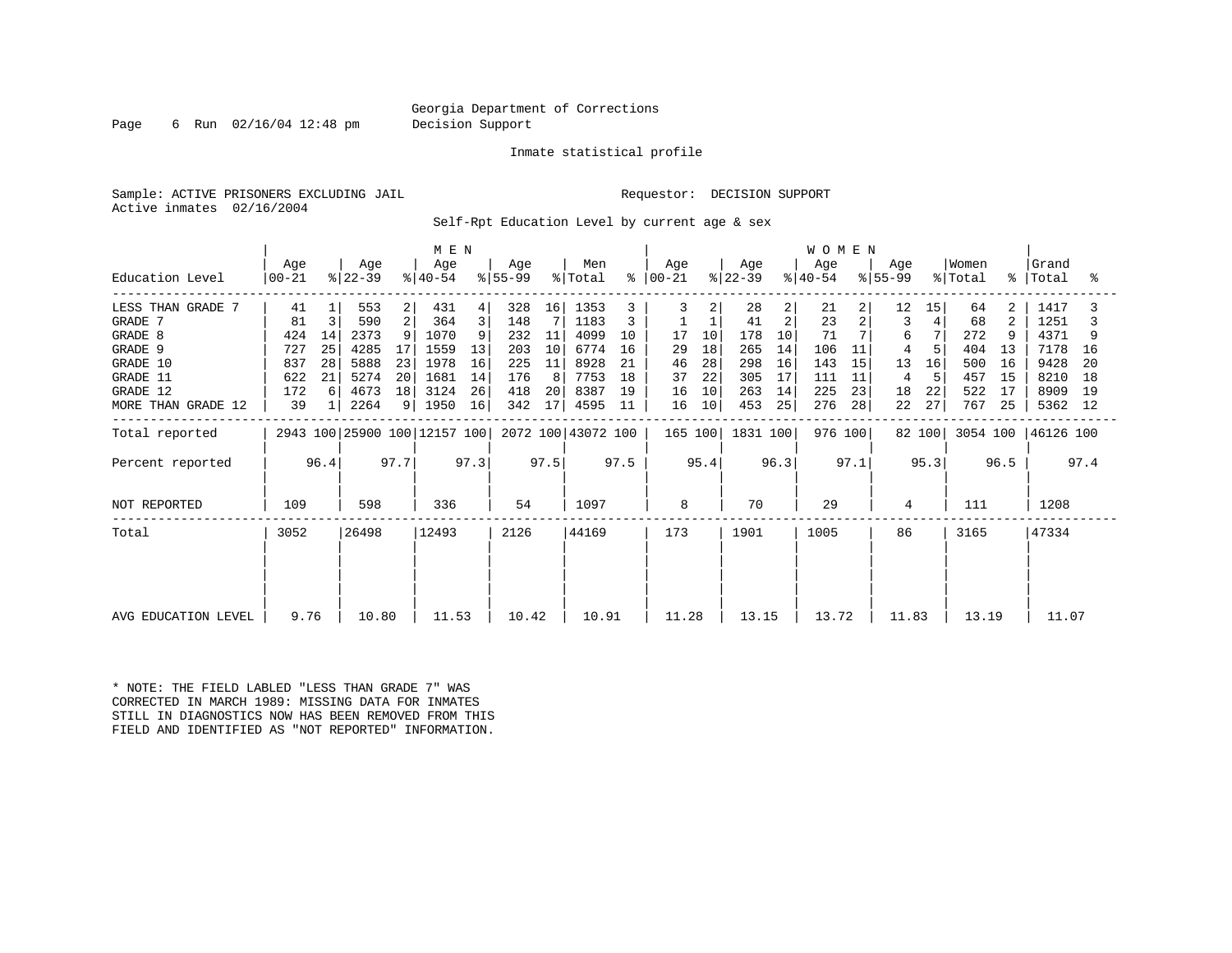Page 7 Run 02/16/04 12:48 pm Decision Support

Inmate statistical profile

Sample: ACTIVE PRISONERS EXCLUDING JAIL **Requestor: DECISION SUPPORT** Active inmates 02/16/2004

Functional Reading Level (WRAT Scores) by current age & sex

| WRAT Reading Score                                                                                           | Age<br>$ 00-21 $                               |                     | Age<br>$ 22-39 $                                     |                          | M E N<br>Age<br>$ 40-54 $                        |                     | Age<br>$ 55-99 $                           |                    | Men<br>% Total                                           | ፠              | Age<br>$ 00-21 $                    |                      | Age<br>$ 22-39 $                            |                                | <b>WOMEN</b><br>Aqe<br>$ 40-54 $          |                | Aqe<br>$ 55-99 $              |                | Women<br>% Total                              | %              | Grand<br>Total                                        | ႜ              |
|--------------------------------------------------------------------------------------------------------------|------------------------------------------------|---------------------|------------------------------------------------------|--------------------------|--------------------------------------------------|---------------------|--------------------------------------------|--------------------|----------------------------------------------------------|----------------|-------------------------------------|----------------------|---------------------------------------------|--------------------------------|-------------------------------------------|----------------|-------------------------------|----------------|-----------------------------------------------|----------------|-------------------------------------------------------|----------------|
| LESS THAN GRADE 6<br>6TH THRU 8TH GRADE<br>GRADE 9<br>GRADE 10<br>GRADE 11<br>GRADE 12<br>MORE THAN GRADE 12 | 1074<br>594<br>229<br>106<br>120<br>379<br>183 | 40<br>22<br>9<br>14 | 8558<br>5451<br>2221<br>1158<br>1106<br>3917<br>2015 | 35<br>22<br>9<br>16<br>8 | 4843<br>2456<br>853<br>428<br>411<br>1853<br>560 | 42<br>22<br>16<br>5 | 859<br>354<br>144<br>78<br>59<br>358<br>65 | 18<br>8<br>19<br>3 | 45 15334<br>8855<br>3447<br>1770<br>1696<br>6507<br>2823 | 38<br>22<br>16 | 34<br>32<br>16<br>8<br>4<br>8<br>44 | 23<br>22<br>11<br>30 | 402<br>325<br>148<br>82<br>71<br>149<br>534 | 23<br>19<br>9<br>5 <br>9<br>31 | 273<br>186<br>63<br>32<br>34<br>77<br>261 | 29<br>20<br>28 | 27<br>12<br>4<br>5<br>5<br>19 | 36<br>16<br>25 | 736<br>555<br>231<br>125<br>114<br>239<br>858 | 26<br>19<br>30 | 16070<br>9410<br>3678<br>1895<br>1810<br>6746<br>3681 | 37<br>22<br>16 |
| Total reported                                                                                               |                                                |                     |                                                      |                          | 2685 100 24426 100 11404 100                     |                     |                                            |                    | 1917 100 40432 100                                       |                | 146 100                             |                      | 1711 100                                    |                                | 926 100                                   |                |                               | 75 100         | 2858 100                                      |                | 43290 100                                             |                |
| Percent reported                                                                                             |                                                | 88.0                |                                                      | 92.2                     |                                                  | 91.3                |                                            | 90.2               |                                                          | 91.5           |                                     | 84.4                 |                                             | 90.0                           |                                           | 92.1           |                               | 87.2           |                                               | 90.3           |                                                       | 91.5           |
| NOT REPORTED                                                                                                 | 367                                            |                     | 2072                                                 |                          | 1089                                             |                     | 209                                        |                    | 3737                                                     |                | 27                                  |                      | 190                                         |                                | 79                                        |                | 11                            |                | 307                                           |                | 4044                                                  |                |
| Total                                                                                                        | 3052                                           |                     | 26498                                                |                          | 12493                                            |                     | 2126                                       |                    | 44169                                                    |                | 173                                 |                      | 1901                                        |                                | 1005                                      |                | 86                            |                | 3165                                          |                | 47334                                                 |                |
| AVG READING SCORE                                                                                            | 7.60                                           |                     | 7.99                                                 |                          | 7.29                                             |                     | 7.10                                       |                    | 7.73                                                     |                | 9.11                                |                      | 9.30                                        |                                | 8.76                                      |                | 8.09                          |                | 9.08                                          |                | 7.82                                                  |                |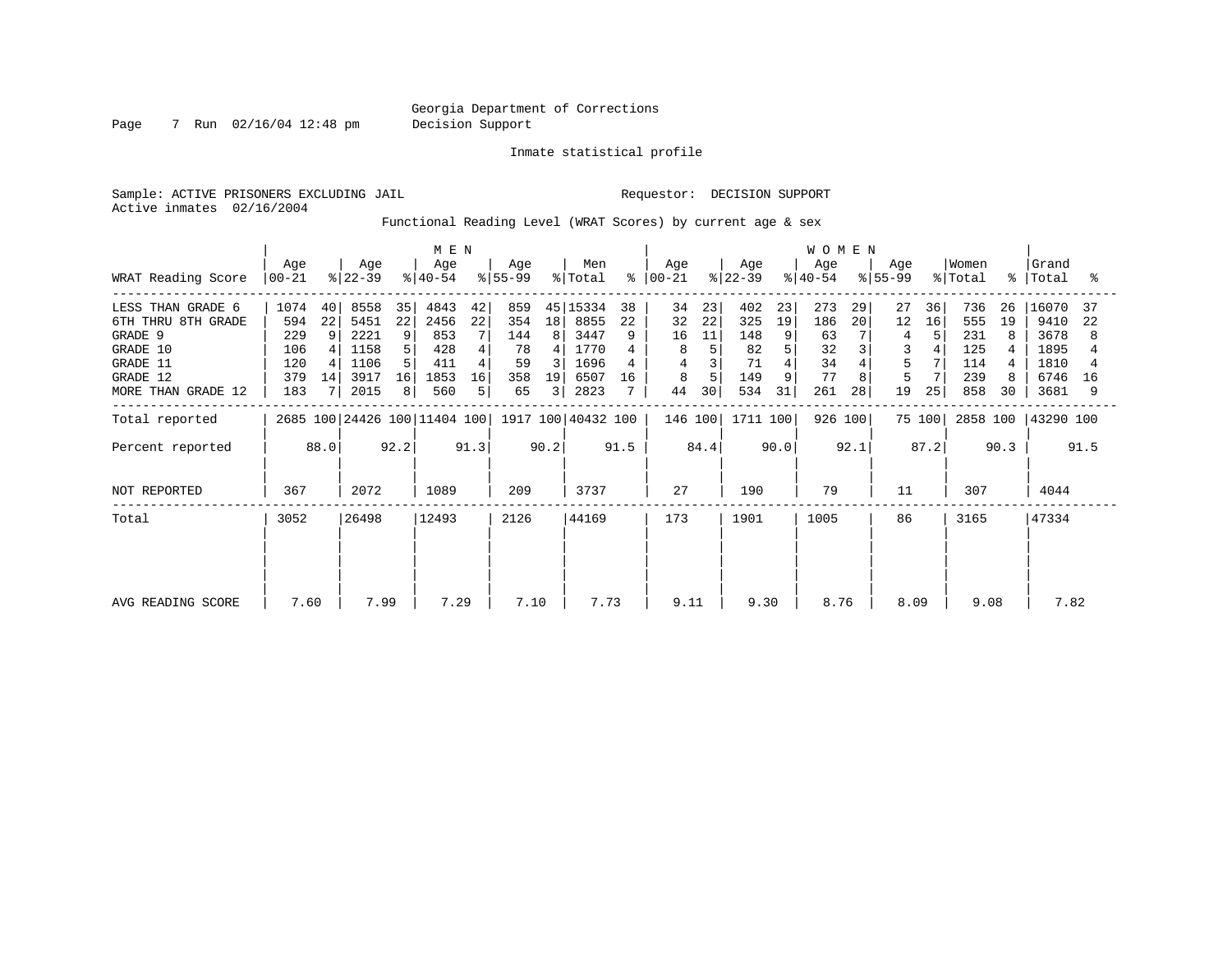Page 8 Run 02/16/04 12:48 pm Decision Support

Inmate statistical profile

Sample: ACTIVE PRISONERS EXCLUDING JAIL **Requestor: DECISION SUPPORT** Active inmates 02/16/2004

Functional Math Level (WRAT Scores) by current age & sex

|                     | M E N<br>Age<br>Age<br>Age<br>Age |      |              |         |                              |      |            |      | Men                |      | Age       |                         | Age        |         | <b>WOMEN</b><br>Age |         | Aqe       |        | Women      |             | Grand        |      |
|---------------------|-----------------------------------|------|--------------|---------|------------------------------|------|------------|------|--------------------|------|-----------|-------------------------|------------|---------|---------------------|---------|-----------|--------|------------|-------------|--------------|------|
| WRAT Math Score     | $ 00 - 21 $                       |      | $ 22-39 $    |         | $ 40-54 $                    |      | $8 55-99$  |      | % Total            | န္   | $ 00-21 $ |                         | $ 22-39 $  |         | $8 40-54$           |         | $ 55-99 $ |        | % Total    | $\approx$ 1 | Total        | °≈   |
| LESS THAN GRADE 6   | 970                               | 36   | 7235         | 30      | 4475                         | 39   | 872        |      | 45 13552           | 34   | 36        | 25                      | 355        | 21      | 339                 | 37      | 33        | 44     | 763        | 27          | 14315        | 33   |
| 6TH THRU 8TH GRADE  | 1297                              |      | 48 11995     | 49      | 4727                         | 41   | 585        | 31   | 18604              | 46   | 61        | 42                      | 831        | 49      | 363                 | 39      | 21        | 28     | 1276       | 45          | 19880        | 46   |
| GRADE 9<br>GRADE 10 | 197<br>105                        |      | 2340<br>1362 | 10<br>6 | 833<br>618                   | 5    | 134<br>126 | 7 I  | 3504<br>2211       |      | 17<br>19  | 12<br>13                | 225<br>150 | 13<br>9 | 95<br>52            | 10<br>6 | 9         | 12     | 341<br>230 | 12          | 3845<br>2441 |      |
| GRADE 11            | 62                                |      | 798          |         | 376                          |      | 96         | 5    | 1332               |      | 3         | $\overline{2}$          | 79         |         | 38                  |         | 5         |        | 125        |             | 1457         |      |
| GRADE 12            | 34                                |      | 483          |         | 311                          |      | 89         | 5.   | 917                |      | 5         | $\overline{\mathbf{3}}$ | 20         |         | 16                  |         | 0         |        | 41         |             | 958          |      |
| MORE THAN GRADE 12  | 20                                |      | 215          |         | 75                           |      | 16         |      | 326                |      | 5         | $\overline{3}$          | 51         | 3       | 24                  | 3       | 3         |        | 83         |             | 409          |      |
| Total reported      |                                   |      |              |         | 2685 100 24428 100 11415 100 |      |            |      | 1918 100 40446 100 |      | 146 100   |                         | 1711 100   |         | 927 100             |         |           | 75 100 | 2859 100   |             | 43305 100    |      |
| Percent reported    |                                   | 88.0 |              | 92.2    |                              | 91.4 |            | 90.2 |                    | 91.6 |           | 84.4                    |            | 90.0    |                     | 92.2    |           | 87.2   |            | 90.3        |              | 91.5 |
| NOT REPORTED        | 367                               |      | 2070         |         | 1078                         |      | 208        |      | 3723               |      | 27        |                         | 190        |         | 78                  |         | 11        |        | 306        |             | 4029         |      |
| Total               | 3052                              |      | 26498        |         | 12493                        |      | 2126       |      | 44169              |      | 173       |                         | 1901       |         | 1005                |         | 86        |        | 3165       |             | 47334        |      |
|                     |                                   |      |              |         |                              |      |            |      |                    |      |           |                         |            |         |                     |         |           |        |            |             |              |      |
|                     |                                   |      |              |         |                              |      |            |      |                    |      |           |                         |            |         |                     |         |           |        |            |             |              |      |
|                     |                                   |      |              |         |                              |      |            |      |                    |      |           |                         |            |         |                     |         |           |        |            |             |              |      |
| AVG MATH SCORE      | 6.75                              |      | 7.13         |         | 6.73                         |      | 6.56       |      | 6.97               |      | 7.74      |                         | 7.68       |         | 7.04                |         | 6.52      |        | 7.45       |             | 7.00         |      |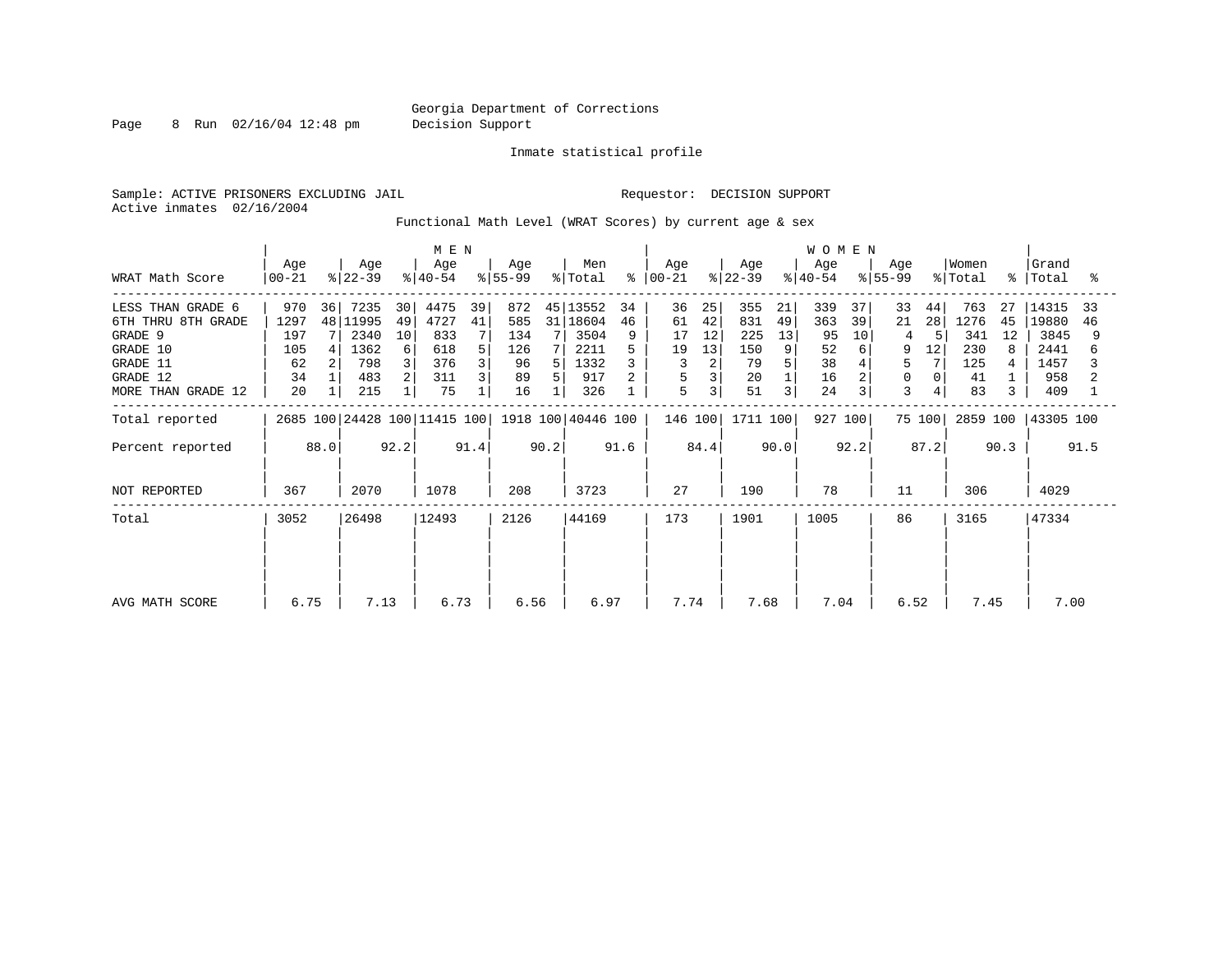Page 9 Run 02/16/04 12:48 pm Decision Support

Inmate statistical profile

Active inmates 02/16/2004

Sample: ACTIVE PRISONERS EXCLUDING JAIL **Requestor: DECISION SUPPORT** 

Functional Spelling Level (WRAT Scores) by current age & sex

|                                                                                        | M E N                                  |               |                                             |                    |                                          |                         |                                      |                                            |                                                      |          |                                  |                           |                                      |                                | <b>WOMEN</b>                       |                    |                    |              |                                        |                      |                                                |          |
|----------------------------------------------------------------------------------------|----------------------------------------|---------------|---------------------------------------------|--------------------|------------------------------------------|-------------------------|--------------------------------------|--------------------------------------------|------------------------------------------------------|----------|----------------------------------|---------------------------|--------------------------------------|--------------------------------|------------------------------------|--------------------|--------------------|--------------|----------------------------------------|----------------------|------------------------------------------------|----------|
| WRAT Spelling Score                                                                    | Age<br>  00-21                         |               | Age<br>$ 22-39 $                            |                    | Age<br>$ 40-54 $                         |                         | Age<br>$8 55-99$                     |                                            | Men<br>% Total                                       | ፠        | Age<br>$ 00 - 21 $               |                           | Age<br>$ 22-39 $                     |                                | Age<br>$ 40-54 $                   |                    | Aqe<br>$ 55-99 $   |              | Women<br>% Total                       | $\approx$ 1          | Grand<br>Total                                 |          |
| LESS THAN GRADE 6<br>6TH THRU 8TH GRADE<br>GRADE 9<br>GRADE 10<br>GRADE 11<br>GRADE 12 | 1154<br>826<br>228<br>197<br>88<br>134 | 43<br>31<br>8 | 9813<br>7417<br>1951<br>1828<br>935<br>1727 | 40<br>30<br>8<br>4 | 6110<br>2742<br>616<br>553<br>305<br>809 | 54<br>24<br>5<br>5<br>3 | 1093<br>425<br>80<br>77<br>46<br>168 | $\overline{4}$<br>$\overline{4}$<br>2<br>9 | 57 18170<br>22 11410<br>2875<br>2655<br>1374<br>2838 | 45<br>28 | 23<br>48<br>17<br>14<br>10<br>11 | 16<br>33<br>12<br>10<br>8 | 339<br>536<br>187<br>194<br>99<br>95 | 20<br>31<br>11<br>11<br>6<br>6 | 271<br>285<br>84<br>58<br>44<br>42 | 29<br>31<br>9<br>6 | 29<br>16<br>6<br>6 | 39<br>21     | 662<br>885<br>294<br>272<br>156<br>150 | 23<br>31<br>10<br>10 | 18832<br>12295<br>3169<br>2927<br>1530<br>2988 | 43<br>28 |
| MORE THAN GRADE 12<br>Total reported                                                   | 58                                     | 2             | 753                                         | 3                  | 272<br>2685 100 24424 100 11407 100      | 2                       | 29                                   | 2                                          | 1112<br>1918 100 40434 100                           | 3        | 23<br>146 100                    | 16                        | 261<br>1711 100                      | 15                             | 143                                | 15<br>927 100      | 13                 | 17<br>75 100 | 440<br>2859 100                        | 15                   | 1552<br>43293 100                              |          |
| Percent reported                                                                       |                                        | 88.0          |                                             | 92.2               |                                          | 91.3                    |                                      | 90.2                                       |                                                      | 91.5     |                                  | 84.4                      |                                      | 90.0                           |                                    | 92.2               |                    | 87.2         |                                        | 90.3                 |                                                | 91.5     |
| NOT REPORTED                                                                           | 367                                    |               | 2074                                        |                    | 1086                                     |                         | 208                                  |                                            | 3735                                                 |          | 27                               |                           | 190                                  |                                | 78                                 |                    | 11                 |              | 306                                    |                      | 4041                                           |          |
| Total                                                                                  | 3052                                   |               | 26498                                       |                    | 12493                                    |                         | 2126                                 |                                            | 44169                                                |          | 173                              |                           | 1901                                 |                                | 1005                               |                    | 86                 |              | 3165                                   |                      | 47334                                          |          |
| AVG SPELLING SCORE                                                                     | 6.79                                   |               | 7.06                                        |                    | 6.14                                     |                         | 5.83                                 |                                            | 6.73                                                 |          | 9.06                             |                           | 8.74                                 |                                | 8.11                               |                    | 7.27               |              | 8.51                                   |                      | 6.84                                           |          |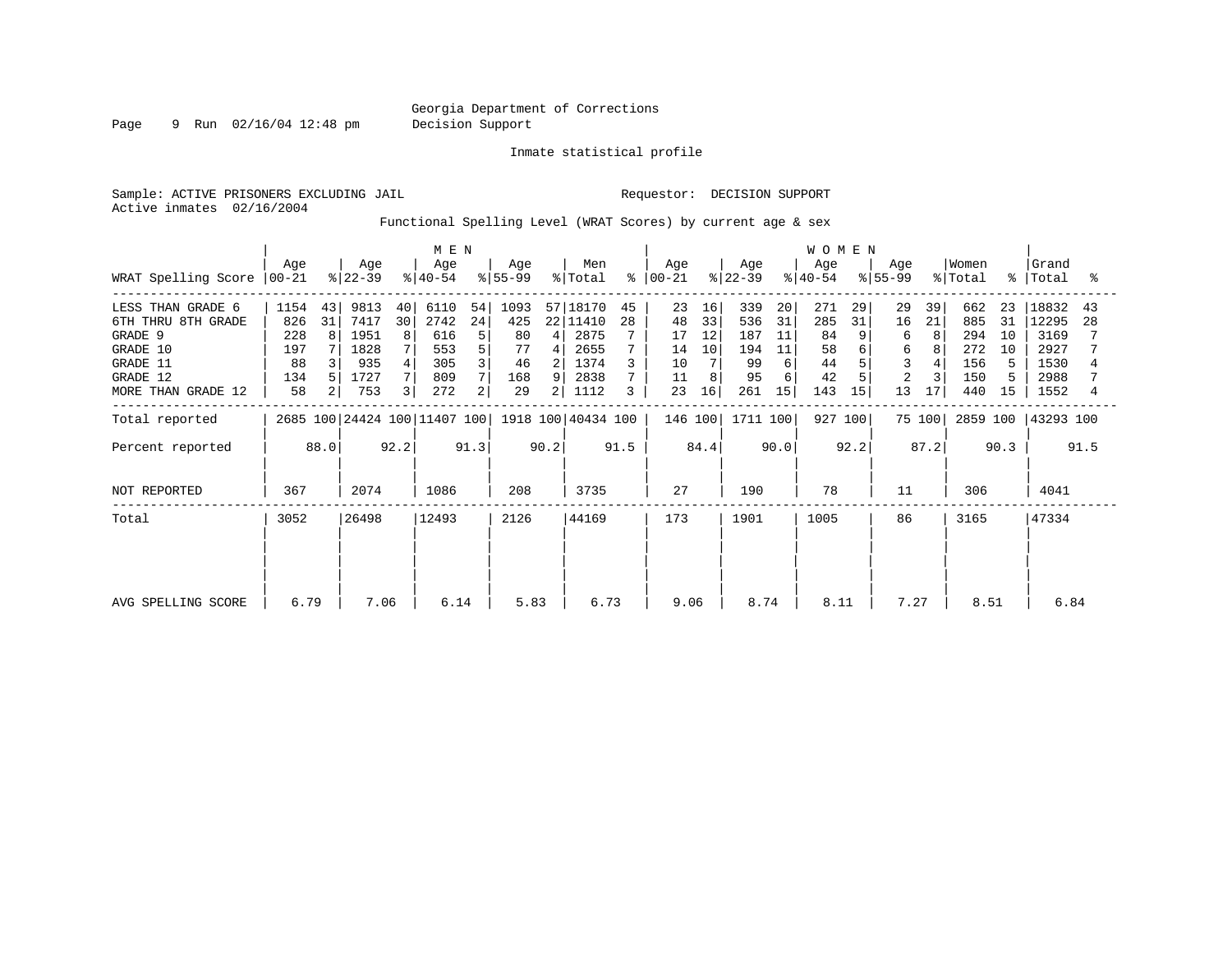Page 10 Run 02/16/04 12:48 pm Decision Support

Inmate statistical profile

Sample: ACTIVE PRISONERS EXCLUDING JAIL **Requestor: DECISION SUPPORT** Active inmates 02/16/2004

Self-Rpt Guardian Status To Age 16 by current age & sex

|                  |                 |                 | M E N                |      |                              |      |                 |                |                    |      | <b>WOMEN</b>     |         |                  |                |                  |      |                 |        |                  |      |                    |      |
|------------------|-----------------|-----------------|----------------------|------|------------------------------|------|-----------------|----------------|--------------------|------|------------------|---------|------------------|----------------|------------------|------|-----------------|--------|------------------|------|--------------------|------|
| Guardian Status  | Age<br>$ 00-21$ |                 | Age<br>$8 22-39$     |      | Age<br>$ 40-54 $             |      | Age<br>$ 55-99$ |                | Men<br>% Total     | ⊱    | Age<br>$ 00-21 $ |         | Age<br>$ 22-39 $ |                | Age<br>$8 40-54$ |      | Age<br>$ 55-99$ |        | Women<br>% Total |      | Grand<br>%   Total | °≈   |
| ORPHANAGE        |                 |                 | 3054 104   26518 102 |      | 12520 103                    |      |                 |                | 2135 103 44227     | 103  | 173              | 102     | 1902 101         |                | 1006             | 101  |                 | 86 102 | 3167             | 101  | 47394 102          |      |
| FATHER ONLY      | 117             |                 | 767                  | 3    | 321                          | 3    | 42              | $\overline{2}$ | 1247               | 3    | 8                |         | 56               | 3              | 30               |      |                 |        | 95               |      | 1342               |      |
| FTR MTR HD       | 190             |                 | 1606                 | 6    | 773                          | 6    | 118             | 6              | 2687               | 6    | 18               | 11      | 114              | 6              | 68               |      | O               |        | 200              |      | 2887               | 6    |
| MOTHER ONLY      | 1526            | 52 <sub>1</sub> | 11763                | 45   | 4046                         | 33   | 475             | 231            | 17810              | 41   | 56               | 33      | 678              | 36             | 278              | 28   | 25              | 30     | 1037             | 33   | 18847              | 41   |
| MTR FTR HD       | 618             | 21              | 7625                 | 29   | 5324                         | 44   | 1160            |                | 56 14727           | 34   | 53               | 31      | 691              | 37             | 500              | 50   | 46              | 55     | 1290             | 41   | 16017              | 35   |
| OTH FEMALE       | 76              |                 | 566                  | 2    | 274                          |      | 52              | 3.             | 968                |      | 6                |         | 42               |                | 24               |      |                 |        | 74               |      | 1042               |      |
| OTH MALE         | 19              |                 | 108                  |      | 52                           |      | 9               | 0              | 188                | 0    | $\Omega$         |         | $\overline{2}$   |                |                  |      |                 |        |                  |      | 193                |      |
| STEP-PARNTS      | 26              |                 | 403                  | 2    | 154                          |      | 27              |                | 610                |      | 0                |         | 2                |                |                  |      |                 |        | 6                |      | 616                |      |
| FOSTER HOME      | 43              |                 | 276                  |      | 125                          |      | 25              |                | 469                |      | ζ                |         | 41               | $\overline{2}$ | 12               |      |                 |        | 57               |      | 526                |      |
| GRAND PRNTS      | 268             |                 | 2165                 | 8    | 784                          | 6    | 117             | 6              | 3334               | 8    | 22               | 13      | 241              | 13             | 69               |      | 6               | 7      | 338              | 11   | 3672               |      |
| OTHER            | 61              |                 | 649                  | 3    | 283                          | 2    | 38              | 21             | 1031               |      | 4                |         | 11               |                | 6                |      | 2               | 2      | 23               |      | 1054               |      |
| Total reported   |                 |                 |                      |      | 5998 100 52446 100 24656 100 |      |                 |                | 4198 100 87298 100 |      |                  | 343 100 | 3780 100         |                | 1999 100         |      | 170 100         |        | 6292 100         |      | 93590 100          |      |
| Percent reported |                 | 96.5            |                      | 97.9 |                              | 97.4 |                 | 97.5           |                    | 97.6 |                  | 98.3    |                  | 98.8           |                  | 98.9 |                 | 97.7   |                  | 98.8 |                    | 97.7 |
| NOT RPTD         | 106             |                 | 550                  |      | 329                          |      | 54              |                | 1039               |      | 3                |         | 22               |                | 11               |      | 2               |        | 38               |      | 1077               |      |
| Total            | 3052            |                 | 26498                |      | 12493                        |      | 2126            |                | 44169              |      | 173              |         | 1901             |                | 1005             |      | 86              |        | 3165             |      | 47334              |      |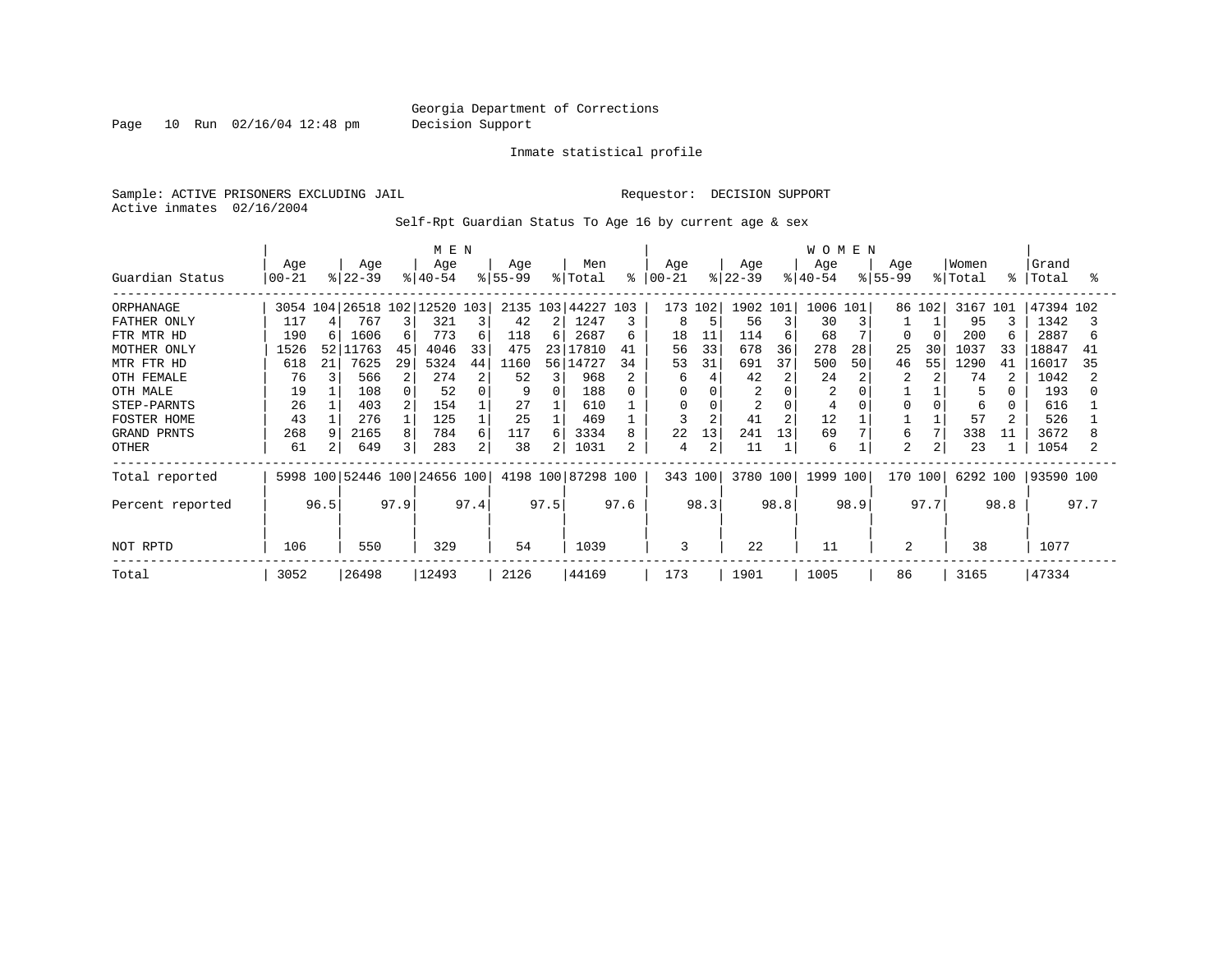Page 11 Run 02/16/04 12:48 pm Decision Support

Inmate statistical profile

Sample: ACTIVE PRISONERS EXCLUDING JAIL **Requestor: DECISION SUPPORT** Active inmates 02/16/2004

Self-Rpt Employment Status Before Prison by current age & sex

|                  |                  |      |                  |      |                              |      | W O M E N        |      |                    |      |                 |             |                  |      |                 |      |                  |          |                  |      |                |      |
|------------------|------------------|------|------------------|------|------------------------------|------|------------------|------|--------------------|------|-----------------|-------------|------------------|------|-----------------|------|------------------|----------|------------------|------|----------------|------|
| Employment       | Age<br>$00 - 21$ |      | Age<br>$ 22-39 $ |      | Age<br>$8 40-54$             |      | Age<br>$8 55-99$ |      | Men<br>% Total     | နွ   | Age<br>$ 00-21$ |             | Age<br>$ 22-39 $ |      | Age<br>$ 40-54$ |      | Age<br>$ 55-99 $ |          | Women<br>% Total | ∻    | Grand<br>Total | ႜ    |
|                  |                  |      |                  |      |                              |      |                  |      |                    |      |                 |             |                  |      |                 |      |                  |          |                  |      |                |      |
| FULL TIME        | 739              | 26   | 12618            | 52   | 6609                         | 57   | 884              | 46   | 20850              | 51   | 34              | 30          | 639              | 47   | 311             | 42   | 22               | 31       | 1006             | 44   | 21856          | 51   |
| PART TIME        | 462              | 16   | 2424             | 10   | 725                          | 6    | 108              | 6    | 3719               | 9    | 5               | 4           | 67               | 5    | 34              |      | 0                | $\Omega$ | 106              |      | 3825           |      |
| UNEMPL < 6M      | 230              |      | 2916             | 12   | 1201                         | 10   | 212              | 11   | 4559               | 11   | 12              | 10          | 134              | 10   | 78              | 10   | 11               | 16       | 235              | 10   | 4794           | -11  |
| UNEMPL > 6M      | 366              | 13   | 3762             | 15   | 2097                         | 18   | 391              | 20   | 6616               | 16   | 3               | 3           | 243              | 18   | 154             | 21   | 19               | 27       | 419              | 18   | 7035           | 16   |
| NEVER WORKD      | 909              | 32   | 2068             | 8    | 215                          | 2    | 16               |      | 3208               | 8    | 34              | 30          | 135              | 10   | 22              |      | 2                | 3        | 193              | 8    | 3401           | 8    |
| <b>STUDENT</b>   | 89               |      | 257              |      | 15                           | 0    |                  |      | 364                |      | 23              | 20          | 18               |      | 3               |      | 0                |          | 44               |      | 408            |      |
| INCAPABLE        | 17               |      | 455              |      | 711                          | 6    | 308              | 16   | 1491               |      | 4               | 3           | 126              | 9    | 142             | 19   | 16               | 23       | 288              | 13   | 1779           |      |
| OTHER            | 0                |      | 0                |      | 0                            | 0    | $\mathbf 0$      | 0    | $\mathbf 0$        | 0    | 0               | $\mathbf 0$ | 0                |      | $\Omega$        | 0    | 0                | 0        | 0                |      | 0              |      |
| Total reported   |                  |      |                  |      | 2812 100 24500 100 11573 100 |      |                  |      | 1922 100 40807 100 |      | 115 100         |             | 1362 100         |      | 744 100         |      | 70 100           |          | 2291 100         |      | 43098 100      |      |
| Percent reported |                  | 92.1 |                  | 92.5 |                              | 92.6 |                  | 90.4 |                    | 92.4 |                 | 66.5        |                  | 71.6 |                 | 74.0 |                  | 81.4     |                  | 72.4 |                | 91.1 |
| NOT RPTD         | 240              |      | 1998             |      | 920                          |      | 204              |      | 3362               |      | 58              |             | 539              |      | 261             |      | 16               |          | 874              |      | 4236           |      |
| Total            | 3052             |      | 26498            |      | 12493                        |      | 2126             |      | 44169              |      | 173             |             | 1901             |      | 1005            |      | 86               |          | 3165             |      | 47334          |      |

\* NOTE: THE FIELD LABELD "OTHER" WAS CORRECTED IN APRIL 1989; INMATES CODED "PRE-OTIS NOT REPORTED" NOW HAVE BEEN REMOVED FROM THIS FIELD AND IDENTIFIED AS "NOT REPORTED".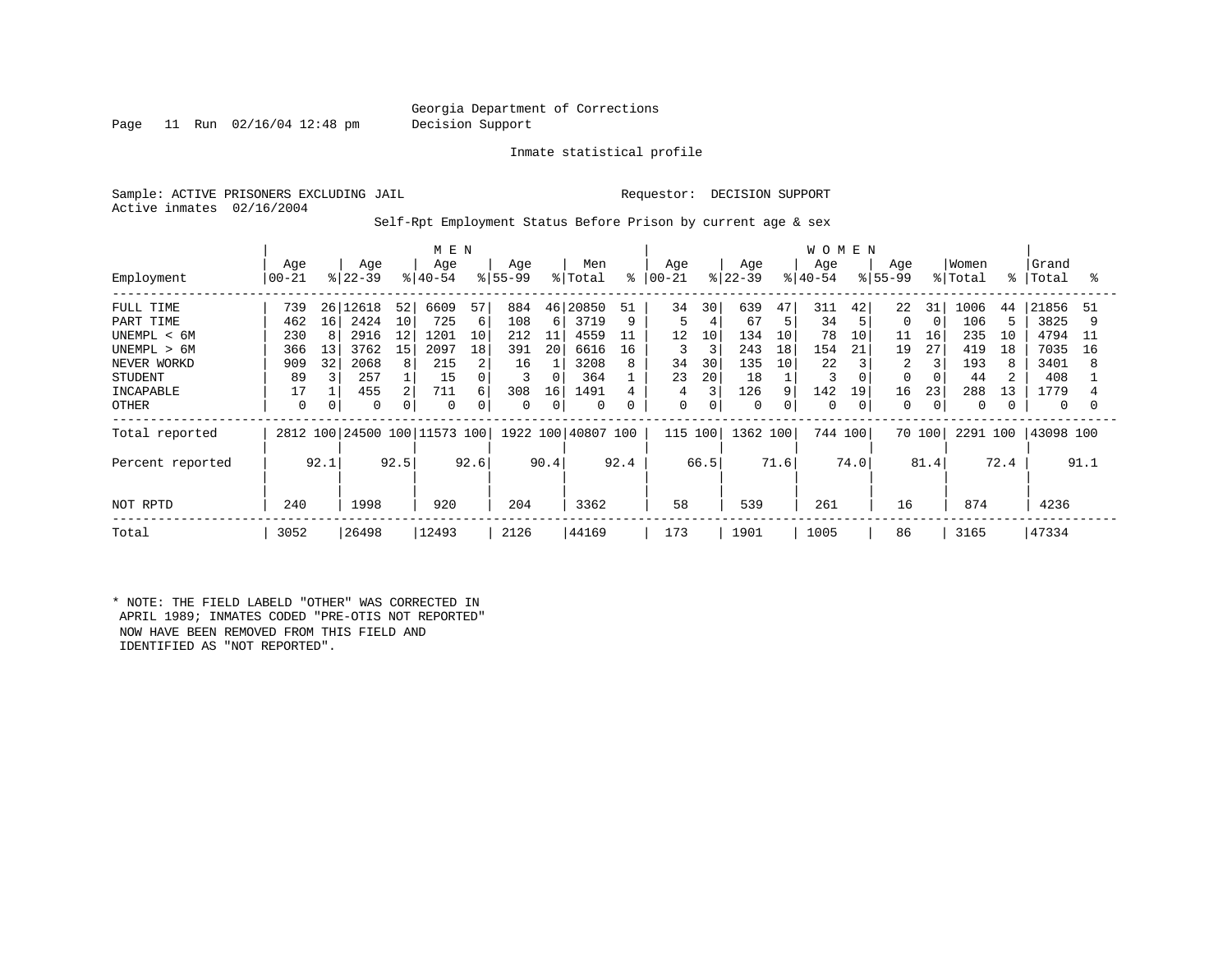Page 12 Run 02/16/04 12:48 pm Decision Support

Inmate statistical profile

Sample: ACTIVE PRISONERS EXCLUDING JAIL **Requestor: DECISION SUPPORT** Active inmates 02/16/2004

Self-Rpt Marital Status At Admission by current age & sex

|                  |           |      |             |      |                         |             | <b>WOMEN</b> |      |         |          |                |             |           |      |                |      |                |      |          |             |           |      |
|------------------|-----------|------|-------------|------|-------------------------|-------------|--------------|------|---------|----------|----------------|-------------|-----------|------|----------------|------|----------------|------|----------|-------------|-----------|------|
|                  | Age       |      | Age         |      | Age                     |             | Age          |      | Men     |          | Age            |             | Age       |      | Age            |      | Age            |      | Women    |             | Grand     |      |
| Marital Status   | $00 - 21$ |      | $ 22 - 39 $ |      | $8 40-54$               |             | $8155 - 99$  |      | % Total | နွ       | $ 00-21$       |             | $ 22-39 $ |      | $8 40-54$      |      | $8155 - 99$    |      | % Total  | $\approx$ 1 | Total     | °    |
| SINGLE           | 2857      | 97   | 18003       | 69   | 4814                    | 40          | 365          | 18   | 26039   | 60       | 157            | 92          | 1103      | 59   | 373            | 37   | 14             | 17   | 1647     | 53          | 27686     | 60   |
| MARRIED          | 32        |      | 2726        | 10   | 2138                    | 18          | 553          | 27   | 5449    | 13       | 3              | 2           | 265       | 14   | 173            |      | 17             | 20   | 458      | 15          | 5907      | 13   |
| SEPARATED        | 8         |      | 1021        |      | 1006                    | 8           | 210          | 10   | 2245    | 5        | 6              | 4           | 207       | 11   | 141            | 14   | 6              |      | 360      | 11          | 2605      | 6    |
| <b>DIVORCED</b>  | 5         |      | 1696        |      | 2678                    | 22          | 623          | 30   | 5002    | 12       | 2              |             | 201       | 11   | 201            | 20   | 22             | 26   | 426      | 14          | 5428      | 12   |
| WIDOWED          |           |      | 81          |      | 241                     | 2           | 144          |      | 466     |          | 0              | 0           | 32        | 2    | 59             | 6    | 23             | 27   | 114      |             | 580       |      |
| COMMON LAW       | 44        |      | 2451        |      | 1304                    | 11          | 180          | 9    | 3979    | 9        | $\overline{2}$ |             | 70        |      | 50             |      | $\overline{c}$ | 2    | 124      | 4           | 4103      |      |
| OTHER            | 0         | 0    | 13          |      | 4                       | $\mathbf 0$ | 4            | 0    | 21      | $\Omega$ | $\mathbf 0$    | $\mathbf 0$ |           | 0    |                |      | $\mathbf 0$    | 0    | 2        |             | 23        |      |
| Total reported   | 2946      |      |             |      | 100 25991 100 12185 100 |             | 2079         | 100  | 43201   | 100      | 170 100        |             | 1879 100  |      | 998            | 100  | 84 100         |      | 3131 100 |             | 46332 100 |      |
| Percent reported |           | 96.5 |             | 98.1 |                         | 97.5        |              | 97.8 |         | 97.8     |                | 98.3        |           | 98.8 |                | 99.3 |                | 97.7 |          | 98.9        |           | 97.9 |
|                  |           |      |             |      |                         |             |              |      |         |          |                |             |           |      |                |      |                |      |          |             |           |      |
| NOT RPTD         | 106       |      | 507         |      | 308                     |             | 47           |      | 968     |          | 3              |             | 22        |      | $\overline{7}$ |      | 2              |      | 34       |             | 1002      |      |
| Total            | 3052      |      | 26498       |      | 12493                   |             | 2126         |      | 44169   |          | 173            |             | 1901      |      | 1005           |      | 86             |      | 3165     |             | 47334     |      |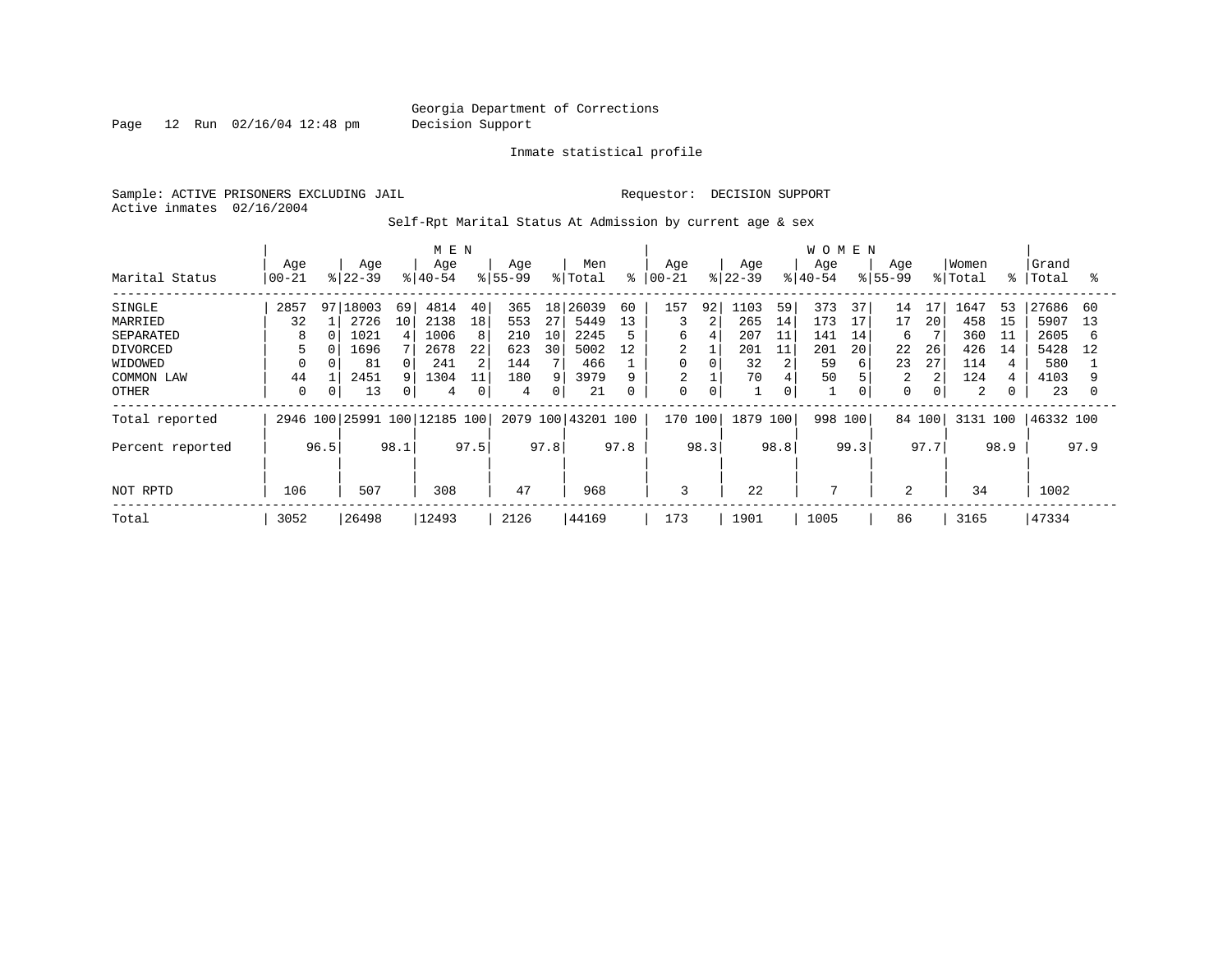Page 13 Run 02/16/04 12:48 pm Decision Support

Inmate statistical profile

Sample: ACTIVE PRISONERS EXCLUDING JAIL **Requestor: DECISION SUPPORT** Active inmates 02/16/2004

Self-Rpt Number Of Children At Admission by current age & sex

|                      |                  |      |                   | M E N |                  |      |                  |      |                    |      |              |        | WOMEN            |              |                  |      |                  |        |                  |           |                |      |
|----------------------|------------------|------|-------------------|-------|------------------|------|------------------|------|--------------------|------|--------------|--------|------------------|--------------|------------------|------|------------------|--------|------------------|-----------|----------------|------|
| Number Of Children   | Age<br>$00 - 21$ |      | Age<br>$ 22-39 $  |       | Age<br>$ 40-54 $ |      | Age<br>$ 55-99 $ |      | Men<br>% Total     | ៖    | Age<br>00-21 |        | Age<br>$ 22-39 $ |              | Age<br>$ 40-54 $ |      | Age<br>$ 55-99 $ |        | Women<br>% Total | $\approx$ | Grand<br>Total | ႜ    |
| NO CHILDREN          | 0                | 0    | 500               | 3     | 482              | 5    | 88               | 5    | 1070               | 4    | $\mathbf 0$  | 0      | 3                | $\mathbf{0}$ | 6                |      |                  |        | 10               | $\Omega$  | 1080           |      |
| ONE CHILD            | 502              | 76   | 6363              | 42    | 2706             | 30   | 320              | 18   | 9891               | 37   | 38           | 64     | 380              | 25           | 180              | 21   | 12               | 17     | 610              | 24        | 10501          | 36   |
| TWO CHILDREN         | 129              | 19   | 4262              | 28    | 2521             | 28   | 424              | 24   | 7336               | 28   | 16           | 27     | 452              | 30           | 267              | 31   | 15               | 21     | 750              | 30        | 8086           | 28   |
| THREE CHILDREN       | 23               |      | 2264              | 15    | 1623             | 18   | 369              | 21   | 4279               | 16   | 3            |        | 363              | 24           | 222              | 26   | 18               | 26     | 606              | 24        | 4885           | 17   |
| FOUR CHILDREN        |                  |      | 1037              |       | 832              | 9    | 233              | 13   | 2109               |      |              |        | 167              | 11           | 109              | 13   | 12               | 17     | 289              | 12        | 2398           | 8    |
| FIVE CHILDREN        |                  |      | 497               | 3     | 446              | 5    | 137              | 8    | 1081               |      | 0            |        | 81               | 5            | 41               |      | 2                | 3      | 124              | 5.        | 1205           |      |
| MORE THAN 5 CHILDREN |                  | 0    | 346               | 2     | 368              | 4    | 177              | 10   | 892                |      | $\mathbf 1$  | 2      | 51               |              | 45               |      | 10               | 14     | 107              | 4         | 999            |      |
| Total reported       |                  |      | 663 100 15269 100 |       | 8978 100         |      |                  |      | 1748 100 26658 100 |      |              | 59 100 | 1497 100         |              | 870 100          |      |                  | 70 100 | 2496 100         |           | 29154 100      |      |
| Percent reported     |                  | 21.7 |                   | 57.6  |                  | 71.9 |                  | 82.2 |                    | 60.4 |              | 34.1   |                  | 78.7         |                  | 86.6 |                  | 81.4   |                  | 78.9      |                | 61.6 |
| NOT REPORTED         | 2389             |      | 11229             |       | 3515             |      | 378              |      | 17511              |      | 114          |        | 404              |              | 135              |      | 16               |        | 669              |           | 18180          |      |
| Total                | 3052             |      | 26498             |       | 12493            |      | 2126             |      | 44169              |      | 173          |        | 1901             |              | 1005             |      | 86               |        | 3165             |           | 47334          |      |
|                      |                  |      |                   |       |                  |      |                  |      |                    |      |              |        |                  |              |                  |      |                  |        |                  |           |                |      |
|                      |                  |      |                   |       |                  |      |                  |      |                    |      |              |        |                  |              |                  |      |                  |        |                  |           |                |      |
| AVG NUM CHILDREN     | 1.31             |      | 2.03              |       | 2.32             |      | 3.02             |      | 2.17               |      | 1.51         |        | 2.53             |              | 2.68             |      | 3.17             |        | 2.57             |           | 2.21           |      |

\* NOTE: THE FIELD LABLED "NO CHILDREN" WAS CORRECTED IN MARCH 1989: MISSING DATA FOR INMATES STILL IN DIAGNOSTICS NOW HAS BEEN REMOVED FROM THIS FIELD AND IDENTIFIED AS "NOT REPORTED" INFORMATION.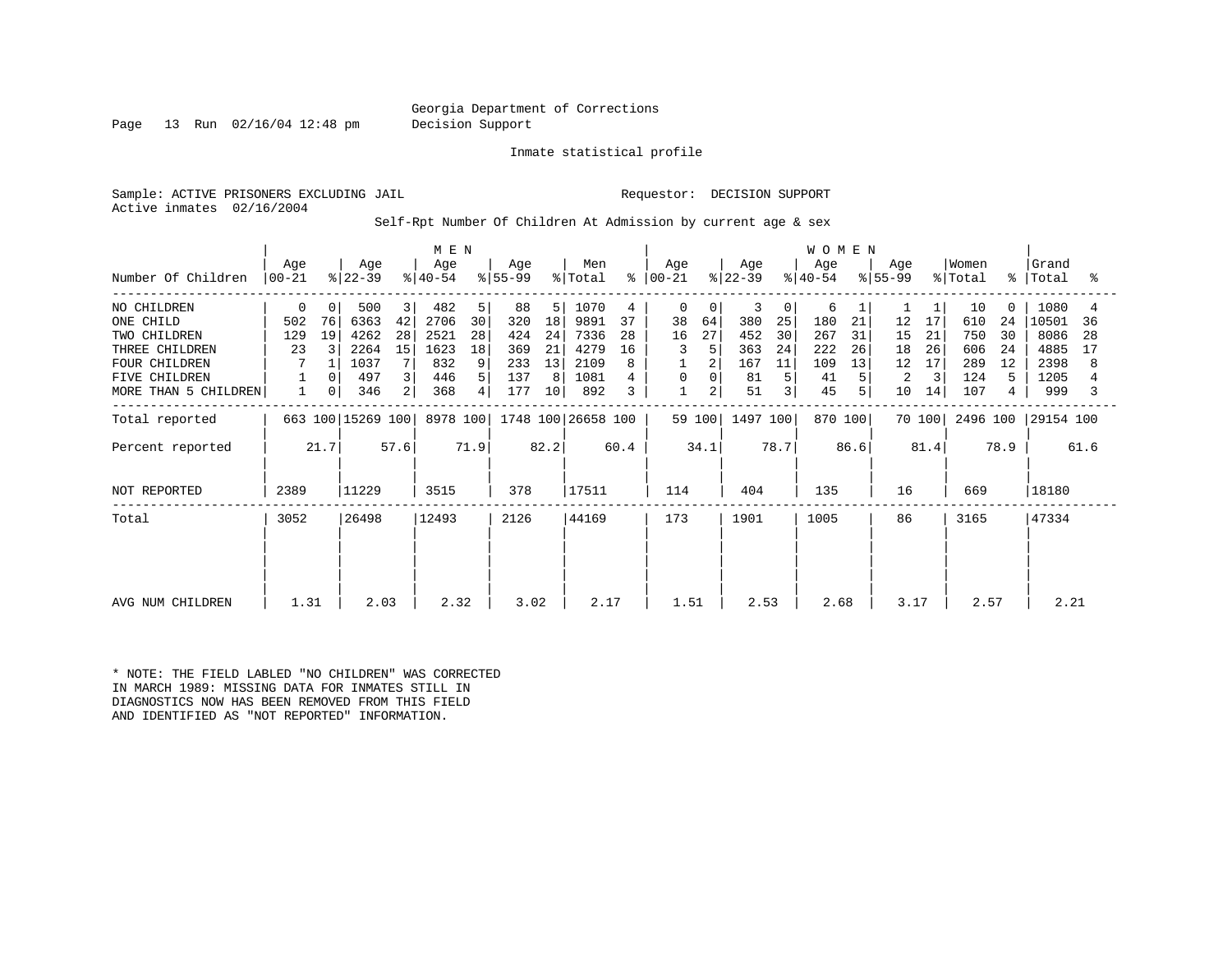Page 14 Run 02/16/04 12:48 pm Decision Support

#### Inmate statistical profile

Sample: ACTIVE PRISONERS EXCLUDING JAIL **Requestor: DECISION SUPPORT** Active inmates 02/16/2004

#### Self-Rpt Religious Affiliation by current age & sex

|                  |           |              |                              |          | M E N    |          |           |                |                    |          |               |                |                |                | WOMEN    |                |           |                |                |                |           |      |
|------------------|-----------|--------------|------------------------------|----------|----------|----------|-----------|----------------|--------------------|----------|---------------|----------------|----------------|----------------|----------|----------------|-----------|----------------|----------------|----------------|-----------|------|
|                  | Age       |              | Age                          |          | Age      |          | Age       |                | Men                |          | Age           |                | Age            |                | Age      |                | Age       |                | Women          |                | Grand     |      |
| Religion         | $00 - 21$ |              | $8 22-39$                    |          | $ 40-54$ |          | $8 55-99$ |                | % Total            |          | $8   00 - 21$ |                | $8 22-39$      |                | $ 40-54$ |                | $8 55-99$ |                | % Total        | ႜ              | Total     |      |
| <b>ISLAM</b>     | 67        | 2            | 930                          | 4        | 363      | 3        | 39        | 2              | 1399               | 3        | 2             |                | 15             | 1              | 3        | 0              |           | 0              | 20             |                | 1419      | 3    |
| CATHOLIC         | 129       | 4            | 1135                         | 4        | 420      | 4        | 83        | 4              | 1767               | 4        | 10            | 6              | 85             | 5              | 38       | 4              | 5         | 6              | 138            | $\overline{4}$ | 1905      | 4    |
| <b>BAPTIST</b>   | 1071      | 37           | 11233                        | 44       | 6730     | 57       | 1170      | 58             | 20204              | 48       | 91            | 54             | 1103           | 59             | 626      | 63             | 57        | 70             | 1877           | 60             | 22081     | 49   |
| METHODIST        | 30        | $\mathbf{1}$ | 420                          | 2        | 393      | 3        | 111       | 5              | 954                | 2        |               | 1              | 61             | 3              | 53       | 5              | 2         | 2              | 117            | 4              | 1071      | 2    |
| EPISCOPLN        |           | $\Omega$     | 40                           | $\Omega$ | 19       | 0        | 10        | 0              | 70                 | $\Omega$ |               | $\mathbf{1}$   |                | $\mathbf 0$    | 6        | 1              |           | $\mathbf{1}$   | 12             | 0              | 82        | n    |
| PRESBYTRN        | 5         | $\Omega$     | 44                           | $\Omega$ | 43       | 0        | 17        |                | 109                | 0        |               | $\mathbf 0$    |                | $\Omega$       |          | $\Omega$       |           |                | 2              | $\Omega$       | 111       |      |
| CHC OF GOD       | 30        |              | 229                          |          | 152      |          | 41        | $\overline{a}$ | 452                | 1        | 2             | $\mathbf{1}$   | 32             | $\overline{a}$ | 21       | $\overline{c}$ | 2         | $\overline{2}$ | 57             | $\overline{c}$ | 509       |      |
| HOLINESS         | 42        | 1            | 786                          | 3        | 554      | 5        | 101       | 5              | 1483               | 3        | 7             | $\overline{4}$ | 160            | 9              | 89       | 9              |           | 6              | 261            | 8              | 1744      |      |
| <b>JEWISH</b>    |           | $\Omega$     | 16                           | U        | 15       | 0        |           | $\cap$         | 35                 | O        | $\Omega$      | $\mathbf 0$    |                | 0              | n        | $\Omega$       | Ω         | $\Omega$       | $\overline{c}$ | $\Omega$       | 37        |      |
| ANGLICAN         |           |              | 3                            |          |          | $\Omega$ | 0         | O              |                    | U        | O             | $\mathbf 0$    | $\overline{2}$ | 0              |          | $\Omega$       |           | $\Omega$       | 2              | O              | 9         |      |
| GRK ORTHDX       |           | $\Omega$     | $\Omega$                     |          |          | 0        | 0         | $\Omega$       | 3                  | U        | O             | 0              | <sup>0</sup>   | 0              |          | 0              | O         | $\Omega$       | 0              | O              |           |      |
| HINDU            |           | $\Omega$     | 3                            |          |          | 0        |           | 0              | 5                  | 0        | 0             | 0              |                | $\Omega$       |          | $\Omega$       |           | $\Omega$       | 0              | O              | 5         |      |
| <b>BUDDHIST</b>  |           | $\Omega$     | 26                           |          | 8        | $\cap$   |           | $\Omega$       | 39                 | 0        | 0             | 0              |                | $\Omega$       |          | $\Omega$       |           | $\Omega$       | 0              | $\Omega$       | 39        |      |
| TAOIST           |           |              | $\mathbf 0$                  |          |          | U        | 0         | $\Omega$       |                    | O        | O             | $\Omega$       |                | $\Omega$       |          | $\Omega$       |           | ∩              | 0              | $\Omega$       | -1        |      |
| SHINTOIST        |           | $\Omega$     | 6                            | $\Omega$ |          | $\Omega$ | $\Omega$  | $\Omega$       | 14                 | O        | O             | $\Omega$       | n              | $\Omega$       |          | $\Omega$       |           | $\Omega$       | $\Omega$       | $\Omega$       | 14        |      |
| SEVEN D AD       | 10        | $\Omega$     | 56                           | $\Omega$ | 42       | 0        | 9         | $\Omega$       | 117                | 0        |               | 1              |                | $\Omega$       |          | $\Omega$       |           | $\Omega$       | 9              | $\Omega$       | 126       |      |
| JEHOVAH WT       | 24        |              | 218                          |          | 105      | 1        | 10        | O              | 357                |          | 2             | $\mathbf{1}$   | 12             |                |          |                |           | $\Omega$       | 21             |                | 378       |      |
| LATR DAY S       | 5         | n            | 23                           | O        | 13       | 0        | 5         | 0              | 46                 | 0        | O             | $\mathbf 0$    | 3              | $\Omega$       |          | 0              |           | O              | 4              | O              | 50        |      |
| QUAKER           | U         | ∩            | $\Omega$                     | $\Omega$ | $\Omega$ | $\Omega$ | $\Omega$  | $\Omega$       | $\Omega$           | 0        | $\Omega$      | $\Omega$       | n              | $\Omega$       |          | $\Omega$       | 0         | $\Omega$       | $\Omega$       | $\Omega$       | 0         |      |
| OTHER PROD       | 534       | 18           | 3272                         | 13       | 834      | 7        | 123       | 6              | 4763               | 11       | 46            | 27             | 297            | 16             | 109      | 11             | 5         | 6              | 457            | 15             | 5220      | 11   |
| <b>NONE</b>      | 596       | 20           | 4470                         | 17       | 1322     | 11       | 168       | 8              | 6556               | 15       |               | 4              | 56             | 3              | 11       | $\mathbf{1}$   | 0         | $\mathbf 0$    | 74             | $\overline{2}$ | 6630      | 15   |
| <b>OTHER</b>     | 362       | 12           | 2642                         | 10       | 881      | 7        | 133       | $7\phantom{.}$ | 4018               | 9        | 0             | 0              | 35             | 2              | 22       | $\overline{2}$ | 3         | 4              | 60             | 2              | 4078      | 9    |
| Total reported   |           |              | 2916 100 25552 100 11907 100 |          |          |          |           |                | 2024 100 42399 100 |          | 170 100       |                | 1872 100       |                | 990 100  |                |           | 81 100         | 3113 100       |                | 45512 100 |      |
| Percent reported |           | 95.5         |                              | 96.4     |          | 95.3     |           | 95.2           |                    | 96.0     |               | 98.3           |                | 98.5           |          | 98.5           |           | 94.2           |                | 98.4           |           | 96.2 |
| NOT RPTD         | 136       |              | 946                          |          | 586      |          | 102       |                | 1770               |          | 3             |                | 29             |                | 15       |                | 5         |                | 52             |                | 1822      |      |
| Total            | 3052      |              | 26498                        |          | 12493    |          | 2126      |                | 44169              |          | 173           |                | 1901           |                | 1005     |                | 86        |                | 3165           |                | 47334     |      |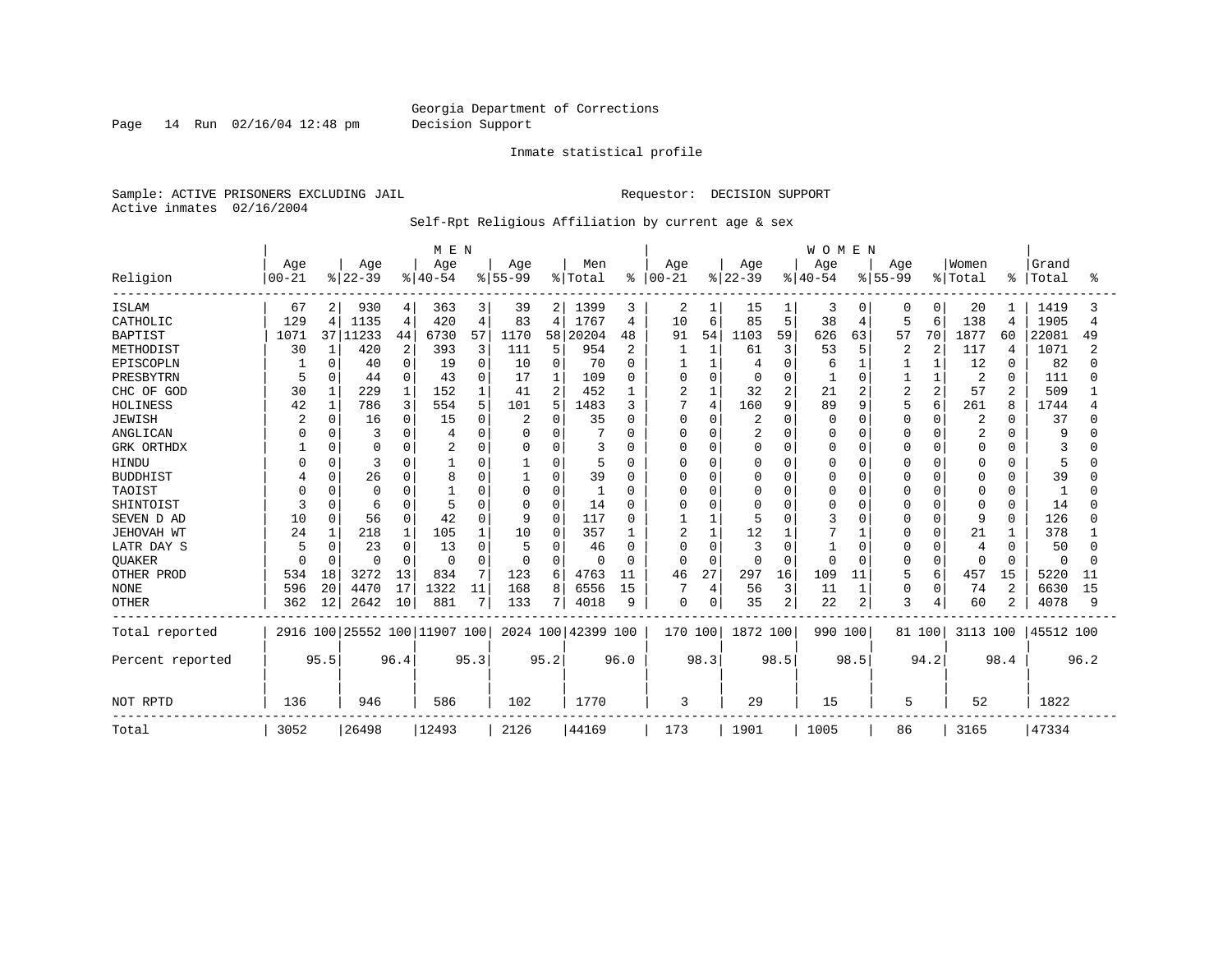Page 15 Run 02/16/04 12:48 pm Decision Support

Inmate statistical profile

Sample: ACTIVE PRISONERS EXCLUDING JAIL **Requestor: DECISION SUPPORT** Active inmates 02/16/2004

Self-Rpt Family Behavior Patterns \* by current age & sex

|                                                                                                                               |                                                              |                                        |                                                                        |                                     | M E N                                                                |                                       |                                                              |                               |                                                                              |                                          |                                                    |                                                             |                                                                  |                                                                          | <b>WOMEN</b>                                                   |                                      |                                                                  |                                      |                                                                     |                           |                                                                             |                      |
|-------------------------------------------------------------------------------------------------------------------------------|--------------------------------------------------------------|----------------------------------------|------------------------------------------------------------------------|-------------------------------------|----------------------------------------------------------------------|---------------------------------------|--------------------------------------------------------------|-------------------------------|------------------------------------------------------------------------------|------------------------------------------|----------------------------------------------------|-------------------------------------------------------------|------------------------------------------------------------------|--------------------------------------------------------------------------|----------------------------------------------------------------|--------------------------------------|------------------------------------------------------------------|--------------------------------------|---------------------------------------------------------------------|---------------------------|-----------------------------------------------------------------------------|----------------------|
| Family Behavior                                                                                                               | Age<br>$00 - 21$                                             |                                        | Age<br>$ 22-39 $                                                       |                                     | Age<br>$ 40-54 $                                                     |                                       | Age<br>$ 55-99 $                                             |                               | Men<br>% Total                                                               | ⊱                                        | Age<br>$ 00-21 $                                   |                                                             | Age<br>$ 22-39 $                                                 |                                                                          | Age<br>$ 40-54 $                                               |                                      | Age<br>$8155 - 99$                                               |                                      | Women<br>% Total                                                    | °                         | Grand<br>Total                                                              | °                    |
| CRIMINLTY<br>ALCOHOLISM<br>DRUG ABUSE<br>DOMINERING<br>MIGRANT<br>INFL BTGS<br>PERMISSIVE<br>FATH ABSNT<br>MOTH ABSNT<br>NONE | 953<br>459<br>409<br>4<br>20<br>62<br>5<br>1980<br>527<br>14 | 21<br>10<br>45<br>12<br>$\overline{0}$ | 7626<br>4315<br>2745<br>63<br>181<br>883<br>48<br>.4647<br>3745<br>362 | 22<br>$12 \overline{ }$<br>42<br>11 | 3478<br>2453<br>986<br>57<br>125<br>600<br>35<br>4950<br>1411<br>169 | 24<br>17<br>4<br>$\Omega$<br>35<br>10 | 450<br>337<br>92<br>5<br>14<br>121<br>10<br>602<br>197<br>37 | 18<br>5<br>6<br>32<br>11<br>2 | 24 12507<br>7564<br>4232<br>129<br>340<br>1666<br>98<br>22179<br>5880<br>582 | 23<br>14<br>8<br>0<br>3<br>0<br>40<br>11 | 61<br>41<br>34<br>15<br>27<br>18<br>74<br>33<br>27 | 18<br>12<br>10<br>5<br>8<br>5<br>22<br>10<br>8 <sup>1</sup> | 706<br>506<br>403<br>270<br>9<br>297<br>203<br>844<br>263<br>317 | 18<br>13<br>11<br>7<br>8<br>5<br>22<br>$7\phantom{.0}$<br>8 <sup>1</sup> | 381<br>273<br>182<br>180<br>3<br>161<br>79<br>304<br>87<br>152 | 21<br>15<br>10<br>10<br>9<br>17<br>8 | 22<br>21<br>12<br>15<br><sup>0</sup><br>11<br>3<br>26<br>10<br>6 | 17<br>17<br>10<br>12<br>9<br>21<br>8 | 1170<br>841<br>631<br>480<br>13<br>496<br>303<br>1248<br>393<br>502 | 19<br>14<br>10<br>21<br>6 | 13677<br>8405<br>4863<br>609<br>353<br>2162<br>401<br>23427<br>6273<br>1084 | 22<br>14<br>38<br>10 |
| Total reported<br>Percent reported<br><b>OTHER</b>                                                                            | 674                                                          | 77.9                                   | 6870                                                                   | 74.1                                | 4433 100 34615 100 14264 100<br>4264                                 | 65.9                                  | 945                                                          | 55.6                          | 1865 100 55177 100<br>12753                                                  | 71.1                                     | 331 100<br>36                                      | 79.2                                                        | 3818 100<br>373                                                  | 80.4                                                                     | 1802 100<br>234                                                | 76.7                                 | 126<br>28                                                        | 100<br>67.4                          | 6077<br>671                                                         | 100<br>78.8               | 61254 100<br>13424                                                          | 71.6                 |
| Total                                                                                                                         | 3052                                                         |                                        | 26498                                                                  |                                     | 12493                                                                |                                       | 2126                                                         |                               | 44169                                                                        |                                          | 173                                                |                                                             | 1901                                                             |                                                                          | 1005                                                           |                                      | 86                                                               |                                      | 3165                                                                |                           | 47334                                                                       |                      |

\* NOTE: SINCE THERE CAN BE UP TO FIVE BEHAVIOR CODES PER INMATE, THE NUMBER OF CASES REPORTED IN THE DETAIL LINES AND THE TOTAL REPORTED LINE MAY EXCEED THE TOTAL NUMBER OF CASES. IN SHORT, THIS TABLE COUNTS THE NUMBER OF BEHAVIOR PROBLEMS, NOT INMATES.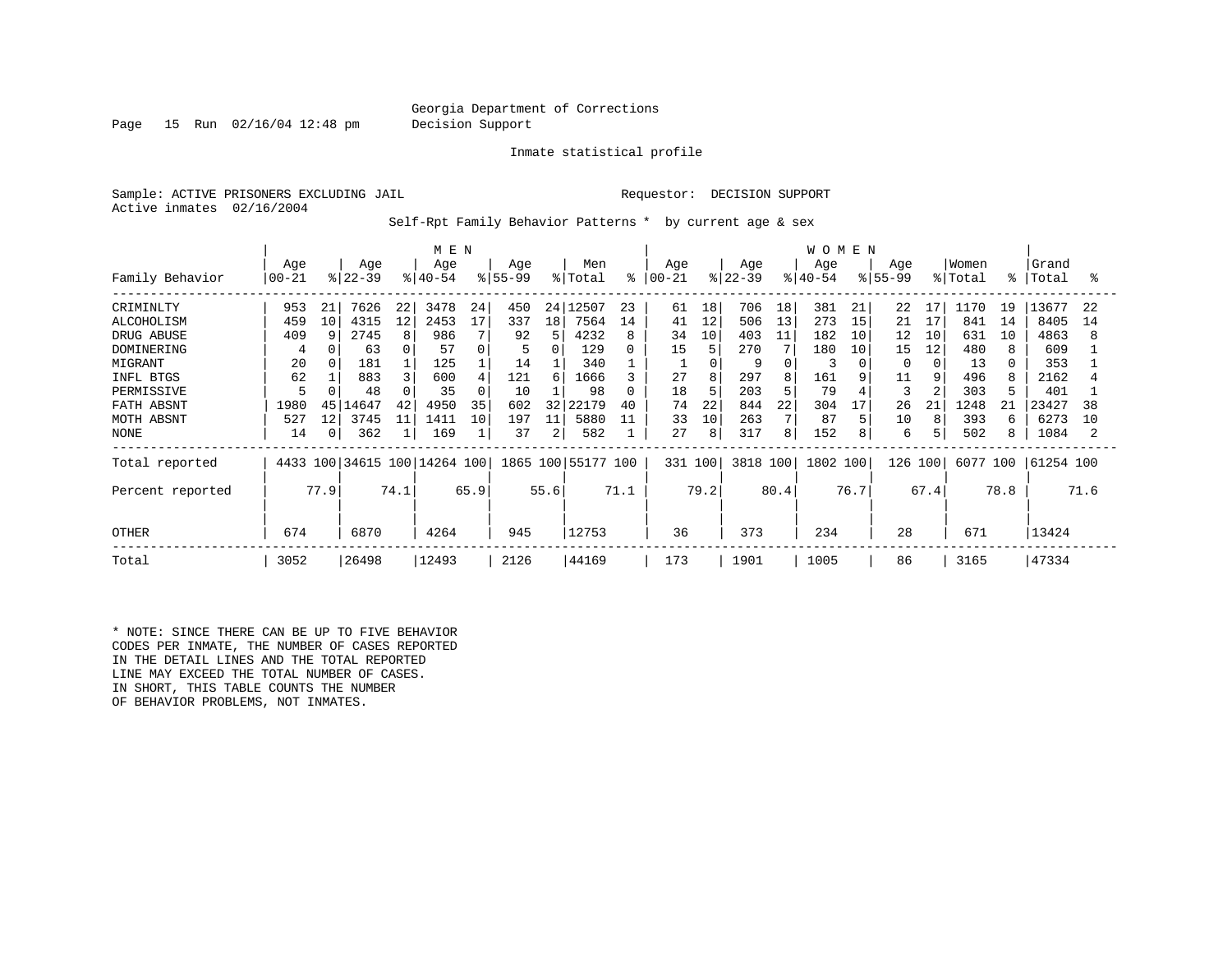Page 16 Run 02/16/04 12:48 pm Decision Support

Inmate statistical profile

Sample: ACTIVE PRISONERS EXCLUDING JAIL **Requestor: DECISION SUPPORT** Active inmates 02/16/2004

Inmate Diagnostic Behavior Problem \* by current age & sex

|                    |           |          |          |                |                         | M E N    |             |                 |                    |                |            |                |           |                | <b>WOMEN</b>   |          |             |               |          |          |           |      |
|--------------------|-----------|----------|----------|----------------|-------------------------|----------|-------------|-----------------|--------------------|----------------|------------|----------------|-----------|----------------|----------------|----------|-------------|---------------|----------|----------|-----------|------|
|                    | Age       |          | Age      |                | Age                     |          | Age         |                 | Men                |                | Age        |                | Age       |                | Age            |          | Age         |               | Women    |          | Grand     |      |
| Diagnostic Problem | $00 - 21$ |          | $ 22-39$ |                | $ 40-54$                |          | $8155 - 99$ |                 | % Total            | ိ              | $100 - 21$ |                | $ 22-39 $ |                | $8140 - 54$    |          | $8155 - 99$ |               | % Total  | ႜ        | Total     | ႜ    |
| <b>ALCOHOLIC</b>   | 101       | 2        | 1140     | $\overline{2}$ | 1006                    | 4        | 214         | 6               | 2461               | 3              | 8          | 3              | 158       | 5              | 118            |          | 9           | 7             | 293      | 6        | 2754      |      |
| <b>ALCOH ABSE</b>  | 703       | 12       | 6514     | 13             | 3807                    | 16       | 553         | 16 <sup>1</sup> | 11577              | 14             | 5          | 2              | 149       | 5              | 130            | 8        | 10          | 7             | 294      | 6        | 11871     | 13   |
| DRUG EXP           | 811       | 14       | 8240     | 16             | 3388                    | 14       | 316         |                 | 9 12755            | 15             | 25         | 9              | 283       | 9              | 169            | 10       | 10          | $\mathcal{L}$ | 487      | 9        | 13242     | 15   |
| DRUG ABSE          | 1231      | 21       | 9645     | 19             | 4693                    | 19       | 314         | 9               | 15883              | 19             | 71         | 25             | 892       | 28             | 496            | 29       | 13          | 10            | 1472     | 28       | 17355     | 19   |
| NARC ADDCT         | 46        |          | 705      |                | 510                     | 2        | 41          |                 | 1302               | 2              |            |                | 54        | $\overline{c}$ | 56             | 3        |             |               | 115      | 2        | 1417      |      |
| EPILEPTIC          | 18        | $\Omega$ | 268      |                | 206                     |          | 30          |                 | 522                |                |            | 3              | 87        | 3              | 55             |          |             | 3             | 153      | 3        | 675       |      |
| MANIPULTVE         | 1001      | 17       | 6854     | 14             | 2469                    | 10       | 251         |                 | 10575              | 13             | $\Omega$   | $\Omega$       | 37        |                | 19             |          | 5           |               | 61       |          | 10636     | 12   |
| ASSAULTIVE         | 1355      | 231      | 11274    | 22             | 4976                    | 20       | 905         | 26              | 18510              | 22             | 78         | 28             | 610       | 19             | 306            | 18       | 29          | 21            | 1023     | 19       | 19533     | 22   |
| ESCPE TEND         | 73        |          | 1007     | 2              | 722                     | 3        | 152         | 4               | 1954               | $\overline{2}$ | 5          | $\overline{2}$ | 73        | $\overline{c}$ | 47             | 3        | 2           |               | 127      | 2        | 2081      |      |
| SUICIDAL           | 99        |          | 1026     | 2              | 537                     | 2        | 79          | 2               | 1741               | 2              | 15         | 5              | 196       | 6              | 79             |          | 8           | 6             | 298      | 6        | 2039      |      |
| WITHDRAWN          | 17        |          | 182      | $\Omega$       | 117                     | 0        | 29          |                 | 345                | 0              | 10         |                | 94        | 3              | 41             |          | 4           | 3             | 149      | κ        | 494       |      |
| PR RLTY CT         | 60        |          | 483      |                | 289                     |          | 51          |                 | 883                |                | 5          | $\overline{2}$ | 73        | $\overline{2}$ | 24             |          | 5           |               | 107      | 2        | 990       |      |
| HOMOSEXUAL         | 8         | $\Omega$ | 146      | $\cap$         | 89                      | $\Omega$ | 22          |                 | 265                | 0              | 20         | 7              | 124       | $\overline{4}$ | 44             |          | 2           |               | 190      | 4        | 455       |      |
| <b>NONE</b>        | 88        |          | 1065     |                | 653                     | 3        | 227         |                 | 2033               | $\overline{2}$ | $\Omega$   | $\Omega$       | 14        | $\mathbf 0$    | 22             |          | 9           |               | 45       |          | 2078      |      |
| <b>OTHER</b>       | 38        |          | 533      |                | 369                     | 2        | 99          | ζ               | 1039               |                | $\Omega$   | $\Omega$       | 9         | $\Omega$       | $\mathsf{R}$   | $\Omega$ |             |               | 22       | $\Omega$ | 1061      |      |
| NOT RPTD           | 191       | ζ        | 1590     | 3              | 584                     | 2        | 188         | 5               | 2553               | 3              | 26         | 9              | 277       | 9              | 99             | 6        | 19          | 14            | 421      | 8        | 2974      |      |
| Total reported     | 5843      |          |          |                | 100 50743 100 24430 100 |          |             |                 | 3475 100 84491 100 |                | 279 100    |                | 3130 100  |                | 1715 100       |          | 135 100     |               | 5259 100 |          | 89750 100 |      |
| Percent reported   |           | 99.9     |          | 99.7           |                         | 99.9     |             | 99.8            |                    | 99.8           |            | 100.0          |           | 100.0          |                | 99.8     |             | 100.0         |          | 99.9     |           | 99.8 |
| UNKNOWN            | 3         |          | 71       |                | 15                      |          | 4           |                 | 93                 |                | 0          |                | 0         |                | $\overline{2}$ |          | 0           |               | 2        |          | 95        |      |
| Total              | 3052      |          | 26498    |                | 12493                   |          | 2126        |                 | 44169              |                | 173        |                | 1901      |                | 1005           |          | 86          |               | 3165     |          | 47334     |      |

\* NOTE: SINCE THERE CAN BE UP TO FIVE BEHAVIOR CODES PER INMATE, THE NUMBER OF CASES REPORTED IN THE DETAIL LINES AND THE TOTAL REPORTED LINE MAY EXCEED THE TOTAL NUMBER OF CASES. IN SHORT, THIS TABLE COUNTS THE NUMBER OF BEHAVIOR PROBLEMS, NOT INMATES.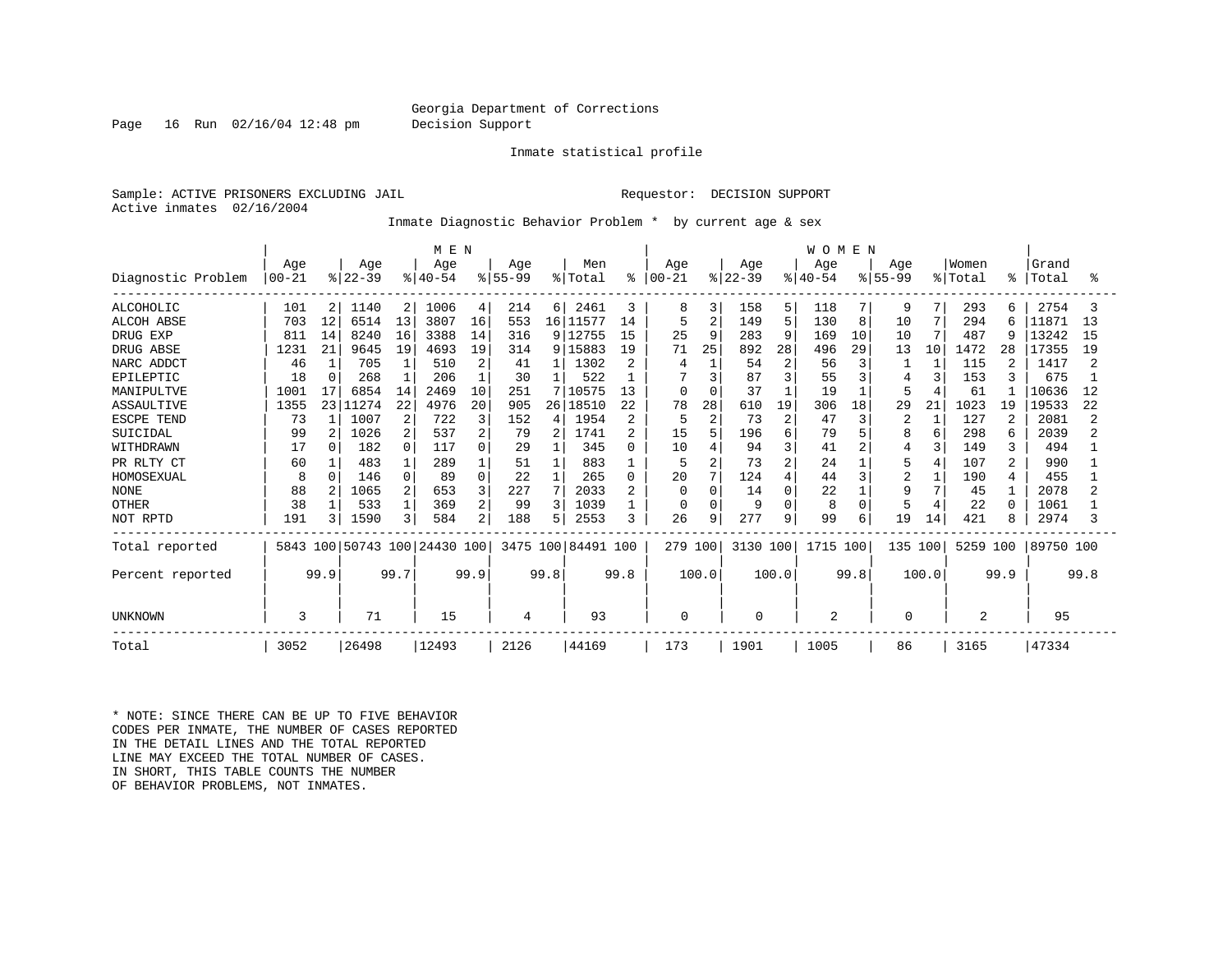Page 17 Run 02/16/04 12:48 pm Decision Support

Inmate statistical profile

Sample: ACTIVE PRISONERS EXCLUDING JAIL **Requestor: DECISION SUPPORT** Active inmates 02/16/2004

Physical Profile (General Condition) by current age & sex

|                                                                                  |                              |                            |                             |               | M E N                      |                |                          |                                   |                              |                |                               |                     |                        |                              | <b>WOMEN</b>          |               |                    |                     |                          |               |                              |           |
|----------------------------------------------------------------------------------|------------------------------|----------------------------|-----------------------------|---------------|----------------------------|----------------|--------------------------|-----------------------------------|------------------------------|----------------|-------------------------------|---------------------|------------------------|------------------------------|-----------------------|---------------|--------------------|---------------------|--------------------------|---------------|------------------------------|-----------|
| Physical Profile                                                                 | Age<br>$00 - 21$             |                            | Age<br>$ 22-39 $            |               | Age<br>$8 40-54$           |                | Age<br>$8155 - 99$       |                                   | Men<br>% Total               | °              | Age<br>$ 00-21 $              |                     | Age<br>$ 22-39 $       |                              | Age<br>$8 40-54$      |               | Age<br>$ 55 - 99 $ |                     | Women<br>% Total         |               | Grand<br>%   Total           |           |
| NO LIMITATION<br>DEFECT NO MAJOR LIMT<br>DEFECT MAJOR LIMIT<br>VERY MAJOR DEFECT | 2733<br>165<br>37            | 93<br><u>б</u><br>$\Omega$ | 20864<br>3152<br>1861<br>33 | 81<br>12<br>0 | 6854<br>3173<br>2092<br>84 | 56<br>26<br>17 | 455<br>699<br>785<br>156 | 221<br>33<br>37<br>7 <sub>1</sub> | 30906<br>7189<br>4775<br>274 | 72<br>17<br>11 | 130<br>29<br>0<br>$\mathbf 0$ | 82<br>18<br>$\circ$ | 1275<br>452<br>74<br>5 | 71<br>25<br>4<br>$\mathbf 0$ | 455<br>426<br>89<br>6 | 47<br>44<br>9 | 9<br>38<br>31<br>5 | 11<br>46<br>37<br>6 | 1869<br>945<br>194<br>16 | 62<br>31<br>6 | 32775<br>8134<br>4969<br>290 | -71<br>18 |
| Total reported                                                                   | 2936 100 25910 100 12203 100 |                            |                             |               |                            |                |                          |                                   | 2095 100 43144 100           |                | 159 100                       |                     | 1806 100               |                              | 976 100               |               | 83 100             |                     | 3024 100                 |               | 46168 100                    |           |
| Percent reported                                                                 |                              | 96.2                       |                             | 97.8          |                            | 97.7           |                          | 98.5                              |                              | 97.7           |                               | 91.9                |                        | 95.0                         |                       | 97.1          |                    | 96.5                |                          | 95.5          |                              | 97.5      |
| NOT REPORTED                                                                     | 116                          |                            | 588                         |               | 290                        |                | 31                       |                                   | 1025                         |                | 14                            |                     | 95                     |                              | 29                    |               | 3                  |                     | 141                      |               | 1166                         |           |
| Total                                                                            | 3052                         |                            | 26498                       |               | 12493                      |                | 2126                     |                                   | 44169                        |                | 173                           |                     | 1901                   |                              | 1005                  |               | 86                 |                     | 3165                     |               | 47334                        |           |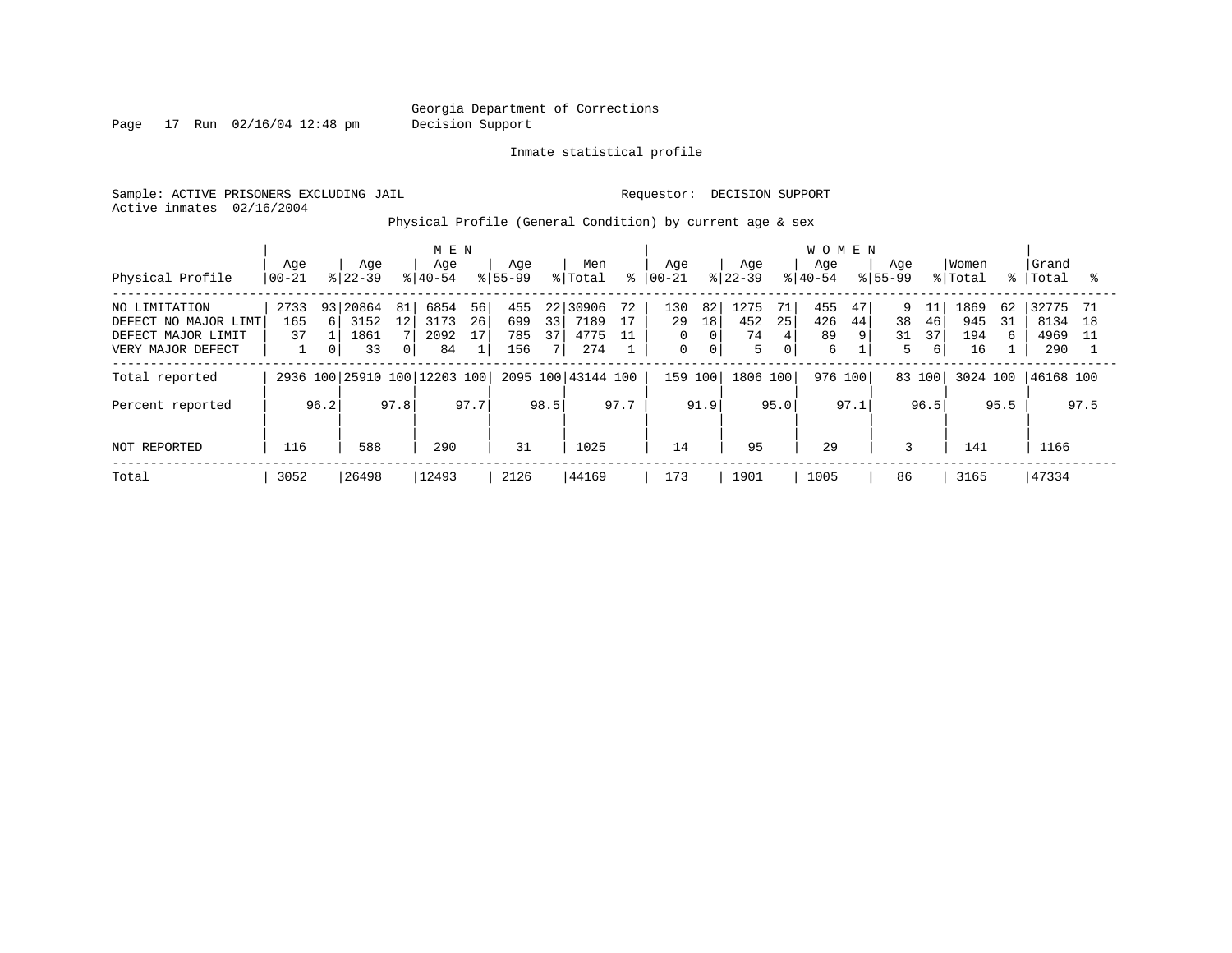Page 18 Run 02/16/04 12:48 pm Decision Support

#### Inmate statistical profile

Sample: ACTIVE PRISONERS EXCLUDING JAIL **Requestor: DECISION SUPPORT** Active inmates 02/16/2004

Security Status by current age & sex

|                  |                |       |                 |       | M E N                        |       |                  |       |                    |       |                   |          |                  |             | <b>WOMEN</b>    |       |                  |        |                  |       |                |       |
|------------------|----------------|-------|-----------------|-------|------------------------------|-------|------------------|-------|--------------------|-------|-------------------|----------|------------------|-------------|-----------------|-------|------------------|--------|------------------|-------|----------------|-------|
| Security         | Age<br>  00-21 |       | Age<br>$ 22-39$ |       | Age<br>$ 40-54 $             |       | Age<br>$ 55-99 $ |       | Men<br>% Total     | ႜႂ    | Age<br>$ 00 - 21$ |          | Age<br>$ 22-39 $ |             | Age<br>$ 40-54$ |       | Age<br>$8 55-99$ |        | Women<br>% Total | °≈    | Grand<br>Total | °     |
| DIAG INCOM       | 0              | 0     | 0               |       | $\Omega$                     |       | 0                | 0     | $\mathbf 0$        | 0     | 0                 | 0        | 0                | 0           | 0               |       |                  |        | 0                |       | $\Omega$       | 0     |
| WRK RELEAS       |                |       | $\mathbf 0$     |       | 0                            | 0     | 0                | 0     | 0                  | 0     | 0                 | $\Omega$ | 0                | $\mathbf 0$ | 0               |       | $\Omega$         |        | 0                |       |                |       |
| TRUSTY           | 29             |       | 1123            |       | 743                          | 6     | 72               | 3     | 1967               | 4     | $\overline{c}$    |          | 61               |             | 70              |       | 3                |        | 136              |       | 2103           |       |
| MINIMUM          | 770            | 25    | 8479            | 32    | 4593                         | 37    | 757              | 36    | 14599              | 33    | 66                | 38       | 1141             | 60          | 653             | 65    | 55               | 64     | 1915             | 61    | 16514          | 35    |
| MEDIUM           | 1352           | 44    | L0678           | 40    | 5026                         | 40    | 1031             |       | 48   18087         | 41    | 74                | 43       | 489              | 26          | 210             | 21    | 22               | 26     | 795              | 25    | 18882          | 40    |
| <b>CLOSE</b>     | 551            | 18    | 4132            | 16    | 1263                         | 10    | 189              | 9     | 6135               | 14    | 18                | 10       | 129              |             | 36              |       | 2                |        | 185              |       | 6320           | 13    |
| MAXIMUM          | 30             |       | 448             | 2     | 157                          |       | 21               |       | 656                |       | 0                 | C        | 4                | $\Omega$    | $\overline{2}$  |       |                  |        | 6                |       | 662            |       |
| DIAGNOSTIC       | 320            | 10    | 1638            | 6     | 711                          | 6     | 56               | 3     | 2725               | 6     | 13                | 8        | 77               | 4           | 34              | 3     | 4                |        | 128              |       | 2853           | 6     |
| Total reported   |                |       |                 |       | 3052 100 26498 100 12493 100 |       |                  |       | 2126 100 44169 100 |       | 173 100           |          | 1901 100         |             | 1005 100        |       |                  | 86 100 | 3165 100         |       | 47334 100      |       |
| Percent reported |                | 100.0 |                 | 100.0 |                              | 100.0 |                  | 100.0 |                    | 100.0 |                   | 100.0    |                  | 100.0       |                 | 100.0 |                  | 100.0  |                  | 100.0 |                | 100.0 |
| NOT RPTD         |                |       | $\mathbf 0$     |       | 0                            |       | 0                |       | $\mathbf 0$        |       | 0                 |          | 0                |             |                 |       | $\mathbf 0$      |        | 0                |       |                |       |
| Total            | 3052           |       | 26498           |       | 12493                        |       | 2126             |       | 44169              |       | 173               |          | 1901             |             | 1005            |       | 86               |        | 3165             |       | 47334          |       |

\* NOTE: BEGINNING IN JULY 1987, THE FACILITIES DIVISION NO LONGER CODED INMATES AS BEING WORK RELEASE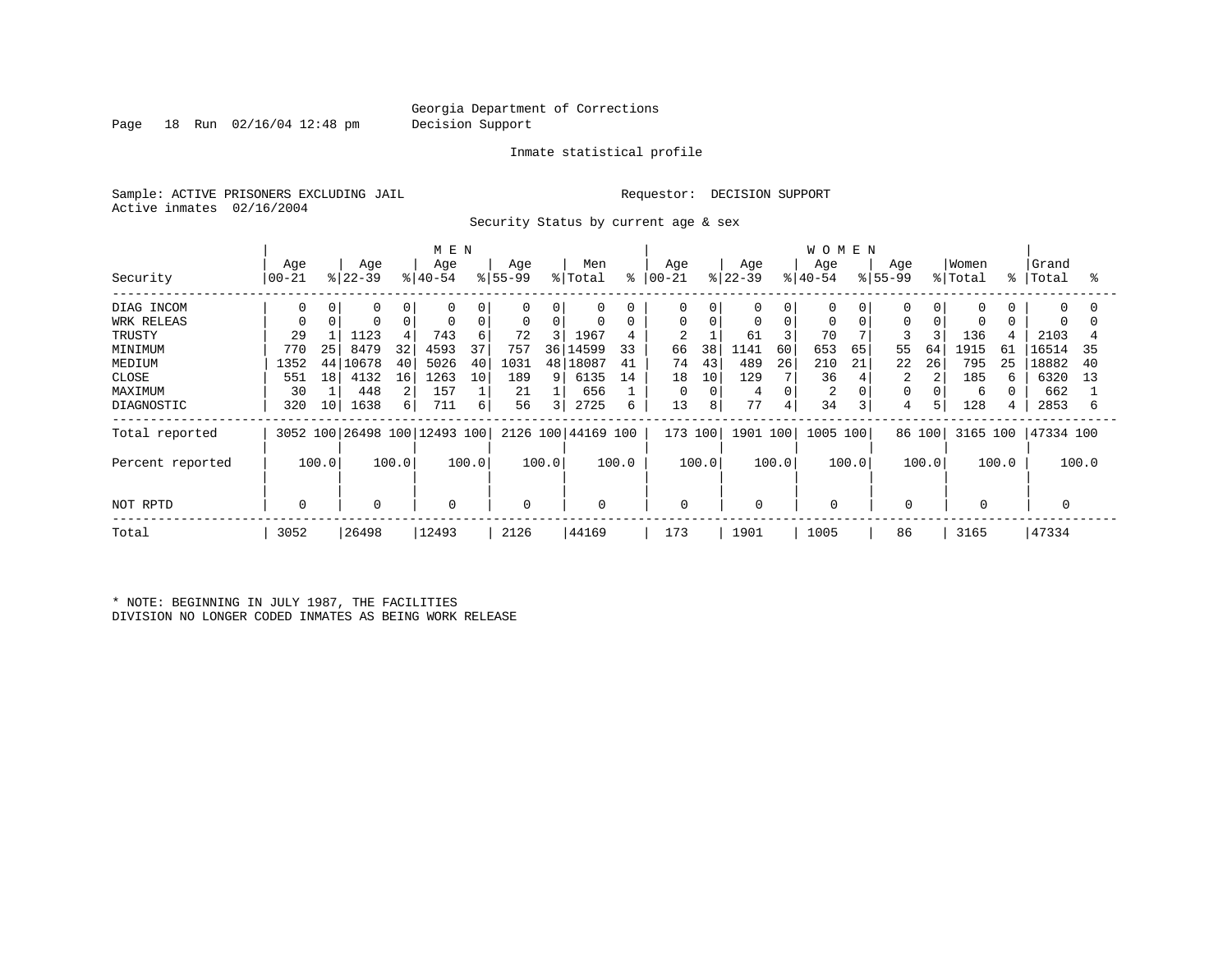Page 19 Run 02/16/04 12:48 pm Decision Support

#### Inmate statistical profile

Sample: ACTIVE PRISONERS EXCLUDING JAIL **Requestor: DECISION SUPPORT** Active inmates 02/16/2004

Number Of Sentences by current age & sex

|                     |                  |       |                  |       | M E N                        |       |                  |       |                    |       |                  |      |                  |      | <b>WOMEN</b>     |      |                 |        |                  |      |                    |       |
|---------------------|------------------|-------|------------------|-------|------------------------------|-------|------------------|-------|--------------------|-------|------------------|------|------------------|------|------------------|------|-----------------|--------|------------------|------|--------------------|-------|
| Number Of Sentences | Age<br>$ 00-21 $ |       | Age<br>$ 22-39 $ |       | Age<br>$ 40-54 $             |       | Age<br>$ 55-99 $ |       | Men<br>% Total     | ፠     | Age<br>$ 00-21 $ |      | Age<br>$ 22-39 $ |      | Age<br>$8 40-54$ |      | Age<br>$ 55-99$ |        | Women<br>% Total |      | Grand<br>%   Total | °     |
| $_{\rm ONE}$        | 1303             | 43    | 8450             | 32    | 4016                         | 32    | 857              |       | 40 14626           | 33    | 80               | 47   | 776              | 41   | 425              | 42   | 42              | 49     | 1323             | 42   | 15949              | 34    |
| TWO                 | 800              | 26    | 6359             | 24    | 2991                         | 24    | 501              |       | 24 10651           | 24    | 47               | 27   | 506              | 27   | 250              | 25   | 19              | 22     | 822              | 26   | 11473              | 24    |
| THREE               | 431              | 14    | 4218             | 16    | 1966                         | 16    | 295              | 14    | 6910               | 16    | 22               | 13   | 241              | 13   | 136              | 14   | 15              | 17     | 414              | 13   | 7324               | 15    |
| <b>FOUR</b>         | 241              | 8     | 2617             | 10    | 1207                         | 10    | 173              | 8     | 4238               | 10    | 8                |      | 154              | 8    | 85               |      | 5               | 6      | 252              | 8    | 4490               | 9     |
| FIVE                | 117              |       | 1726             |       | 760                          | 6     | 94               | 4     | 2697               |       | 5                |      | 92               |      | 46               |      |                 |        | 144              |      | 2841               |       |
| MORE THAN FIVE      | 159              |       | 3118             | 12    | 1549                         | 12    | 205              | 10    | 5031               | 11    | 10               | 6    | 127              | 7    | 62               | 6    | 4               |        | 203              | 6.   | 5234               | -11   |
| Total reported      |                  |       |                  |       | 3051 100 26488 100 12489 100 |       |                  |       | 2125 100 44153 100 |       | 172 100          |      | 1896 100         |      | 1004 100         |      |                 | 86 100 | 3158 100         |      | 47311 100          |       |
| Percent reported    |                  | 100.0 |                  | 100.0 |                              | 100.0 |                  | 100.0 |                    | 100.0 |                  | 99.4 |                  | 99.7 |                  | 99.9 |                 | 100.0  |                  | 99.8 |                    | 100.0 |
| NOT REPORTED        |                  |       | 10               |       | 4                            |       |                  |       | 16                 |       | $\mathbf{1}$     |      | 5                |      |                  |      | $\Omega$        |        | $7\phantom{.0}$  |      | 23                 |       |
| Total               | 3052             |       | 26498            |       | 12493                        |       | 2126             |       | 44169              |       | 173              |      | 1901             |      | 1005             |      | 86              |        | 3165             |      | 47334              |       |
|                     |                  |       |                  |       |                              |       |                  |       |                    |       |                  |      |                  |      |                  |      |                 |        |                  |      |                    |       |
| AVG NUM SENTENCES   | 2.28             |       | 2.95             |       | 3.00                         |       | 2.65             |       | 2.90               |       | 2.19             |      | 2.43             |      | 2.40             |      | 2.02            |        | 2.40             |      | 2.87               |       |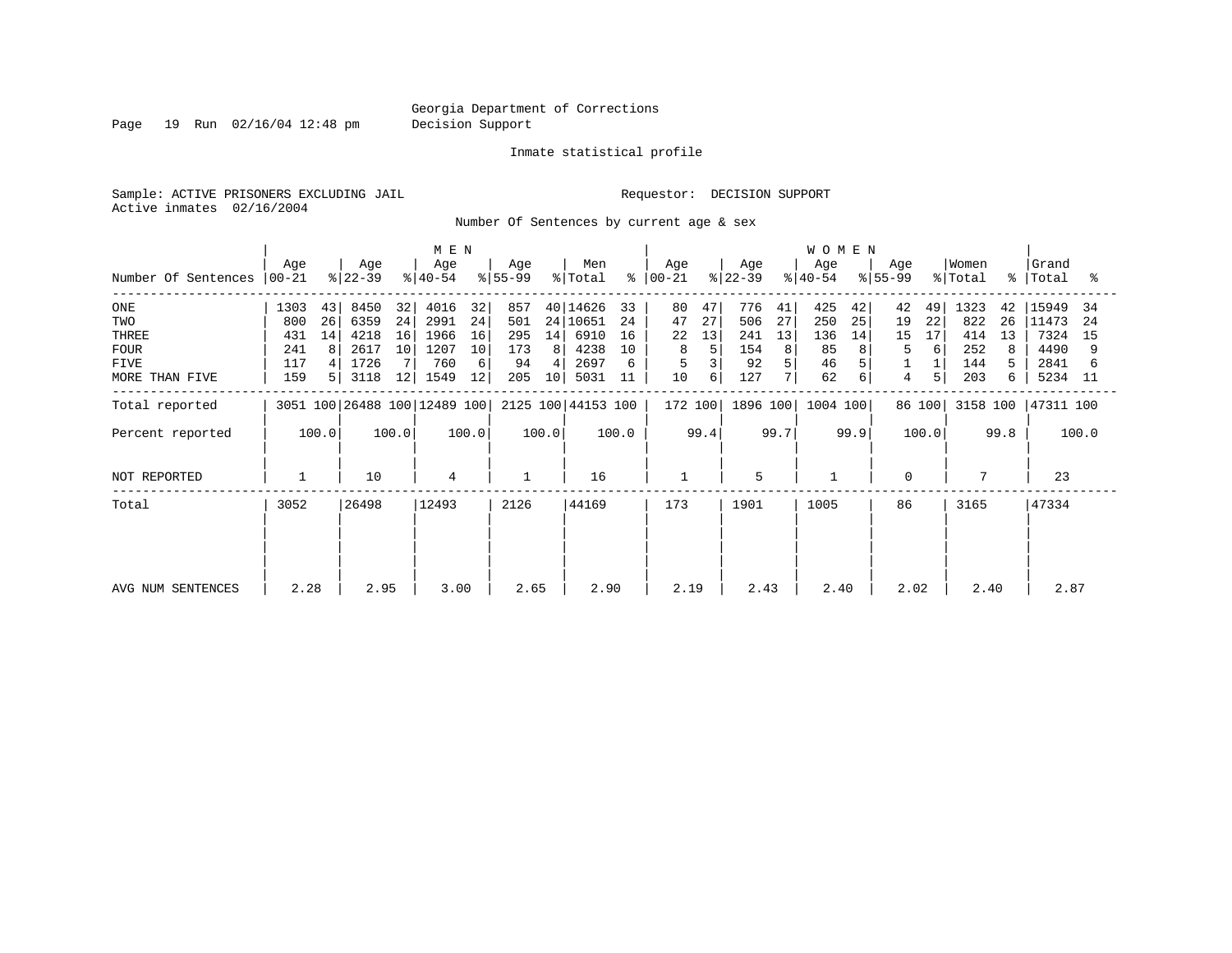Page 20 Run 02/16/04 12:48 pm Decision Support

Inmate statistical profile

Sample: ACTIVE PRISONERS EXCLUDING JAIL **Requestor: DECISION SUPPORT** Active inmates 02/16/2004

Number Of Disciplinaries by current age & sex

|                  | M E N            |       |                  |       |                              |       |                  |       |                    |           |                  |       |                  | <b>WOMEN</b>   |                  |       |                  |        |                  |       |                    |       |
|------------------|------------------|-------|------------------|-------|------------------------------|-------|------------------|-------|--------------------|-----------|------------------|-------|------------------|----------------|------------------|-------|------------------|--------|------------------|-------|--------------------|-------|
| Disciplinaries   | Age<br>$00 - 21$ |       | Age<br>$ 22-39 $ |       | Age<br>$ 40-54 $             |       | Age<br>$ 55-99 $ |       | Men<br>% Total     | $\approx$ | Age<br>$ 00-21 $ |       | Age<br>$ 22-39 $ |                | Age<br>$8 40-54$ |       | Age<br>$ 55-99 $ |        | Women<br>% Total |       | Grand<br>%   Total | °     |
| ZERO             | 1009             | 33    | 8396             | 32    | 5079                         | 41    | 940              | 44    | 15424              | 35        | 84               | 49    | 921              | 48             | 576              | 57    | 56               | 65     | 1637             | 52    | 17061              | 36    |
| ONE              | 414              | 14    | 3481             | 13    | 1822                         | 15    | 388              | 18    | 6105               | 14        | 22               | 13    | 277              | 15             | 148              | 15    | 11               | 13     | 458              | 14    | 6563               | 14    |
| TWO              | 290              | 10    | 2155             | 8     | 1088                         | 9     | 200              | 9     | 3733               | 8         | 17               | 10    | 167              | 9 <sup>1</sup> | 76               | 8     | 7                | 8      | 267              |       | 4000               |       |
| THREE            | 200              |       | 1620             | 6     | 723                          | 6     | 120              | 6 I   | 2663               |           | 12               |       | 107              |                | 38               |       | 3                |        | 160              |       | 2823               |       |
| <b>FOUR</b>      | 143              |       | 1202             |       | 540                          |       | 84               | 41    | 1969               |           |                  |       | 69               |                | 37               |       |                  |        | 110              |       | 2079               |       |
| FIVE             | 122              |       | 982              |       | 399                          | 3     | 52               |       | 1555               |           | 10               | 6     | 52               |                | 21               |       | $\Omega$         |        | 83               |       | 1638               |       |
| MORE THAN FIVE   | 874              | 29    | 8661             | 33    | 2842                         | 23    | 342              | 16    | 12719              | 29        | 25               | 14    | 308              | 16             | 109              | 11    | 8                | 9      | 450              | 14    | 13169              | 28    |
| Total reported   |                  |       |                  |       | 3052 100 26497 100 12493 100 |       |                  |       | 2126 100 44168 100 |           | 173 100          |       | 1901 100         |                | 1005 100         |       |                  | 86 100 | 3165 100         |       | 47333 100          |       |
| Percent reported |                  | 100.0 |                  | 100.0 |                              | 100.0 |                  | 100.0 |                    | 100.0     |                  | 100.0 |                  | 100.0          |                  | 100.0 |                  | 100.0  |                  | 100.0 |                    | 100.0 |
| NOT REPORTED     | 0                |       |                  |       | 0                            |       | 0                |       |                    |           | $\mathbf 0$      |       | 0                |                | $\mathbf 0$      |       | $\mathbf 0$      |        | 0                |       |                    |       |
| Total            | 3052             |       | 26498            |       | 12493                        |       | 2126             |       | 44169              |           | 173              |       | 1901             |                | 1005             |       | 86               |        | 3165             |       | 47334              |       |
|                  |                  |       |                  |       |                              |       |                  |       |                    |           |                  |       |                  |                |                  |       |                  |        |                  |       |                    |       |
|                  |                  |       |                  |       |                              |       |                  |       |                    |           |                  |       |                  |                |                  |       |                  |        |                  |       |                    |       |
| AVG NUM DISCIP   | 5.09             |       | 7.02             |       | 5.12                         |       | 3.53             |       | 6.18               |           | 2.59             |       | 3.40             |                | 2.51             |       | 2.03             |        | 3.04             |       | 5.97               |       |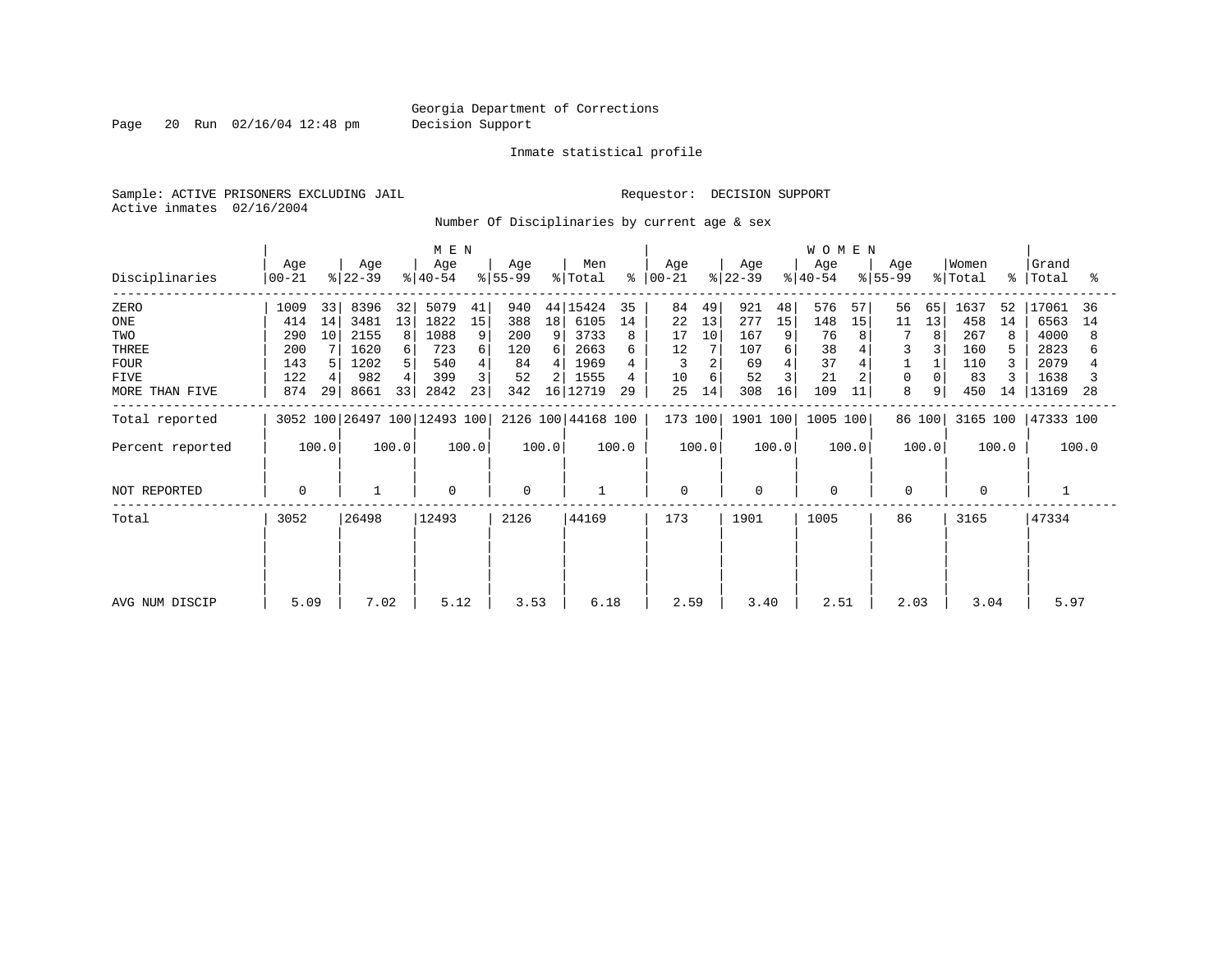Page 21 Run 02/16/04 12:48 pm Decision Support

#### Inmate statistical profile

Sample: ACTIVE PRISONERS EXCLUDING JAIL **Requestor: DECISION SUPPORT** Active inmates 02/16/2004

Number Of Escapes by current age & sex

|                  |                            |                      | M E N                        |                  |                    |                         |                  | <b>WOMEN</b>     |                         |                      |                         |
|------------------|----------------------------|----------------------|------------------------------|------------------|--------------------|-------------------------|------------------|------------------|-------------------------|----------------------|-------------------------|
| Escapes          | Age<br>$00 - 21$           | Age<br>$ 22-39 $     | Age<br>$ 40-54 $             | Age<br>$ 55-99 $ | Men<br>% Total     | Age<br>$8   00 - 21$    | Age<br>$ 22-39 $ | Age<br>$ 40-54 $ | Age<br>$ 55-99 $        | Women<br>% Total     | Grand<br>%   Total<br>ႜ |
| ZERO             | 3050 100 26351             |                      | 99 12359<br>99               | 2090<br>98       | 43850<br>99        | 173 100                 | 1899 100         | 1004 100         | 86 100                  | 3162 100             | 47012<br>99             |
| ONE              | 0                          | 145                  | 117                          | 27               | 291                | 0<br>0                  | 2<br>$\Omega$    | 0                | 0<br>$\Omega$           | 3<br>$\Omega$        | 294                     |
| TWO              | <sup>0</sup>               | 2                    | 14<br>0                      | 0<br>6           | 22<br>$\Omega$     | $\Omega$<br>$\Omega$    | 0<br>$\Omega$    | $\Omega$         |                         | 0                    | 22                      |
| THREE            | 0                          |                      |                              | 2<br>0           | 5                  | 0                       |                  |                  |                         | 0                    |                         |
| <b>FOUR</b>      | $\Omega$                   | $\Omega$             | $\Omega$                     | 0                |                    | 0                       | $\Omega$         |                  |                         | $\mathbf 0$          |                         |
| FIVE             | $\Omega$                   | $\Omega$<br>$\Omega$ | 0<br>$\Omega$                | 0<br>$\Omega$    | $\mathbf 0$<br>0   | $\mathbf 0$<br>$\Omega$ | 0<br>$\Omega$    | $\Omega$         |                         | $\mathbf 0$          | $\Omega$                |
| MORE THAN FIVE   | $\mathbf 0$<br>$\mathbf 0$ | $\Omega$             | $\mathbf 0$<br>$\mathbf 0$   | $\mathbf 0$<br>0 | 0<br>0             | $\mathbf 0$<br>0        | $\Omega$<br>0    | $\mathbf 0$      | $\mathbf 0$<br>$\Omega$ | $\mathbf 0$          | 0                       |
| Total reported   |                            |                      | 3052 100 26498 100 12493 100 |                  | 2126 100 44169 100 | 173 100                 | 1901 100         | 1005 100         | 86 100                  | 3165 100   47334 100 |                         |
| Percent reported | 100.0                      | 100.0                | 100.0                        | 100.0            | 100.0              | 100.0                   | 100.0            | 100.0            | 100.0                   | 100.0                | 100.0                   |
| NOT REPORTED     | 0                          | $\mathbf 0$          | $\mathbf 0$                  | $\Omega$         | $\Omega$           | $\mathbf 0$             | 0                | $\mathbf 0$      | $\mathbf 0$             | $\Omega$             | $\Omega$                |
| Total            | 3052                       | 26498                | 12493                        | 2126             | 44169              | 173                     | 1901             | 1005             | 86                      | 3165                 | 47334                   |
|                  |                            |                      |                              |                  |                    |                         |                  |                  |                         |                      |                         |
|                  |                            |                      |                              |                  |                    |                         |                  |                  |                         |                      |                         |
| AVG NUM ESCAPES  | .00                        | .01                  | .01                          | .02              | .01                | .00                     | .00              | .00              | .00                     | .00                  | .01                     |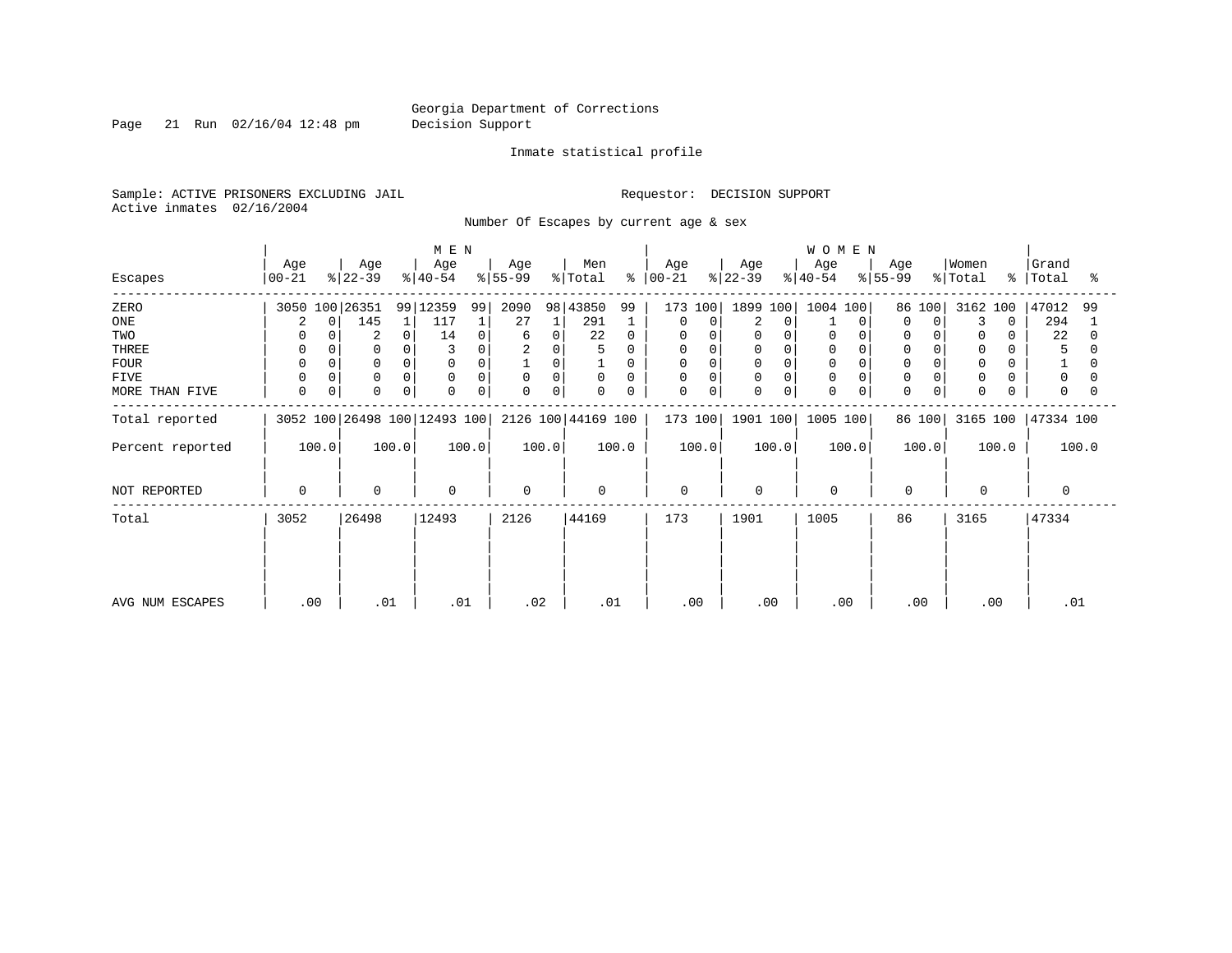Page 22 Run 02/16/04 12:48 pm Decision Support

Inmate statistical profile

Active inmates 02/16/2004

Sample: ACTIVE PRISONERS EXCLUDING JAIL RESOLUTION SUPPORT Requestor: DECISION SUPPORT

Number Of Prior Georgia Incarcerations \* by current age & sex

|                              |             |        |                  |       | M E N                        |       |                  |       |                            |       |                      |       |                  |       | W O M E N        |       |                  |        |                  |             |                |       |
|------------------------------|-------------|--------|------------------|-------|------------------------------|-------|------------------|-------|----------------------------|-------|----------------------|-------|------------------|-------|------------------|-------|------------------|--------|------------------|-------------|----------------|-------|
| Prior Incarcerations   00-21 | Age         |        | Age<br>$ 22-39 $ |       | Age<br>$ 40-54 $             |       | Age<br>$ 55-99 $ |       | Men<br>$\frac{1}{2}$ Total |       | Age<br>$8   00 - 21$ |       | Age<br>$ 22-39 $ |       | Age<br>$ 40-54 $ |       | Age<br>$ 55-99 $ |        | Women<br>% Total | $\approx$ 1 | Grand<br>Total | ႜ     |
| ZERO                         | 2890        |        | 95 15998         | 60    | 5035                         | 40    | 1185             |       | 56 25108                   | 57    | 167                  | 97    | 1343             | 71    | 563              | 56    | 69               | 80     | 2142             | 68          | 27250          | 58    |
| ONE                          | 158         | 5      | 5102             | 19    | 2259                         | 18    | 389              | 18    | 7908                       | 18    | 5                    |       | 283              | 15    | 160              | 16    | 10               | 12     | 458              | 14          | 8366           | 18    |
| TWO                          | 4           | $\cap$ | 2637             | 10    | 1593                         | 13    | 232              | 11    | 4466                       | 10    |                      |       | 144              | 8     | 102              | 10    | 2                | 2      | 249              | 8           | 4715           | 10    |
| THREE                        | 0           |        | 1427             | 5     | 1250                         | 10    | 137              | 6     | 2814                       | 6     | 0                    |       | 66               |       | 57               | 6     |                  |        | 124              |             | 2938           | 6     |
| <b>FOUR</b>                  | 0           |        | 764              | 3     | 910                          |       | 86               | 4     | 1760                       |       | 0                    |       | 33               |       | 49               |       | 0                |        | 82               |             | 1842           |       |
| <b>FIVE</b>                  | 0           |        | 345              |       | 615                          | 5     | 36               | 2     | 996                        |       | 0                    |       | 17               |       | 26               | 3     |                  |        | 44               |             | 1040           |       |
| MORE THAN FIVE               | 0           | 0      | 225              |       | 831                          | 7     | 61               | 3     | 1117                       | 3     | 0                    | 0     | 15               |       | 48               | 5     | 3                | 3      | 66               | 2           | 1183           |       |
| Total reported               |             |        |                  |       | 3052 100 26498 100 12493 100 |       |                  |       | 2126 100 44169 100         |       | 173 100              |       | 1901 100         |       | 1005 100         |       |                  | 86 100 | 3165 100         |             | 47334 100      |       |
| Percent reported             |             | 100.0  |                  | 100.0 |                              | 100.0 |                  | 100.0 |                            | 100.0 |                      | 100.0 |                  | 100.0 |                  | 100.0 |                  | 100.0  |                  | 100.0       |                | 100.0 |
| NOT REPORTED                 | $\mathbf 0$ |        | $\mathbf 0$      |       | $\mathbf 0$                  |       | $\Omega$         |       | 0                          |       | $\mathbf 0$          |       | $\mathbf 0$      |       | $\mathbf 0$      |       | $\mathbf 0$      |        | $\Omega$         |             | 0              |       |
| Total                        | 3052        |        | 26498            |       | 12493                        |       | 2126             |       | 44169                      |       | 173                  |       | 1901             |       | 1005             |       | 86               |        | 3165             |             | 47334          |       |
|                              |             |        |                  |       |                              |       |                  |       |                            |       |                      |       |                  |       |                  |       |                  |        |                  |             |                |       |
|                              |             |        |                  |       |                              |       |                  |       |                            |       |                      |       |                  |       |                  |       |                  |        |                  |             |                |       |
| AVG # INCARCERATIONS         | .05         |        | .79              |       | 1.73                         |       | 1.05             |       | 1.02                       |       | .04                  |       | .57              |       | 1.20             |       | .52              |        |                  | .74         | 1.00           |       |

\* This data counts a parole revocation on an existing sentenCE AS A prior incarceration. Also, this data counts, for any cohort of inmates, the total number of Georgia incarcerations the inmate has had during his entire criminal career. For example, if an inmate was admitted to prison first in FY72, and then re-admitted in FY79 and FY85, he had two prior incarcerations before the FY85 admission. This inmate's records show two prior incarcerations in all three of his records since he has had two prior incarcerations in his criminal career. If the cohort of FY72 admissions is selected for analysis, two prior incarcerations will be listed for this inmate even though in FY72, he had no prior incarcerations.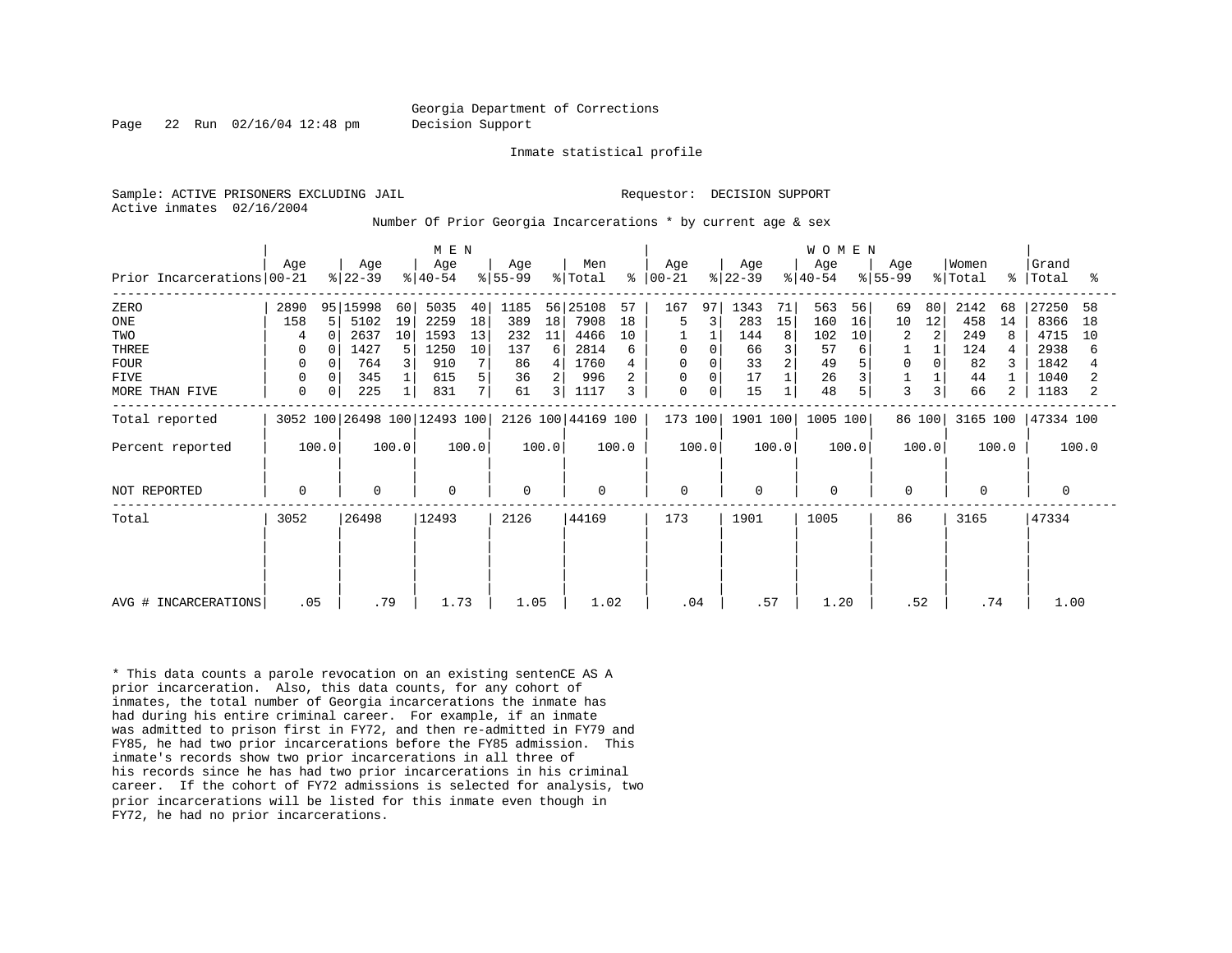Page 23 Run 02/16/04 12:48 pm Decision Support

#### Inmate statistical profile

Sample: ACTIVE PRISONERS EXCLUDING JAIL **Requestor: DECISION SUPPORT** Active inmates 02/16/2004

Number Of Transfers by current age & sex

|                   |                    |       | M E N            |       |                              |       |                  |                 |                    |       |                      |       | <b>WOMEN</b>     |       |                  |                |                  |        |                  |       |                    |       |
|-------------------|--------------------|-------|------------------|-------|------------------------------|-------|------------------|-----------------|--------------------|-------|----------------------|-------|------------------|-------|------------------|----------------|------------------|--------|------------------|-------|--------------------|-------|
| Transfers         | Age<br>$ 00 - 21 $ |       | Age<br>$ 22-39 $ |       | Age<br>$ 40-54 $             |       | Age<br>$ 55-99 $ |                 | Men<br>% Total     |       | Age<br>$8   00 - 21$ |       | Age<br>$ 22-39 $ |       | Age<br>$ 40-54 $ |                | Age<br>$ 55-99 $ |        | Women<br>% Total |       | Grand<br>%  Total  | ႜ     |
| ZERO              | 722                | 24    | 2401             | 9     | 1033                         | 8     | 96               | 5               | 4252               | 10    | 43                   | 25    | 358              | 19    | 196              | 20             | 14               | 16     | 611              | 19    | 4863               | 10    |
| ONE               | 1453               | 48    | 10126            | 38    | 4504                         | 36    | 783              | 37 <sup>1</sup> | 16866              | 38    | 112                  | 65    | 1061             | 56    | 516              | 51             | 36               | 42     | 1725             | 55    | 18591              | 39    |
| TWO               | 582                | 19    | 5833             | 22    | 2348                         | 19    | 406              | 19              | 9169               | 21    | 16                   | 9     | 291              | 15    | 146              | 15             | 17               | 20     | 470              | 15    | 9639               | -20   |
| THREE             | 177                | 6     | 3284             | 12    | 1453                         | 12    | 237              | 11              | 5151               | 12    | 2                    |       | 105              | 6     | 72               |                |                  | 10     | 188              | 6     | 5339               | -11   |
| <b>FOUR</b>       | 63                 |       | 1859             |       | 933                          |       | 179              | 8               | 3034               |       | 0                    | 0     | 48               |       | 33               |                | 2                |        | 83               |       | 3117               |       |
| FIVE              | 29                 |       | 1118             |       | 618                          |       | 110              | 5               | 1875               |       | 0                    | 0     | 18               |       | 16               | $\overline{a}$ | 6                |        | 40               |       | 1915               |       |
| MORE THAN FIVE    | 26                 |       | 1877             |       | 1604                         | 13    | 315              | 15              | 3822               | 9     | $\mathbf 0$          | 0     | 20               |       | 26               | 3              | $\overline{a}$   |        | 48               | 2     | 3870               | 8     |
| Total reported    |                    |       |                  |       | 3052 100 26498 100 12493 100 |       |                  |                 | 2126 100 44169 100 |       | 173 100              |       | 1901 100         |       | 1005 100         |                |                  | 86 100 |                  |       | 3165 100 47334 100 |       |
| Percent reported  |                    | 100.0 |                  | 100.0 |                              | 100.0 |                  | 100.0           |                    | 100.0 |                      | 100.0 |                  | 100.0 |                  | 100.0          |                  | 100.0  |                  | 100.0 |                    | 100.0 |
| NOT REPORTED      | 0                  |       | $\mathbf 0$      |       | 0                            |       | $\Omega$         |                 | $\Omega$           |       | $\mathbf 0$          |       | $\Omega$         |       | $\mathbf 0$      |                | 0                |        | $\Omega$         |       | $\Omega$           |       |
| Total             | 3052               |       | 26498            |       | 12493                        |       | 2126             |                 | 44169              |       | 173                  |       | 1901             |       | 1005             |                | 86               |        | 3165             |       | 47334              |       |
|                   |                    |       |                  |       |                              |       |                  |                 |                    |       |                      |       |                  |       |                  |                |                  |        |                  |       |                    |       |
|                   |                    |       |                  |       |                              |       |                  |                 |                    |       |                      |       |                  |       |                  |                |                  |        |                  |       |                    |       |
| AVG NUM TRANSFERS | 1.23               |       | 2.26             |       | 2.75                         |       | 3.00             |                 | 2.36               |       | .87                  |       | 1.25             |       | 1.42             |                | 1.73             |        | 1.30             |       | 2.29               |       |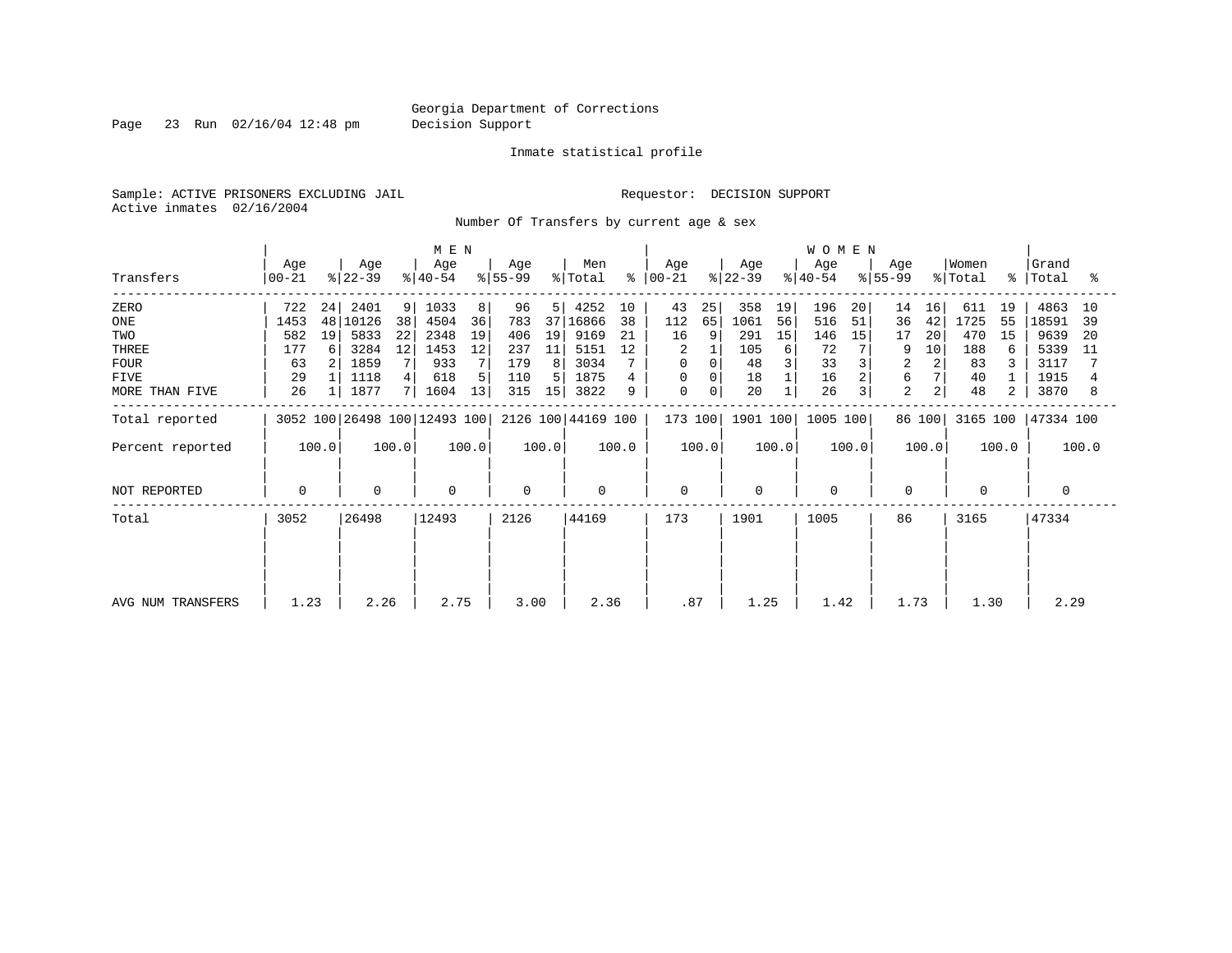Page 24 Run 02/16/04 12:48 pm Decision Support

#### Inmate statistical profile

Sample: ACTIVE PRISONERS EXCLUDING JAIL **Requestor: DECISION SUPPORT** Active inmates 02/16/2004

County Of Conviction by current age & sex

|                            |              |              |           |                | M E N     |                |                |                |         |                |                |                |                |              | WOMEN          |                |                |                |                |                |       |          |
|----------------------------|--------------|--------------|-----------|----------------|-----------|----------------|----------------|----------------|---------|----------------|----------------|----------------|----------------|--------------|----------------|----------------|----------------|----------------|----------------|----------------|-------|----------|
|                            | Age          |              | Age       |                | Age       |                | Age            |                | Men     |                | Age            |                | Age            |              | Age            |                | Aqe            |                | Women          |                | Grand |          |
| County Of Conviction 00-21 |              |              | $8 22-39$ |                | $8 40-54$ |                | $8155 - 99$    |                | % Total | ៖              | $ 00 - 21$     |                | $ 22-39$       |              | $8 40-54$      |                | $8155 - 99$    |                | % Total        | ៖              | Total | ႜ        |
| Appling                    | 3            | 0            | 54        | $\overline{0}$ | 23        | 0              | 9              | 0              | 89      | $\mathbf 0$    | 0              | $\mathbf 0$    | 7              | $\mathbf 0$  | 1              | 0              | 0              | 0              | 8              | $\mathbf 0$    | 97    | $\Omega$ |
| Atkinson                   | 3            | 0            | 20        | 0              | 14        | $\mathbf 0$    | $\overline{4}$ | 0              | 41      | $\mathbf 0$    | 0              | $\mathbf 0$    | $\mathbf{1}$   | $\mathbf 0$  | $\mathbf{1}$   | 0              | $\Omega$       | $\mathbf 0$    | $\overline{2}$ | $\Omega$       | 43    | $\Omega$ |
| Bacon                      | 3            | 0            | 34        | 0              | 23        | $\mathbf 0$    | $\mathbf 0$    | $\Omega$       | 60      | $\Omega$       | 0              | $\mathbf 0$    | 0              | $\Omega$     | $\overline{2}$ | 0              | $\Omega$       | $\Omega$       | $\sqrt{2}$     | $\Omega$       | 62    | $\Omega$ |
| Baker                      | $\mathbf{1}$ | 0            | 9         | 0              | 8         | $\mathbf 0$    | $\Omega$       | $\Omega$       | 18      | $\Omega$       | $\Omega$       | $\mathbf 0$    | 2              | $\Omega$     | $\mathbf 0$    | $\Omega$       | $\Omega$       | $\Omega$       | $\overline{2}$ | $\Omega$       | 20    | ∩        |
| Baldwin                    | 36           | 1            | 217       | $\mathbf{1}$   | 103       | $\mathbf{1}$   | 8              | $\Omega$       | 364     | -1             | 2              | $\mathbf{1}$   | 21             | $\mathbf{1}$ | 3              | $\cap$         | $\Omega$       | $\cap$         | 26             | $\mathbf{1}$   | 390   |          |
| Banks                      | 9            | $\Omega$     | 40        | $\Omega$       | 21        | $\Omega$       | 8              | $\Omega$       | 78      | $\Omega$       | $\Omega$       | $\Omega$       | 3              | $\Omega$     | $\overline{a}$ | <sup>n</sup>   | $\Omega$       | $\Omega$       | 5              | $\Omega$       | 83    |          |
| Barrow                     | 13           | $\mathbf 0$  | 103       | 0              | 65        | $1\,$          | 15             | $\mathbf 1$    | 196     | $\Omega$       | 0              | $\mathbf 0$    | 8              | $\Omega$     | 8              | 1              | $\overline{2}$ | 2              | 18             | $\mathbf{1}$   | 214   | U        |
| Bartow                     | 23           | 1            | 233       | $\mathbf{1}$   | 127       | $\mathbf{1}$   | 37             | $\overline{2}$ | 420     | 1              | 2              | $\mathbf{1}$   | 29             | 2            | 12             | $\mathbf{1}$   | $\Omega$       | $\Omega$       | 43             | $\mathbf{1}$   | 463   |          |
| Ben Hill                   | 17           | $\mathbf{1}$ | 111       | 0              | 64        | $\mathbf{1}$   | 11             | $\mathbf{1}$   | 203     | $\Omega$       | 2              | $\mathbf{1}$   | 10             | $\mathbf{1}$ | $\overline{4}$ | $\Omega$       | $\Omega$       | $\Omega$       | 16             | $\mathbf{1}$   | 219   | $\cap$   |
| Berrien                    | 4            | 0            | 53        | 0              | 24        | 0              | $\overline{4}$ | 0              | 85      | 0              | $\mathbf{1}$   | $\mathbf{1}$   | 6              | $\mathbf 0$  | $\mathbf{1}$   | $\Omega$       | $\Omega$       | 0              | 8              | $\mathbf 0$    | 93    |          |
| <b>Bibb</b>                | 61           | 2            | 547       | 2              | 307       | 2              | 53             | $\overline{2}$ | 968     | 2              | 2              | $\mathbf{1}$   | 25             | $\mathbf{1}$ | 18             | 2              | $\overline{a}$ | 2              | 47             | $\mathbf 1$    | 1015  |          |
| Bleckley                   | 6            | 0            | 89        | $\Omega$       | 28        | $\Omega$       | 5              | $\Omega$       | 128     | $\Omega$       | $\Omega$       | $\Omega$       | 4              | $\Omega$     | $\overline{2}$ | $\Omega$       | $\mathbf{1}$   | $\mathbf{1}$   | 7              | $\Omega$       | 135   |          |
| Brantley                   | 4            | 0            | 16        | $\mathbf{0}$   | 11        | $\Omega$       |                | $\Omega$       | 38      | $\Omega$       | 1              | $\mathbf{1}$   | 0              | $\Omega$     | $\mathbf{1}$   | $\Omega$       | $\mathbf{1}$   | $\mathbf{1}$   | 3              | $\Omega$       | 41    |          |
| Brooks                     | 3            | 0            | 56        | 0              | 19        | $\mathbf 0$    |                | $\Omega$       | 85      | $\Omega$       | $\Omega$       | $\mathbf 0$    | 0              | $\Omega$     | $\mathbf{1}$   | $\Omega$       | $\Omega$       | $\Omega$       | $\mathbf{1}$   | $\Omega$       | 86    |          |
| Bryan                      | 4            | 0            | 40        | 0              | 30        | $\Omega$       | 6              | $\Omega$       | 80      | $\Omega$       | $\Omega$       | $\Omega$       | $\overline{2}$ | $\Omega$     | $\mathbf{1}$   | $\Omega$       | $\mathbf{1}$   | $\mathbf{1}$   | $\overline{4}$ | $\Omega$       | 84    | ∩        |
| Bulloch                    | 32           | $\mathbf{1}$ | 242       | $\mathbf 1$    | 81        | $\mathbf{1}$   | 15             | $\mathbf{1}$   | 370     |                |                | $\mathbf{1}$   | 21             | $\mathbf{1}$ | 11             |                | $\overline{2}$ | 2              | 35             |                | 405   |          |
| Burke                      | 20           | $\mathbf{1}$ | 128       | 0              | 57        | $\Omega$       | 7              | $\Omega$       | 212     | $\Omega$       | $\Omega$       | $\Omega$       | 4              | $\Omega$     | 4              | $\Omega$       | $\overline{a}$ | $\overline{2}$ | 10             | $\Omega$       | 222   |          |
| <b>Butts</b>               | 10           | $\Omega$     | 77        | $\mathbf{0}$   | 38        | $\mathbf 0$    | 8              | $\Omega$       | 133     | $\Omega$       | $\mathbf{1}$   | $\mathbf{1}$   | 4              | $\Omega$     | 3              | $\Omega$       | $\Omega$       | $\Omega$       | 8              | $\Omega$       | 141   |          |
| Calhoun                    | $\mathbf{1}$ | 0            | 23        | 0              | 9         | $\mathbf 0$    | $\mathbf{1}$   | $\mathbf 0$    | 34      | $\Omega$       | $\Omega$       | $\mathbf 0$    | 2              | $\Omega$     | $\mathbf{1}$   | $\Omega$       | $\Omega$       | $\Omega$       | 3              | $\Omega$       | 37    |          |
| Camden                     | 5            | 0            | 67        | 0              | 34        | $\Omega$       | $\overline{2}$ | $\Omega$       | 108     | $\Omega$       | $\Omega$       | $\Omega$       | $\overline{4}$ | $\Omega$     | $\mathbf{1}$   | $\Omega$       | $\mathbf{1}$   | $\mathbf{1}$   | 6              | $\Omega$       | 114   |          |
| Candler                    | 9            | 0            | 48        | 0              | 20        | $\mathbf 0$    | $\mathbf 0$    | 0              | 77      | $\Omega$       | 0              | $\mathbf 0$    | $\overline{2}$ | $\Omega$     | $\mathbf{1}$   | $\Omega$       | $\Omega$       | $\Omega$       | 3              | $\Omega$       | 80    |          |
| Carroll                    | 28           | $\mathbf 1$  | 289       | $\mathbf 1$    | 138       | $\mathbf{1}$   | 37             | $\overline{2}$ | 492     | 1              | $\mathbf{1}$   | $\mathbf{1}$   | 34             | 2            | 15             | $\mathbf{1}$   | $\mathbf{1}$   | $\mathbf{1}$   | 51             | 2              | 543   |          |
| Catoosa                    | 13           | $\Omega$     | 131       | 0              | 67        | $\mathbf{1}$   | 19             | $\mathbf{1}$   | 230     | 1              | $\Omega$       | $\Omega$       | 16             | $\mathbf{1}$ | 6              | $\mathbf{1}$   | $\mathbf{1}$   | $\mathbf{1}$   | 23             | $\mathbf 1$    | 253   |          |
| Charlton                   | 3            | 0            | 37        | 0              | 18        | $\mathbf 0$    | $\mathbf{1}$   | $\Omega$       | 59      | $\Omega$       | 0              | $\mathbf 0$    | 3              | $\Omega$     | $\mathbf{1}$   | $\Omega$       | $\mathbf 0$    | 0              | 4              | 0              | 63    |          |
| Chatham                    | 214          | 7            | 1339      | 5              | 536       | $\overline{4}$ | 73             | 3              | 2162    | 5              | 12             | 7              | 103            | 5            | 51             | 5              | 1              | $\mathbf{1}$   | 167            | 5              | 2329  |          |
| Chattahoochee              | 2            | $\mathbf 0$  | 19        | 0              | 5         | $\mathbf 0$    | $\mathbf 0$    | $\mathbf 0$    | 26      | $\Omega$       | $\mathbf 0$    | $\mathbf 0$    | 0              | $\Omega$     | $\mathbf 0$    | $\Omega$       | $\mathbf 0$    | $\mathbf 0$    | $\mathbf 0$    | $\Omega$       | 26    |          |
| Chattooga                  | 5            | 0            | 119       | 0              | 67        | $\mathbf{1}$   | 10             | 0              | 201     | $\mathbf 0$    | $\mathbf{1}$   | $\mathbf{1}$   | 10             | $\mathbf 1$  | 7              | 1              | $\mathbf{1}$   | $\mathbf{1}$   | 19             | $\mathbf{1}$   | 220   | U        |
| Cherokee                   | 20           | $\mathbf{1}$ | 263       | 1              | 185       | $\mathbf{1}$   | 33             | $\overline{2}$ | 501     | 1              | 5              | 3              | 37             | 2            | 16             | $\overline{a}$ | 1              | $\mathbf{1}$   | 59             | $\overline{a}$ | 560   |          |
| Clarke                     | 18           | $\mathbf{1}$ | 311       | $\mathbf{1}$   | 135       | $\mathbf{1}$   | 16             | $\mathbf{1}$   | 480     | $\mathbf{1}$   | $\overline{2}$ | $\mathbf{1}$   | 20             | $\mathbf{1}$ | 9              | $\mathbf{1}$   | $\mathbf{1}$   | $\mathbf{1}$   | 32             | $\mathbf{1}$   | 512   |          |
| Clay                       | 2            | 0            | 15        | $\Omega$       | 4         | $\mathbf 0$    | $\mathbf{1}$   | $\Omega$       | 22      | $\Omega$       | 0              | $\Omega$       | $\mathbf{1}$   | $\Omega$     | $\Omega$       | $\Omega$       | $\Omega$       | $\Omega$       | $\mathbf{1}$   | $\Omega$       | 23    |          |
| Clayton                    | 165          | 5            | 1041      | 4              | 392       | 3              | 54             | 3              | 1652    | $\overline{4}$ | 17             | 10             | 94             | 5            | 40             | 4              | $\mathbf{1}$   | $\mathbf{1}$   | 152            | 5              | 1804  |          |
| Clinch                     | $\mathbf{1}$ | 0            | 38        | $\Omega$       | 13        | $\Omega$       | $\mathbf{1}$   | $\Omega$       | 53      | $\Omega$       | 0              | $\Omega$       | $\overline{2}$ | $\Omega$     | $\Omega$       | $\Omega$       | $\Omega$       | $\Omega$       | $\overline{2}$ | $\Omega$       | 55    | Λ        |
| Cobb                       | 170          | 6            | 1221      | 5              | 646       | 5              | 85             | $\overline{4}$ | 2122    | 5              | 7              | $\overline{4}$ | 124            | 7            | 70             | 7              | $\overline{2}$ | 2              | 203            | 6              | 2325  |          |
| Coffee                     | 12           | $\Omega$     | 158       | $\mathbf{1}$   | 63        | $\mathbf{1}$   | 6              | $\Omega$       | 239     | $\mathbf{1}$   | $\Omega$       | $\Omega$       | 15             | $\mathbf{1}$ | 7              | $\mathbf{1}$   | $\Omega$       | $\Omega$       | 22             | 1              | 261   |          |
| Colquit                    | 24           | 1            | 168       | $\mathbf{1}$   | 76        | $\mathbf{1}$   | 21             | $\mathbf{1}$   | 289     | 1              | 0              | $\mathbf 0$    | 10             | $\mathbf{1}$ | 3              | $\Omega$       | $\mathbf{1}$   | $\mathbf{1}$   | 14             | $\Omega$       | 303   |          |
| Columbia                   | 16           | 1            | 153       | 1              | 67        | $\mathbf{1}$   | 10             | $\mathbf 0$    | 246     | 1              | 3              | 2              | 13             | $\mathbf{1}$ | 11             | 1              | $\Omega$       | $\mathbf 0$    | 27             | 1              | 273   |          |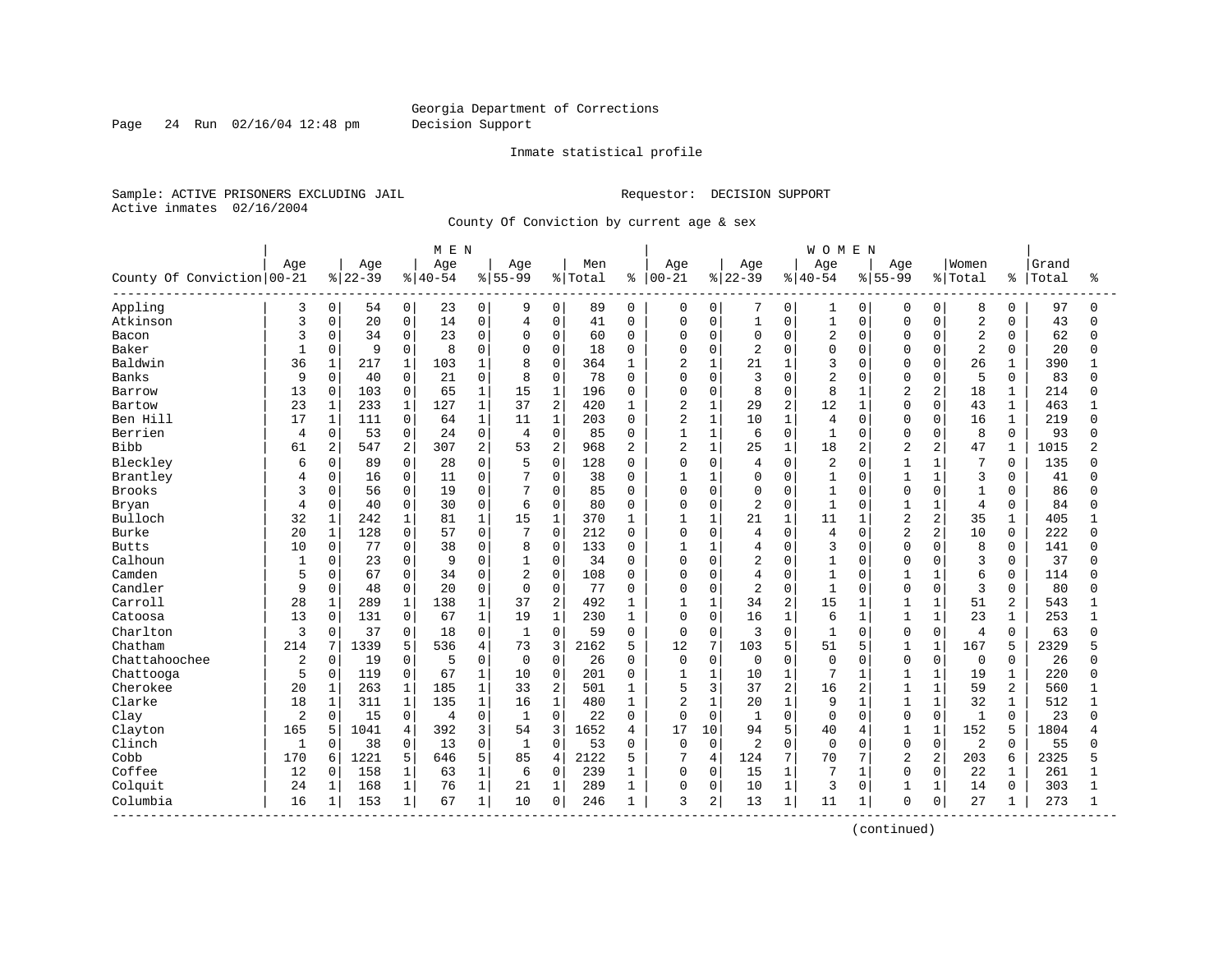Page 25 Run 02/16/04 12:48 pm Decision Support

Inmate statistical profile

Sample: ACTIVE PRISONERS EXCLUDING JAIL **Requestor: DECISION SUPPORT** Active inmates 02/16/2004

County Of Conviction by current age & sex (continued)

|                            |          |                |          |                | M E N          |                |                |                     |         |                |                |              |                |              | <b>WOMEN</b>   |                |                |              |                |                |       |                |
|----------------------------|----------|----------------|----------|----------------|----------------|----------------|----------------|---------------------|---------|----------------|----------------|--------------|----------------|--------------|----------------|----------------|----------------|--------------|----------------|----------------|-------|----------------|
|                            | Age      |                | Age      |                | Age            |                | Age            |                     | Men     |                | Age            |              | Age            |              | Age            |                | Age            |              | Women          |                | Grand |                |
| County Of Conviction 00-21 |          |                | $ 22-39$ |                | $8 40-54$      |                | $8155 - 99$    |                     | % Total | ႜ              | $ 00-21$       |              | $8 22-39$      | %            | $140 - 54$     |                | $8155 - 99$    |              | % Total        | ႜ              | Total | ႜ              |
| Cook                       | 9        | 0              | 77       | 0              | 46             | 0              |                | 0                   | 139     | 0              | 1              | 1            | 4              | 0            | 4              | 0              | 0              | 0            | 9              | 0              | 148   | 0              |
| Coweta                     | 28       | $1\,$          | 278      | $\mathbf 1$    | 111            | $\mathbf 1$    | 20             | $\mathbf{1}$        | 437     | $\mathbf{1}$   | $1\,$          | $\mathbf{1}$ | 15             | $\mathbf{1}$ | 5              | $\Omega$       | $\Omega$       | $\Omega$     | 21             | 1              | 458   |                |
| Crawford                   | 0        | 0              | 14       | 0              | 8              | $\Omega$       | $\Omega$       | $\Omega$            | 22      | 0              | $\mathbf{1}$   | $\mathbf{1}$ | 1              | $\Omega$     | 1              | $\Omega$       | $\Omega$       | $\Omega$     | 3              | $\Omega$       | 25    | 0              |
| Crisp                      | 31       | 1              | 167      | $\mathbf 1$    | 69             | $\mathbf{1}$   |                | $\mathbf 0$         | 274     | 1              | 1              | $\mathbf{1}$ | 14             | $\mathbf{1}$ | $\overline{4}$ | $\Omega$       |                | $\mathbf{1}$ | 20             |                | 294   |                |
| Dade                       | 4        | 0              | 67       | 0              | 48             | $\Omega$       | 9              | $\Omega$            | 128     | $\mathbf 0$    | $\mathbf 0$    | 0            | 6              | $\Omega$     | $\mathbf{1}$   | $\Omega$       | $\Omega$       | $\Omega$     | 7              | $\Omega$       | 135   | U              |
| Dawson                     | 7        | 0              | 38       | $\mathbf 0$    | 30             | $\Omega$       | 5              | $\mathbf 0$         | 80      | 0              | $\mathbf 0$    | 0            | $\mathbf{1}$   | $\Omega$     | $\mathbf{1}$   | $\Omega$       | $\Omega$       | $\Omega$     | $\overline{2}$ | $\Omega$       | 82    | 0              |
| Decatur                    | 16       | 1              | 199      | $\mathbf{1}$   | 68             | $\mathbf{1}$   | 9              | $\Omega$            | 292     | 1              | $\mathbf{1}$   | $\mathbf{1}$ | 17             | 1            | 6              | 1              | $\Omega$       | <sup>0</sup> | 24             |                | 316   |                |
| DeKalb                     | 239      | 8              | 1748     | 7              | 750            | 6              | 104            | 5                   | 2841    | 6              | 16             | 9            | 89             | 5            | 33             | 3              |                | 8            | 145            | 5              | 2986  | 6              |
| Dodge                      | 7        | $\Omega$       | 122      | 0              | 58             | $\Omega$       | 3              | $\Omega$            | 190     | $\Omega$       | $\Omega$       | $\Omega$     | 14             | $\mathbf{1}$ | 5              | $\Omega$       | $\Omega$       | $\Omega$     | 19             |                | 209   | U              |
| Dooly                      | 5        | $\mathbf 0$    | 82       | $\mathbf 0$    | 37             | $\Omega$       | 2              | $\Omega$            | 126     | $\mathbf 0$    | $\mathbf 0$    | $\Omega$     | $\overline{2}$ | $\Omega$     | $\mathbf{1}$   | $\Omega$       | $\Omega$       | $\Omega$     | 3              | $\Omega$       | 129   | 0              |
| Dougherty                  | 32       | 1              | 578      | 2              | 242            | $\overline{2}$ | 39             | 2                   | 891     | $\overline{2}$ | $\mathbf 0$    | 0            | 26             | 1            | 22             | 2              | 3              | 3            | 51             | $\overline{2}$ | 942   | $\overline{2}$ |
| Douglas                    | 46       | 2              | 496      | 2              | 205            | $\overline{2}$ | 37             | 2                   | 784     | 2              | 4              | 2            | 40             | 2            | 31             | 3              | $\overline{2}$ | 2            | 77             | 2              | 861   | 2              |
| Early                      | 4        | 0              | 51       | $\overline{0}$ | 14             | $\Omega$       | 3              | $\Omega$            | 72      | $\Omega$       | $\Omega$       | $\Omega$     | $\mathbf{1}$   | $\Omega$     | $\Omega$       | $\Omega$       | $\Omega$       | $\Omega$     | $\mathbf{1}$   | $\Omega$       | 73    | U              |
| Echols                     | $\Omega$ | 0              | 6        | 0              | $\overline{2}$ | $\mathbf 0$    | $\overline{2}$ | $\Omega$            | 10      | 0              | $\mathbf 0$    | 0            | $\mathbf 0$    | $\Omega$     | $\Omega$       | 0              | $\Omega$       | $\Omega$     | $\mathbf 0$    | $\Omega$       | 10    | U              |
| Effingham                  | 13       | $\mathbf 0$    | 89       | $\mathbf 0$    | 39             | $\Omega$       | 5              | $\Omega$            | 146     | 0              | $\overline{2}$ | $\mathbf{1}$ | 5              | $\Omega$     | 6              | $\mathbf{1}$   |                |              | 14             | $\Omega$       | 160   | 0              |
| Elbert                     | 9        | $\mathbf 0$    | 98       | $\mathbf 0$    | 59             | $\Omega$       | 9              | $\Omega$            | 175     | $\Omega$       | $\Omega$       | $\Omega$     | 5              | $\Omega$     | 5              | $\Omega$       | $\Omega$       | <sup>0</sup> | 10             | $\Omega$       | 185   | U              |
| Emanuel                    | 22       | $\mathbf{1}$   | 103      | $\mathbf 0$    | 28             | $\Omega$       | 9              | $\mathbf 0$         | 162     | $\Omega$       | $\Omega$       | $\Omega$     | 7              | $\Omega$     | $\mathbf{1}$   | $\Omega$       | $\Omega$       | $\cap$       | 8              | $\Omega$       | 170   | U              |
| Evans                      | 5        | 0              | 49       | 0              | 12             | $\Omega$       | 2              | $\mathbf 0$         | 68      | $\Omega$       | $\Omega$       | $\Omega$     | $\overline{2}$ | $\Omega$     | $\overline{1}$ | $\Omega$       | $\Omega$       | $\Omega$     | 3              | $\Omega$       | 71    | U              |
| Fannin                     | 3        | 0              | 72       | 0              | 41             | $\mathbf 0$    | 10             | $\mathsf{O}\xspace$ | 126     | $\mathbf 0$    | 0              | 0            | $\overline{4}$ | $\Omega$     | $\overline{2}$ | $\Omega$       |                | $\mathbf{1}$ | 7              | 0              | 133   | Ω              |
| Fayette                    | 20       | $1\,$          | 152      | $\mathbf 1$    | 77             | $\mathbf{1}$   | 20             | $\mathbf{1}$        | 269     | $\mathbf{1}$   | $\overline{2}$ | $\mathbf{1}$ | 9              | $\Omega$     | 12             | $\mathbf{1}$   | $\mathbf{1}$   | $\mathbf{1}$ | 24             | $\mathbf{1}$   | 293   |                |
| Floyd                      | 27       | $\mathbf{1}$   | 454      | $\overline{a}$ | 209            | $\overline{2}$ | 39             | 2                   | 729     | 2              | 5              | 3            | 70             | 4            | 40             | $\overline{4}$ | $\overline{2}$ | 2            | 117            | 4              | 846   | $\overline{2}$ |
| Forsyth                    | 6        | 0              | 102      | $\mathsf{O}$   | 67             | $\mathbf{1}$   | 19             | $\mathbf{1}$        | 194     | $\mathbf 0$    | $\mathbf{1}$   | $\mathbf{1}$ | 15             | 1            | 5              | $\Omega$       | $\mathbf{1}$   | 1            | 22             | 1              | 216   | $\Omega$       |
| Franklin                   | 10       | $\mathbf 0$    | 69       | $\Omega$       | 37             | $\mathbf 0$    | 9              | $\Omega$            | 125     | $\Omega$       | $\Omega$       | $\Omega$     | $\overline{2}$ | $\Omega$     | 5              | $\Omega$       | $\Omega$       | $\mathbf 0$  | 7              | $\Omega$       | 132   | U              |
| Fulton                     | 239      | 8              | 2379     | 9              | 1228           | 10             | 215            | 10                  | 4061    | 9              | 10             | 6            | 82             | 4            | 55             | 5              | 9              | 10           | 156            |                | 4217  | q              |
| Gilmer                     | 4        | $\Omega$       | 85       | $\Omega$       | 41             | $\Omega$       | 20             | 1                   | 150     | $\Omega$       | $\Omega$       | $\Omega$     | 9              | $\Omega$     | 3              | <sup>0</sup>   | $\mathbf{1}$   | $\mathbf{1}$ | 13             | $\Omega$       | 163   | U              |
| Glascock                   | $\Omega$ | $\mathbf 0$    | 3        | 0              | $\overline{2}$ | $\mathbf 0$    | $\mathbf{1}$   | $\mathbf 0$         | 6       | 0              | 0              | 0            | $\mathbf{1}$   | $\Omega$     | $\Omega$       | $\Omega$       | $\Omega$       | $\Omega$     | $\mathbf{1}$   | $\Omega$       | 7     | U              |
| Glynn                      | 23       | $\mathbf 1$    | 289      | $\mathbf 1$    | 156            | $\mathbf{1}$   | 26             | $\mathbf{1}$        | 494     | 1              | $\mathsf 0$    | 0            | 15             | $\mathbf{1}$ | 5              | $\mathbf 0$    |                |              | 21             |                | 515   |                |
| Gordon                     | 11       | $\mathbf 0$    | 159      | $\mathbf{1}$   | 74             | $\mathbf{1}$   | 16             | $\mathbf{1}$        | 260     | $\mathbf{1}$   | 3              | 2            | 18             | $\mathbf{1}$ | 9              | $\mathbf{1}$   | $\Omega$       | $\Omega$     | 30             | $\mathbf{1}$   | 290   |                |
| Grady                      | 19       | 1              | 168      | $1\,$          | 59             | $\Omega$       | 9              | $\Omega$            | 255     | $\mathbf{1}$   | $1\,$          | $\mathbf{1}$ | 15             | $\mathbf{1}$ | 3              | $\Omega$       | $\mathbf{1}$   | 1            | 20             | 1              | 275   | 1              |
| Greene                     | 7        | 0              | 94       | $\mathbf 0$    | 24             | $\mathbf 0$    | $\overline{4}$ | $\Omega$            | 129     | 0              | $\mathbf{1}$   | $\mathbf{1}$ | 1              | $\Omega$     | 3              | $\Omega$       | $\mathbf{1}$   | 1            | 6              | $\Omega$       | 135   | 0              |
| Gwinnett                   | 107      | $\overline{4}$ | 779      | 3              | 307            | 2              | 69             | 3                   | 1262    | 3              | 6              | 3            | 61             | 3            | 39             | 4              | 5              | 6            | 111            | 4              | 1373  | ς              |
| Habersham                  | 8        | $\mathbf 0$    | 68       | $\Omega$       | 36             | $\Omega$       | $\mathbf{1}$   | $\Omega$            | 113     | $\Omega$       | $\Omega$       | $\Omega$     | $\overline{2}$ | $\Omega$     | $\overline{4}$ | $\Omega$       | $\Omega$       | <sup>0</sup> | 6              | $\Omega$       | 119   | U              |
| Hall                       | 53       | $\overline{2}$ | 362      | $\mathbf 1$    | 240            | $\overline{2}$ | 47             | 2                   | 702     | 2              | $\overline{4}$ | 2            | 27             | $\mathbf{1}$ | 21             | $\overline{c}$ | 3              | 3            | 55             | 2              | 757   | $\overline{2}$ |
| Hancock                    | 3        | 0              | 15       | $\mathsf{O}$   | 13             | $\mathbf 0$    | 1              | $\mathbf 0$         | 32      | 0              | $\mathbf 0$    | 0            | 1              | 0            |                | $\mathbf 0$    | $\Omega$       | $\Omega$     | $\overline{2}$ | 0              | 34    | <sup>0</sup>   |
| Haralson                   | 5        | 0              | 56       | 0              | 30             | $\mathbf 0$    | 5              | $\mathsf{O}\xspace$ | 96      | $\mathbf 0$    | $\mathbf 0$    | 0            | $\mathbf{1}$   | 0            | $\overline{2}$ | 0              | $\Omega$       | 0            | 3              | $\mathbf 0$    | 99    | $\Omega$       |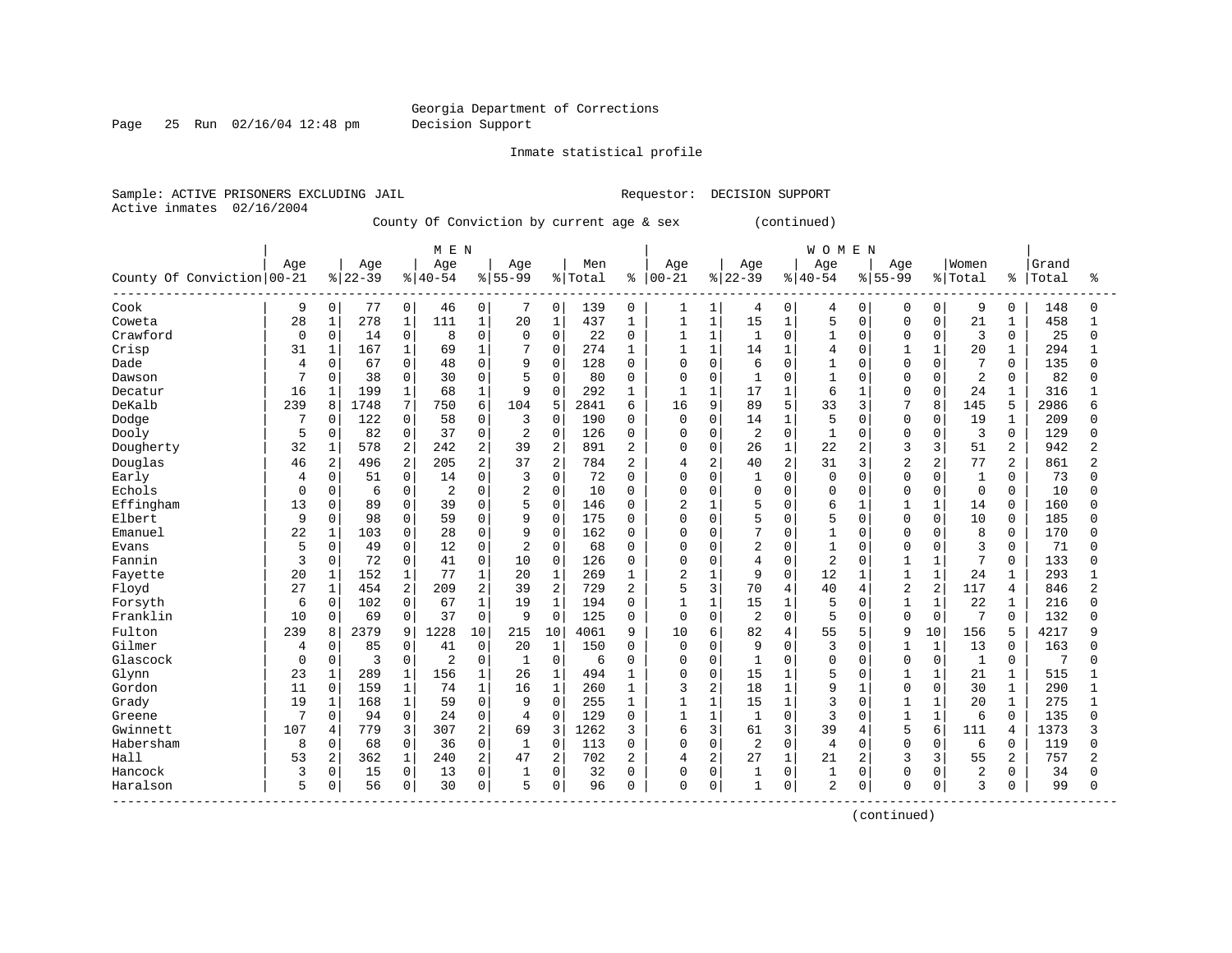Page 26 Run 02/16/04 12:48 pm Decision Support

Inmate statistical profile

Active inmates 02/16/2004

Sample: ACTIVE PRISONERS EXCLUDING JAIL **Requestor: DECISION SUPPORT** 

County Of Conviction by current age & sex (continued)

|                                          |              |              |           |              | M E N     |              |                |              |         |              |                |                |                |              | <b>WOMEN</b>   |              |                |                |                |              |       |              |
|------------------------------------------|--------------|--------------|-----------|--------------|-----------|--------------|----------------|--------------|---------|--------------|----------------|----------------|----------------|--------------|----------------|--------------|----------------|----------------|----------------|--------------|-------|--------------|
|                                          | Age          |              | Age       |              | Age       |              | Age            |              | Men     |              | Age            |                | Age            |              | Age            |              | Age            |                | Women          |              | Grand |              |
| County Of Conviction 00-21               |              |              | $8 22-39$ |              | $8 40-54$ |              | $8155 - 99$    |              | % Total | ႜ            | $ 00-21$       |                | $8 22-39$      |              | $8 40-54$      |              | $8155 - 99$    |                | % Total        | ႜ            | Total | ႜ            |
| Harris                                   | 6            | 0            | 60        | 0            | 25        | 0            | 3              | 0            | 94      | 0            | 0              | 0              | 4              | 0            | 0              | 0            | 0              | 0              | 4              | 0            | 98    | 0            |
| Hart                                     | 6            | 0            | 67        | 0            | 24        | $\mathbf 0$  | 5              | $\mathbf 0$  | 102     | $\Omega$     | 0              | $\mathbf 0$    | 8              | $\Omega$     | $\mathbf{1}$   | $\Omega$     | $\Omega$       | $\Omega$       | 9              | $\Omega$     | 111   | $\Omega$     |
| Heard                                    | 2            | 0            | 21        | 0            | 12        | $\mathbf 0$  | 8              | $\mathbf 0$  | 43      | $\Omega$     | 0              | 0              | $\mathbf{1}$   | 0            | $\mathbf{1}$   | $\Omega$     | $\Omega$       | $\Omega$       | $\overline{2}$ | 0            | 45    | U            |
| Henry                                    | 20           | $\mathbf{1}$ | 218       | $\mathbf{1}$ | 104       | $\mathbf{1}$ | 16             | $\mathbf 1$  | 358     | 1            | 1              | $\mathbf{1}$   | 20             | $\mathbf{1}$ | 6              | $\mathbf{1}$ | $\Omega$       | $\Omega$       | 27             | $\mathbf{1}$ | 385   |              |
| Houston                                  | 43           | $\mathbf{1}$ | 288       | $\mathbf{1}$ | 157       | $\mathbf{1}$ | 10             | $\mathbf 0$  | 498     | 1            | 3              | 2              | 17             | $\mathbf{1}$ | 14             | $\mathbf 1$  | $\mathbf{1}$   | $\mathbf{1}$   | 35             | 1            | 533   |              |
| Irwin                                    | 5            | 0            | 53        | 0            | 24        | $\mathbf 0$  | 5              | $\Omega$     | 87      | 0            | 1              | $\mathbf{1}$   | $\mathbf 0$    | 0            | $\mathbf 0$    | $\mathbf 0$  | $\Omega$       | $\Omega$       | $\mathbf 1$    | $\Omega$     | 88    | <sup>0</sup> |
| Jackson                                  | 9            | $\mathbf 0$  | 110       | 0            | 79        | 1            | 16             | $\mathbf{1}$ | 214     | $\Omega$     | $\mathbf{1}$   | 1              | 9              | $\Omega$     | $\mathbf{1}$   | O            | $\overline{c}$ | $\overline{c}$ | 13             | $\Omega$     | 227   | O            |
| Jasper                                   |              | $\Omega$     | 34        | 0            | 11        | $\Omega$     | $\overline{2}$ | $\Omega$     | 48      | $\Omega$     | $\Omega$       | $\Omega$       | $\mathbf 0$    | $\Omega$     | $\mathbf{1}$   | $\Omega$     | $\Omega$       | $\Omega$       | $\mathbf{1}$   | $\Omega$     | 49    |              |
| Jeff Davis                               | 2            | 0            | 32        | 0            | 20        | $\mathbf 0$  | 5              | $\Omega$     | 59      | $\Omega$     | $\Omega$       | $\Omega$       | $\Omega$       | 0            | 3              | $\Omega$     | $\Omega$       | $\Omega$       | 3              | $\Omega$     | 62    | U            |
| Jefferson                                | 9            | 0            | 67        | 0            | 23        | $\mathbf 0$  | 5              | $\mathbf 0$  | 104     | $\Omega$     | 0              | $\mathbf 0$    | $\overline{2}$ | $\Omega$     | $\mathbf{1}$   | $\Omega$     | $\Omega$       | $\Omega$       | 3              | $\mathbf 0$  | 107   | U            |
| Jenkins                                  | б            | 0            | 62        | 0            | 20        | $\mathbf 0$  | 5              | $\mathbf{0}$ | 93      | $\Omega$     | 0              | $\Omega$       | 3              | $\Omega$     | $\overline{2}$ | 0            | $\Omega$       | 0              | 5              | $\Omega$     | 98    |              |
| Johnson                                  |              | 0            | 29        | 0            | 13        | $\mathbf 0$  | 3              | $\mathbf{0}$ | 46      | $\Omega$     | 0              | $\mathbf 0$    | 1              | $\Omega$     | $\Omega$       | $\mathbf 0$  | $\Omega$       | 0              | $\mathbf{1}$   | $\mathbf 0$  | 47    |              |
| Jones                                    | 4            | 0            | 70        | 0            | 24        | $\Omega$     | 5              | $\Omega$     | 103     | $\Omega$     | $\overline{a}$ | $\mathbf{1}$   | 7              | $\Omega$     | $\mathbf{1}$   | $\Omega$     | $\Omega$       | $\Omega$       | 10             | $\Omega$     | 113   | U            |
| Lamar                                    |              | 0            | 43        | 0            | 34        | $\mathbf 0$  | 6              | $\Omega$     | 84      | $\Omega$     | $\Omega$       | $\mathbf 0$    | $\mathbf{1}$   | $\Omega$     | 4              | $\Omega$     | $\Omega$       | $\Omega$       | 5              | $\Omega$     | 89    | U            |
| Lanier                                   | 4            | 0            | 27        | 0            | 9         | $\mathbf 0$  | 4              | $\mathbf 0$  | 44      | 0            | 0              | 0              | $\mathbf 0$    | O            | $\overline{2}$ | 0            | $\Omega$       | $\Omega$       | $\overline{2}$ | 0            | 46    | Λ            |
| Laurens                                  |              | 0            | 165       | 1            | 65        | $\mathbf{1}$ | 7              | $\Omega$     | 244     | -1           | $\Omega$       | $\mathbf 0$    | 12             | $\mathbf{1}$ | 6              | $\mathbf{1}$ | $\Omega$       | $\Omega$       | 18             | $\mathbf{1}$ | 262   |              |
| Lee                                      | $\Omega$     | 0            | 35        | 0            | 18        | $\Omega$     | 3              | $\Omega$     | 56      | $\Omega$     | $\Omega$       | $\Omega$       | $\overline{2}$ | $\Omega$     | $\mathbf{1}$   | $\Omega$     | $\Omega$       | $\Omega$       | 3              | $\Omega$     | 59    | U            |
| Liberty                                  | 14           | $\Omega$     | 163       | $\mathbf{1}$ | 47        | $\Omega$     | 11             | $\mathbf{1}$ | 235     | 1            | $\mathbf{1}$   | -1             | 8              | $\Omega$     | 5              | $\Omega$     |                | $\mathbf{1}$   | 15             | $\Omega$     | 250   |              |
| Lincoln                                  | 3            | 0            | 20        | 0            | 11        | $\mathbf 0$  | $\overline{2}$ | $\mathbf 0$  | 36      | $\mathbf{0}$ | 0              | $\mathbf 0$    | $\mathbf 0$    | 0            | $\Omega$       | $\mathbf 0$  | $\Omega$       | $\mathbf 0$    | $\mathbf 0$    | $\mathbf 0$  | 36    | U            |
| Long                                     | 8            | 0            | 41        | 0            | 15        | $\mathbf 0$  | $\overline{2}$ | $\mathbf{0}$ | 66      | $\Omega$     | 0              | $\mathbf 0$    | 3              | 0            | $\Omega$       | $\Omega$     | $\Omega$       | $\Omega$       | 3              | $\Omega$     | 69    | U            |
| Lowndes                                  | 30           | $\mathbf{1}$ | 307       | $\mathbf{1}$ | 155       | $\mathbf{1}$ | 19             | $\mathbf{1}$ | 511     | 1            | O              | 0              | 17             | 1            | 18             | 2            | $\mathbf{1}$   | 1              | 36             | 1            | 547   | $\mathbf{1}$ |
| Lumpkin                                  | 2            | $\Omega$     | 41        | 0            | 19        | $\mathbf 0$  | 10             | $\mathbf 0$  | 72      | 0            | 0              | $\Omega$       | $\overline{2}$ | $\Omega$     | 1              | $\Omega$     | $\Omega$       | $\Omega$       | 3              | $\Omega$     | 75    | <sup>0</sup> |
| Macon                                    |              | $\Omega$     | 41        | 0            | 21        | $\mathbf 0$  | 4              | $\mathbf 0$  | 68      | 0            | 0              | $\Omega$       | $\mathbf 0$    | 0            | $\mathbf{1}$   | $\Omega$     | $\Omega$       | $\Omega$       | $\mathbf{1}$   | $\Omega$     | 69    | U            |
| Madison                                  | 9            | $\Omega$     | 72        | 0            | 24        | $\mathbf 0$  | 10             | $\Omega$     | 115     | $\Omega$     | $\Omega$       | $\Omega$       |                | $\Omega$     | $\overline{a}$ | $\Omega$     | $\Omega$       | <sup>0</sup>   | 9              | $\Omega$     | 124   |              |
| Marion                                   | $\sqrt{2}$   | 0            | 19        | 0            | 12        | $\Omega$     | 4              | $\Omega$     | 37      | $\Omega$     | $\Omega$       | $\Omega$       | $\mathbf{1}$   | $\Omega$     | $\mathbf{1}$   | $\Omega$     | 1              | $\mathbf{1}$   | 3              | $\Omega$     | 40    | Λ            |
| McDuffie                                 | 12           | $\mathbf 0$  | 123       | 0            | 51        | $\mathbf 0$  | 14             | $\mathbf{1}$ | 200     | 0            | 2              | $\mathbf{1}$   | $\overline{4}$ | $\Omega$     | $\mathbf{1}$   | $\Omega$     | $\Omega$       | $\Omega$       | 7              | 0            | 207   | U            |
| McIntosh                                 | $\mathbf{1}$ | 0            | 38        | 0            | 29        | $\mathbf 0$  | $\overline{4}$ | $\mathbf 0$  | 72      | $\Omega$     | $\Omega$       | $\mathbf 0$    | $\mathbf{1}$   | $\Omega$     | $\Omega$       | $\Omega$     | $\Omega$       | $\Omega$       | $\mathbf{1}$   | $\Omega$     | 73    | Ω            |
| Meriwether                               | 12           | 0            | 123       | 0            | 61        | 0            | 15             | $\mathbf{1}$ | 211     | $\Omega$     | 3              | $\overline{2}$ | 12             | $\mathbf{1}$ | 7              | $\mathbf{1}$ |                | $\mathbf{1}$   | 23             | $\mathbf{1}$ | 234   | U            |
| Miller                                   | 3            | 0            | 13        | 0            | 8         | $\mathbf 0$  | $\mathbf{1}$   | $\mathbf 0$  | 25      | $\Omega$     | O              | $\mathbf 0$    | $\overline{2}$ | $\Omega$     | $\Omega$       | 0            | $\Omega$       | $\Omega$       | $\overline{2}$ | $\Omega$     | 27    | ∩            |
| Mitchell                                 | 12           | 0            | 125       | 0            | 54        | $\mathbf 0$  | 7              | $\mathbf{0}$ | 198     | 0            | 1              | 1              | 8              | $\Omega$     | 6              | 1            | $\Omega$       | $\Omega$       | 15             | $\Omega$     | 213   | U            |
| Monroe                                   | 11           | 0            | 66        | 0            | 46        | $\Omega$     | 7              | $\Omega$     | 130     | 0            | $\Omega$       | 0              | 5              | $\Omega$     | 3              | $\Omega$     | $\Omega$       | <sup>0</sup>   | 8              | $\Omega$     | 138   |              |
| Montgomery                               | 4            | $\Omega$     | 29        | $\Omega$     | 14        | $\Omega$     | 3              | $\Omega$     | 50      | $\Omega$     | $\Omega$       | $\Omega$       | $\Omega$       | $\Omega$     | $\overline{a}$ | $\Omega$     | $\Omega$       | $\Omega$       | $\overline{2}$ | $\Omega$     | 52    | Λ            |
| Morgan                                   | 6            | 0            | 69        | 0            | 26        | $\mathbf 0$  | 6              | $\mathbf 0$  | 107     | $\Omega$     | 0              | $\Omega$       | 6              | $\Omega$     | 4              | $\mathbf 0$  | $\Omega$       | $\Omega$       | 10             | 0            | 117   | U            |
| Murray                                   | 9            | 0            | 98        | 0            | 42        | $\mathbf 0$  | 15             | $\mathbf{1}$ | 164     | O            |                | 1              | 9              | $\Omega$     | 2              | 0            | $\Omega$       | 0              | 12             | 0            | 176   |              |
| Muscogee<br>---------------------------- | 115          | 4            | 831       | 3            | 452       | 4            | 55             | 3            | 1453    | 3            | 5              | 3              | 58             | 3            | 25             | 2            | $\mathbf{1}$   | $\mathbf{1}$   | 89             | 3            | 1542  | 3            |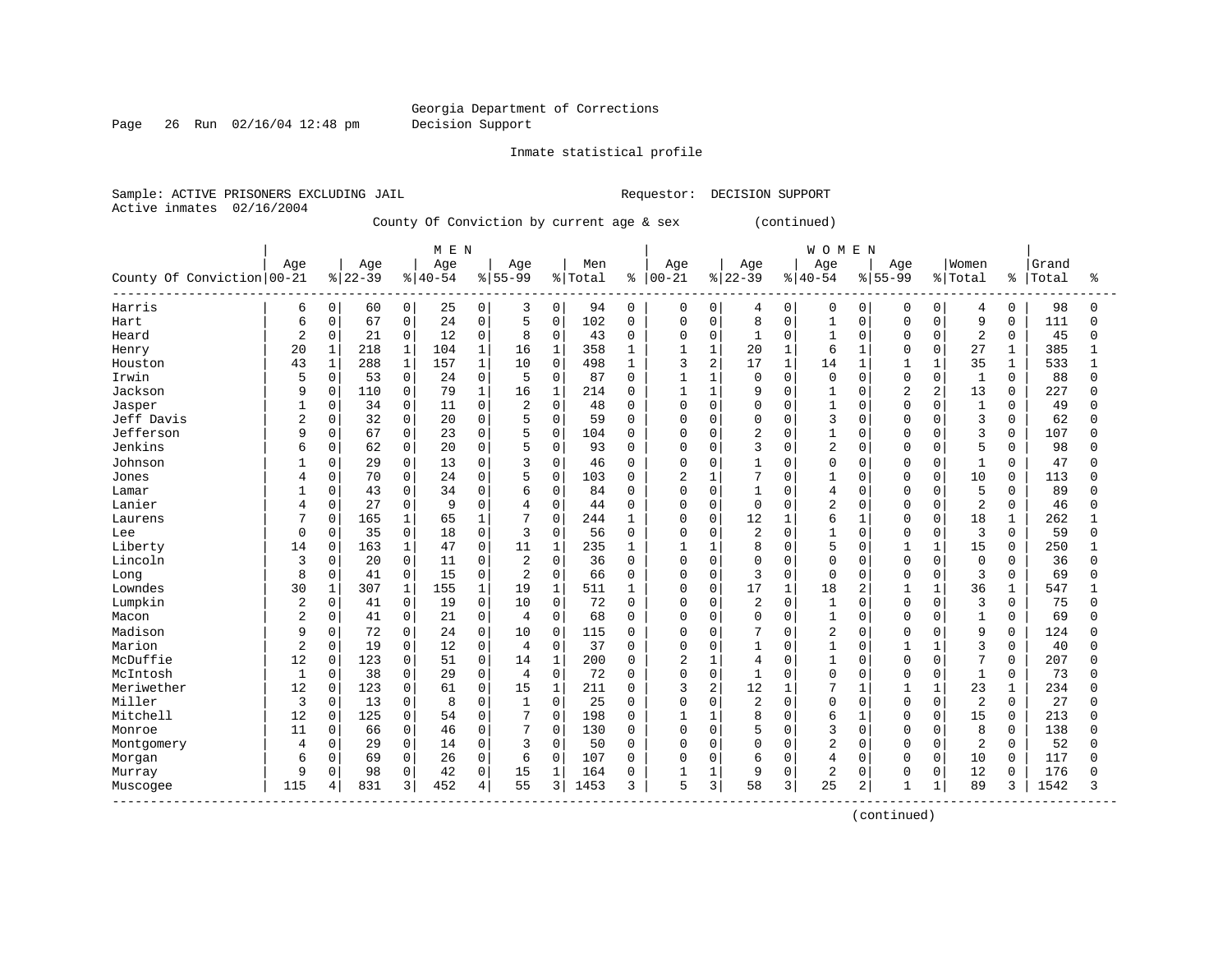Page 27 Run 02/16/04 12:48 pm Decision Support

Inmate statistical profile

Sample: ACTIVE PRISONERS EXCLUDING JAIL **Requestor: DECISION SUPPORT** Active inmates 02/16/2004

County Of Conviction by current age & sex (continued)

|                            |              |              |           |                | M E N          |              |                |              |         |              |                |              |                |                | <b>WOMEN</b>   |                |                |                |                |          |       |              |
|----------------------------|--------------|--------------|-----------|----------------|----------------|--------------|----------------|--------------|---------|--------------|----------------|--------------|----------------|----------------|----------------|----------------|----------------|----------------|----------------|----------|-------|--------------|
|                            | Age          |              | Age       |                | Age            |              | Age            |              | Men     |              | Age            |              | Age            |                | Age            |                | Age            |                | Women          |          | Grand |              |
| County Of Conviction 00-21 |              |              | $8 22-39$ |                | $8 40-54$      |              | $8155 - 99$    |              | % Total | ႜ            | $ 00 - 21$     |              | $8 22-39$      |                | $8140 - 54$    |                | $8155 - 99$    |                | % Total        | ႜၟ       | Total | ÷            |
| Newton                     | 13           | 0            | 235       | $\mathbf{1}$   | 119            | 1            | 18             | 1            | 385     | 1            | 1              | 1            | 13             | $\mathbf{1}$   | 9              | 1              | 2              | 2              | 25             | 1        | 410   |              |
| Oconee                     | 3            | 0            | 44        | $\mathbf 0$    | 15             | $\mathbf 0$  | 3              | $\Omega$     | 65      | $\Omega$     | $\mathbf 0$    | $\Omega$     | 3              | $\Omega$       | $\mathbf{1}$   | $\Omega$       | $\Omega$       | $\Omega$       | $\overline{4}$ | $\Omega$ | 69    | $\Omega$     |
| Oglethorpe                 | 4            | 0            | 41        | $\mathsf 0$    | 15             | $\mathbf 0$  | 3              | $\mathbf 0$  | 63      | 0            | $\mathbf 0$    | 0            | $\overline{4}$ | $\Omega$       | $\mathbf{1}$   | $\Omega$       | $\Omega$       | $\Omega$       | 5              | $\Omega$ | 68    | 0            |
| Paulding                   | 20           | $\mathbf{1}$ | 95        | $\mathbf 0$    | 71             | $\mathbf 1$  | 7              | $\mathbf 0$  | 193     | $\Omega$     | 0              | $\Omega$     | 8              | $\Omega$       | 6              | 1              | 1              | 1              | 15             | $\Omega$ | 208   | $\Omega$     |
| Peach                      | 6            | 0            | 53        | $\mathbf 0$    | 33             | $\Omega$     | $\overline{2}$ | $\Omega$     | 94      | $\mathbf 0$  | 0              | 0            | $\overline{2}$ | $\Omega$       | $\mathbf{1}$   | $\Omega$       | $\cap$         | $\Omega$       | $\overline{3}$ | $\Omega$ | 97    | U            |
| Pickens                    |              | 0            | 53        | 0              | 31             | 0            | 6              | $\Omega$     | 93      | $\mathbf 0$  | $\mathbf 0$    | $\Omega$     | 1              | $\Omega$       | $\overline{c}$ | $\Omega$       | $\cap$         | $\Omega$       | 3              | 0        | 96    | <sup>0</sup> |
| Pierce                     | ς            | $\Omega$     | 33        | $\mathbf 0$    | 16             | $\Omega$     | 3              | $\Omega$     | 55      | $\mathbf 0$  | $\Omega$       | $\Omega$     | $\Omega$       | $\Omega$       | $\Omega$       | $\Omega$       | $\cap$         | $\Omega$       | $\mathbf 0$    | $\Omega$ | 55    | <sup>0</sup> |
| Pike                       | 5            | $\Omega$     | 17        | $\mathbf 0$    | 11             | $\Omega$     | 5              | $\Omega$     | 38      | $\Omega$     | 0              | $\Omega$     | $\Omega$       | $\Omega$       | 3              | $\cap$         | $\Omega$       | $\Omega$       | 3              | $\Omega$ | 41    | U            |
| Polk                       | 9            | $\Omega$     | 97        | $\mathbf 0$    | 43             | $\Omega$     | 8              | $\Omega$     | 157     | $\mathbf 0$  | $\Omega$       | $\Omega$     | 9              | $\Omega$       | $\mathbf{1}$   | $\Omega$       | $\Omega$       | $\Omega$       | 10             | $\Omega$ | 167   | U            |
| Pulaski                    | 9            | 0            | 64        | 0              | 26             | $\Omega$     | $\overline{4}$ | $\mathbf 0$  | 103     | $\mathbf 0$  | 0              | $\Omega$     | 7              | $\Omega$       | 6              | $\mathbf{1}$   | $\Omega$       | $\Omega$       | 13             | $\Omega$ | 116   | $\Omega$     |
| Putnam                     | 8            | 0            | 73        | 0              | 39             | 0            | 7              | $\mathbf 0$  | 127     | $\mathbf 0$  | 0              | $\Omega$     | $\mathbf{1}$   | 0              | $\overline{2}$ | $\Omega$       | $\Omega$       | $\Omega$       | 3              | $\Omega$ | 130   | $\Omega$     |
| Ouitman                    |              | 0            | 8         | 0              | $\Omega$       | 0            | $\mathbf 0$    | $\mathbf 0$  | 8       | $\Omega$     | 0              | $\Omega$     | $\Omega$       | $\Omega$       |                | $\Omega$       |                | $\Omega$       | $\mathbf{1}$   | $\Omega$ | 9     | O            |
| Rabun                      | 2            | 0            | 31        | $\mathbf 0$    | 15             | $\Omega$     | $\overline{2}$ | $\Omega$     | 50      | $\Omega$     | $\Omega$       | $\Omega$     | $\Omega$       | $\Omega$       | 3              | $\Omega$       | $\Omega$       | $\Omega$       | 3              | 0        | 53    | <sup>0</sup> |
| Randolph                   | 9            | 0            | 35        | $\mathbf 0$    | 15             | $\Omega$     | 3              | $\Omega$     | 62      | $\Omega$     | $\Omega$       | $\Omega$     | $\mathbf{1}$   | $\Omega$       | $\overline{c}$ | $\Omega$       | $\mathbf{1}$   | $\mathbf{1}$   | $\overline{4}$ | $\Omega$ | 66    | <sup>0</sup> |
| Richmond                   | 145          | 5            | 1091      | $\overline{4}$ | 469            | 4            | 73             | 3            | 1778    | 4            | 6              | 3            | 90             | 5              | 45             | 4              | $\overline{2}$ | $\overline{2}$ | 143            | 5        | 1921  | 4            |
| Rockdale                   | 27           | $\mathbf{1}$ | 180       | $\mathbf{1}$   | 101            | $\mathbf{1}$ | 15             | $\mathbf{1}$ | 323     | 1            | 3              | 2            | 21             | $\mathbf{1}$   | 7              | 1              | $\cap$         | $\Omega$       | 31             | 1        | 354   |              |
| Schley                     | $\mathbf{1}$ | $\Omega$     | 13        | $\mathbf 0$    | $\overline{4}$ | $\Omega$     | 1              | $\Omega$     | 19      | $\Omega$     | $\Omega$       | $\Omega$     | $\Omega$       | $\Omega$       | $\Omega$       | $\Omega$       | $\Omega$       | $\Omega$       | $\Omega$       | $\Omega$ | 19    | 0            |
| Screven                    | 9            | $\Omega$     | 94        | $\mathbf 0$    | 33             | $\Omega$     | 4              | $\Omega$     | 140     | $\Omega$     | $\mathbf{1}$   | -1           | 6              | $\Omega$       | $\overline{c}$ | $\Omega$       | $\Omega$       | $\Omega$       | 9              | $\Omega$ | 149   | U            |
| Seminole                   | 4            | 0            | 45        | $\mathbf 0$    | 23             | 0            | 6              | $\mathbf 0$  | 78      | $\mathbf 0$  | 0              | $\mathbf 0$  | $\overline{4}$ | $\mathbf 0$    | $\overline{2}$ | $\Omega$       | $\Omega$       | $\Omega$       | 6              | 0        | 84    | 0            |
| Spalding                   | 52           | 2            | 412       | $\overline{c}$ | 175            | 1            | 30             | $\mathbf 1$  | 669     | 2            | 2              | 1            | 34             | $\overline{c}$ | 18             | $\overline{2}$ | $\overline{2}$ | 2              | 56             | 2        | 725   | 2            |
| Stephens                   | 8            | 0            | 86        | $\mathbf 0$    | 37             | $\Omega$     | 10             | $\Omega$     | 141     | $\Omega$     | $\mathbf 0$    | $\Omega$     | 7              | $\Omega$       | $\overline{2}$ | $\Omega$       | $\Omega$       | $\Omega$       | 9              | $\Omega$ | 150   | 0            |
| Stewart                    | 3            | 0            | 20        | 0              | 8              | $\Omega$     | 2              | $\mathbf 0$  | 33      | 0            | 0              | $\Omega$     | $\overline{2}$ | $\Omega$       | $\overline{c}$ | $\Omega$       | O              | $\Omega$       | $\overline{4}$ | 0        | 37    | O            |
| Sumter                     | 21           | $\mathbf{1}$ | 120       | $\mathbf 0$    | 55             | 0            | 6              | $\mathbf 0$  | 202     | $\Omega$     | 3              | 2            | 4              | 0              | 3              | $\Omega$       | $\cap$         | $\Omega$       | 10             | $\Omega$ | 212   | U            |
| Talbot                     | 4            | $\Omega$     | 23        | $\mathbf 0$    | 9              | $\Omega$     | 1              | $\Omega$     | 37      | $\Omega$     | $\Omega$       | $\Omega$     | $\Omega$       | $\Omega$       | 3              | $\Omega$       | $\cap$         | $\Omega$       | 3              | $\Omega$ | 40    | O            |
| Taliaferro                 | $\mathbf{1}$ | $\Omega$     | 3         | $\mathbf 0$    | $\overline{4}$ | $\Omega$     | $\overline{2}$ | $\Omega$     | 10      | $\Omega$     | O              | $\Omega$     | $\Omega$       | $\Omega$       | $\mathbf{1}$   | $\cap$         | $\cap$         | $\Omega$       | $\mathbf{1}$   | $\Omega$ | 11    | $\Omega$     |
| Tattnall                   | 4            | 0            | 69        | $\mathbf 0$    | 30             | $\Omega$     | 8              | $\mathbf 0$  | 111     | $\mathbf 0$  | 0              | $\Omega$     | 3              | $\Omega$       | 6              | 1              | $\cap$         | $\Omega$       | 9              | $\Omega$ | 120   | $\Omega$     |
| Taylor                     | 10           | 0            | 50        | $\mathsf 0$    | 20             | $\Omega$     | $\mathbf{1}$   | $\Omega$     | 81      | $\Omega$     | $\Omega$       | $\Omega$     | 3              | $\Omega$       | $\Omega$       | $\Omega$       | $\Omega$       | $\Omega$       | $\overline{3}$ | $\Omega$ | 84    | <sup>0</sup> |
| Telfair                    | 7            | $\Omega$     | 83        | $\mathbf 0$    | 37             | $\Omega$     | 3              | $\Omega$     | 130     | 0            | 0              | $\Omega$     | 8              | 0              | 5              | $\Omega$       | $\Omega$       | $\Omega$       | 13             | $\Omega$ | 143   | $\Omega$     |
| Terrell                    | 5            | 0            | 54        | $\mathbf 0$    | 19             | 0            | 3              | $\Omega$     | 81      | 0            | $\mathbf 0$    | $\mathbf 0$  | $\overline{2}$ | $\Omega$       | $\Omega$       | $\Omega$       | $\Omega$       | $\Omega$       | 2              | $\Omega$ | 83    | <sup>0</sup> |
| Thomas                     | 28           | $\mathbf{1}$ | 180       | $\mathbf{1}$   | 93             | $\mathbf{1}$ | 14             | $\mathbf{1}$ | 315     | 1            | 0              | $\Omega$     | 15             | $\mathbf{1}$   | 7              |                | $\Omega$       | $\Omega$       | 22             | 1        | 337   |              |
| Tift                       | 18           | $\mathbf{1}$ | 192       | $\mathbf{1}$   | 104            | 1            | 16             | $\mathbf 1$  | 330     | 1            | $\mathbf{1}$   | $\mathbf{1}$ | 9              | $\Omega$       | 11             | 1              | $\mathbf{1}$   |                | 22             | 1        | 352   |              |
| Toombs                     | 35           | $\mathbf{1}$ | 176       | $\mathbf{1}$   | 58             | $\Omega$     | 8              | $\Omega$     | 277     | $\mathbf{1}$ | $\overline{2}$ | $\mathbf{1}$ | 19             | $\mathbf{1}$   | 6              | $\mathbf{1}$   | $\Omega$       | $\Omega$       | 27             | 1        | 304   | 1            |
| Towns                      | $\mathbf{1}$ | 0            | 12        | $\mathbf 0$    | 6              | $\mathbf 0$  | 4              | $\mathbf 0$  | 23      | $\mathbf 0$  | $\mathbf 0$    | $\Omega$     | $\overline{2}$ | $\Omega$       | $\Omega$       | $\Omega$       | $\Omega$       | $\Omega$       | 2              | $\Omega$ | 25    | 0            |
| Treutlen                   | 3            | 0            | 16        | 0              | 16             | $\mathbf 0$  | $\Omega$       | $\mathbf{0}$ | 35      | $\mathbf 0$  | 0              | 0            | 1              | 0              |                | 0              | 0              | $\Omega$       | $\overline{c}$ | $\Omega$ | 37    | <sup>0</sup> |
| Troup                      | 48           | 2            | 410       | 2              | 177            | 1            | 25             | 1            | 660     | 1            | $\mathbf{1}$   | $\mathbf{1}$ | 22             | $\mathbf{1}$   | 9              | 1              | $\mathbf{1}$   | $\mathbf{1}$   | 33             |          | 693   | $\mathbf{1}$ |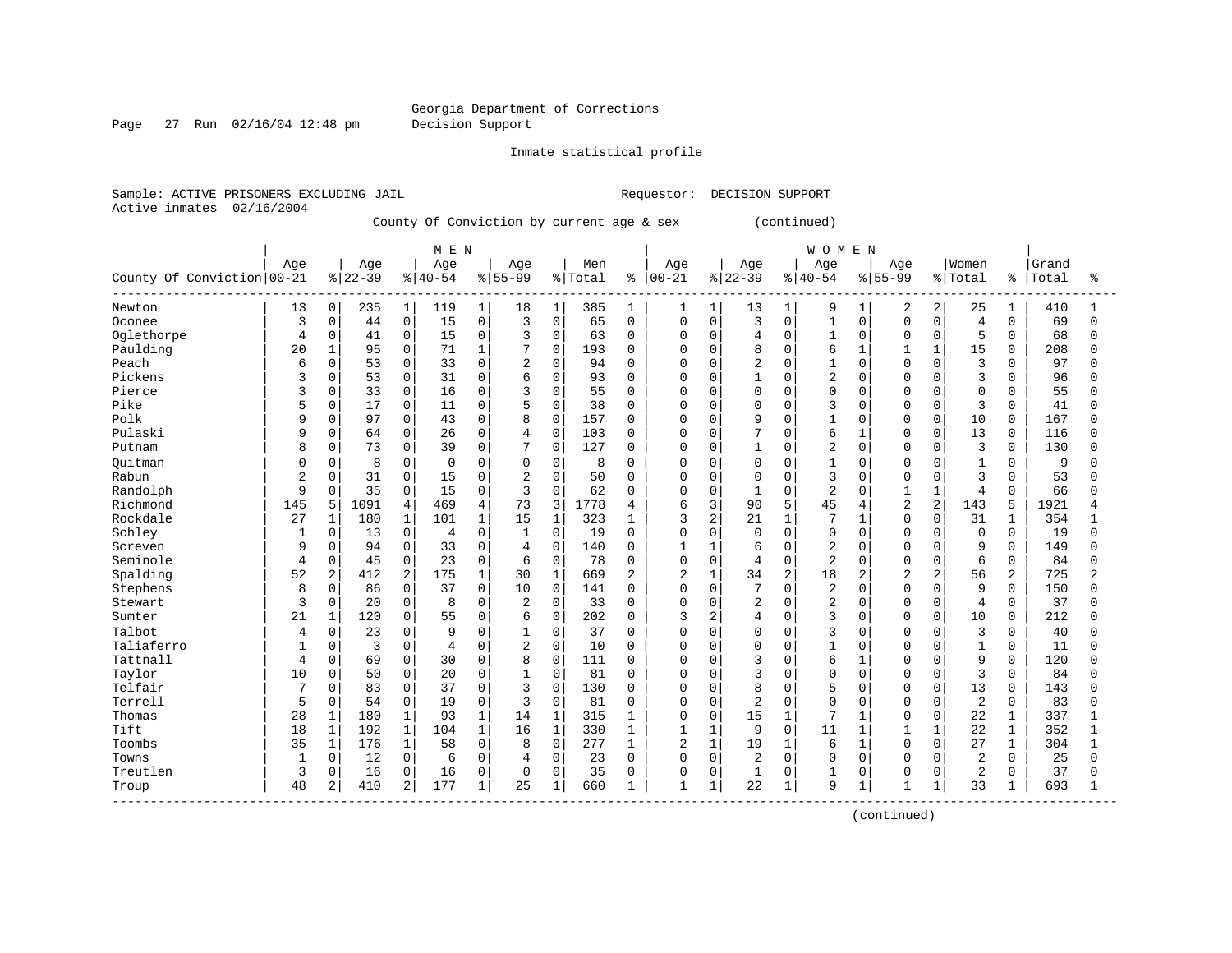Page 28 Run 02/16/04 12:48 pm Decision Support

Inmate statistical profile

Sample: ACTIVE PRISONERS EXCLUDING JAIL **Requestor: DECISION SUPPORT** Active inmates 02/16/2004 County Of Conviction by current age & sex (continued)

|                              |                |              |           |                | M E N                        |          |          |                |                    |              |          |      |                |          | <b>WOMEN</b>   |          |           |          |                |              |           |      |
|------------------------------|----------------|--------------|-----------|----------------|------------------------------|----------|----------|----------------|--------------------|--------------|----------|------|----------------|----------|----------------|----------|-----------|----------|----------------|--------------|-----------|------|
|                              | Age            |              | Age       |                | Age                          |          | Age      |                | Men                |              | Age      |      | Age            |          | Age            |          | Age       |          | Women          |              | Grand     |      |
| County Of Conviction   00-21 |                |              | $ 22-39 $ |                | $ 40-54$                     |          | $ 55-99$ |                | % Total            | ႜ            | $ 00-21$ |      | $ 22-39$       |          | $8 40-54$      |          | $8 55-99$ |          | % Total        | ႜ            | Total     | °≈   |
| Turner                       | 5              | 0            | 43        | $\mathbf{0}$   | 23                           | $\Omega$ |          | $\mathbf{0}$   | 78                 | $\Omega$     | 0        | 0    |                | 0        |                | $\Omega$ | 0         | 0        | 2              | 0            | 80        |      |
| Twiggs                       | 3              |              | 28        | $\mathsf{O}$   | 15                           | $\Omega$ | 3        | $\Omega$       | 49                 | <sup>0</sup> | O        |      |                | $\Omega$ |                |          |           |          |                | <sup>0</sup> | 50        |      |
| Union                        | 2              |              | 25        | $\Omega$       | 13                           | $\Omega$ | 7        | $\Omega$       | 47                 |              |          |      |                | U        | $\cap$         |          |           |          | $\overline{2}$ | $\Omega$     | 49        |      |
| Upson                        | 21             |              | 105       | $\mathbf 0$    | 43                           | $\Omega$ | 15       |                | 184                |              |          |      | 6              |          |                |          |           |          | 7              | $\Omega$     | 191       |      |
| Walker                       |                | $\Omega$     | 193       | $\mathbf{1}$   | 82                           |          | 25       |                | 307                |              |          |      | 17             |          | 8              |          |           |          | 27             |              | 334       |      |
| Walton                       | 13             | $\Omega$     | 175       | $1\,$          | 96                           |          | 14       | 1              | 298                |              | $\Omega$ |      | 11             |          |                |          |           |          | 19             |              | 317       |      |
| Ware                         | 17             |              | 206       | $\mathbf{1}$   | 122                          |          | 18       |                | 363                |              |          |      | 22             |          | 10             |          |           |          | 34             |              | 397       |      |
| Warren                       | $\overline{2}$ |              | 25        | $\overline{0}$ | 17                           | $\Omega$ | 3        | $\Omega$       | 47                 |              | $\Omega$ |      |                | O        |                |          |           |          | 2              | $\Omega$     | 49        |      |
| Washington                   | 14             |              | 70        | $\overline{0}$ | 29                           | $\Omega$ | 3        | $\Omega$       | 116                |              | $\Omega$ |      |                | $\Omega$ | 3              |          |           | $\Omega$ | 10             | $\Omega$     | 126       |      |
| Wayne                        | 9              |              | 91        | $\mathbf 0$    | 36                           | $\Omega$ | 4        | 0              | 140                |              |          |      | 5              |          |                |          |           |          | 14             | $\Omega$     | 154       |      |
| Webster                      | Λ              |              | 6         | $\mathbf 0$    |                              |          |          | $\Omega$       | 10                 | n            | U        |      | $\Omega$       | O        | $\Omega$       |          |           |          | $\Omega$       | 0            | 10        |      |
| Wheeler                      | 2              |              | 19        | $\mathbf 0$    | 14                           | ∩        |          | $\Omega$       | 38                 |              | O        |      |                |          | ∩              |          |           |          | 2              | 0            | 40        |      |
| White                        | 6              |              | 44        | 0              | 17                           | $\Omega$ | 2        | $\Omega$       | 69                 | ∩            | $\cap$   |      | $\overline{c}$ | $\Omega$ |                |          |           | $\Omega$ | 4              | 0            | 73        |      |
| Whitfield                    | 34             |              | 374       | $\mathbf{1}$   | 215                          |          | 42       | $\overline{2}$ | 665                |              |          |      | 57             | 3        | 21             |          |           |          | 83             | 3            | 748       |      |
| Wilcox                       | 4              | <sup>0</sup> | 27        | $\mathbf 0$    | 18                           | $\Omega$ | 4        | $\Omega$       | 53                 |              |          |      |                | O        | $\Omega$       |          |           |          | $\overline{c}$ | $\Omega$     | 55        |      |
| Wilkes                       |                |              | 42        | $\overline{0}$ | 26                           | $\Omega$ | 6        | $\Omega$       | 79                 |              | $\Omega$ |      | 3              | O        | $\overline{c}$ |          |           |          | 5              | 0            | 84        |      |
| Wilkinson                    | 5              | 0            | 34        | $\mathbf 0$    | 12                           | $\Omega$ | 3        | $\Omega$       | 54                 |              | $\Omega$ |      | $\overline{4}$ | O        |                | $\Omega$ |           |          | 5              | <sup>0</sup> | 59        |      |
| Worth                        | 7              | 0            | 91        | $\mathbf 0$    | 43                           | $\Omega$ | 7        | 0              | 148                |              | $\Omega$ |      | 6              | 0        | $\overline{2}$ |          | $\Omega$  | 0        | 8              | <sup>0</sup> | 156       |      |
| Total reported               |                |              |           |                | 3047 100 26483 100 12485 100 |          |          |                | 2124 100 44139 100 |              | 172 100  |      | 1896 100       |          | 1004 100       |          |           | 86 100   | 3158 100       |              | 47297 100 |      |
| Percent reported             |                | 99.8         |           | 99.9           |                              | 99.9     |          | 99.9           |                    | 99.9         |          | 99.4 |                | 99.7     |                | 99.9     |           | 100.0    |                | 99.8         |           | 99.9 |
| Not reported                 | 5              |              | 15        |                | 8                            |          | 2        |                | 30                 |              | -1       |      | 5              |          | -1             |          | 0         |          | 7              |              | 37        |      |
| Total                        | 3052           |              | 26498     |                | 12493                        |          | 2126     |                | 44169              |              | 173      |      | 1901           |          | 1005           |          | 86        |          | 3165           |              | 47334     |      |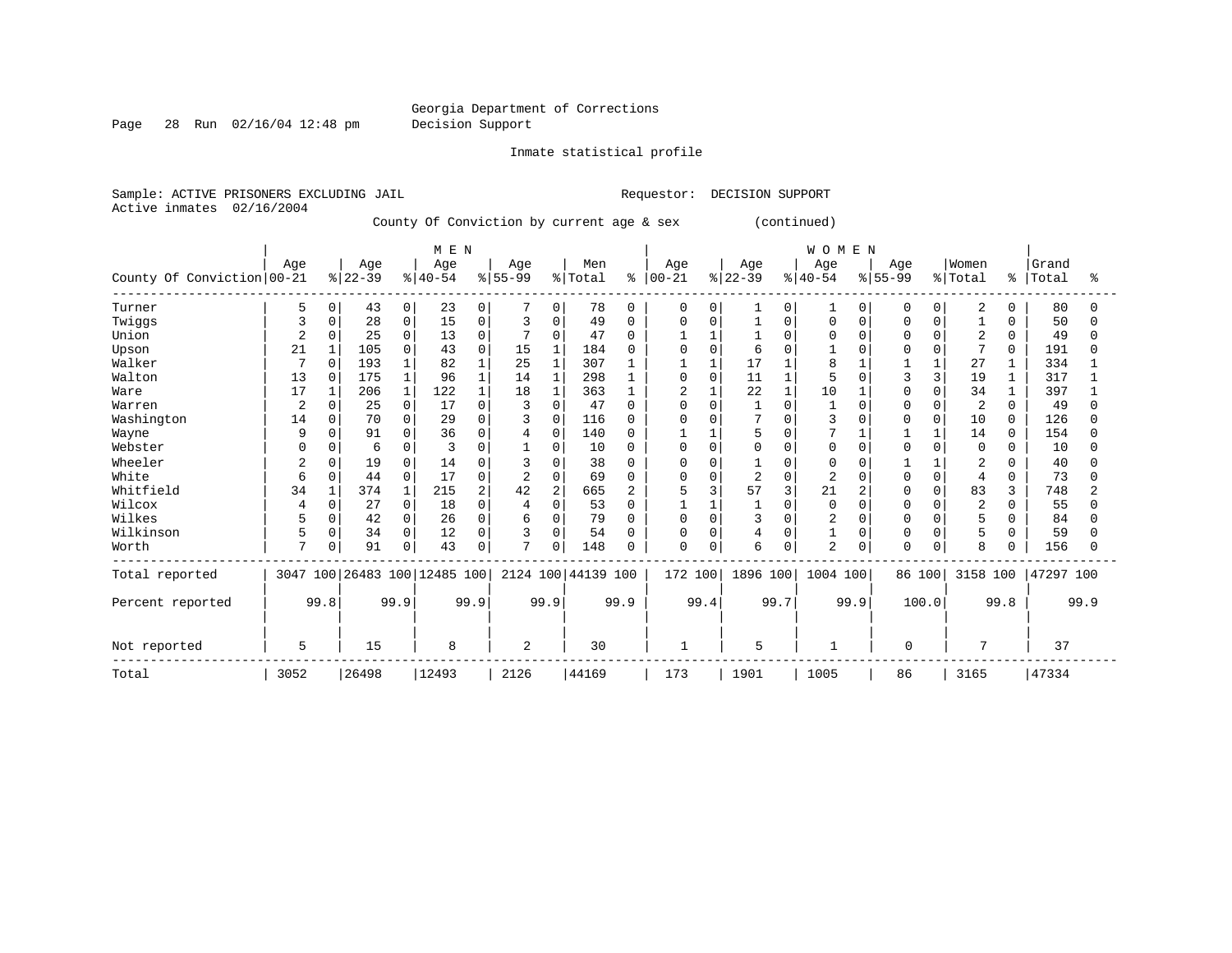Page 29 Run 02/16/04 12:48 pm Decision Support

#### Inmate statistical profile

Sample: ACTIVE PRISONERS EXCLUDING JAIL **Requestor: DECISION SUPPORT** Active inmates 02/16/2004

Circ Of Conviction by current age & sex

|                    |           |                |          |                | M E N     |                |           |                |         |                |                |                |          |                | <b>WOMEN</b> |                |                |                |         |                |       |                |
|--------------------|-----------|----------------|----------|----------------|-----------|----------------|-----------|----------------|---------|----------------|----------------|----------------|----------|----------------|--------------|----------------|----------------|----------------|---------|----------------|-------|----------------|
|                    | Age       |                | Age      |                | Age       |                | Age       |                | Men     |                | Age            |                | Age      |                | Age          |                | Age            |                | Women   |                | Grand |                |
| Circ Of Conviction | $00 - 21$ |                | $ 22-39$ |                | $8 40-54$ |                | $8 55-99$ |                | % Total | ႜ              | $00 - 21$      |                | $ 22-39$ |                | $8 40-54$    |                | $8 55-99$      |                | % Total | ៖              | Total | °              |
| Alapaha            | 21        | $1\vert$       | 215      | 1              | 106       | 1              | 20        | 1              | 362     | 1              | 2              | $\mathbf{1}$   | 13       | $\mathbf{1}$   | 8            | 1              | 0              | 0              | 23      | 1              | 385   | 1              |
| Alcovy             | 26        | $\mathbf{1}$   | 410      | $\sqrt{2}$     | 215       | $\sqrt{2}$     | 32        | $\overline{2}$ | 683     | 2              | $\mathbf{1}$   | $\mathbf{1}$   | 24       | $\mathbf{1}$   | 14           | $\mathbf{1}$   | 5              | 6              | 44      | $\mathbf{1}$   | 727   | $\overline{2}$ |
| Atlanta            | 239       | 8              | 2379     | 9              | 1228      | 10             | 215       | 10             | 4061    | 9              | 10             | 6              | 82       | $\overline{4}$ | 55           | 5              | 9              | 10             | 156     | 5              | 4217  | q              |
| Atlantic           | 36        | 1              | 400      | 2              | 163       | $\mathbf{1}$   | 33        | $\overline{2}$ | 632     | 1              | $\mathbf{1}$   | $\mathbf{1}$   | 19       | $\mathbf{1}$   | 13           | $\mathbf{1}$   | $\overline{a}$ | $\overline{2}$ | 35      |                | 667   |                |
| Augusta            | 181       | 6              | 1372     | 5              | 593       | 5              | 90        | $\overline{4}$ | 2236    | 5              | 9              | 5              | 107      | 6              | 60           | б              | $\overline{4}$ | 5              | 180     | 6              | 2416  |                |
| Blue Ridge         | 20        | $\mathbf{1}$   | 263      | $\mathbf 1$    | 185       | $\mathbf{1}$   | 33        | $\overline{2}$ | 501     | 1              | 5              | 3              | 37       | 2              | 16           | 2              | $\mathbf{1}$   | $\mathbf{1}$   | 59      | 2              | 560   |                |
| Brunswick          | 42        | $\mathbf 1$    | 533      | 2              | 269       | $\overline{2}$ | 46        | $\overline{2}$ | 890     | $\overline{2}$ | $\mathbf{1}$   | $\mathbf{1}$   | 31       | 2              | 17           | $\overline{a}$ | 3              | 3              | 52      | $\overline{a}$ | 942   |                |
| Chattahoochee      | 139       | 5              | 1002     | $\overline{4}$ | 523       | $\overline{4}$ | 64        | 3              | 1728    | 4              | 5              | 3              | 66       | 3              | 29           | 3              | $\overline{2}$ | 2              | 102     | 3              | 1830  |                |
| Cherokee           | 34        | 1              | 392      | $\mathbf 1$    | 201       | $\overline{2}$ | 53        | $\overline{2}$ | 680     | 2              | 5              | 3              | 47       | 2              | 21           | 2              | $\Omega$       | 0              | 73      | 2              | 753   |                |
| Clayton            | 165       | 5              | 1041     | $\overline{4}$ | 392       | 3              | 54        | 3              | 1652    | 4              | 17             | 10             | 94       | 5              | 40           | 4              | $\mathbf{1}$   | $\mathbf{1}$   | 152     |                | 1804  |                |
| Cobb               | 170       | 6              | 1221     | 5              | 646       | 5              | 85        | $\overline{4}$ | 2122    | 5              | 7              | 4              | 124      | 7              | 70           | 7              | $\overline{2}$ | 2              | 203     | 6              | 2325  |                |
| Conasauga          | 43        | $\mathbf{1}$   | 472      | 2              | 257       | $\overline{2}$ | 57        | 3              | 829     | $\overline{2}$ | 6              | 3              | 66       | 3              | 23           | $\overline{a}$ | $\Omega$       | $\Omega$       | 95      | 3              | 924   |                |
| Cordele            | 57        | 2              | 387      | $1\,$          | 188       | $\overline{2}$ | 24        | $\mathbf{1}$   | 656     | $\mathbf{1}$   | 4              | 2              | 27       | $\mathbf{1}$   | 9            | $\mathbf 1$    | $\mathbf{1}$   | $\mathbf{1}$   | 41      | 1              | 697   |                |
| Coweta             | 118       | 4              | 1121     | 4              | 499       | $\overline{4}$ | 105       | 5              | 1843    | $\overline{4}$ | 6              | 3              | 84       | 4              | 37           | 4              | 3              | 3              | 130     | 4              | 1973  | Δ              |
| Dougherty          | 32        | 1              | 578      | 2              | 242       | 2              | 39        | 2              | 891     | $\overline{2}$ | 0              | $\Omega$       | 26       | 1              | 22           | 2              | 3              | 3              | 51      | 2              | 942   |                |
| Dublin             | 14        | 0              | 238      | $\mathbf{1}$   | 109       | $\mathbf{1}$   | 13        | $\mathbf{1}$   | 374     | 1              | 0              | $\Omega$       | 15       | $\mathbf{1}$   | 7            | $\mathbf{1}$   | $\Omega$       | $\mathbf 0$    | 22      | 1              | 396   |                |
| Eastern            | 214       | 7              | 1339     | 5              | 536       | $\overline{4}$ | 73        | 3              | 2162    | 5              | 12             | 7              | 103      | 5              | 51           | 5              | $\mathbf{1}$   | $\mathbf{1}$   | 167     | 5              | 2329  |                |
| Flint              | 20        | $\mathbf 1$    | 218      | $\mathbf{1}$   | 104       | $\mathbf 1$    | 16        | $\mathbf{1}$   | 358     | $\mathbf{1}$   | $\mathbf{1}$   | $\mathbf{1}$   | 20       | $\mathbf{1}$   | 6            | $\mathbf{1}$   | $\Omega$       | $\Omega$       | 27      | $\mathbf{1}$   | 385   |                |
| Griffin            | 98        | 3              | 686      | 3              | 306       | $\sqrt{2}$     | 70        | 3              | 1160    | 3              | 4              | $\mathbf 2$    | 49       | 3              | 34           | 3              | 3              | 3              | 90      | ζ              | 1250  | 3              |
| Gwinnett           | 107       | 4              | 779      | 3              | 307       | $\overline{2}$ | 69        | 3              | 1262    | 3              | 6              | 3              | 61       | 3              | 39           | 4              | 5              | 6              | 111     | 4              | 1373  | 3              |
| Houston            | 43        | $\mathbf{1}$   | 288      | $\mathbf{1}$   | 157       | $\mathbf{1}$   | 10        | $\mathbf 0$    | 498     | 1              | 3              | $\overline{2}$ | 17       | $\mathbf{1}$   | 14           | $\mathbf{1}$   | $\mathbf{1}$   | $\mathbf{1}$   | 35      | 1              | 533   |                |
| Lookout Mountain   | 29        | $\mathbf 1$    | 510      | 2              | 264       | $\overline{2}$ | 63        | 3              | 866     | 2              | $\overline{2}$ | $\mathbf{1}$   | 49       | 3              | 22           | 2              | 3              | 3              | 76      | 2              | 942   |                |
| Macon              | 67        | $\overline{a}$ | 614      | $\overline{2}$ | 348       | 3              | 55        | 3              | 1084    | 2              | $\overline{3}$ | $\overline{2}$ | 28       | $\mathbf{1}$   | 20           | $\overline{a}$ | $\overline{2}$ | 2              | 53      | 2              | 1137  | $\mathfrak{D}$ |
| Middle             | 89        | 3              | 464      | $\overline{2}$ | 158       | $\mathbf{1}$   | 25        | $\mathbf{1}$   | 736     | $\overline{2}$ | $\overline{a}$ | $\mathbf{1}$   | 37       | $\overline{2}$ | 12           | $\mathbf{1}$   | $\Omega$       | $\Omega$       | 51      | 2              | 787   | 2              |
| Mountain           | 18        | $\mathbf 1$    | 185      | $\mathbf 1$    | 88        | $\mathbf 1$    | 13        | $\mathbf{1}$   | 304     | $\mathbf{1}$   | $\Omega$       | $\mathbf 0$    | 9        | $\Omega$       | 9            | $\mathbf{1}$   | $\Omega$       | $\Omega$       | 18      | $\mathbf{1}$   | 322   |                |
| Northeastern       | 60        | $\overline{a}$ | 400      | $\overline{2}$ | 270       | $\overline{2}$ | 52        | $\overline{2}$ | 782     | $\overline{2}$ | 4              | 2              | 28       | $\mathbf{1}$   | 22           | $\overline{2}$ | $\mathbf{3}$   | 3              | 57      | $\overline{a}$ | 839   | $\overline{a}$ |
| Northern           | 38        | $\mathbf 1$    | 347      | $\mathbf{1}$   | 159       | $\mathbf{1}$   | 36        | $\overline{2}$ | 580     | 1              | 0              | $\mathbf 0$    | 26       | $\mathbf{1}$   | 14           | $\mathbf{1}$   | $\Omega$       | $\Omega$       | 40      | 1              | 620   |                |
| Ocmulgee           | 70        | 2              | 606      | 2              | 252       | $\overline{2}$ | 36        | $\overline{2}$ | 964     | $\overline{2}$ | 5              | 3              | 41       | $\overline{2}$ | 16           | 2              | $\mathbf{1}$   | $\mathbf{1}$   | 63      |                | 1027  |                |
| Oconee             | 35        | $\mathbf{1}$   | 406      | $\overline{2}$ | 177       | $\mathbf 1$    | 21        | $\mathbf{1}$   | 639     | 1              | $\Omega$       | $\Omega$       | 34       | $\overline{a}$ | 20           | $\overline{2}$ | $\overline{2}$ | 2              | 56      | $\overline{a}$ | 695   | -1             |
| Ogeechee           | 60        | 2              | 487      | 2              | 173       | $\mathbf{1}$   | 29        | $1\,$          | 749     | $\overline{2}$ | 4              | $\overline{2}$ | 35       | $\overline{c}$ | 21           | 2              | 3              | 3              | 63      | 2              | 812   | 2              |
| Pataula            | 27        | $\mathbf{1}$   | 221      | $\mathbf{1}$   | 83        | $\mathbf{1}$   | 17        | $\mathbf{1}$   | 348     | $\mathbf{1}$   | 0              | $\mathbf 0$    | 11       | $\mathbf{1}$   | 5            | $\Omega$       | $\mathbf{1}$   | $\mathbf{1}$   | 17      | $\mathbf{1}$   | 365   | $\mathbf{1}$   |
| Piedmont           | 31        | $\mathbf 1$    | 253      | $\mathbf 1$    | 165       | $\mathbf{1}$   | 39        | $\overline{2}$ | 488     | 1              | $\mathbf{1}$   | 1              | 20       | $\mathbf{1}$   | 11           | 1              | $\overline{4}$ | 5              | 36      | $\mathbf{1}$   | 524   | $\mathbf{1}$   |
| Rome               | 27        | $\mathbf 1$    | 454      | 2              | 209       | 2              | 39        | $\overline{2}$ | 729     | $\overline{2}$ | 5              | 3              | 70       | 4              | 40           | 4              | $\overline{2}$ | $\overline{2}$ | 117     | 4              | 846   | 2              |
| South Georgia      | 49        | $\overline{a}$ | 524      | $\overline{2}$ | 198       | $\overline{2}$ | 26        | $\mathbf{1}$   | 797     | $\overline{2}$ | 3              | $\overline{2}$ | 44       | 2              | 16           | 2              | $\mathbf{1}$   | $\mathbf{1}$   | 64      | $\overline{a}$ | 861   | $\overline{2}$ |
| Southern           | 85        | 3              | 717      | 3              | 345       | 3              | 63        | 3              | 1210    | ζ              | 0              | $\Omega$       | 42       | 2              | 29           | 3              | $\overline{2}$ | 2              | 73      | $\overline{a}$ | 1283  | ς              |
| Southwestern       | 27        | $\mathbf 1$    | 235      | $\mathbf{1}$   | 109       | 1              | 17        | 1              | 388     | 1              | 3              | 2              | 8        | 0              | 7            | $\mathbf{1}$   | $\Omega$       | $\mathbf 0$    | 18      | 1              | 406   |                |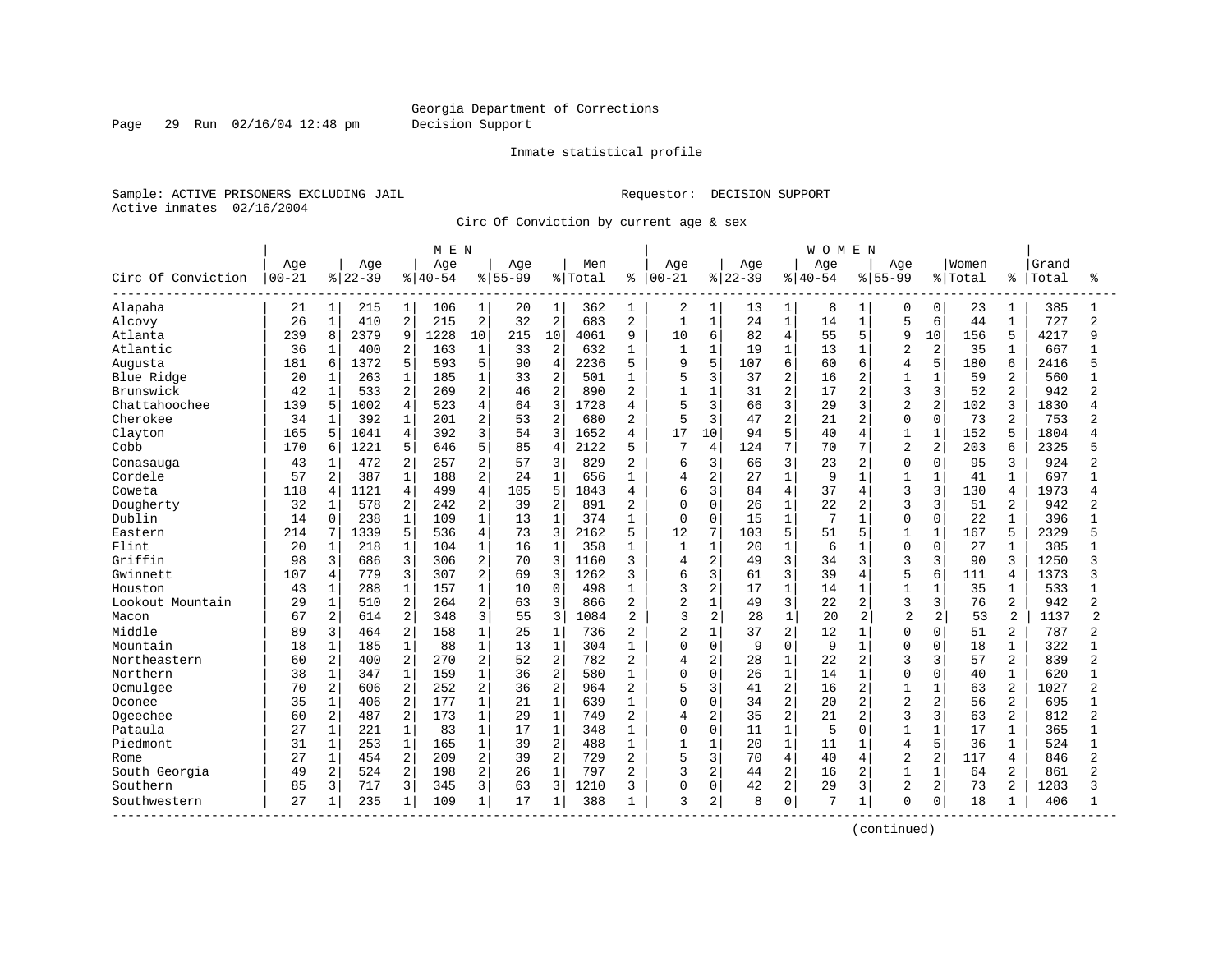#### Georgia Department of Corrections<br>Decision Support

Page 30 Run 02/16/04 12:48 pm

Inmate statistical profile

Sample: ACTIVE PRISONERS EXCLUDING JAIL Requestor: DECISION SUPPORT Active inmates 02/16/2004

Circ Of Conviction by current age & sex (continued)

|                    | M E N     |          |                     |   |           |      |                |                |                    |      |                |          |           |   | WOMEN     |          |                |          |          |          |           |      |
|--------------------|-----------|----------|---------------------|---|-----------|------|----------------|----------------|--------------------|------|----------------|----------|-----------|---|-----------|----------|----------------|----------|----------|----------|-----------|------|
|                    | Age       |          | Age                 |   | Age       |      | Age            |                | Men                |      | Age            |          | Age       |   | Age       |          | Aqe            |          | Women    |          | Grand     |      |
| Circ Of Conviction | $00 - 21$ |          | $ 22-39$            |   | $ 40-54 $ |      | $8 55-99$      |                | % Total            | ៖    | $ 00 - 21$     |          | $ 22-39 $ |   | $8 40-54$ |          | $8 55-99$      |          | % Total  | ి        | Total     | °    |
| Stone Mountain     | 239       | 8        | 1748                | 7 | 750       | 6    | 104            | 5              | 2841               | 6    | 16             | 9        | 89        | 5 | 33        |          |                | 8        | 145      | 5        | 2986      | 6    |
| Tallapoosa         | 14        | $\Omega$ | 153                 |   | 73        |      | 13             |                | 253                |      | $\Omega$       | $\Omega$ | 10        |   | 3         | $\Omega$ | $\Omega$       | 0        | 13       | $\Omega$ | 266       |      |
| Tifton             | 35        |          | 379                 |   | 194       |      | 35             | $\overline{2}$ | 643                |      |                |          | 16        |   | 14        |          |                |          | 33       |          | 676       |      |
| Toombs             | 23        |          | 216                 |   | 111       |      | 28             |                | 378                |      | $\overline{2}$ |          | 9         |   |           |          |                | $\Omega$ | 16       |          | 394       |      |
| Waycross           | 42        |          | 484                 | 2 | 253       |      | 35             | 2              | 814                |      |                |          | 40        |   | 21        |          |                |          | 65       |          | 879       |      |
| Western            | 21        |          | 355                 |   | 150       |      | 19             |                | 545                |      |                |          | 23        |   | 10        |          |                |          | 36       |          | 581       |      |
| Rockdale           | 27        |          | 180                 |   | 101       |      | 15             |                | 323                |      |                |          | 21        |   |           |          | $\Omega$       | $\Omega$ | 31       |          | 354       |      |
| Douglas            | 46        |          | 496                 | 2 | 205       |      | 37             | $\overline{a}$ | 784                |      | 4              |          | 40        |   | 31        |          | $\overline{c}$ | 2        | 77       |          | 861       |      |
| Appalachian        | 10        | 0        | 210                 |   | 113       |      | 36             | $\overline{2}$ | 369                |      | 0              |          | 14        |   |           |          | $\overline{c}$ | 2        | 23       |          | 392       |      |
| Enotah             | 11        | $\Omega$ | 122                 | 0 | 55        | O    | 23             |                | 211                |      |                |          |           |   | 3         |          |                |          | 11       | 0        | 222       |      |
| Bell-Forsyth       | 6         | $\Omega$ | 102                 | 0 | 67        |      | 19             |                | 194                |      |                |          | 15        |   |           |          |                |          | 22       |          | 216       |      |
| Towaliga           | 22        |          | 186                 |   | 118       |      | 21             |                | 347                |      |                |          | 10        |   | 10        |          |                |          | 21       |          | 368       |      |
| Paulding           | 20        |          | 95                  | 0 | 71        |      | $\mathbf{r}$   | 0              | 193                |      | $\mathbf 0$    |          | 8         |   | 6         |          |                |          | 15       |          | 208       |      |
| Total reported     | 3047      | 100      | 26483 100 12485 100 |   |           |      |                |                | 2124 100 44139 100 |      | 172 100        |          | 1896 100  |   | 1004 100  |          | 86 100         |          | 3158 100 |          | 47297 100 |      |
| Percent reported   | 99.8      |          | 99.9                |   |           | 99.9 |                | 99.9           |                    | 99.9 |                | 99.4     | 99.7      |   | 99.9      |          | 100.0          |          |          | 99.8     |           | 99.9 |
| Not reported       | 5         |          | 15                  |   | 8         |      | $\overline{2}$ |                | 30                 |      |                |          | 5         |   |           |          | 0              |          | 7        |          | 37        |      |
| Total              | 3052      |          | 26498               |   | 12493     |      | 2126           |                | 44169              |      | 173            |          | 1901      |   | 1005      |          | 86             |          | 3165     |          | 47334     |      |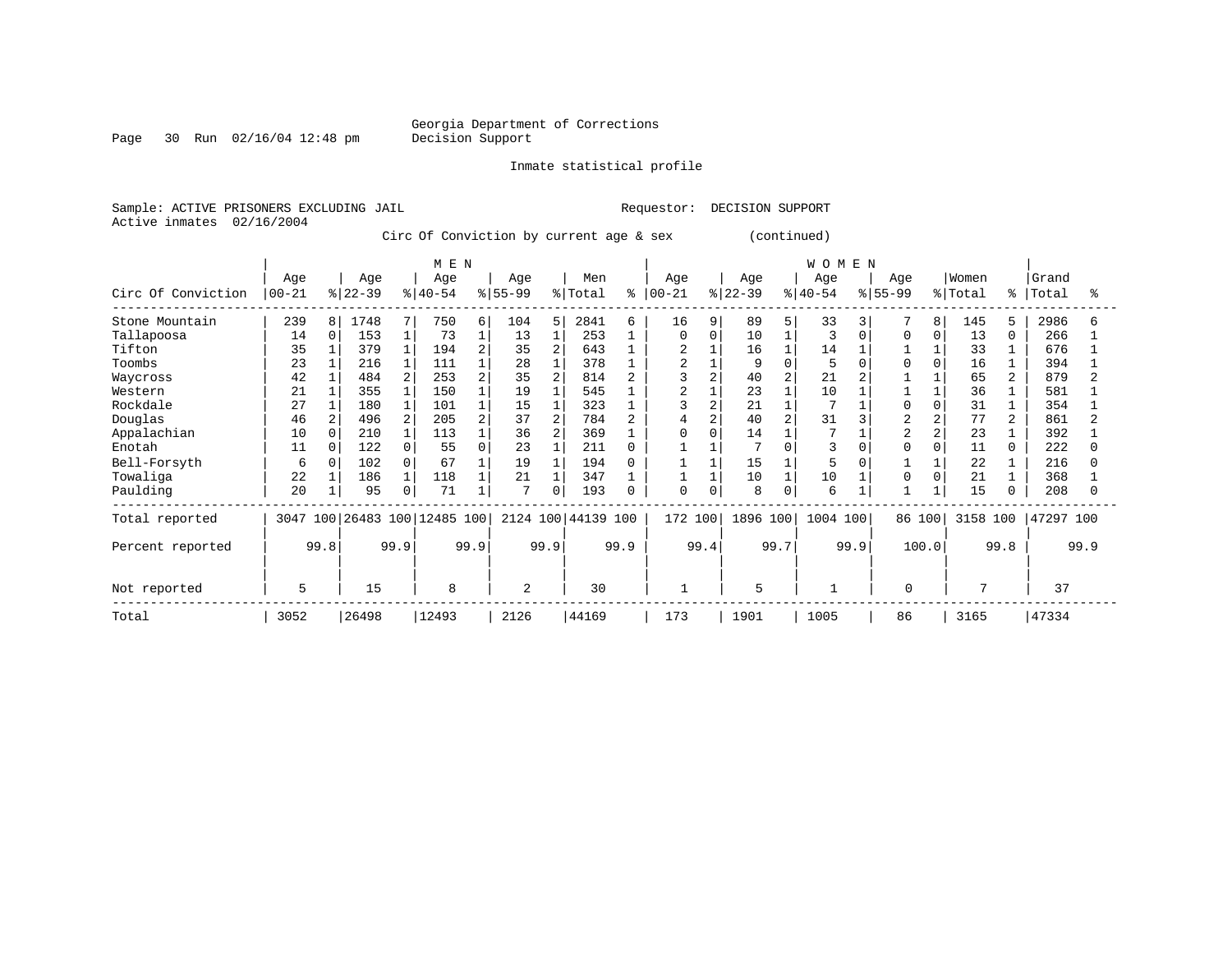Page 31 Run 02/16/04 12:48 pm Decision Support

#### Inmate statistical profile

Sample: ACTIVE PRISONERS EXCLUDING JAIL **Requestor: DECISION SUPPORT** Active inmates 02/16/2004

Home County by current age & sex

|                        |                |               |            |              | MEN         |                |              |                |         |             |                |                |                |                | <b>WOMEN</b>   |                |                |                |                |                |       |              |
|------------------------|----------------|---------------|------------|--------------|-------------|----------------|--------------|----------------|---------|-------------|----------------|----------------|----------------|----------------|----------------|----------------|----------------|----------------|----------------|----------------|-------|--------------|
|                        | Age            |               | Age        |              | Age         |                | Age          |                | Men     |             | Age            |                | Age            |                | Age            |                | Age            |                | Women          |                | Grand |              |
| Home County<br>------- | $00 - 21$      | $\frac{8}{3}$ | $ 22 - 39$ |              | $8140 - 54$ |                | $8 55-99$    |                | % Total | ႜ           | $00 - 21$      |                | $ 22-39$       |                | $8 40-54$      |                | $8 55-99$      |                | %   Total      | ៖              | Total | °≈           |
| Appling                | 4              | $\mathbf 0$   | 55         | 0            | 27          | 0              |              | 0              | 93      | $\mathbf 0$ | 0              | 0              | 6              | 0              | 1              | 0              | 0              | $\overline{0}$ | 7              | 0              | 100   | $\Omega$     |
| Atkinson               | $\mathbf{1}$   | $\mathbf 0$   | 23         | $\mathbf 0$  | 13          | 0              | 5            | $\mathbf 0$    | 42      | 0           | 0              | $\mathbf 0$    | 2              | $\mathbf 0$    | $\mathbf 0$    | 0              | $\mathbf 0$    | $\Omega$       | $\sqrt{2}$     | $\Omega$       | 44    | $\Omega$     |
| Bacon                  | $\overline{c}$ | 0             | 30         | $\mathbf 0$  | 20          | 0              | $\mathbf{1}$ | $\mathbf 0$    | 53      | 0           | 0              | $\mathbf 0$    | $\mathbf{1}$   | $\Omega$       | $\overline{2}$ | $\Omega$       | $\Omega$       | $\Omega$       | 3              | $\Omega$       | 56    | $\Omega$     |
| Baker                  | $\Omega$       | $\Omega$      | 9          | 0            | 5           | 0              |              | $\mathbf 0$    | 15      | $\Omega$    | O              | $\mathbf 0$    | 3              | $\Omega$       | $\Omega$       | $\Omega$       | $\Omega$       | $\Omega$       | 3              | $\Omega$       | 18    |              |
| Baldwin                | 33             | $\mathbf{1}$  | 185        | $\mathbf 1$  | 86          | $\mathbf 1$    | 6            | $\Omega$       | 310     | 1           | $\mathbf{1}$   | $\mathbf{1}$   | 16             | $\mathbf{1}$   | $\overline{2}$ | $\cap$         | $\mathbf{1}$   | $\mathbf{1}$   | 20             | 1              | 330   |              |
| Banks                  | 5              | $\Omega$      | 29         | $\mathbf 0$  | 13          | 0              | 4            | $\mathbf 0$    | 51      | $\Omega$    | 0              | $\mathbf 0$    | 2              | $\Omega$       | $\mathbf{1}$   | $\Omega$       | $\mathbf 0$    | $\Omega$       | 3              | $\Omega$       | 54    | U            |
| Barrow                 | 11             | 0             | 102        | 0            | 71          | $\mathbf 1$    | 16           | $1\,$          | 200     | 1           | 0              | $\mathbf 0$    | 7              | $\mathbf 0$    | 7              | 1              | 1              | $\mathbf{1}$   | 15             | $\mathbf{1}$   | 215   |              |
| Bartow                 | 20             | 1             | 231        | 1            | 114         | $\mathbf{1}$   | 38           | $\overline{2}$ | 403     | 1           | $\mathbf{1}$   | $\mathbf{1}$   | 41             | 2              | 13             | $\mathbf{1}$   | $\Omega$       | $\Omega$       | 55             | $\overline{a}$ | 458   | $\mathbf{1}$ |
| Ben Hill               | 14             | 1             | 90         | $\mathbf 0$  | 49          | 0              | 10           | $\mathbf{1}$   | 163     | 0           | 3              | $\overline{2}$ | 9              | $\mathbf{1}$   | 6              |                | $\Omega$       | $\Omega$       | 18             | 1              | 181   |              |
| Berrien                | 4              | $\mathbf 0$   | 38         | 0            | 20          | 0              | 6            | $\mathbf 0$    | 68      | 0           | 1              | $\mathbf{1}$   | 3              | $\mathbf 0$    | $\mathbf 0$    | $\Omega$       | $\mathbf 0$    | 0              | 4              | $\mathbf 0$    | 72    |              |
| <b>Bibb</b>            | 70             | 3             | 603        | 3            | 332         | 3              | 49           | 3              | 1054    | 3           | 3              | 2              | 29             | 2              | 24             | 3              | $\mathbf{1}$   | $\mathbf{1}$   | 57             | 2              | 1111  |              |
| Bleckley               | 5              | $\mathsf{O}$  | 83         | $\mathbf 0$  | 19          | 0              | 4            | $\mathbf 0$    | 111     | $\Omega$    | 0              | $\mathbf 0$    | 3              | $\Omega$       | $\overline{2}$ | $\Omega$       | $\mathbf{1}$   | $\mathbf{1}$   | 6              | $\Omega$       | 117   |              |
| Brantley               | 3              | $\mathbf 0$   | 17         | 0            | 8           | 0              | 3            | $\mathsf 0$    | 31      | 0           | 1              | $\mathbf{1}$   | 0              | $\Omega$       | $\mathbf{1}$   | $\Omega$       | $\Omega$       | 0              | $\overline{2}$ | $\Omega$       | 33    |              |
| <b>Brooks</b>          | 4              | 0             | 51         | $\mathsf 0$  | 20          | 0              | 7            | $\mathbf 0$    | 82      | $\Omega$    | 0              | $\mathbf 0$    | $\mathbf{1}$   | $\Omega$       | $\mathbf{1}$   | $\Omega$       | $\Omega$       | $\Omega$       | $\overline{2}$ | $\Omega$       | 84    |              |
| Bryan                  | -1             | 0             | 39         | $\mathbf 0$  | 21          | 0              | 5            | $\mathbf 0$    | 66      | 0           | 0              | $\mathbf 0$    | 5              | $\Omega$       | 5              |                | $\mathbf 0$    | $\Omega$       | 10             | 0              | 76    |              |
| Bulloch                | 24             | 1             | 171        | $\mathbf{1}$ | 75          | $\mathbf{1}$   | 11           | $\mathbf 1$    | 281     | 1           | 1              | $\mathbf{1}$   | 13             | $\mathbf{1}$   | 8              | $\overline{1}$ | $\overline{2}$ | 2              | 24             | 1              | 305   |              |
| Burke                  | 19             | $\mathbf{1}$  | 109        | $\Omega$     | 48          | $\Omega$       | 10           | $\mathbf{1}$   | 186     | $\Omega$    | $\Omega$       | $\Omega$       | 5              | $\Omega$       | 4              | $\Omega$       | $\mathbf{1}$   | $\mathbf{1}$   | 10             | $\Omega$       | 196   |              |
| <b>Butts</b>           | 8              | $\Omega$      | 73         | 0            | 31          | $\Omega$       | 7            | $\mathbf 0$    | 119     | $\Omega$    | 1              | $\mathbf{1}$   | 3              | $\Omega$       | 3              | $\Omega$       | $\Omega$       | $\Omega$       | 7              | $\Omega$       | 126   |              |
| Calhoun                | 3              | $\mathbf 0$   | 25         | 0            | 6           | $\Omega$       | $\mathbf{1}$ | $\mathbf 0$    | 35      | $\Omega$    | $\Omega$       | $\mathbf 0$    | $\overline{1}$ | $\Omega$       | $\mathbf{1}$   | $\Omega$       | $\Omega$       | $\Omega$       | $\overline{2}$ | $\Omega$       | 37    |              |
| Camden                 | 4              | $\Omega$      | 57         | $\mathbf 0$  | 28          | $\Omega$       | 3            | $\mathbf 0$    | 92      | $\Omega$    | $\Omega$       | $\mathbf 0$    | 5              | $\Omega$       | $\overline{2}$ | $\Omega$       | $\Omega$       | $\Omega$       | 7              | $\Omega$       | 99    | Λ            |
| Candler                | 6              | $\mathbf 0$   | 50         | $\mathbf 0$  | 16          | 0              | $\Omega$     | $\mathbf 0$    | 72      | $\Omega$    | 0              | $\mathbf 0$    | 1              | $\Omega$       | $\mathbf{1}$   | $\Omega$       | $\Omega$       | $\Omega$       | $\overline{2}$ | $\Omega$       | 74    |              |
| Carroll                | 19             | $\mathbf{1}$  | 261        | $\mathbf{1}$ | 123         | $\mathbf{1}$   | 37           | $\overline{2}$ | 440     | 1           | $\overline{2}$ | $\mathbf{1}$   | 25             | $\mathbf{1}$   | 15             | $\overline{a}$ | 1              | $\mathbf{1}$   | 43             | $\mathbf 1$    | 483   |              |
| Catoosa                | 10             | 0             | 82         | $\mathbf 0$  | 45          | 0              | 12           | $\mathbf{1}$   | 149     | 0           | $\mathbf 0$    | $\mathbf 0$    | 10             | $\mathbf{1}$   | $\mathbf{1}$   | $\Omega$       | $\mathbf{1}$   | $\mathbf{1}$   | 12             | 0              | 161   |              |
| Charlton               | 1              | 0             | 30         | $\Omega$     | 10          | $\Omega$       | $\mathbf{1}$ | $\Omega$       | 42      | $\Omega$    | $\mathbf 0$    | $\mathbf 0$    | 2              | $\Omega$       | $\mathbf{1}$   | $\Omega$       | $\mathbf 0$    | $\Omega$       | 3              | $\Omega$       | 45    |              |
| Chatham                | 200            | 7             | 1270       | 5            | 477         | $\overline{4}$ | 76           | $\overline{4}$ | 2023    | 5           | 10             | 7              | 85             | 5              | 46             | 5              | $\overline{2}$ | $\overline{a}$ | 143            | 5              | 2166  |              |
| Chattahoochee          | $\overline{2}$ | $\mathbf 0$   | 13         | $\mathbf 0$  | 5           | 0              | $\Omega$     | $\mathbf 0$    | 20      | $\Omega$    | $\mathbf 0$    | $\mathbf 0$    | 0              | $\Omega$       | $\Omega$       | $\Omega$       | $\Omega$       | $\Omega$       | $\mathbf 0$    | $\Omega$       | 20    |              |
| Chattooga              | 6              | $\mathbf 0$   | 112        | 0            | 56          | 1              | 11           | $\mathbf{1}$   | 185     | 0           | 1              | $\mathbf{1}$   | 10             | $\mathbf 1$    | 6              | -1             | 1              | 1              | 18             | 1              | 203   |              |
| Cherokee               | 16             | $\mathbf{1}$  | 195        | $\mathbf{1}$ | 133         | $\mathbf{1}$   | 24           | $\mathbf{1}$   | 368     | 1           | $\mathbf{1}$   | $\mathbf{1}$   | 27             | $\overline{a}$ | 10             | $\mathbf{1}$   | $\Omega$       | $\Omega$       | 38             | $\mathbf 1$    | 406   |              |
| Clarke                 | 20             | $\mathbf{1}$  | 320        | $\mathbf{1}$ | 136         | $\mathbf 1$    | 14           | $\mathbf 1$    | 490     | 1           | $\mathbf{1}$   | $\mathbf{1}$   | 22             | $\mathbf{1}$   | 9              | $\mathbf{1}$   | $\overline{2}$ | $\overline{a}$ | 34             | $\mathbf 1$    | 524   |              |
| Clay                   | 0              | $\mathbf 0$   | 15         | $\mathsf 0$  | 2           | 0              | $\mathbf{1}$ | $\mathbf 0$    | 18      | 0           | 0              | $\mathbf 0$    | 0              | $\mathbf 0$    | $\mathbf 0$    | $\Omega$       | $\mathbf 0$    | 0              | $\mathsf 0$    | $\mathbf 0$    | 18    |              |
| Clayton                | 122            | 4             | 710        | 3            | 270         | 2              | 36           | $\overline{2}$ | 1138    | 3           | 7              | 5              | 58             | 3              | 26             | 3              | $\mathbf 1$    | $\mathbf{1}$   | 92             | 3              | 1230  |              |
| Clinch                 | $\overline{2}$ | 0             | 39         | $\mathbf 0$  | 10          | 0              | 0            | $\mathbf 0$    | 51      | $\Omega$    | 0              | $\mathbf 0$    | $\overline{a}$ | $\Omega$       | $\mathbf{1}$   | $\Omega$       | $\mathbf 0$    | 0              | 3              | $\Omega$       | 54    | Λ            |
| Cobb                   | 124            | 4             | 896        | 4            | 480         | 4              | 64           | 3              | 1564    | 4           | 7              | 5              | 90             | 5              | 45             | 5              | $\mathbf{1}$   | $\mathbf 1$    | 143            | 5              | 1707  |              |
| Coffee                 | 12             | $\Omega$      | 141        | $\mathbf{1}$ | 61          | $\mathbf{1}$   | 6            | $\Omega$       | 220     | 1           | 0              | $\Omega$       | 17             | $\mathbf{1}$   | 8              | $\mathbf{1}$   | $\mathbf{1}$   | $\mathbf{1}$   | 26             | $\mathbf 1$    | 246   |              |
| Colquit                | 21             | $\mathbf 1$   | 166        | $\mathbf 1$  | 70          | $\mathbf{1}$   | 13           | $\mathbf{1}$   | 270     | 1           | 0              | $\Omega$       | 8              | $\Omega$       | 2              | $\Omega$       | $\Omega$       | $\Omega$       | 10             | $\Omega$       | 280   |              |
| Columbia               | 17             | $\mathbf 1$   | 108        | 0            | 41          | 0              | 7            | 0              | 173     | 0           | $\mathbf{1}$   | 1              | 6              | 0              | 13             | 1              | $\Omega$       | 0              | 20             | 1              | 193   | $\cap$       |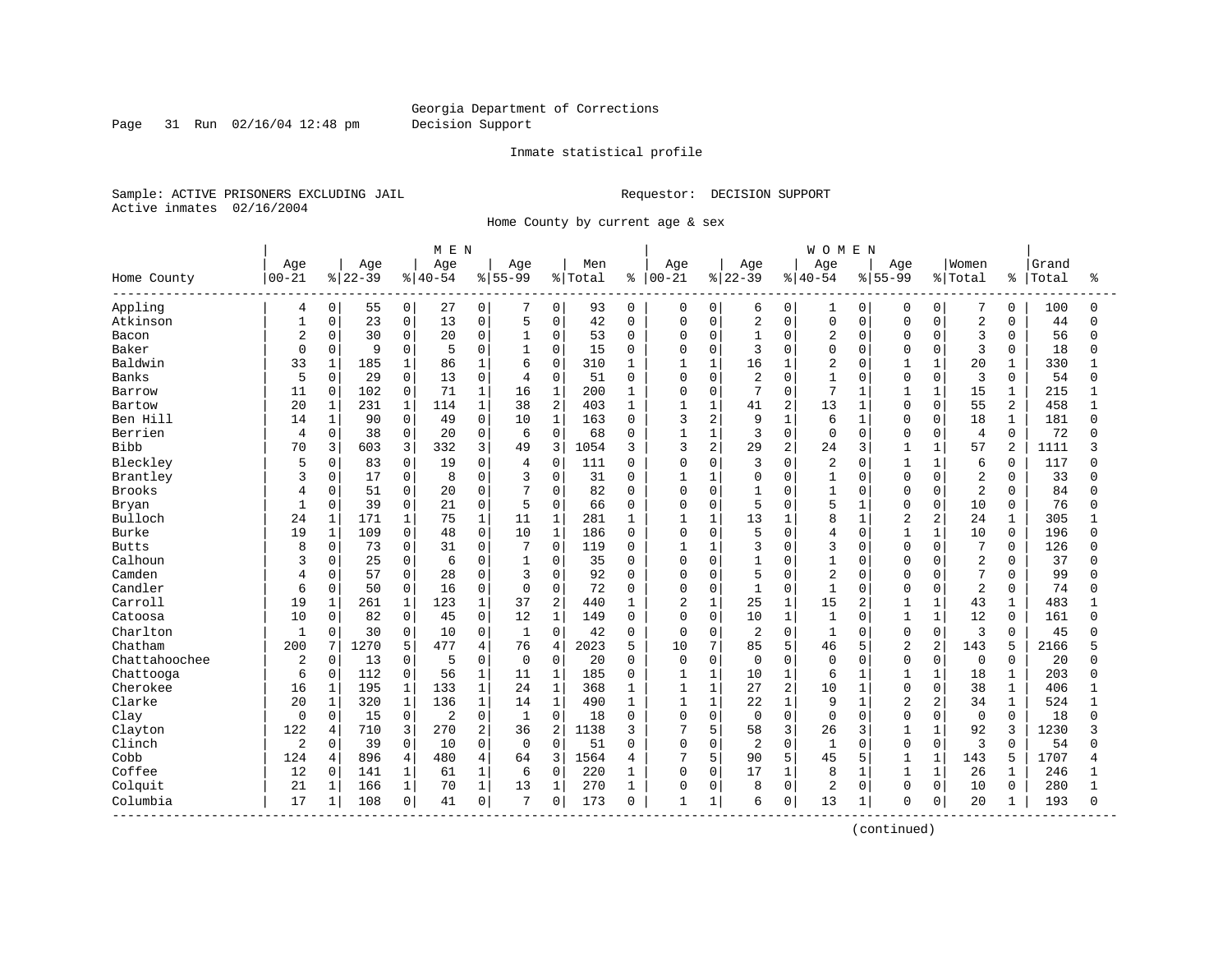#### Georgia Department of Corrections<br>Decision Support

Page 32 Run 02/16/04 12:48 pm

Inmate statistical profile

Sample: ACTIVE PRISONERS EXCLUDING JAIL Requestor: DECISION SUPPORT Active inmates 02/16/2004

Home County by current age & sex (continued)

|                                 |           |                |          |                | M E N        |                     |              |                |         |                |                |                |                |                | <b>WOMEN</b>   |                |                |                |                |                |       |                |
|---------------------------------|-----------|----------------|----------|----------------|--------------|---------------------|--------------|----------------|---------|----------------|----------------|----------------|----------------|----------------|----------------|----------------|----------------|----------------|----------------|----------------|-------|----------------|
|                                 | Age       |                | Age      |                | Age          |                     | Age          |                | Men     |                | Age            |                | Age            |                | Age            |                | Age            |                | Women          |                | Grand |                |
| Home County                     | $00 - 21$ |                | $ 22-39$ |                | $ 40-54$     |                     | $8 55-99$    |                | % Total | ి              | $ 00-21$       |                | $ 22-39$       |                | $8140 - 54$    |                | $8155 - 99$    |                | % Total        | ႜ              | Total | °              |
| Cook                            | 4         | 0              | 57       | 0              | 33           | 0                   | 7            | 0              | 101     | 0              | 1              | 1              | 5              | 0              | 3              | $\mathbf 0$    | $\mathbf 0$    | 0              | 9              | 0              | 110   | 0              |
| Coweta                          | 26        | 1              | 241      | $1\,$          | 94           | $\mathbf{1}$        | 15           | $\mathbf{1}$   | 376     | 1              | $\mathbf{1}$   | $\mathbf 1$    | 14             | 1              | 8              | $\mathbf{1}$   | $\mathbf{1}$   | $\mathbf{1}$   | 24             | $\mathbf 1$    | 400   | $\mathbf{1}$   |
| Crawford                        | 1         | $\mathbf 0$    | 11       | $\Omega$       | 9            | $\Omega$            | $\Omega$     | $\mathbf 0$    | 21      | $\Omega$       | $\Omega$       | $\Omega$       | $\mathbf{1}$   | $\Omega$       | $\mathbf{1}$   | $\Omega$       | $\Omega$       | $\Omega$       | $\overline{2}$ | $\Omega$       | 23    | $\Omega$       |
| Crisp                           | 25        | $\mathbf{1}$   | 139      | $\mathbf{1}$   | 51           | $\mathbf 0$         | 8            | $\mathbf 0$    | 223     |                |                | $\mathbf{1}$   | 10             |                | 3              | $\Omega$       | $\Omega$       | $\Omega$       | 14             | $\Omega$       | 237   | 1              |
| Dade                            | 3         | $\mathbf 0$    | 32       | $\mathbf 0$    | 23           | $\mathbf 0$         | 9            | $\mathbf 0$    | 67      | 0              | $\Omega$       | $\mathbf 0$    | 6              | $\Omega$       | $\mathbf 0$    | $\Omega$       | $\Omega$       | $\mathbf 0$    | 6              | $\Omega$       | 73    | U              |
| Dawson                          | 4         | $\mathbf 0$    | 39       | $\Omega$       | 28           | $\mathbf 0$         | 2            | $\Omega$       | 73      | $\Omega$       | $\Omega$       | $\Omega$       | $\overline{2}$ | $\Omega$       | $\overline{c}$ | $\Omega$       | $\Omega$       | $\Omega$       | 4              | $\Omega$       | 77    | U              |
| Decatur                         | 13        | $\mathbf 0$    | 184      | $\mathbf{1}$   | 45           | 0                   | 7            | $\Omega$       | 249     |                |                | 1              | 16             |                | 5              |                | $\Omega$       | $\Omega$       | 22             | 1              | 271   |                |
| DeKalb                          | 187       | 7              | 1492     | 6              | 576          | 5                   | 86           | 5              | 2341    | 6              | 9              | 6              | 83             | 5              | 34             | $\overline{4}$ | 7              | 9              | 133            | 5              | 2474  | 6              |
| Dodge                           | 5         | 0              | 102      | $\Omega$       | 52           | $\Omega$            | $\mathbf{1}$ | $\Omega$       | 160     | U              | $\Omega$       | $\Omega$       | 11             | 1              | 5              |                | $\mathbf 0$    | $\Omega$       | 16             | 1              | 176   | U              |
| Dooly                           | 5         | $\mathbf 0$    | 64       | $\mathbf 0$    | 21           | $\mathbf 0$         | $\mathbf 0$  | $\Omega$       | 90      | O              | $\Omega$       | $\Omega$       | 3              | 0              | $\mathbf{1}$   | $\Omega$       | $\Omega$       | $\mathbf 0$    | $\overline{4}$ | $\Omega$       | 94    | O              |
| Dougherty                       | 37        | $\mathbf 1$    | 570      | $\overline{a}$ | 233          | 2                   | 33           | $\overline{2}$ | 873     | $\overline{c}$ | $\Omega$       | $\Omega$       | 30             | 2              | 17             | $\overline{2}$ | 5              | 6              | 52             | 2              | 925   | $\overline{a}$ |
| Douglas                         | 31        | $\mathbf 1$    | 252      | $1\,$          | 132          | $\mathbf{1}$        | 23           | $1\,$          | 438     | $\mathbf{1}$   | 3              | $\overline{2}$ | 23             | $\mathbf 1$    | 15             | $\overline{a}$ | $\Omega$       | $\Omega$       | 41             | $\mathbf{1}$   | 479   | $\mathbf{1}$   |
| Early                           | 3         | $\mathbf 0$    | 43       | $\mathbf 0$    | 15           | $\mathbf 0$         | 2            | $\Omega$       | 63      | 0              | $\Omega$       | $\Omega$       | $\Omega$       | $\Omega$       | $\mathbf 0$    | $\Omega$       | $\Omega$       | $\mathbf 0$    | $\mathbf 0$    | $\Omega$       | 63    | U              |
| Echols                          | $\Omega$  | $\mathbf 0$    | 3        | $\mathbf 0$    | $\mathbf{1}$ | $\Omega$            | 1            | $\mathbf 0$    | 5       | $\Omega$       | $\Omega$       | $\Omega$       | $\Omega$       | $\Omega$       | $\mathbf 0$    | $\Omega$       | $\Omega$       | $\mathbf 0$    | $\overline{0}$ | $\Omega$       | 5     | $\Omega$       |
| Effingham                       | 11        | 0              | 70       | $\mathbf 0$    | 32           | 0                   | 4            | $\mathbf 0$    | 117     | 0              | 3              | $\overline{2}$ | 5              | $\Omega$       | 6              |                | 1              |                | 15             | 1              | 132   | $\Omega$       |
| Elbert                          | 7         | $\mathbf 0$    | 91       | $\Omega$       | 52           | $\Omega$            | 9            | $\mathbf 0$    | 159     | 0              | $\Omega$       | $\Omega$       | 6              | $\Omega$       | 5              |                | $\Omega$       | $\Omega$       | 11             | $\Omega$       | 170   | U              |
| Emanuel                         | 16        | 1              | 98       | $\Omega$       | 25           | $\mathbf 0$         | 8            | $\mathbf 0$    | 147     | O              | $\Omega$       | $\Omega$       | 9              | 1              | $\overline{1}$ | $\Omega$       | $\Omega$       | $\Omega$       | 10             | $\Omega$       | 157   | U              |
| Evans                           | 6         | $\mathbf 0$    | 41       | $\mathbf 0$    | 7            | $\mathbf 0$         | 2            | $\mathbf 0$    | 56      | 0              | $\Omega$       | $\Omega$       | $\overline{2}$ | $\Omega$       | $\overline{1}$ | $\Omega$       | $\Omega$       | $\Omega$       | 3              | 0              | 59    | U              |
| Fannin                          | 3         | $\mathbf 0$    | 57       | $\mathbf 0$    | 28           | $\mathbf 0$         | 11           | $\mathbf{1}$   | 99      | $\Omega$       | $\Omega$       | $\Omega$       | 3              | $\Omega$       | 3              | $\Omega$       | $\mathbf{1}$   | $\mathbf{1}$   | 7              | $\Omega$       | 106   | O              |
| Fayette                         | 13        | $\mathbf 0$    | 63       | $\Omega$       | 43           | $\mathbf 0$         | 14           | $1\,$          | 133     | $\Omega$       | $\Omega$       | $\Omega$       | $\overline{4}$ | $\Omega$       | $\overline{c}$ | $\Omega$       | $\mathbf 0$    | $\mathbf 0$    | 6              | $\Omega$       | 139   | U              |
| Floyd                           | 26        | $\mathbf{1}$   | 417      | $\overline{2}$ | 188          | 2                   | 27           | $\mathbf{1}$   | 658     | 2              | 5              | 3              | 60             | 3              | 33             | 4              | $\overline{2}$ | 2              | 100            | 3              | 758   | $\overline{a}$ |
| Forsyth                         | 3         | 0              | 84       | $\mathbf 0$    | 50           | $\mathbf 0$         | 8            | $\Omega$       | 145     | 0              |                | $\mathbf{1}$   | 7              | $\Omega$       | $\overline{4}$ | $\Omega$       | $\overline{2}$ | $\overline{a}$ | 14             | 0              | 159   | $\Omega$       |
| Franklin                        | 8         | $\mathbf 0$    | 61       | $\mathbf 0$    | 31           | $\mathbf 0$         | 9            | $\Omega$       | 109     | 0              | $\Omega$       | $\Omega$       | 7              | $\Omega$       | $\mathbf{1}$   | $\Omega$       | $\mathbf 0$    | 0              | 8              | 0              | 117   | $\Omega$       |
| Fulton                          | 360       | 13             | 3244     | 13             | 1581         | 14                  | 260          | 14             | 5445    | 14             | 17             | 11             | 144            | 8              | 101            | 11             | 10             | 12             | 272            | 9              | 5717  | 13             |
| Gilmer                          | 4         | $\Omega$       | 67       | $\Omega$       | 35           | $\Omega$            | 18           | 1              | 124     | $\Omega$       | $\mathbf{1}$   | $\mathbf{1}$   | 8              | $\Omega$       | 1              | $\Omega$       | $\Omega$       | $\Omega$       | 10             | $\Omega$       | 134   | O              |
| Glascock                        | $\Omega$  | $\mathbf 0$    | 4        | $\mathbf 0$    | 3            | $\mathbf 0$         | $\mathbf 0$  | $\mathbf 0$    | 7       | 0              | $\Omega$       | $\mathbf 0$    | $\mathbf 0$    | $\Omega$       | $\mathbf 0$    | $\Omega$       | $\Omega$       | $\mathbf 0$    | $\overline{0}$ | 0              | 7     | O              |
| Glynn                           | 17        | $\mathbf 1$    | 240      | $1\,$          | 128          | $\mathbf{1}$        | 19           | $\mathbf{1}$   | 404     | 1              | $\mathbf 0$    | $\mathbf 0$    | 14             |                | 5              |                | $\Omega$       | $\mathbf 0$    | 19             | $\mathbf 1$    | 423   | $\mathbf{1}$   |
| Gordon                          | 9         | $\mathbf 0$    | 149      | $\mathbf{1}$   | 69           | $\mathbf{1}$        | 11           | $\mathbf{1}$   | 238     | 1              | $\overline{c}$ | $\mathbf{1}$   | 12             | $\mathbf{1}$   | 11             | $\mathbf{1}$   | $\Omega$       | $\Omega$       | 25             | $\mathbf 1$    | 263   | $\mathbf{1}$   |
| Grady                           | 14        | 1              | 133      | $\mathbf{1}$   | 56           | $\mathbf{1}$        | 6            | $\Omega$       | 209     | 1              | $\mathbf{1}$   | $\mathbf{1}$   | 11             | 1              | 3              | $\Omega$       | $\mathbf{1}$   | $\mathbf{1}$   | 16             | $\mathbf 1$    | 225   | $\mathbf{1}$   |
| Greene                          | 4         | $\mathbf 0$    | 78       | $\mathbf 0$    | 18           | $\mathbf 0$         | 3            | $\mathbf 0$    | 103     | 0              | $\mathbf{1}$   | $\mathbf{1}$   | $\overline{2}$ | $\Omega$       | 3              | $\Omega$       | $\mathbf{1}$   | $\mathbf{1}$   | 7              | 0              | 110   | $\mathbf 0$    |
| Gwinnett                        | 95        | 3              | 590      | 2              | 257          | 2                   | 56           | 3              | 998     | 3              | 7              | 5              | 53             | 3              | 28             | 3              | $\overline{4}$ | 5              | 92             | 3              | 1090  | 3              |
| Habersham                       | 7         | $\Omega$       | 64       | $\Omega$       | 37           | $\Omega$            | 1            | $\Omega$       | 109     | $\Omega$       | $\Omega$       | $\Omega$       | 1              | $\Omega$       | $\overline{4}$ | $\Omega$       | $\Omega$       | $\Omega$       | 5              | $\Omega$       | 114   | O              |
| Hall                            | 42        | $\overline{2}$ | 316      | $\mathbf{1}$   | 225          | 2                   | 41           | 2              | 624     | 2              | $\overline{4}$ | 3              | 27             | $\overline{a}$ | 20             | $\overline{a}$ | 3              | 4              | 54             | $\overline{a}$ | 678   | $\overline{2}$ |
| Hancock                         | 3         | $\mathsf 0$    | 33       | $\mathbf 0$    | 21           | $\mathsf{O}\xspace$ | 2            | $\mathbf 0$    | 59      | O              | $\Omega$       | $\Omega$       | $\overline{c}$ | 0              | $\mathbf{1}$   | 0              | $\Omega$       | $\mathbf 0$    | 3              | 0              | 62    | O              |
| Haralson<br>------------------- | 4         | $\mathbf 0$    | 59       | $\mathbf 0$    | 32           | 0 <sup>1</sup>      | 6            | $\mathbf 0$    | 101     | 0              | $\Omega$       | 0              | 8              | 0              | $\overline{4}$ | 0              | $\mathbf 0$    | 0              | 12             | 0              | 113   | O              |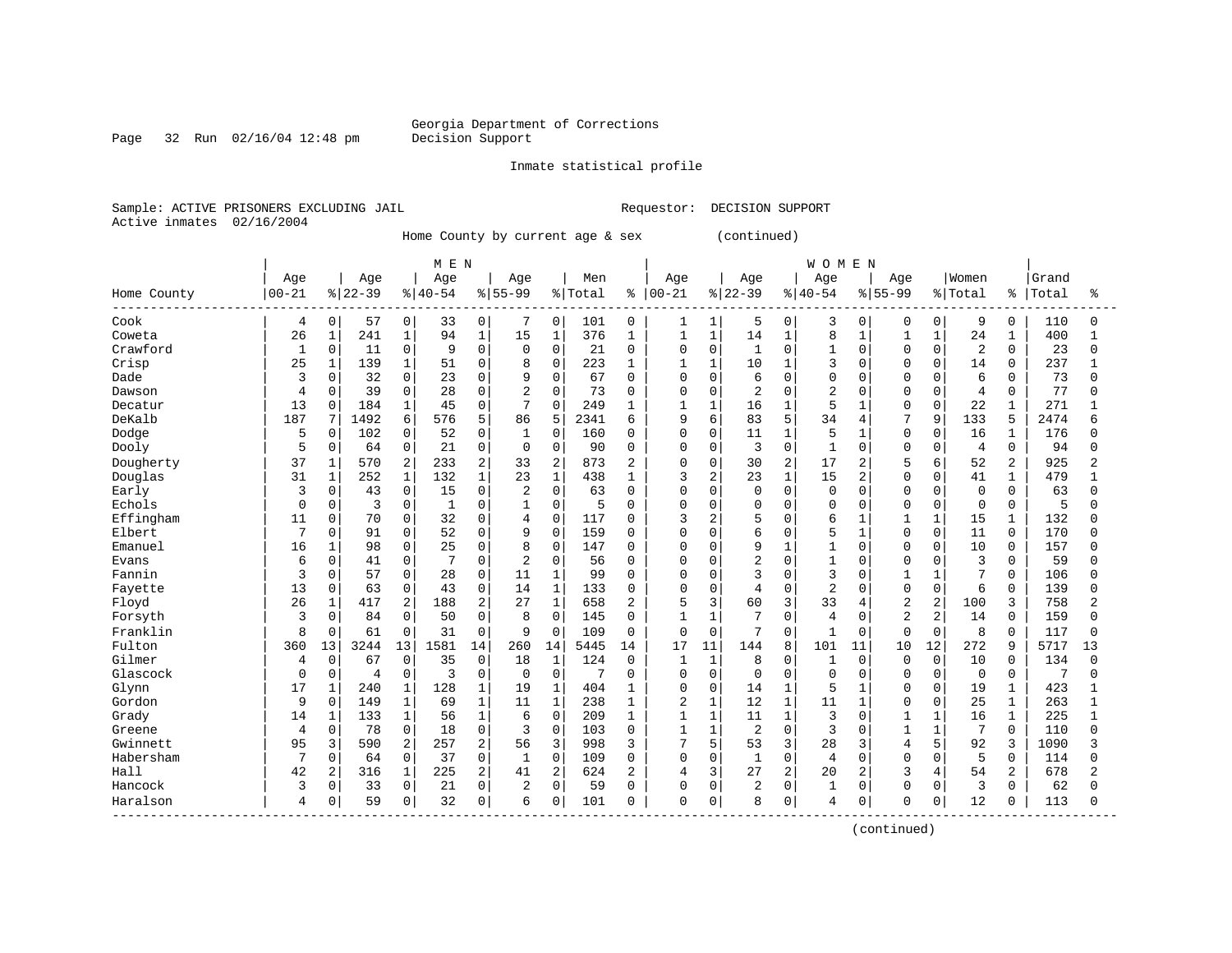#### Georgia Department of Corrections<br>Decision Support

Page 33 Run 02/16/04 12:48 pm

Inmate statistical profile

Sample: ACTIVE PRISONERS EXCLUDING JAIL Requestor: DECISION SUPPORT Active inmates 02/16/2004

Home County by current age & sex (continued)

|                         |                |              |          |              | M E N    |              |                |              |         |              |                |              |                |              | <b>WOMEN</b>   |              |                |                |                |              |       |              |
|-------------------------|----------------|--------------|----------|--------------|----------|--------------|----------------|--------------|---------|--------------|----------------|--------------|----------------|--------------|----------------|--------------|----------------|----------------|----------------|--------------|-------|--------------|
|                         | Age            |              | Age      |              | Age      |              | Age            |              | Men     |              | Age            |              | Age            |              | Age            |              | Age            |                | Women          |              | Grand |              |
| Home County             | $00 - 21$      |              | $ 22-39$ |              | $ 40-54$ |              | $8 55-99$      |              | % Total |              | $8   00 - 21$  |              | $ 22-39$       |              | $8 40-54$      |              | $8155 - 99$    |                | % Total        | ႜ            | Total | ిన           |
| Harris                  | 4              | 0            | 49       | 0            | 25       | $\mathbf{0}$ | 4              | 0            | 82      | 0            | 1              | 1            | 3              | $\mathbf 0$  | $\Omega$       | 0            | 0              | $\mathbf 0$    | 4              | $\mathbf 0$  | 86    | 0            |
| Hart                    | 7              | $\mathbf 0$  | 57       | $\mathbf 0$  | 26       | $\mathbf 0$  | 4              | $\mathbf 0$  | 94      | $\mathbf 0$  | $\mathbf 0$    | $\Omega$     | 5              | $\mathbf 0$  | $\overline{2}$ | $\Omega$     | $\mathbf 0$    | $\Omega$       | $\overline{7}$ | 0            | 101   | $\Omega$     |
| Heard                   | 0              | 0            | 24       | $\mathbf 0$  | 12       | $\mathbf 0$  | 10             | $\mathbf{1}$ | 46      | 0            | $\Omega$       | 0            | $\Omega$       | $\mathbf 0$  | $\mathbf{1}$   | $\Omega$     | $\Omega$       | $\Omega$       | $\mathbf{1}$   | 0            | 47    | 0            |
| Henry                   | 13             | $\mathbf 0$  | 205      | $\mathbf{1}$ | 101      | $\mathbf{1}$ | 18             | $\mathbf{1}$ | 337     | $\mathbf{1}$ | 3              | 2            | 21             | $\mathbf{1}$ | 11             | 1            | $\Omega$       | $\Omega$       | 35             | $\mathbf 1$  | 372   | $\mathbf{1}$ |
| Houston                 | 37             | $\mathbf 1$  | 262      | $\mathbf 1$  | 135      | $\mathbf{1}$ | 16             | $\mathbf{1}$ | 450     | 1            | 4              | 3            | 16             | $\mathbf{1}$ | 12             | 1            | $\Omega$       | $\Omega$       | 32             | 1            | 482   | -1           |
| Irwin                   | 6              | 0            | 49       | $\mathsf 0$  | 22       | $\mathbf 0$  | $\overline{4}$ | $\mathbf 0$  | 81      | 0            | $\Omega$       | 0            | $\overline{c}$ | $\Omega$     | $\Omega$       | $\Omega$     | $\cap$         | $\Omega$       | $\overline{2}$ | $\Omega$     | 83    | <sup>0</sup> |
| Jackson                 |                | $\mathbf 0$  | 104      | $\mathbf 0$  | 65       | $\mathbf{1}$ | 24             | $\mathbf{1}$ | 200     |              | $\Omega$       | $\Omega$     | 8              | $\Omega$     | $\overline{2}$ | $\cap$       |                |                | 11             | $\Omega$     | 211   | U            |
| Jasper                  | 5              | $\Omega$     | 36       | $\Omega$     | 14       | $\Omega$     | $\overline{4}$ | $\Omega$     | 59      | $\Omega$     | $\Omega$       | $\Omega$     | $\overline{c}$ | $\Omega$     | $\Omega$       | $\Omega$     | $\cap$         | $\Omega$       | $\overline{a}$ | $\Omega$     | 61    | <sup>0</sup> |
| Jeff Davis              |                | 0            | 43       | $\mathbf 0$  | 18       | $\Omega$     | 5              | $\Omega$     | 67      | $\Omega$     | $\Omega$       | $\Omega$     |                | $\Omega$     | 4              | $\Omega$     | n              | $\Omega$       | 5              | $\Omega$     | 72    | <sup>0</sup> |
| Jefferson               | 8              | $\mathbf 0$  | 66       | $\mathbf 0$  | 20       | $\mathbf 0$  | 3              | $\mathbf 0$  | 97      | 0            | $\Omega$       | 0            | 3              | $\mathbf 0$  |                | 0            |                | $\Omega$       | $\overline{4}$ | 0            | 101   | <sup>0</sup> |
| Jenkins                 | 6              | 0            | 61       | $\mathbf 0$  | 19       | $\Omega$     | $\overline{2}$ | $\mathbf 0$  | 88      | $\Omega$     | $\Omega$       | $\Omega$     | 1              | $\Omega$     | $\overline{2}$ | $\Omega$     |                | $\Omega$       | 3              | $\Omega$     | 91    | 0            |
| Johnson                 | <sup>0</sup>   | 0            | 26       | $\mathbf 0$  | 10       | $\Omega$     | $\overline{c}$ | $\mathbf 0$  | 38      | $\Omega$     | $\Omega$       | $\Omega$     | $\overline{c}$ | $\Omega$     | $\Omega$       | $\Omega$     | $\cap$         | $\Omega$       | $\overline{2}$ | $\Omega$     | 40    | <sup>0</sup> |
| Jones                   |                | 0            | 29       | $\mathbf 0$  | 17       | $\Omega$     | $\overline{2}$ | $\mathbf 0$  | 52      | 0            | 1              | 1            | $\overline{c}$ | $\Omega$     | $\Omega$       | O            | $\cap$         | $\Omega$       | 3              | $\Omega$     | 55    | <sup>0</sup> |
| Lamar                   |                | 0            | 40       | $\mathbf 0$  | 25       | $\Omega$     | 6              | $\Omega$     | 74      | 0            | $\mathbf 0$    | 0            | $\overline{c}$ | $\Omega$     | 5              |              | $\cap$         | $\Omega$       | 7              | $\Omega$     | 81    | <sup>0</sup> |
| Lanier                  | 2              | $\mathbf 0$  | 24       | $\mathbf 0$  | 5        | $\Omega$     | 2              | $\Omega$     | 33      | 0            | $\mathbf 0$    | 0            | $\mathbf 0$    | $\Omega$     | $\overline{c}$ | $\Omega$     | $\cap$         | $\Omega$       | $\overline{c}$ | $\Omega$     | 35    | <sup>0</sup> |
| Laurens                 | 11             | $\Omega$     | 154      | $\mathbf{1}$ | 66       | $\mathbf{1}$ | 8              | $\Omega$     | 239     | $\mathbf{1}$ | $\Omega$       | $\Omega$     | 12             | $\mathbf{1}$ | 6              | 1            | $\cap$         | $\Omega$       | 18             | 1            | 257   |              |
| Lee                     | $\mathbf{1}$   | $\Omega$     | 25       | $\Omega$     | 15       | $\Omega$     | 3              | $\Omega$     | 44      | $\Omega$     | $\mathbf{1}$   | $\mathbf{1}$ | $\mathbf{1}$   | $\Omega$     | $\overline{c}$ | $\Omega$     | $\Omega$       | $\Omega$       | $\overline{4}$ | $\Omega$     | 48    | 0            |
| Liberty                 | 14             | $\mathbf{1}$ | 153      | $\mathbf 1$  | 33       | $\mathbf 0$  | 8              | $\mathbf 0$  | 208     | 1            | 1              | $\mathbf{1}$ | 8              | $\Omega$     | $\overline{4}$ | $\Omega$     |                |                | 14             | 0            | 222   |              |
| Lincoln                 | 4              | 0            | 19       | $\mathsf 0$  | 13       | $\mathbf 0$  | $\mathbf{1}$   | $\mathbf 0$  | 37      | $\Omega$     | $\Omega$       | 0            | $\mathbf{1}$   | $\mathbf 0$  | $\Omega$       | $\Omega$     | $\Omega$       | $\Omega$       | $\mathbf{1}$   | 0            | 38    | <sup>0</sup> |
| Long                    | 3              | 0            | 19       | $\mathbf 0$  | 11       | $\Omega$     | $\mathbf 0$    | $\Omega$     | 33      | $\Omega$     | $\Omega$       | 0            | $\overline{4}$ | $\Omega$     | $\Omega$       | $\Omega$     | $\cap$         | $\Omega$       | $\overline{4}$ | $\Omega$     | 37    | U            |
| Lowndes                 | 31             | $\mathbf{1}$ | 264      | $\mathbf 1$  | 141      | $\mathbf{1}$ | 22             | $\mathbf{1}$ | 458     | 1            | 1              | 1            | 14             | $\mathbf{1}$ | 17             | 2            | -1             |                | 33             | 1            | 491   |              |
| Lumpkin                 | 4              | 0            | 38       | $\mathbf 0$  | 24       | $\mathbf 0$  |                | $\Omega$     | 73      | $\Omega$     | $\Omega$       | 0            | $\mathbf{1}$   | $\Omega$     | $\Omega$       | $\Omega$     | $\Omega$       | $\Omega$       | $\mathbf{1}$   | $\Omega$     | 74    | 0            |
| Macon                   | 6              | 0            | 40       | $\mathbf 0$  | 21       | $\mathbf 0$  | 4              | $\Omega$     | 71      | 0            | $\Omega$       | 0            | $\Omega$       | $\Omega$     | $\overline{c}$ | $\Omega$     | $\Omega$       | $\Omega$       | $\overline{2}$ | $\Omega$     | 73    | <sup>0</sup> |
| Madison                 | 6              | $\mathbf 0$  | 69       | $\mathbf 0$  | 30       | $\Omega$     | 7              | $\Omega$     | 112     | $\Omega$     | $\Omega$       | $\Omega$     | 8              | $\Omega$     | $\overline{c}$ | <sup>0</sup> | $\Omega$       | $\Omega$       | 10             | 0            | 122   | O            |
| Marion                  | $\overline{c}$ | $\Omega$     | 20       | $\Omega$     | 10       | $\Omega$     | $\overline{2}$ | $\Omega$     | 34      | $\Omega$     | $\Omega$       | $\Omega$     | $\mathbf{1}$   | $\Omega$     | $\Omega$       | $\Omega$     | $\cap$         | $\Omega$       | $\mathbf{1}$   | $\Omega$     | 35    | O            |
| McDuffie                | 11             | 0            | 91       | $\mathbf 0$  | 43       | $\Omega$     | 12             | $\mathbf{1}$ | 157     | 0            | 1              | 1            | $\overline{4}$ | $\Omega$     | $\Omega$       | $\Omega$     | $\Omega$       | $\Omega$       | 5              | 0            | 162   | <sup>0</sup> |
| McIntosh                | $\overline{a}$ | 0            | 34       | $\mathsf 0$  | 21       | $\mathbf 0$  | $\overline{2}$ | $\mathbf 0$  | 59      | 0            | $\mathbf 0$    | 0            | $\mathbf{1}$   | $\mathbf 0$  | $\Omega$       | $\Omega$     | $\Omega$       | $\Omega$       | $\mathbf{1}$   | 0            | 60    | <sup>0</sup> |
| Meriwether              | 15             | $\mathbf{1}$ | 122      | $\mathbf 1$  | 52       | $\mathbf{0}$ | 12             | $\mathbf{1}$ | 201     | $\mathbf{1}$ | $\overline{2}$ | $\mathbf{1}$ | 11             | $\mathbf{1}$ | 6              | $\mathbf{1}$ |                | $\mathbf{1}$   | 20             | $\mathbf{1}$ | 221   |              |
| Miller                  | 3              | 0            | 17       | $\mathbf 0$  | 6        | $\Omega$     | 1              | $\Omega$     | 27      | $\Omega$     | $\mathbf 0$    | $\Omega$     | $\Omega$       | $\Omega$     | $\Omega$       | $\Omega$     | $\Omega$       | $\Omega$       | $\mathbf 0$    | $\Omega$     | 27    | 0            |
| Mitchell                | 12             | $\mathbf 0$  | 114      | $\mathbf 0$  | 46       | $\Omega$     |                | $\Omega$     | 179     | $\Omega$     | $\Omega$       | $\Omega$     | 8              | $\Omega$     | 6              |              | $\Omega$       | $\Omega$       | 14             | 0            | 193   | O            |
| Monroe                  | 5              | $\mathbf 0$  | 61       | $\mathbf 0$  | 31       | $\mathbf 0$  | 4              | $\mathbf 0$  | 101     | $\Omega$     | $\mathbf{1}$   | $\mathbf{1}$ | 5              | $\Omega$     |                | $\Omega$     | $\Omega$       | $\Omega$       | 7              | 0            | 108   | U            |
| Montgomery              | 3              | 0            | 27       | $\mathbf 0$  | 10       | $\Omega$     | $\overline{2}$ | $\Omega$     | 42      | $\Omega$     | $\Omega$       | 0            | 3              | $\Omega$     | $\mathbf{1}$   | $\Omega$     | $\Omega$       | $\Omega$       | $\overline{4}$ | 0            | 46    | <sup>0</sup> |
| Morgan                  | 4              | 0            | 43       | $\mathbf 0$  | 21       | $\Omega$     | $\overline{4}$ | $\Omega$     | 72      | $\Omega$     | $\mathbf 0$    | 0            | 3              | $\Omega$     | $\overline{4}$ | $\Omega$     | $\Omega$       | $\Omega$       | 7              | $\Omega$     | 79    | $\Omega$     |
| Murray                  | 10             | 0            | 87       | $\mathbf 0$  | 39       | $\mathbf 0$  | 13             | $\mathbf{1}$ | 149     | O            | $\Omega$       | 0            | 10             | $\mathbf 1$  | $\overline{4}$ | 0            | $\Omega$       | $\Omega$       | 14             | 0            | 163   | O            |
| Muscogee<br>----------- | 96             | 3            | 726      | 3            | 371      | 3            | 56             | 3            | 1249    | 3            | 5              | 3            | 52             | 3            | 24             | 3            | $\overline{2}$ | $\overline{2}$ | 83             | 3            | 1332  | 3            |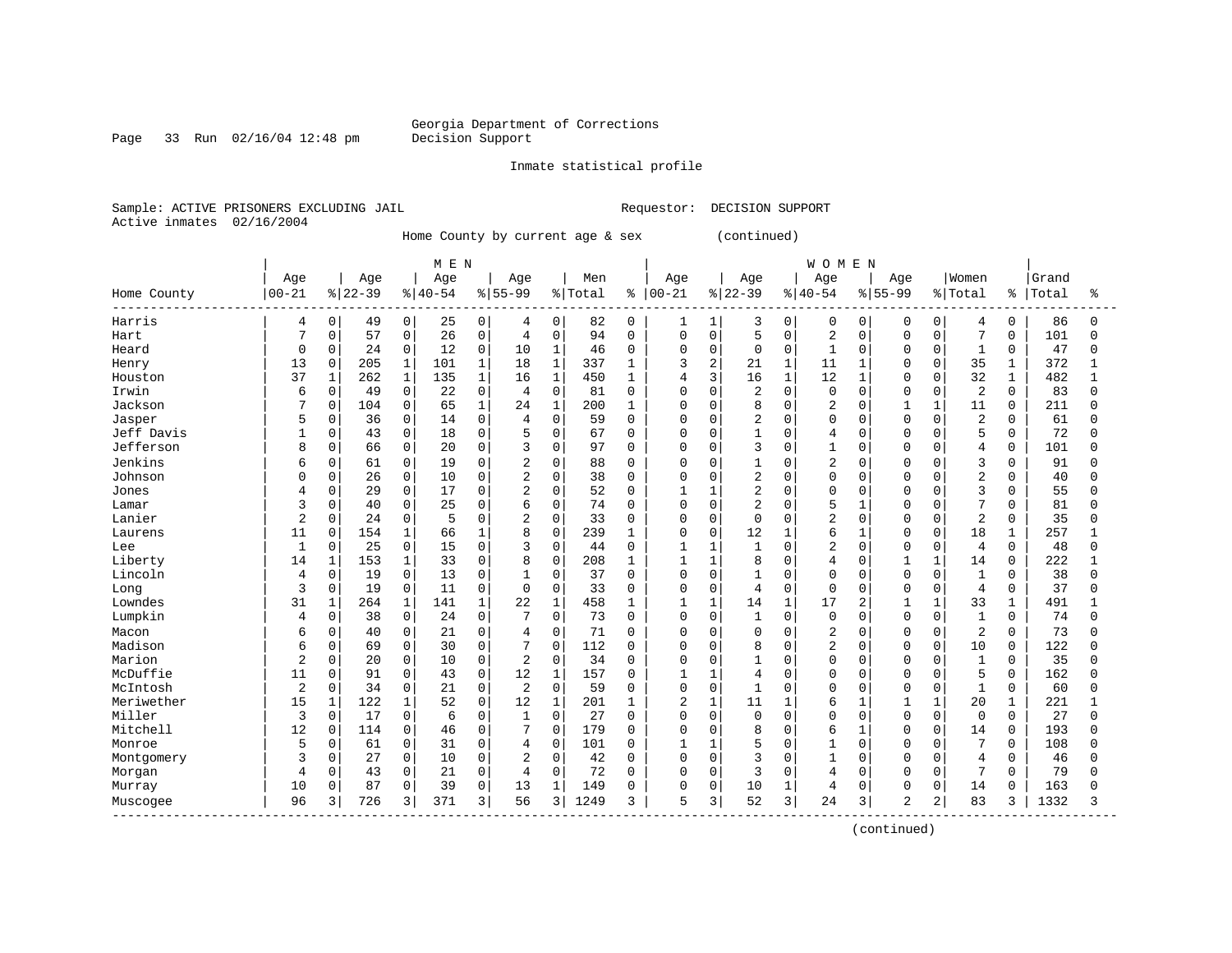Page 34 Run 02/16/04 12:48 pm Decision Support

Inmate statistical profile

Sample: ACTIVE PRISONERS EXCLUDING JAIL REGUESTOR: DECISION SUPPORT Active inmates 02/16/2004

Home County by current age & sex (continued)

| $00 - 21$<br>Home County<br>Newton | Age<br>19<br>$\mathbf 1$<br>0<br>$\mathbf 0$ | Age<br>$ 22-39$<br>218 | $\mathbf{1}$   | Age<br>$8 40-54$ |                | Age<br>$8155 - 99$ |                | Men<br>% Total | ႜ            | Age<br>$ 00 - 21$ |                | Age            |              | Age            |              | Age            |                | Women          |              | Grand |              |
|------------------------------------|----------------------------------------------|------------------------|----------------|------------------|----------------|--------------------|----------------|----------------|--------------|-------------------|----------------|----------------|--------------|----------------|--------------|----------------|----------------|----------------|--------------|-------|--------------|
|                                    |                                              |                        |                |                  |                |                    |                |                |              |                   |                |                |              |                |              |                |                |                |              |       |              |
|                                    |                                              |                        |                |                  |                |                    |                |                |              |                   |                | $ 22-39$       |              | $8140 - 54$    |              | $8 55-99$      |                | % Total        | ႜ            | Total | ిక           |
|                                    |                                              |                        |                | 100              | $\mathbf{1}$   | 17                 | 1              | 354            | 1            | 0                 | 0              | 10             | $\mathbf{1}$ | 8              | 1            | 3              | 4              | 21             | 1            | 375   |              |
| Oconee                             |                                              | 24                     | 0              | 7                | $\mathbf 0$    | $\overline{4}$     | $\mathbf 0$    | 35             | $\mathbf 0$  | 0                 | $\mathbf 0$    | $\mathbf{1}$   | 0            | $\mathbf{1}$   | $\Omega$     | $\Omega$       | $\Omega$       | $\overline{2}$ | $\Omega$     | 37    | $\Omega$     |
| Oglethorpe                         | 3                                            | $\mathbf 0$<br>34      | 0              | 9                | $\mathbf 0$    | $\overline{a}$     | $\mathbf 0$    | 48             | $\Omega$     | 1                 | $\mathbf{1}$   | 3              | $\Omega$     | $\Omega$       | $\mathbf 0$  | $\Omega$       | $\Omega$       | $\overline{4}$ | $\Omega$     | 52    | 0            |
| Paulding                           | 18<br>$\mathbf{1}$                           | 100                    | 0              | 72               | $\mathbf 1$    | 9                  | $\mathbf 0$    | 199            | $\Omega$     | $\overline{2}$    | $\mathbf{1}$   | 6              | $\Omega$     | 9              | $\mathbf{1}$ | 3              | 4              | 20             | 1            | 219   |              |
| Peach                              | 6                                            | $\mathbf 0$<br>73      | 0              | 33               | $\mathbf 0$    | 1                  | 0              | 113            | $\Omega$     | 0                 | $\mathbf 0$    | 7              | $\Omega$     | $\mathbf{1}$   | $\Omega$     | $\cap$         | $\Omega$       | 8              | $\Omega$     | 121   | $\Omega$     |
| Pickens                            | 2                                            | 50<br>0                | 0              | 33               | $\mathbf 0$    | 5                  | $\mathbf 0$    | 90             | 0            | 0                 | $\Omega$       | $\overline{2}$ | 0            | 5              | 1            | O              | $\Omega$       | 7              | $\Omega$     | 97    | <sup>0</sup> |
| Pierce                             | 4                                            | 29<br>0                | 0              | 15               | $\mathbf{0}$   | $\overline{2}$     | 0              | 50             | $\Omega$     | $\Omega$          | $\Omega$       | $\mathbf{1}$   | $\Omega$     | $\overline{c}$ | $\Omega$     | $\cap$         | $\Omega$       | 3              | $\Omega$     | 53    | <sup>0</sup> |
| Pike                               | 4                                            | 20<br>$\Omega$         | $\Omega$       | 22               | $\Omega$       | $\overline{2}$     | $\Omega$       | 48             | $\Omega$     | $\mathbf{1}$      | $\mathbf{1}$   | $\overline{a}$ | $\Omega$     | $\mathbf{1}$   | $\Omega$     | $\cap$         | $\Omega$       | $\overline{4}$ | $\Omega$     | 52    | <sup>0</sup> |
| Polk                               | 10                                           | 112<br>0               | 0              | 56               | $\mathbf{1}$   | 9                  | $\mathbf 0$    | 187            | $\Omega$     | $\mathbf{1}$      | $\mathbf{1}$   | 16             | $\mathbf{1}$ | 3              | $\Omega$     | $\Omega$       | $\Omega$       | 20             | 1            | 207   | $\Omega$     |
| Pulaski                            | 10                                           | 62<br>0                | 0              | 23               | $\mathbf 0$    | $\sqrt{2}$         | $\mathbf 0$    | 97             | $\Omega$     | 0                 | $\mathbf 0$    | 3              | $\Omega$     | 5              | 1            | O              | $\Omega$       | 8              | $\mathbf 0$  | 105   | O            |
| Putnam                             | 8                                            | 0<br>56                | 0              | 36               | $\mathbf 0$    | 6                  | 0              | 106            | $\Omega$     | 0                 | $\mathbf 0$    | 3              | 0            | $\overline{c}$ | $\mathbf 0$  | $\cap$         | $\Omega$       | 5              | $\Omega$     | 111   | O            |
| Ouitman                            |                                              | 5<br>0                 | 0              | $\Omega$         | $\mathbf 0$    | $\Omega$           | 0              | 5              | $\Omega$     | 0                 | $\mathbf 0$    | $\mathbf{1}$   | 0            | $\mathbf{1}$   | 0            | $\Omega$       | $\Omega$       | $\overline{2}$ | $\Omega$     | 7     | O            |
| Rabun                              | $\mathbf{1}$                                 | 28<br>0                | 0              | 12               | $\mathbf 0$    | 2                  | $\mathbf 0$    | 43             | $\Omega$     | $\Omega$          | $\mathbf 0$    | $\mathbf 0$    | $\Omega$     | $\overline{2}$ | $\Omega$     | $\cap$         | $\Omega$       | $\overline{2}$ | $\Omega$     | 45    | U            |
| Randolph                           | 9                                            | 0<br>36                | 0              | 13               | $\mathbf 0$    | $\mathbf{1}$       | $\Omega$       | 59             | $\Omega$     | O                 | 0              | $\mathbf 0$    | $\Omega$     | 2              | $\Omega$     | $\mathbf 1$    |                | 3              | $\Omega$     | 62    | <sup>0</sup> |
| Richmond                           | 130<br>5                                     | 1043                   | $\overline{4}$ | 439              | $\overline{4}$ | 57                 | 3              | 1669           | 4            | 7                 | 5              | 88             | 5            | 36             | 4            | 3              | $\overline{4}$ | 134            | 5            | 1803  | 4            |
| Rockdale                           | 18<br>1                                      | 117                    | $\mathbf 0$    | 73               | $\mathbf{1}$   | 15                 | $\mathbf{1}$   | 223            | -1           | $\mathbf{1}$      | $\mathbf{1}$   | 19             | $\mathbf 1$  | $\overline{2}$ | $\Omega$     | $\Omega$       | $\Omega$       | 22             | 1            | 245   | -1           |
| Schley                             | <sup>0</sup>                                 | $\mathbf 0$<br>12      | 0              | $\overline{2}$   | $\Omega$       | $\Omega$           | $\Omega$       | 14             | $\Omega$     | $\Omega$          | $\Omega$       | $\mathbf 0$    | $\Omega$     | $\Omega$       | $\Omega$     | $\Omega$       | $\Omega$       | $\mathbf 0$    | $\Omega$     | 14    | <sup>0</sup> |
| Screven                            | 8                                            | 0<br>68                | 0              | 22               | $\mathbf 0$    |                    | 0              | 105            | $\Omega$     | 0                 | $\mathbf 0$    | 8              | $\Omega$     | 3              | $\Omega$     | $\Omega$       | $\Omega$       | 11             | $\Omega$     | 116   | <sup>0</sup> |
| Seminole                           | 4                                            | 0<br>35                | 0              | 18               | $\mathbf 0$    | 4                  | 0              | 61             | $\Omega$     | 0                 | $\mathbf 0$    | $\overline{4}$ | 0            | $\mathbf{1}$   | $\Omega$     | $\Omega$       | $\Omega$       | 5              | $\Omega$     | 66    | <sup>0</sup> |
| Spalding                           | 49                                           | 2<br>354               | $\mathbf{1}$   | 156              | $\mathbf{1}$   | 25                 | $\mathbf{1}$   | 584            | 1            | $\overline{a}$    | $\mathbf{1}$   | 31             | 2            | 11             | $\mathbf{1}$ | $\overline{2}$ | $\overline{2}$ | 46             | 2            | 630   | $\mathbf{1}$ |
| Stephens                           | 7                                            | 0<br>89                | 0              | 41               | $\mathbf 0$    | 9                  | $\mathbf 0$    | 146            | 0            | 0                 | $\mathbf 0$    | 7              | $\Omega$     | $\overline{c}$ | $\mathbf 0$  | $\cap$         | $\Omega$       | 9              | $\Omega$     | 155   | $\Omega$     |
| Stewart                            | 4                                            | 0<br>18                | 0              | 6                | $\mathsf 0$    | $\overline{2}$     | 0              | 30             | 0            | 0                 | $\mathbf 0$    | $\mathbf{1}$   | 0            | $\Omega$       | $\mathbf 0$  |                | $\Omega$       | $\mathbf{1}$   | $\Omega$     | 31    | <sup>0</sup> |
| Sumter                             | 20<br>$\mathbf{1}$                           | 118                    | 0              | 56               | $\mathbf{1}$   | 7                  | $\mathbf 0$    | 201            | $\mathbf{1}$ | $\overline{2}$    | $\overline{1}$ | 4              | $\Omega$     | 3              | $\Omega$     | $\cap$         | $\Omega$       | 9              | $\Omega$     | 210   | $\Omega$     |
| Talbot                             | O<br>4                                       | 30                     | 0              | 10               | $\mathbf 0$    | $\mathbf{1}$       | $\Omega$       | 45             | $\Omega$     | $\Omega$          | $\Omega$       | $\mathbf{1}$   | $\Omega$     | $\overline{c}$ | $\Omega$     | $\cap$         | $\cap$         | 3              | $\Omega$     | 48    | U            |
| Taliaferro                         | O                                            | 6<br>0                 | 0              | 4                | $\Omega$       | 1                  | $\Omega$       | 11             | $\Omega$     | $\Omega$          | $\Omega$       | $\Omega$       | $\Omega$     | 1              | $\Omega$     | $\cap$         | $\Omega$       | $\mathbf{1}$   | $\Omega$     | 12    | $\Omega$     |
| Tattnall                           | 6                                            | $\mathbf 0$<br>69      | $\mathbf{0}$   | 24               | $\Omega$       | 2                  | $\Omega$       | 101            | $\Omega$     | O                 | $\Omega$       | 3              | $\Omega$     | 6              | $\mathbf{1}$ | $\Omega$       | $\Omega$       | 9              | $\Omega$     | 110   | $\Omega$     |
| Taylor                             | 5                                            | $\mathbf 0$<br>48      | $\mathbf{0}$   | 17               | $\Omega$       | $\overline{a}$     | $\mathbf 0$    | 72             | $\Omega$     | 0                 | $\mathbf 0$    | $\overline{2}$ | $\Omega$     | $\overline{c}$ | $\Omega$     | $\Omega$       | $\Omega$       | $\overline{4}$ | $\Omega$     | 76    | 0            |
| Telfair                            | 4                                            | 0<br>81                | 0              | 30               | $\mathbf 0$    | $\overline{4}$     | 0              | 119            | $\Omega$     | 0                 | $\mathbf 0$    | 8              | $\Omega$     | 3              | 0            | $\Omega$       | $\Omega$       | 11             | $\Omega$     | 130   | $\Omega$     |
| Terrell                            | $\overline{4}$                               | 0<br>53                | 0              | 13               | $\mathbf 0$    | $\mathbf{1}$       | $\Omega$       | 71             | $\Omega$     | $\Omega$          | $\mathbf 0$    | $\mathbf{1}$   | $\Omega$     | $\Omega$       | $\Omega$     | $\Omega$       | $\Omega$       | $\mathbf{1}$   | $\Omega$     | 72    | U            |
| Thomas                             | 27<br>$\mathbf{1}$                           | 178                    | 1              | 80               | $\mathbf 1$    | 12                 | $\mathbf{1}$   | 297            | 1            | 0                 | $\mathbf 0$    | 15             | $\mathbf{1}$ | 6              | $\mathbf{1}$ | $\Omega$       | $\Omega$       | 21             | 1            | 318   |              |
| Tift                               | 18<br>1                                      | 165                    | $\mathbf 1$    | 92               | $\mathbf 1$    | 20                 | $\mathbf 1$    | 295            | 1            | 0                 | $\Omega$       | 6              | $\Omega$     | 8              | $\mathbf{1}$ | $\mathbf 1$    | $\mathbf{1}$   | 15             | $\mathbf{1}$ | 310   |              |
| Toombs                             | 34<br>$\mathbf 1$                            | 147                    | $\mathbf{1}$   | 55               | $\mathbf 0$    | 7                  | $\overline{0}$ | 243            | 1            | $\mathbf{1}$      | $\mathbf{1}$   | 15             | $\mathbf{1}$ | 6              | $\mathbf{1}$ | $\Omega$       | $\Omega$       | 22             | 1            | 265   |              |
| Towns                              | -1                                           | $\mathbf 0$<br>2       | 0              | 6                | $\mathbf 0$    | 2                  | 0              | 11             | $\Omega$     | 0                 | $\mathbf 0$    | $\mathbf 0$    | $\Omega$     | $\mathbf{1}$   | $\mathbf 0$  | $\Omega$       | $\Omega$       | $\mathbf{1}$   | $\Omega$     | 12    | $\Omega$     |
| Treutlen                           | 3                                            | 0<br>22                | 0              | 12               | $\mathbf 0$    | $\Omega$           | $\mathbf 0$    | 37             | $\Omega$     | 0                 | $\mathbf 0$    | 1              | 0            | $\mathbf{1}$   | $\mathbf 0$  | $\Omega$       | $\Omega$       | $\overline{c}$ | $\Omega$     | 39    | <sup>0</sup> |
| Troup                              | 40<br>1                                      | 348                    | $\mathbf{1}$   | 145              | 1              | 18                 | 1              | 551            |              | 0                 | 0              | 20             | $\mathbf{1}$ | 9              | 1            | $\mathbf{1}$   | $\mathbf{1}$   | 30             |              | 581   | $\mathbf{1}$ |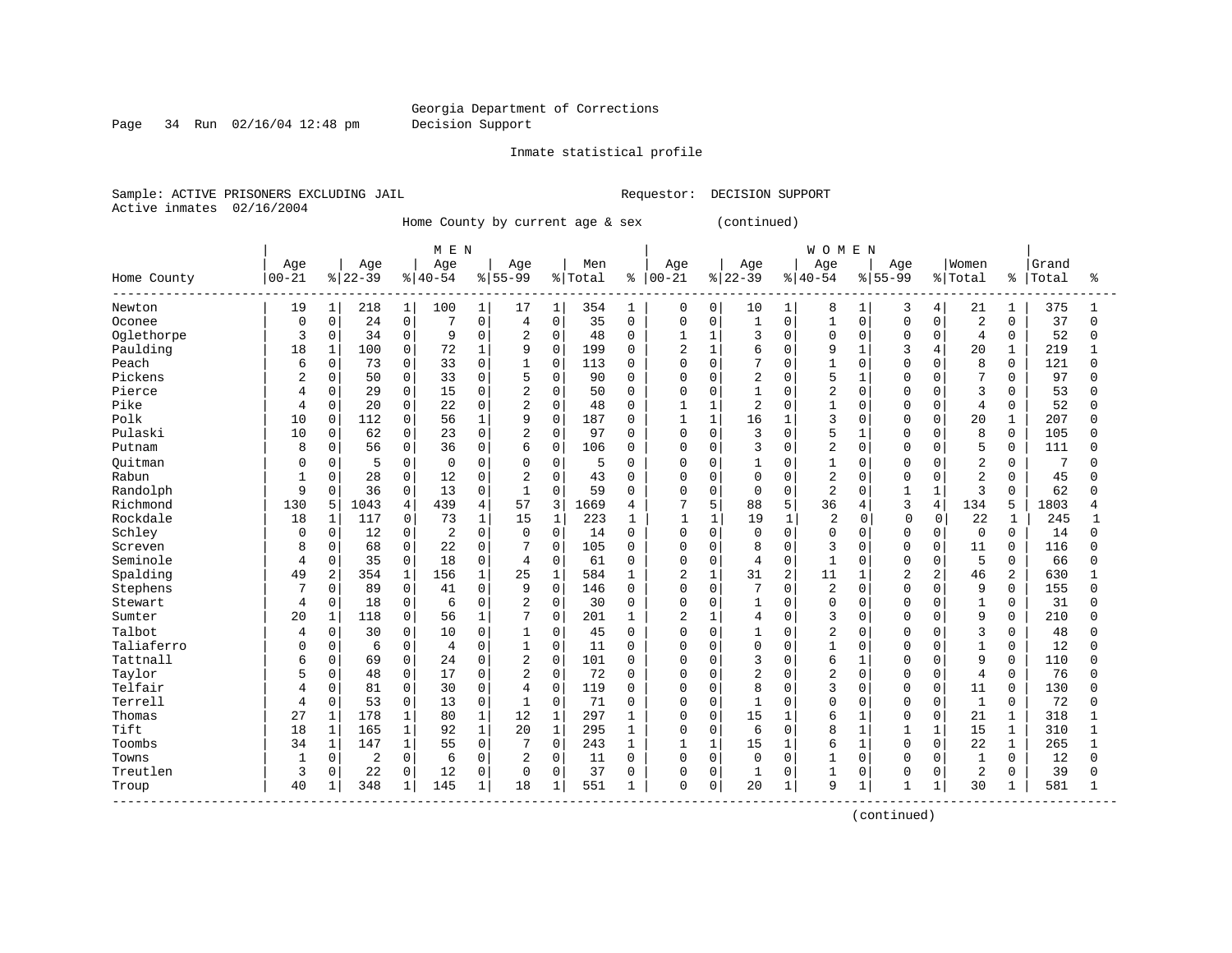Page 35 Run 02/16/04 12:48 pm Decision Support

Inmate statistical profile

Sample: ACTIVE PRISONERS EXCLUDING JAIL **Requestor: DECISION SUPPORT** Active inmates 02/16/2004

Home County by current age & sex (continued)

|                  |                |          |           |             | M E N                        |             |                |                |                    |          |            |          |                |          | WOMEN       |          |              |              |                |              |           |      |
|------------------|----------------|----------|-----------|-------------|------------------------------|-------------|----------------|----------------|--------------------|----------|------------|----------|----------------|----------|-------------|----------|--------------|--------------|----------------|--------------|-----------|------|
|                  | Age            |          | Age       |             | Age                          |             | Age            |                | Men                |          | Age        |          | Age            |          | Age         |          | Age          |              | Women          |              | Grand     |      |
| Home County      | $00 - 21$      |          | $ 22-39 $ |             | $ 40-54 $                    |             | $8 55-99$      |                | % Total            | နွ       | $ 00 - 21$ |          | $ 22-39 $      |          | $8140 - 54$ |          | $8 55-99$    |              | % Total        | ៖            | Total     | ፠    |
| Turner           | 4              | 0        | 47        | 0           | 24                           | 0           | 3              | 0              | 78                 | $\Omega$ | 0          | $\Omega$ | 3              | 0        |             | $\Omega$ | 0            | $\Omega$     | $\overline{4}$ | $\Omega$     | 82        |      |
| Twiggs           | 2              | U        | 21        | 0           | 17                           | $\mathbf 0$ |                | 0              | 41                 | $\Omega$ | O          | $\Omega$ |                | O        | O           |          |              |              |                |              | 42        |      |
| Union            | $\overline{2}$ | 0        | 26        | $\Omega$    | 12                           | $\Omega$    | 5              | $\Omega$       | 45                 |          |            | C        |                | $\Omega$ | $\Omega$    |          |              |              |                | $\Omega$     | 46        |      |
| Upson            | 22             |          | 104       | $\Omega$    | 46                           | $\Omega$    | 15             |                | 187                |          |            |          |                |          |             |          |              | $\cap$       | 7              | 0            | 194       |      |
| Walker           | 9              | $\Omega$ | 153       | 1           | 68                           |             | 19             | $\mathbf{1}$   | 249                |          | 0          | $\Omega$ | 14             |          | 11          |          |              | 1            | 26             |              | 275       |      |
| Walton           | 12             | 0        | 164       | $\mathbf 1$ | 95                           |             | 16             | $\mathbf{1}$   | 287                |          |            |          | 11             |          | 8           |          |              |              | 23             |              | 310       |      |
| Ware             | 13             | $\Omega$ | 176       | 1           | 106                          |             | 17             | 1              | 312                |          | 2          |          | 18             |          | 8           |          |              |              | 29             |              | 341       |      |
| Warren           | 3              |          | 22        | 0           | 18                           | 0           | 5              | $\Omega$       | 48                 |          |            |          |                | $\Omega$ |             |          |              | $\Omega$     | 3              |              | 51        |      |
| Washington       | 16             |          | 73        | 0           | 34                           | 0           | 3              | 0              | 126                |          |            | C        | 6              | $\Omega$ | 3           |          |              | <sup>0</sup> | 9              | 0            | 135       |      |
| Wayne            | 8              | $\Omega$ | 90        | 0           | 33                           | 0           |                | 0              | 136                | $\Omega$ |            |          | 6              | 0        | 6           |          |              | $\mathbf{1}$ | 14             | $\Omega$     | 150       |      |
| Webster          |                |          |           | 0           |                              | O           |                | $\Omega$       | 8                  | $\Omega$ | O          | $\Omega$ | U              | $\Omega$ | $\Omega$    |          | $\Omega$     | $\Omega$     | 0              |              | 8         |      |
| Wheeler          |                | 0        | 11        | 0           |                              | O           | 2              | $\Omega$       | 21                 |          | 0          | $\Omega$ |                |          |             |          | n            |              | 2              |              | 23        |      |
| White            | 5              | 0        | 35        | 0           | 14                           | 0           |                | 0              | 55                 | $\Omega$ | $\Omega$   | $\Omega$ | $\overline{2}$ | $\Omega$ |             |          |              | $\Omega$     | 3              | 0            | 58        |      |
| Whitfield        | 29             |          | 316       |             | 180                          | 2           | 37             | $\overline{2}$ | 562                |          |            | 3        | 50             |          | 15          |          |              | $\cap$       | 69             | 2            | 631       |      |
| Wilcox           | 6              | 0        | 18        | 0           | 17                           | O           |                | $\Omega$       | 45                 |          |            |          | 4              | $\Omega$ | $\Omega$    |          |              |              | 5              | O            | 50        |      |
| Wilkes           |                | 0        | 39        | $\Omega$    | 15                           | 0           | 6              | $\Omega$       | 62                 |          |            | $\cap$   | $\overline{2}$ | O        |             |          |              |              | 3              |              | 65        |      |
| Wilkinson        |                | 0        | 38        | 0           | 16                           | 0           | $\overline{2}$ | $\Omega$       | 60                 |          |            |          | 5              |          |             | U        | <sup>0</sup> | $\Omega$     | 7              | <sup>0</sup> | 67        |      |
| Worth            | $\overline{2}$ | 0        | 64        | 0           | 37                           | 0           | 6              | 0              | 109                |          | 0          | $\Omega$ | 7              | $\Omega$ | 4           | 0        | $\Omega$     | 0            | 11             | 0            | 120       |      |
| Total reported   |                |          |           |             | 2775 100 24066 100 11164 100 |             |                |                | 1891 100 39896 100 |          | 151 100    |          | 1747 100       |          | 927         | 100      | 81 100       |              | 2906 100       |              | 42802 100 |      |
| Percent reported |                | 90.9     |           | 90.8        |                              | 89.4        |                | 88.9           |                    | 90.3     |            | 87.3     | 91.9           |          |             | 92.2     |              | 94.2         |                | 91.8         |           | 90.4 |
| Not reported     | 277            |          | 2432      |             | 1329                         |             | 235            |                | 4273               |          | 22         |          | 154            |          | 78          |          | 5            |              | 259            |              | 4532      |      |
| Total            | 3052           |          | 26498     |             | 12493                        |             | 2126           |                | 44169              |          | 173        |          | 1901           |          | 1005        |          | 86           |              | 3165           |              | 47334     |      |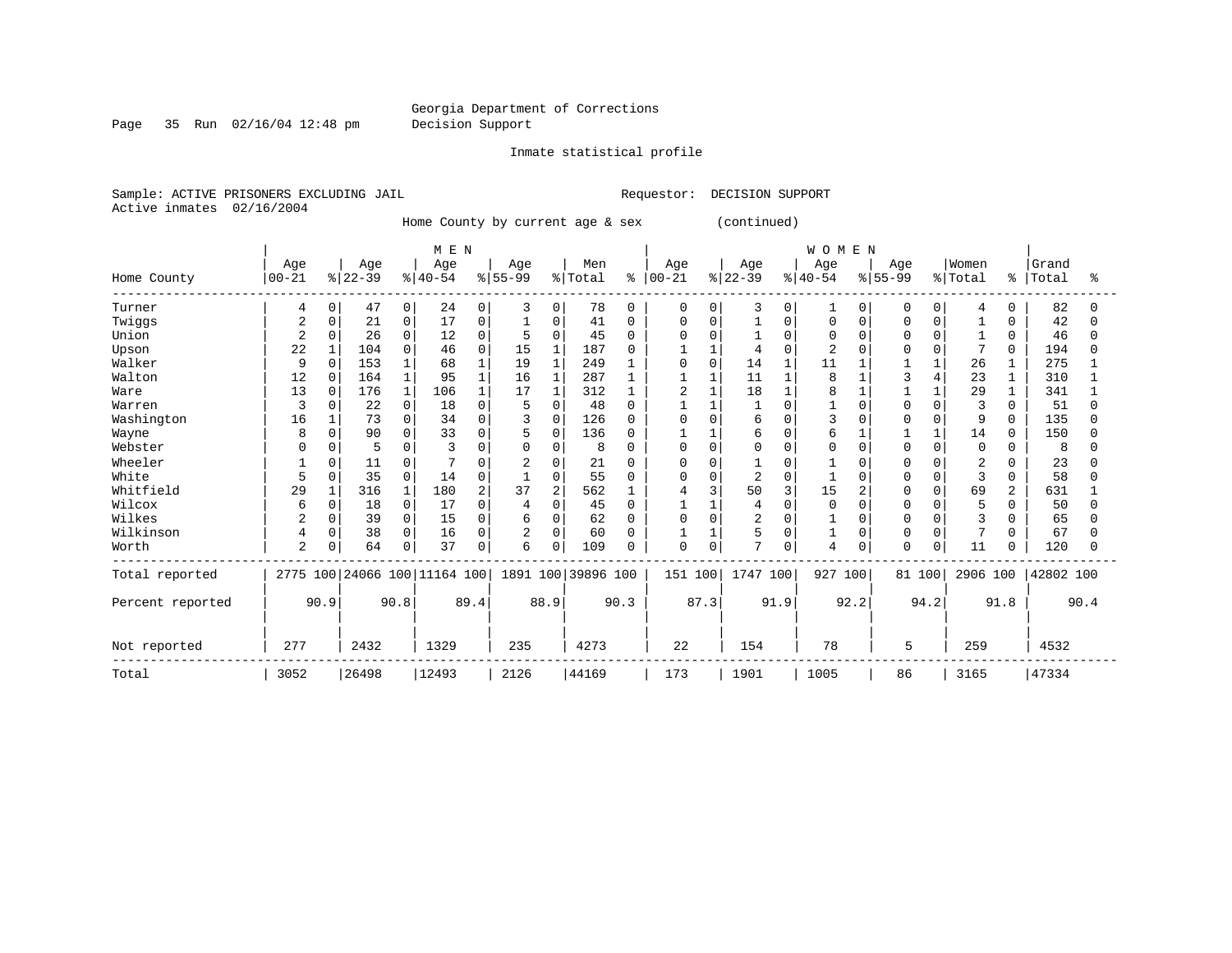Inmate statistical profile

Sample: ACTIVE PRISONERS EXCLUDING JAIL Requestor: DECISION SUPPORT

Active inmates 02/16/2004

Prison Sentence In Years by current age & sex

|                                    |                  |      |                              |             | M E N            |                |                 |                |                    |          |                      |                |                 |                | WOMEN           |                |                  |                |                  |                |                    |                |
|------------------------------------|------------------|------|------------------------------|-------------|------------------|----------------|-----------------|----------------|--------------------|----------|----------------------|----------------|-----------------|----------------|-----------------|----------------|------------------|----------------|------------------|----------------|--------------------|----------------|
| Sentence In Years                  | Age<br>$00 - 21$ |      | Age<br>$ 22-39$              |             | Age<br>$ 40-54 $ |                | Age<br>$ 55-99$ |                | Men<br>% Total     |          | Age<br>$8   00 - 21$ |                | Age<br>$ 22-39$ |                | Age<br>$ 40-54$ |                | Age<br>$8 55-99$ |                | Women<br>% Total |                | Grand<br>%   Total | ిక             |
| $0 - 1$                            | 12               | 0    | 67                           | $\mathbf 0$ | 37               | 0              | 2               | $\overline{0}$ | 118                | $\Omega$ | 2                    | $\mathbf{1}$   | 17              | 1              | 2               | $\Omega$       | 0                | $\Omega$       | 21               | 1              | 139                | $\Omega$       |
| $1.1 - 2$                          | 109              | 4    | 487                          | 2           | 198              | $\overline{c}$ | 16              | $\mathbf{1}$   | 810                | 2        | 9                    | 5 <sup>1</sup> | 83              | $\overline{4}$ | 46              | 5              | 1                | 1              | 139              | 4              | 949                | $\overline{a}$ |
| $2.1 - 3$                          | 307              | 10   | 1261                         | 5           | 518              | $\overline{4}$ | 45              | 2              | 2131               | 5        | 22                   | 13             | 202             | 11             | 91              | 9              | 7                | 8              | 322              | 10             | 2453               | 5              |
| $3.1 - 4$                          | 322              | 11   | 1418                         | 5           | 563              | 5              | 63              | 3              | 2366               | 5        | 19                   | 11             | 185             | 10             | 91              | 9              | 6                | 7              | 301              | 10             | 2667               | 6              |
| $4.1 - 5$                          | 207              | 7    | 957                          | 4           | 377              | 3              | 43              | 2              | 1584               | 4        | 13                   | 8              | 123             | 6              | 59              | 6              | 4                | 5              | 199              | 6              | 1783               | 4              |
| $5.1 - 6$                          | 532              | 17   | 2830                         | 11          | 1108             | 9              | 135             | 6              | 4605               | 10       | 35                   | 20             | 319             | 17             | 150             | 15             | 9                | 10             | 513              | 16             | 5118               | 11             |
| $6.1 - 7$                          | 147              | 5    | 940                          | 4           | 312              | 2              | 48              | 2              | 1447               | 3        | 4                    | 2              | 73              | 4              | 50              | 5              | $\overline{2}$   | $\overline{2}$ | 129              | 4              | 1576               | 3              |
| $7.1 - 8$                          | 136              | 4    | 1137                         | 4           | 406              | 3              | 40              | 2              | 1719               | 4        | 10                   | 6              | 86              | 5              | 41              | $\overline{4}$ | $\mathbf 1$      | $\mathbf 1$    | 138              | $\overline{4}$ | 1857               | 4              |
| $8.1 - 9$                          | 111              | 4    | 1071                         | 4           | 361              | 3              | 59              | 3              | 1602               | 4        | 4                    | 2              | 76              | 4              | 32              | 3              | 0                | $\mathbf 0$    | 112              | 4              | 1714               | 4              |
| $9.1 - 10$                         | 22               | 1    | 348                          | $\mathbf 1$ | 110              | 1              | 10              | $\Omega$       | 490                | 1        | 2                    | $\mathbf{1}$   | 19              | 1              | 13              | 1              | 1                | $\mathbf{1}$   | 35               | 1              | 525                | $\mathbf{1}$   |
| $10.1 - 12$                        | 618              | 20   | 4923                         | 19          | 1573             | 13             | 254             | 12             | 7368               | 17       | 25                   | 15             | 280             | 15             | 140             | 14             | 5                | 6              | 450              | 14             | 7818               | 17             |
| $12.1 - 15$                        | 129              | 4    | 1780                         | 7           | 633              | 5              | 89              | 4              | 2631               | 6        | 3                    | 2              | 101             | 5              | 48              | 5              | 7                | 8              | 159              | 5              | 2790               | 6              |
| $15.1 - 20$                        | 166              | 5    | 2750                         | 10          | 1317             | 11             | 214             | 10             | 4447               | 10       | 9                    | 5              | 101             | 5              | 64              | 6              | 6                | 7              | 180              | 6              | 4627               | 10             |
| 20.1-OVER                          | 110              | 4    | 3414                         | 13          | 2423             | 19             | 453             | 21             | 6400               | 14       | 6                    | 3              | 100             | 5              | 78              | 8              | 8                | 9              | 192              | 6              | 6592               | 14             |
| LIFE                               | 115              | 4    | 2849                         | 11          | 2376             | 19             | 617             | 29             | 5957               | 13       | 9                    | 5              | 128             | 7              | 98              | 10             | 29               | 34             | 264              | 8              | 6221               | 13             |
| <b>DEATH</b>                       | 0                | 0    | 53                           | $\mathbf 0$ | 48               | 0              | 9               | $\mathbf 0$    | 110                | 0        | 0                    | 0              | 1               | $\Omega$       | $\Omega$        | $\mathbf 0$    | $\mathbf 0$      | 0              | 1                | $\Omega$       | 111                | 0              |
| LIFE W/O PAROLE                    | 5                | 0    | 197                          | 1           | 125              | 1              | 27              | 1              | 354                | 1        | 0                    | 0              | 2               | $\Omega$       | 1               | $\Omega$       | $\Omega$         | $\Omega$       | 3                | $\Omega$       | 357                | 1              |
| YOUTHFUL OFFENDERS                 | 0                | 0    | 1                            | 0           | 1                | 0              | 0               | 0              | 2                  | 0        | 0                    | 0              | $\mathbf 0$     | 0              | $\mathbf 0$     | 0              | $\mathbf 0$      | 0              | 0                | 0              | 2                  | 0              |
|                                    |                  |      |                              |             |                  |                |                 |                |                    |          |                      |                |                 |                |                 |                |                  |                |                  |                |                    |                |
| Total reported                     |                  |      | 3048 100 26483 100 12486 100 |             |                  |                |                 |                | 2124 100 44141 100 |          | 172 100              |                | 1896 100        |                | 1004 100        |                |                  | 86 100         | 3158 100         |                | 47299 100          |                |
| Percent reported                   |                  | 99.9 |                              | 99.9        |                  | 99.9           |                 | 99.9           |                    | 99.9     |                      | 99.4           |                 | 99.7           |                 | 99.9           |                  | 100.0          |                  | 99.8           |                    | 99.9           |
| NOT REPORTED                       | 4                |      | 15                           |             | 7                |                | 2               |                | 28                 |          | 1                    |                | 5               |                | $\mathbf{1}$    |                | 0                |                | 7                |                | 35                 |                |
| Total                              | 3052             |      | 26498                        |             | 12493            |                | 2126            |                | 44169              |          | 173                  |                | 1901            |                | 1005            |                | 86               |                | 3165             |                | 47334              |                |
|                                    |                  |      |                              |             |                  |                |                 |                |                    |          |                      |                |                 |                |                 |                |                  |                |                  |                |                    |                |
| AVG EXCLUDING<br>LIFE, DEATH, YO   | 7.38             |      | 11.03                        |             | 13.10            |                | 15.15           |                | 11.45              |          | 7.01                 |                | 7.43            |                | 8.28            |                | 9.42             |                | 7.71             |                | 11.19              |                |
| AVG INCLUDING<br>LIFE=21, YO=3 YRS | 7.89             |      | 12.04                        |             | 14.51            |                | 16.70           |                | 12.68              |          | 7.74                 |                | 8.35            |                | 9.51            |                | 13.33            |                | 8.82             |                | 12.42              |                |

Page 36 Run 02/16/04 12:48 pm Decision Support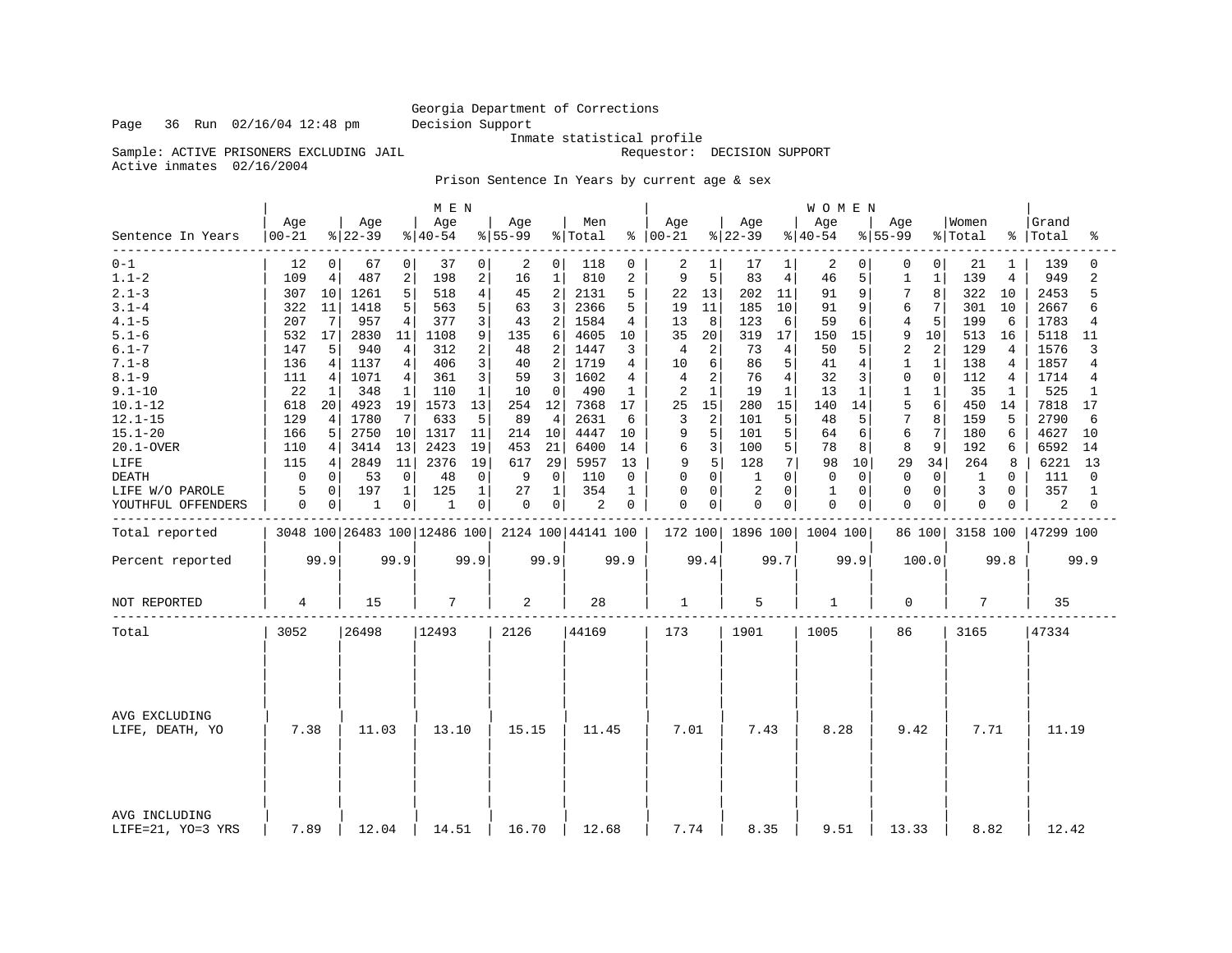Page 37 Run 02/16/04 12:48 pm Decision Support

Inmate statistical profile

Sample: ACTIVE PRISONERS EXCLUDING JAIL **Requestor: DECISION SUPPORT** Active inmates 02/16/2004

Probation To Follow Prison by current age & sex

| Prob After Prison                      | Age<br>$ 00-21$ | Aqe<br>$ 22-39 $                  | M E N<br>Aqe<br>$ 40-54 $              | Age<br>$8155 - 99$ | Men<br>% Total<br>៖              | Age<br>$ 00 - 21$    | Age<br>$8 22-39$        | <b>WOMEN</b><br>Aqe<br>$8 40-54$<br>$8155 - 99$ | Aqe                   | Women<br>% Total         | Grand<br>%   Total         |
|----------------------------------------|-----------------|-----------------------------------|----------------------------------------|--------------------|----------------------------------|----------------------|-------------------------|-------------------------------------------------|-----------------------|--------------------------|----------------------------|
| FOLLOW<br>PROBATION TO<br>NO PROBATION | 1575<br>1477    | 52 11278<br>43 <br>57<br>48 15220 | 38 <sup>1</sup><br>4790<br>62 <br>7703 | 740<br>1386        | 35 18383<br>42<br>65 25786<br>58 | 55<br>95<br>78<br>45 | 818<br>43<br>1083<br>57 | 43<br>428<br>57<br>577                          | 36<br>31<br>55<br>64' | 1372<br>43<br>1793<br>57 | 19755<br>42<br>27579<br>58 |
| Total reported                         |                 |                                   | 3052 100 26498 100 12493 100           |                    | 2126 100 44169 100               | 173 100              | 1901 100                | 1005<br>100                                     | 86 100                | 3165 100                 | 47334 100                  |
| Percent reported                       | 100.0           | 100.0                             | 100.0                                  | 100.0              | 100.0                            | 100.0                | 100.0                   | 100.0                                           | 100.0                 | 100.0                    | 100.0                      |
| NOT REPORTED                           | $\mathbf 0$     | $\mathbf 0$                       | $\mathbf 0$                            | $\Omega$           | $\mathbf 0$                      | $\mathbf 0$          | $\Omega$                | $\mathbf 0$                                     | $\mathbf 0$           | $\mathbf 0$              |                            |
| Total                                  | 3052            | 26498                             | 12493                                  | 2126               | 44169                            | 173                  | 1901                    | 1005                                            | 86                    | 3165                     | 47334                      |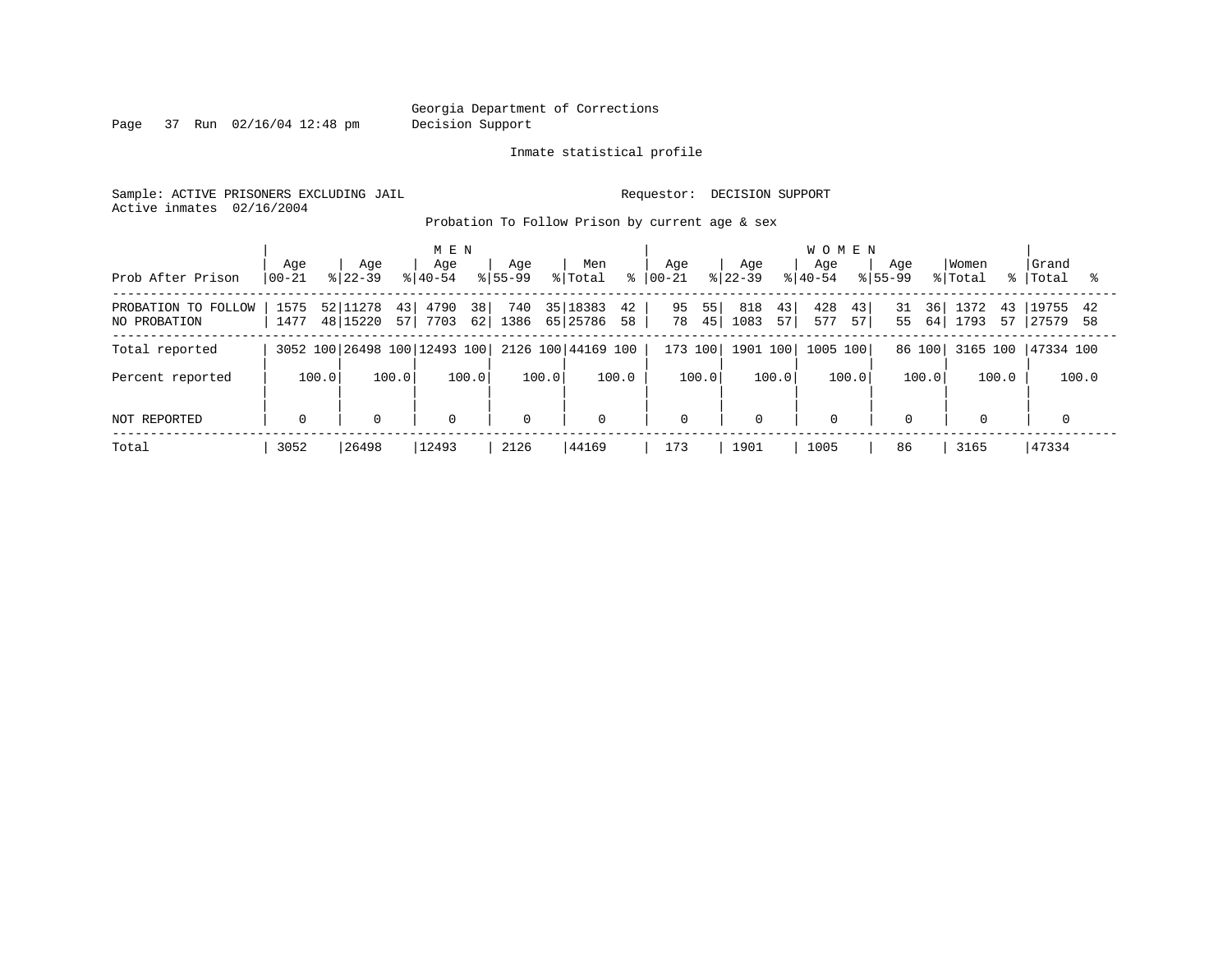Page 38 Run 02/16/04 12:48 pm Decision Support

#### Inmate statistical profile

Sample: ACTIVE PRISONERS EXCLUDING JAIL **Requestor: DECISION SUPPORT** Active inmates 02/16/2004

Admission Type by current age & sex

|                        |           |          |                |          | M E N                        |             |             |          |                    |               |              |                |              |              | <b>WOMEN</b> |                |           |                |          |              |              |        |
|------------------------|-----------|----------|----------------|----------|------------------------------|-------------|-------------|----------|--------------------|---------------|--------------|----------------|--------------|--------------|--------------|----------------|-----------|----------------|----------|--------------|--------------|--------|
|                        | Age       |          | Age            |          | Age                          |             | Age         |          | Men                |               | Aqe          |                | Age          |              | Aqe          |                | Aqe       |                | Women    |              | Grand        |        |
| Admission Type         | $00 - 21$ |          | $ 22-39$       |          | $ 40-54$                     |             | $ 55-99$    |          | % Total            | $\frac{8}{6}$ | $00 - 21$    |                | $ 22-39$     |              | $ 40-54$     |                | $8 55-99$ |                | % Total  | ႜ            | Total        |        |
| COMMITTED FROM COURT   | 2525      |          | 83 18140       | 68       | 8277                         | 66          | 1632        |          | 77 30574           | 69            | 142          | 83             | 1231         | 65           | 637          | 63             | 71        | 83             | 2081     | 66           | 32655        | 69     |
| RETURN APPEAL/BOND     | 1         | $\Omega$ | 9              | $\Omega$ | 3                            | $\mathbf 0$ | $\mathbf 0$ | $\Omega$ | 13                 | 0             | <sup>0</sup> | 0              | 0            | $\mathbf 0$  | 0            | $\Omega$       | 0         | $\Omega$       | 0        | $\Omega$     | 13           | $\cap$ |
| PAROLE REV/NEW SENT    | 62        | 2        | 3017           | 11       | 1788                         | 14          | 219         | 10       | 5086               | 12            |              | $\overline{2}$ | 146          | 8            | 102          | 10             |           | $\overline{2}$ | 254      |              | 5340         | 11     |
| PAR REV/NO NEW SENT    | 13        | 0        | 888            |          | 495                          | 4           | 64          | 3        | 1460               | 3             |              | $\Omega$       | 62           | 3            | 37           | $\overline{4}$ | 0         | $\Omega$       | 99       |              | 1559         |        |
| PROB VIOL/TOTAL REV    | $\Omega$  |          | $\Omega$       |          |                              | N           | 0           | $\Omega$ |                    | 0             |              | $\Omega$       |              | $\Omega$     | 0            | $\Omega$       | 0         | $\Omega$       | $\Omega$ | $\Omega$     |              |        |
| PROB VIOL/PARTIAL      | 202       | 7        | 1472           | 6        | 621                          | 5           | 46          | 2        | 2341               | 5             | 12           | 7              | 225          | 12           | 113          | 11             | 6         | 7              | 356      | 11           | 2697         |        |
| FM OTHER CUST<br>ADMIT | 1         | n.       | 17             | O        | 12                           |             | 6           | O        | 36                 | 0             | $\Omega$     | $\Omega$       |              | $\Omega$     | 2            | $\Omega$       |           | O              | 3        | <sup>0</sup> | 39           |        |
| SHOCK INCARCERATION    | $\Omega$  | 0        | $\Omega$       | U        | $\Omega$                     | $\Omega$    | 0           | $\Omega$ | O                  | 0             | $\Omega$     | 0              | <sup>0</sup> | $\cap$       | U            | $\Omega$       | O         | $\Omega$       | 0        | $\Omega$     | $\Omega$     |        |
| PROB REV/REMAINDER     | 216       | 7        | 2467           | 9        | 946                          | 8           | 89          | 4        | 3718               | 8             | 13           | 8              | 209          | 11           | 109          | 11             | 6         | 7              | 337      | 11           | 4055         |        |
| NEW SENT/PAR REV PND   | 0         | $\Omega$ | 31             | O        | 34                           | 0           | 6           | $\Omega$ | 71                 | 0             | $\Omega$     | $\Omega$       | $\Omega$     | $\Omega$     | $\Omega$     | $\Omega$       | 0         | $\Omega$       | 0        | $\Omega$     | 71           |        |
| LIFE W/O PAROLE        |           | $\Omega$ | 129            | O        | 76                           | 1           | 17          |          | 227                |               |              | $\Omega$       |              | $\Omega$     |              | $\Omega$       | U         | $\Omega$       |          | $\Omega$     | 228          |        |
| PAROLE REV BOOT CAMP   | O         | 0        |                | ∩        | $\Omega$                     | $\Omega$    | $\Omega$    | $\Omega$ | J                  | 0             |              | $\Omega$       |              | $\Omega$     | 0            | $\Omega$       |           | $\cap$         | 0        | U            | -1           |        |
| PAR REV/RSN UNKNOWN    |           | n.       | 6              | U        | 51                           | $\cap$      | 28          | 1        | 85                 | 0             |              | $\Omega$       | O            | <sup>n</sup> | O            | $\Omega$       |           | O              | O        | U            | 85           |        |
| PROBATION/PAROLE REV   |           |          | $\Omega$       |          | $\Omega$                     |             | $\Omega$    | $\Omega$ | O                  | 0             |              | $\Omega$       |              | <sup>n</sup> | O            | $\Omega$       |           | O              | O        |              | $\Omega$     |        |
| PB PAROLE RESCINDED    | U         | U        |                |          |                              |             | $\Omega$    | O        | 5                  | O             |              | $\Omega$       |              | $\cap$       | U            | $\Omega$       |           | O              | $\Omega$ | O            | 5            |        |
| PROB REVOC/SPEC COND   | 15        | 0        | 79             |          | 38                           | $\Omega$    |             | O        | 139                | 0             |              |                | 20           | 1            |              | $\Omega$       |           |                | 26       | 1            | 165          |        |
| PAR REV/REVOC CENTER   |           | $\Omega$ | 193            |          | 134                          |             | 11          |          | 340                |               |              | $\Omega$       |              | $\Omega$     |              | $\Omega$       |           | $\Omega$       | 2        | $\Omega$     | 342          |        |
| INFORMATION ONLY       |           | O        | $\Omega$       | n        | O                            |             | 0           | O        | O                  | 0             |              | $\Omega$       |              | $\Omega$     |              | $\Omega$       |           | O              | O        | O            | O            |        |
| INCOMPLETE SENT PKG    |           | 0        | <sup>0</sup>   | U        |                              |             | 0           | O        | O                  | 0             |              | $\Omega$       |              | $\Omega$     | N            | $\Omega$       |           | O              | O        | O            | <sup>0</sup> |        |
| HANCOCK REVOC CENTER   |           | $\Omega$ | $\overline{c}$ | U        | 0                            | $\Omega$    | 0           | O        | 2                  | 0             |              | O              |              | $\Omega$     |              | $\Omega$       |           | U              | O        | U            | 2            |        |
| WHITWORTH DETENTION    |           | $\Omega$ | 31             | 0        | 11                           | 0           | 0           | $\Omega$ | 44                 | 0             |              | O              | 0            | $\Omega$     |              | 0              |           | O              | 0        | O            | 44           |        |
| DCYS AT RISK           |           | 0        | 4              | $\Omega$ | $\Omega$                     | $\Omega$    | $\Omega$    | $\Omega$ | 12                 | 0             |              | $\Omega$       | 0            | $\Omega$     | Λ            | 0              |           | $\Omega$       | 0        | 0            | 12           |        |
| <b>OTHER</b>           | 0         | 0        | $\Omega$       | 0        | $\Omega$                     | $\Omega$    | 0           | $\Omega$ | 0                  | O             | $\Omega$     | $\Omega$       |              | $\mathbf 0$  | O            | $\Omega$       |           | $\Omega$       | $\Omega$ |              | $\Omega$     |        |
| Total reported         |           |          |                |          | 3052 100 26489 100 12489 100 |             |             |          | 2125 100 44155 100 |               | 172 100      |                | 1896 100     |              | 1005 100     |                |           | 86 100         | 3159 100 |              | 47314 100    |        |
| Percent reported       |           | 100.0    |                | 100.0    |                              | 100.0       |             | 100.0    |                    | 100.0         |              | 99.4           |              | 99.7         |              | 100.0          |           | 100.0          |          | 99.8         |              | 100.0  |
| <b>UNKNOWN</b>         | $\Omega$  |          | 9              |          | 4                            |             | -1          |          | 14                 |               | 1            |                | 5            |              | 0            |                | 0         |                | 6        |              | 20           |        |
| Total                  | 3052      |          | 26498          |          | 12493                        |             | 2126        |          | 44169              |               | 173          |                | 1901         |              | 1005         |                | 86        |                | 3165     |              | 47334        |        |
|                        |           |          |                |          |                              |             |             |          |                    |               |              |                |              |              |              |                |           |                |          |              |              |        |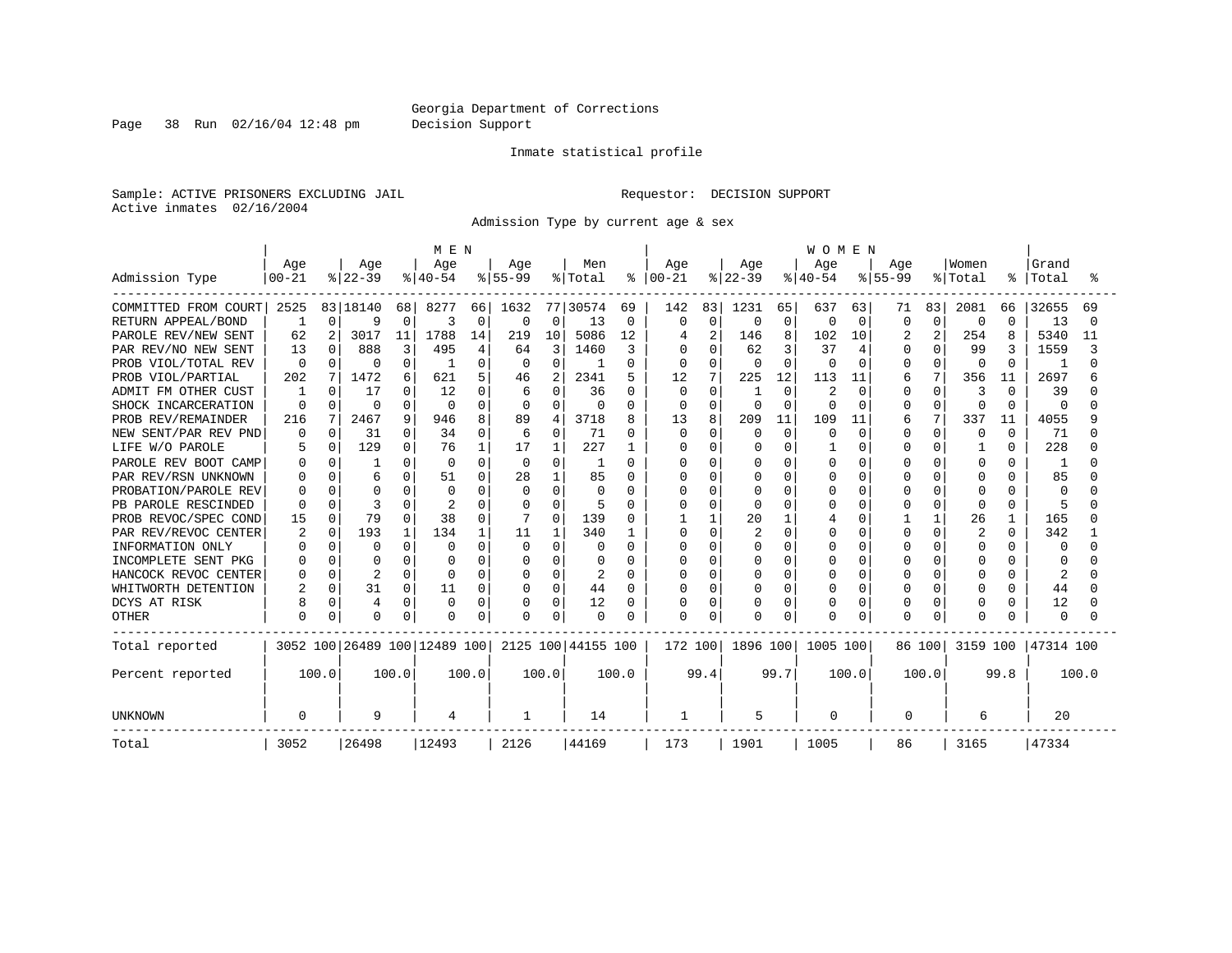Page 39 Run 02/16/04 12:48 pm Decision Support

Inmate statistical profile

Sample: ACTIVE PRISONERS EXCLUDING JAIL **Requestor: DECISION SUPPORT** Active inmates 02/16/2004

Release Type by current age & sex

| Release Type                         | Age<br>$100 - 21$                        | Age<br>$8122 - 39$ |                            | M E N<br>Aqe<br>$8140 - 54$ |                 | Aqe<br>$8155 - 99$ |                            | Men<br>% Total           | Aqe<br>$ 00-21$ |          | Age<br>$ 22-39 $                 | <b>WOMEN</b><br>Aqe<br>$8140 - 54$ | Aqe<br>$8155 - 99$ |                       | Women<br>% Total | Grand<br>%   Total |  |
|--------------------------------------|------------------------------------------|--------------------|----------------------------|-----------------------------|-----------------|--------------------|----------------------------|--------------------------|-----------------|----------|----------------------------------|------------------------------------|--------------------|-----------------------|------------------|--------------------|--|
| PAROLE<br>SENTENCE EXPIRED<br>Active | $\Omega$<br>3054 100 26518 100 12520 100 |                    | $\overline{0}$<br>$\Omega$ | 4                           | 0 I<br>$\Omega$ |                    | 0 <sup>1</sup><br>$\Omega$ | 14<br>2135 100 44227 100 | 0               | $\Omega$ | $\mathbf{0}$<br>173 100 1902 100 | 1006 100                           | $\Omega$           | 0 I<br>$\overline{0}$ | 86 100 3167 100  | 20<br>47394 100    |  |
| Total                                | 3052                                     | 26498              |                            | 12493                       |                 | 2126               |                            | 44169                    | 173             |          | 1901                             | 1005                               | 86                 |                       | 3165             | 47334              |  |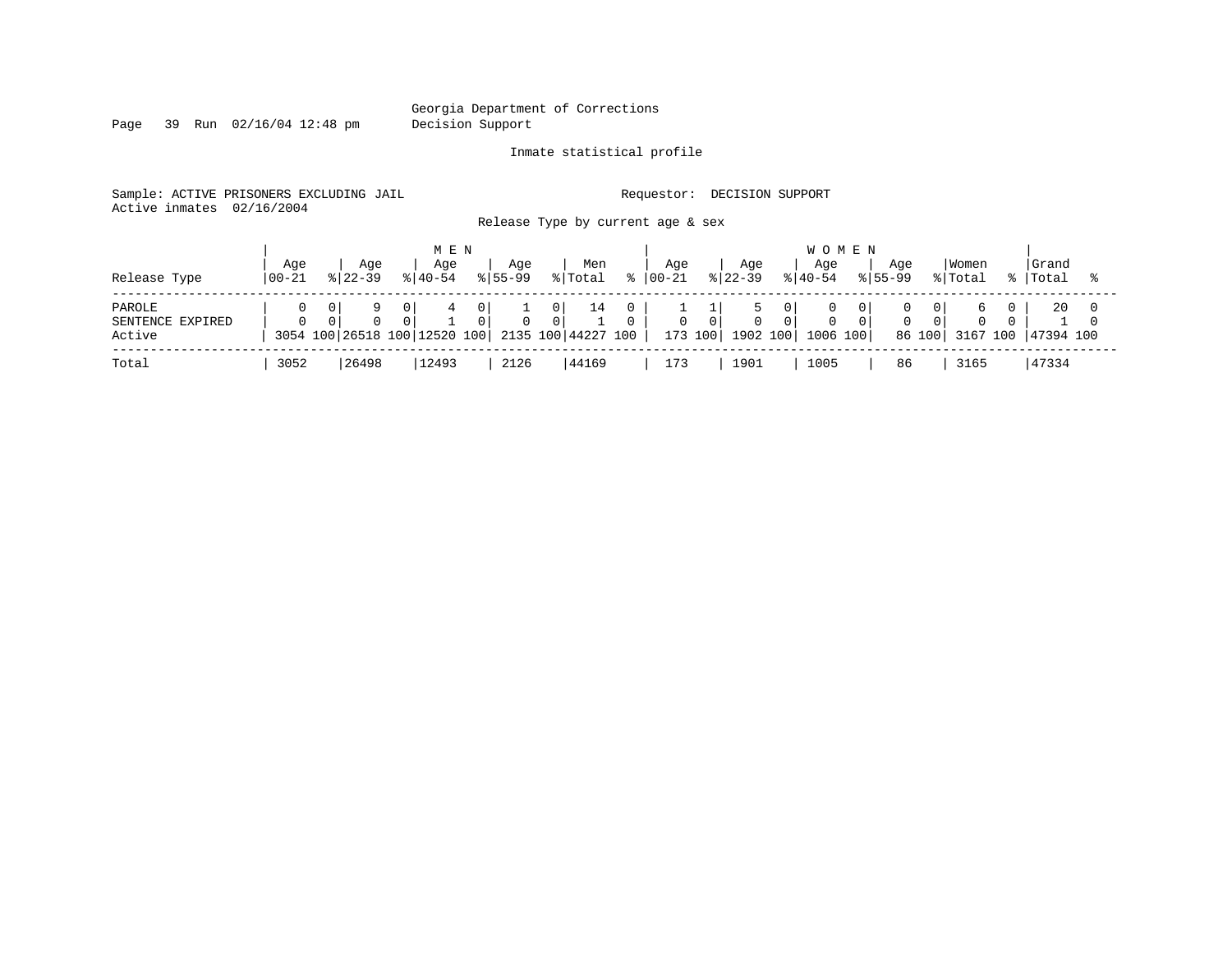Page 40 Run 02/16/04 12:48 pm Decision Support

#### Inmate statistical profile

Sample: ACTIVE PRISONERS EXCLUDING JAIL **Requestor: DECISION SUPPORT** Active inmates 02/16/2004

Inst By Group by current age & sex

|                      |             |              |             |       | M E N                   |       |              |          |                    |          |             |          |           |          | <b>WOMEN</b> |       |                |              |                |                     |           |          |
|----------------------|-------------|--------------|-------------|-------|-------------------------|-------|--------------|----------|--------------------|----------|-------------|----------|-----------|----------|--------------|-------|----------------|--------------|----------------|---------------------|-----------|----------|
|                      | Age         |              | Age         |       | Age                     |       | Age          |          | Men                |          | Age         |          | Age       |          | Age          |       | Age            |              | Women          |                     | Grand     |          |
| Inst By Group        | $00 - 21$   |              | $ 22-39 $   |       | $ 40-54 $               |       | $ 55-99$     |          | % Total            | ⊱        | $ 00 - 21$  |          | $8 22-39$ |          | $8 40-54$    |       | $8155 - 99$    |              | % Total        | $-$ 응 $\rightarrow$ | Total     |          |
| County jails         |             | $\Omega$     |             | 0     | $\Omega$                | 0     | $\Omega$     | 0        | $\Omega$           |          | 0           | 0        |           | 0        | $\Omega$     |       |                | $\Omega$     | $\Omega$       |                     | $\Omega$  |          |
| Transitional centers | 24          |              | 597         | 2     | 311                     |       | 23           |          | 955                |          |             | 4        | 134       |          | 80           | 8     | $\overline{2}$ |              | 223            |                     | 1178      |          |
| County camps         | 388         | 13           | 3623        | 14    | 946                     | 8     | 44           |          | 5001               | 11       | $\Omega$    |          |           |          | $\Omega$     |       |                |              | $\overline{2}$ |                     | 5003      |          |
| Inmate boot camps    | 177         | 6            | 574         | 2     |                         | 0     | $\Omega$     |          | 752                |          | 0           |          |           | $\Omega$ | $\Omega$     |       |                |              |                |                     | 752       |          |
| State prisons        | 2122        |              | 70 18786    | 71    | 9885                    | 79    | 1887         | 89       | 32680              | 74       | 166         | 96       | 1765      | 93       | 925          | 92    | 84             | 98           | 2940           | 93                  | 35620     |          |
| Private prisons      | 334         | 11           | 2797        |       | 1268                    | 10    | 170          | 8        | 4569               | 10       | $\Omega$    | $\Omega$ | 0         | 0        | $\Omega$     |       |                | $\Omega$     | $\Omega$       |                     | 4569      | 10       |
| Other                | 2           | $\mathbf{0}$ | 4           | 0     | 4                       | 0     | $\mathbf{0}$ | $\Omega$ | 10                 | $\Omega$ | $\mathbf 0$ | $\Omega$ | $\Omega$  | $\Omega$ | $\Omega$     |       | $\Omega$       | $\mathbf{0}$ | 0              |                     | 10        | $\Omega$ |
| Total reported       | 3047        |              |             |       | 100 26381 100 12415 100 |       |              |          | 2124 100 43967 100 |          | 173 100     |          | 1901 100  |          | 1005         | 100   | 86 100         |              | 3165 100       |                     | 47132 100 |          |
| Percent reported     |             | 100.0        |             | 100.0 |                         | 100.0 |              | 100.0    |                    | 100.0    |             | 100.0    |           | 100.0    |              | 100.0 |                | 100.0        |                | 100.0               |           | 100.0    |
|                      |             |              |             |       |                         |       |              |          |                    |          |             |          |           |          |              |       |                |              |                |                     |           |          |
| Not reported         | $\mathbf 0$ |              | $\mathbf 0$ |       | 0                       |       | $\Omega$     |          | $\mathbf 0$        |          | 0           |          | $\Omega$  |          | $\mathbf 0$  |       | $\mathbf 0$    |              | $\mathbf 0$    |                     |           |          |
| Total                | 3052        |              | 26498       |       | 12493                   |       | 2126         |          | 44169              |          | 173         |          | 1901      |          | 1005         |       | 86             |              | 3165           |                     | 47334     |          |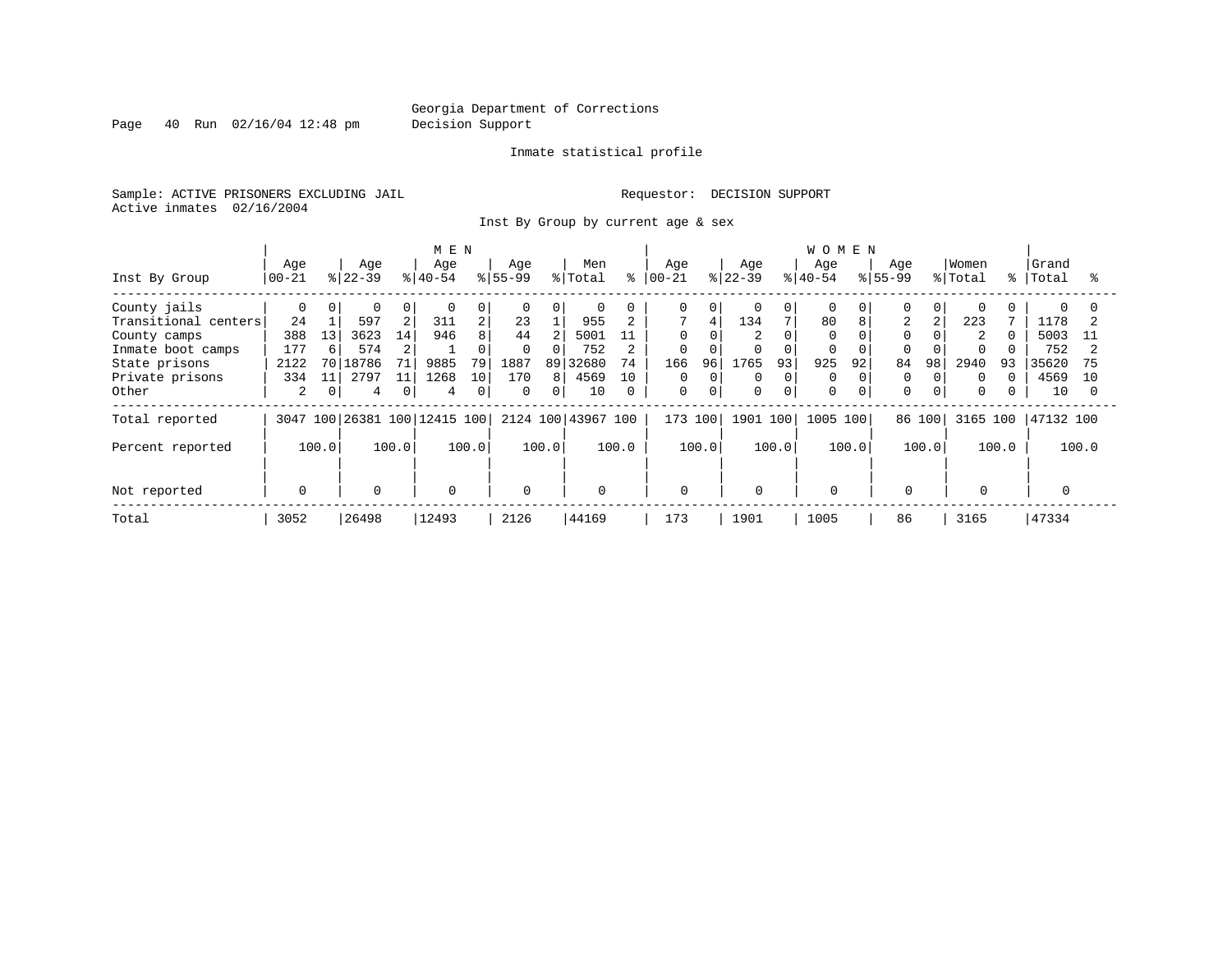Page 41 Run 02/16/04 12:48 pm Decision Support

#### Inmate statistical profile

Sample: ACTIVE PRISONERS EXCLUDING JAIL **Requestor: DECISION SUPPORT** Active inmates 02/16/2004

Institution by current age & sex

|                      |           |              |                |              | M E N          |              |                |          |             |              |               |             |           |             | WOMEN        |             |                |              |              |             |       |          |
|----------------------|-----------|--------------|----------------|--------------|----------------|--------------|----------------|----------|-------------|--------------|---------------|-------------|-----------|-------------|--------------|-------------|----------------|--------------|--------------|-------------|-------|----------|
|                      | Age       |              | Age            |              | Age            |              | Aqe            |          | Men         |              | Age           |             | Age       |             | Age          |             | Aqe            |              | Women        |             | Grand |          |
| Institution          | $00 - 21$ |              | $8 22-39$      |              | $8 40-54$      |              | $8155 - 99$    |          | % Total     |              | $8   00 - 21$ |             | $ 22-39 $ |             | $ 40-54$     |             | $8 55-99$      |              | % Total      | နွ          | Total |          |
| Albany Trans Ctr     | 3         | $\mathbf 0$  | 87             | 0            | 52             | 0            | 3              | $\Omega$ | 145         | $\Omega$     | 0             | 0           | 0         | 0           | 0            | 0           | O              | 0            | $\mathbf 0$  | $\Omega$    | 145   | 0        |
| Atlanta Trans Ctr(M) | 3         | 0            | 151            | 1            | 87             | $\mathbf{1}$ | 3              | 0        | 244         | $\mathbf{1}$ | O             | $\mathbf 0$ | $\Omega$  | $\mathbf 0$ | $\Omega$     | 0           | $\mathbf 0$    | $\Omega$     | $\Omega$     | $\mathbf 0$ | 244   | 1        |
| Macon Trans Ctr      | ζ         | $\Omega$     | 101            | $\Omega$     | 43             | $\Omega$     | 4              | $\Omega$ | 151         | $\Omega$     | $\Omega$      | $\Omega$    | $\Omega$  | $\mathbf 0$ | $\Omega$     | $\Omega$    | O              | $\Omega$     | $\Omega$     | $\Omega$    | 151   | $\Omega$ |
| Metro Trans Ctr (W)  |           | $\Omega$     | 0              | <sup>0</sup> | $\Omega$       | $\Omega$     | <sup>0</sup>   | $\Omega$ | $\Omega$    | 0            |               | 5           | 133       | 8           | 80           | 9           | $\overline{2}$ | 3            | 222          | 8           | 222   |          |
| Savannah Mens TC     |           | $\cap$       | 116            | 1            | 56             | $\mathbf{1}$ | 4              | $\Omega$ | 183         | U            | U             | $\cap$      | U         | $\Omega$    | $\Omega$     | $\Omega$    | U              | <sup>n</sup> | $\Omega$     | $\cap$      | 183   |          |
| Savannah Womens TC   |           | $\Omega$     | $\Omega$       | $\Omega$     | $\Omega$       | $\Omega$     | $\Omega$       | $\Omega$ | $\mathbf 0$ | 0            | U             | $\Omega$    |           | $\Omega$    | $\cap$       | $\Omega$    | O              | $\Omega$     | 1            | $\Omega$    | 1     |          |
| Augusta Trans Ctr    |           | $\mathbf 0$  | 117            |              | 78             | 1            | 2              | 0        | 202         | 1            | O             | $\Omega$    | 0         | $\mathbf 0$ | O            | $\Omega$    | O              | $\Omega$     | $\Omega$     | 0           | 202   |          |
| Coastal Trans Ctr    |           | $\Omega$     | 76             | $\Omega$     | 32             | $\Omega$     | 5              | $\Omega$ | 117         | $\Omega$     | U             | $\Omega$    | 0         | $\mathbf 0$ | U            | $\Omega$    | U              | U            | $\Omega$     | $\Omega$    | 117   |          |
| Lagrange Trans Ctr   |           | $\Omega$     | 66             | $\Omega$     | 41             | 0            | 4              | 0        | 115         | $\Omega$     | O             | $\Omega$    | O         | $\mathbf 0$ | <sup>0</sup> | $\Omega$    | O              | U            | <sup>0</sup> | $\Omega$    | 115   |          |
| Central State Hosp   |           | $\Omega$     | $\overline{4}$ | 0            | $\overline{4}$ | $\Omega$     | <sup>0</sup>   | 0        | 10          | 0            | U             | $\Omega$    | Ω         | $\mathbf 0$ | <sup>0</sup> | $\Omega$    | O              | U            | $\Omega$     | $\Omega$    | 10    |          |
| Bulloch County       | 11        | $\Omega$     | 102            | 0            | 29             | 0            | $\mathbf{1}$   | $\Omega$ | 143         | $\Omega$     | Λ             | $\Omega$    |           | $\Omega$    | $\cap$       | $\Omega$    | U              | $\Omega$     | $\mathbf{1}$ | $\Omega$    | 144   |          |
| Carroll County       | 19        | 1            | 158            | $\mathbf{1}$ | 54             | 1            | $\mathbf{1}$   | $\Omega$ | 232         | 1            | Ω             | $\Omega$    | 0         | $\Omega$    | O            | $\Omega$    | O              | $\Omega$     | $\Omega$     | $\Omega$    | 232   |          |
| Clarke County        | 13        | 1            | 72             | $\Omega$     | 20             | $\Omega$     | $\mathbf{1}$   | $\Omega$ | 106         | $\Omega$     | O             | $\Omega$    | O         | $\Omega$    | O            | $\Omega$    | O              | $\Omega$     | $\Omega$     | $\Omega$    | 106   |          |
| Colquitt County      | 17        | $\mathbf{1}$ | 129            | $\mathbf{1}$ | 33             | 0            | 0              | $\Omega$ | 179         | $\Omega$     | Λ             | $\Omega$    | O         | $\Omega$    | O            | $\Omega$    | O              | $\Omega$     | $\Omega$     | $\Omega$    | 179   |          |
| Coweta County        | 16        | $\mathbf{1}$ | 130            | $\mathbf{1}$ | 42             | 0            | 3              | $\Omega$ | 191         | $\mathbf{1}$ | Λ             | $\Omega$    | O         | $\Omega$    | O            | $\Omega$    | O              | U            | $\Omega$     | $\Omega$    | 191   |          |
| Decatur County       | 17        |              | 147            | 1            | 37             | 0            | $\overline{2}$ | $\Omega$ | 203         | 1            | Λ             | $\Omega$    | O         | $\Omega$    | U            | $\Omega$    | U              |              | $\Omega$     | $\Omega$    | 203   |          |
| Effingham County     | 18        | 1            | 190            | $\mathbf{1}$ | 29             | 0            | $\overline{2}$ | $\Omega$ | 239         | $\mathbf{1}$ | Λ             | $\cap$      | U         | $\Omega$    | U            | $\Omega$    | U              | ∩            | $\Omega$     | $\Omega$    | 239   |          |
| Floyd County         | 21        | 1            | 255            | $\mathbf{1}$ | 67             | $\mathbf{1}$ | $\overline{2}$ | $\Omega$ | 345         | 1            | Ω             | $\Omega$    | O         | $\Omega$    | O            | $\Omega$    | O              | $\Omega$     | 0            | $\Omega$    | 345   |          |
| Gwinnett County      | 17        | $\mathbf 1$  | 183            | $\mathbf{1}$ | 48             | 0            | 0              | $\Omega$ | 248         | $\mathbf{1}$ |               | $\mathbf 0$ | Λ         | $\mathbf 0$ | O            | $\Omega$    | O              | $\Omega$     | $\Omega$     | 0           | 248   |          |
| Hall County          | 11        | $\Omega$     | 116            | $\mathbf{1}$ | 29             | $\Omega$     | $\mathbf{1}$   | $\Omega$ | 157         | $\Omega$     | Λ             | $\Omega$    | 0         | $\mathbf 0$ | U            | $\Omega$    | U              | $\Omega$     | $\Omega$     | $\Omega$    | 157   |          |
| Harris County        | 8         | $\Omega$     | 83             | $\Omega$     | 14             | 0            | 0              | 0        | 105         | $\Omega$     | O             | $\Omega$    | O         | $\mathbf 0$ | U            | $\Omega$    | U              | <sup>0</sup> | 0            | $\Omega$    | 105   |          |
| Jackson County       |           | $\Omega$     | 111            | 1            | 50             | $\Omega$     | 5              | $\Omega$ | 174         | 0            | $\Omega$      | $\Omega$    | U         | $\mathbf 0$ | U            | $\Omega$    | O              | U            | $\Omega$     | $\Omega$    | 174   |          |
| Jefferson County     | 15        | 1            | 137            | $\mathbf{1}$ | 28             | 0            | $\Omega$       | $\Omega$ | 180         | 0            | Ω             | $\Omega$    | 0         | $\Omega$    | 0            | $\Omega$    | U              | $\Omega$     | $\Omega$     | $\Omega$    | 180   |          |
| Mitchell County      | q         | $\Omega$     | 87             | $\Omega$     | 15             | $\Omega$     | 2              | $\Omega$ | 113         | $\Omega$     | N             | $\Omega$    | O         | $\Omega$    | <sup>0</sup> | $\Omega$    | U              | $\Omega$     | <sup>0</sup> | $\Omega$    | 113   |          |
| Muscogee County      | 39        | 2            | 372            | 2            | 85             | $\mathbf{1}$ | 5              | $\Omega$ | 501         | 1            | Ω             | $\mathbf 0$ | O         | $\mathbf 0$ | O            | $\mathbf 0$ | U              | $\Omega$     | $\Omega$     | $\Omega$    | 501   |          |
| Richmond County      | 15        | 1            | 134            | $\mathbf{1}$ | 43             | $\Omega$     | 5              | $\Omega$ | 197         | $\mathbf{1}$ | Λ             | $\Omega$    | O         | $\Omega$    | U            | $\Omega$    | U              | $\Omega$     | $\Omega$     | $\Omega$    | 197   | ∩        |
| Screven County       | 18        | 1            | 96             | $\Omega$     | 25             | 0            | $\Omega$       | 0        | 139         | $\Omega$     | O             | $\Omega$    | O         | $\Omega$    | O            | $\Omega$    | U              | U            | 0            | $\Omega$    | 139   |          |
| Spalding County      | 20        |              | 260            | 1            | 84             | 1            |                | $\Omega$ | 371         | 1            | U             | $\Omega$    |           | $\Omega$    | U            | $\Omega$    | U              |              | 1            | $\Omega$    | 372   |          |
| Stewart County       |           | $\Omega$     | 72             | $\Omega$     | 15             | $\Omega$     | $\Omega$       | $\Omega$ | 92          | $\Omega$     | O             | $\Omega$    | 0         | $\Omega$    | U            | $\Omega$    | U              | <sup>n</sup> | $\Omega$     | $\Omega$    | 92    |          |
| Sumter County        | 30        |              | 246            | 1            | 65             | 1            | $\mathbf{1}$   | 0        | 342         | 1            | Ω             | $\Omega$    | O         | $\mathbf 0$ | U            | $\Omega$    | U              | $\Omega$     | 0            | $\Omega$    | 342   |          |
| Terrell County       |           | $\Omega$     | 93             | $\Omega$     | 29             | $\Omega$     | 2              | 0        | 131         | 0            |               | 0           | O         | $\mathbf 0$ | U            | $\Omega$    | U              | 0            | 0            | 0           | 131   |          |
| Thomas County        | 10        | $\Omega$     | 103            | $\Omega$     | 25             | 0            | 2              | $\Omega$ | 140         | $\Omega$     | $\Omega$      | $\Omega$    | 0         | $\Omega$    | O            | $\Omega$    | O              | $\Omega$     | $\Omega$     | $\Omega$    | 140   |          |
| Troup County         | 24        |              | 187            | $\mathbf{1}$ | 48             | 0            | $\Omega$       | $\Omega$ | 259         | $\mathbf{1}$ | $\Omega$      | $\Omega$    | O         | $\Omega$    | O            | $\Omega$    | O              | O            | $\Omega$     | $\Omega$    | 259   |          |
| Clayton County       | 20        | $\mathbf{1}$ | 160            | $\mathbf{1}$ | 32             | 0            | 2              | $\Omega$ | 214         | 1            | Λ             | $\Omega$    | 0         | $\Omega$    | $\Omega$     | $\Omega$    | O              | $\Omega$     | $\Omega$     | $\Omega$    | 214   |          |
| Ware Prison          | 56        | 2            | 608            | 3            | 264            | 2            | 40             | 2        | 968         | 3            | 0             | $\mathbf 0$ | 0         | $\mathbf 0$ | $\Omega$     | 0           | 0              | $\Omega$     | 0            | $\Omega$    | 968   |          |
| Lowndes Prison       | 36        | 1            | 185            | $\mathbf{1}$ | 76             | $\mathbf 1$  | 3              | 0        | 300         | 1            | O             | 0           | O         | 0           | $\Omega$     | 0           | U              | 0            | 0            | 0           | 300   |          |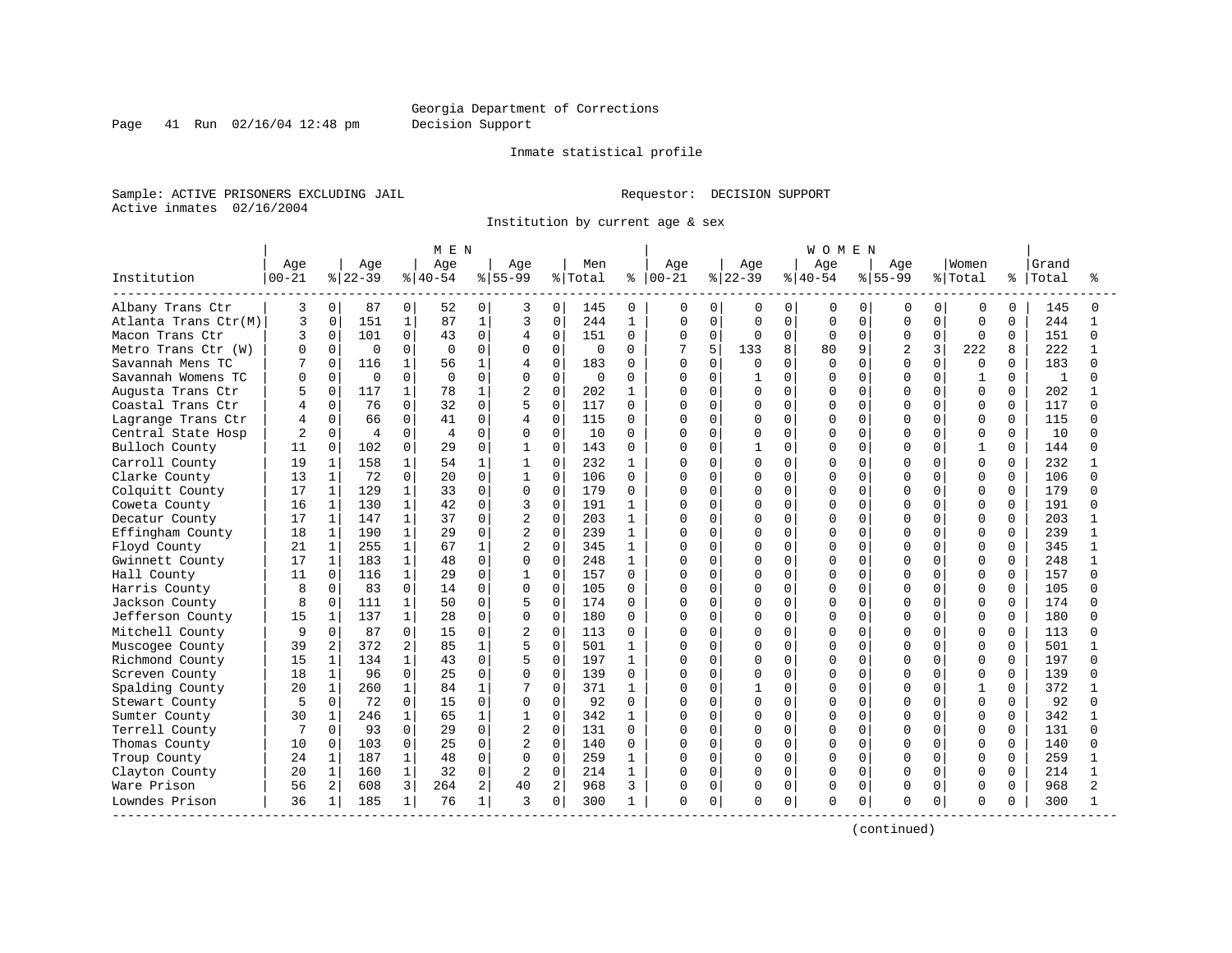#### Georgia Department of Corrections<br>Decision Support

Page 42 Run 02/16/04 12:48 pm

Inmate statistical profile

Sample: ACTIVE PRISONERS EXCLUDING JAIL Requestor: DECISION SUPPORT Active inmates 02/16/2004

Institution by current age & sex (CONTINUED)

|                      |                |                |           |                | MEN       |                |             |                         |                |                |               |              |          |              | W O M E N |          |             |             |             |              |       |                |
|----------------------|----------------|----------------|-----------|----------------|-----------|----------------|-------------|-------------------------|----------------|----------------|---------------|--------------|----------|--------------|-----------|----------|-------------|-------------|-------------|--------------|-------|----------------|
|                      | Age            |                | Age       |                | Age       |                | Age         |                         | Men            |                | Age           |              | Age      |              | Age       |          | Aqe         |             | Women       |              | Grand |                |
| Institution          | $00 - 21$      |                | $8 22-39$ |                | $8 40-54$ |                | $8 55-99$   |                         | % Total        |                | $8   00 - 21$ |              | $ 22-39$ |              | $8 40-54$ |          | $8155 - 99$ |             | % Total     | ႜ            | Total | ిన             |
| Dodge Prison         | 40             | 2              | 640       | 3              | 404       | 4              | 63          | $\overline{3}$          | 1147           | 3              | $\Omega$      | 0            | $\Omega$ | 0            | $\Omega$  | $\Omega$ | 0           | 0           | 0           | 0            | 1147  | 3              |
| Phillips Prison      | 19             | $\mathbf 1$    | 373       | $\overline{c}$ | 256       | $\overline{2}$ | 52          | 3                       | 700            | $\overline{2}$ | $\Omega$      | $\Omega$     | $\Omega$ | $\Omega$     | $\Omega$  | $\Omega$ | $\Omega$    | $\Omega$    | $\mathbf 0$ | $\Omega$     | 700   | $\overline{a}$ |
| Walker Prison        | 32             | 1              | 326       | $\mathbf{1}$   | 231       | $\overline{2}$ | 32          | 2                       | 621            | $\overline{2}$ | $\Omega$      | 0            | $\Omega$ | $\Omega$     | $\Omega$  | $\Omega$ | $\Omega$    | $\mathbf 0$ | 0           | 0            | 621   | $\overline{a}$ |
| Wayne Prison         | 12             | $\Omega$       | 110       | $\mathbf{1}$   | 62        | $\mathbf{1}$   | 6           | $\Omega$                | 190            | $\mathbf{1}$   | $\Omega$      | $\Omega$     | $\Omega$ | $\Omega$     | $\Omega$  | $\Omega$ | $\cap$      | $\Omega$    | $\Omega$    | $\Omega$     | 190   | $\cap$         |
| Arrendale Prison     | 372            | 14             | 582       | 3              | 212       | $\overline{2}$ | 11          | $\mathbf{1}$            | 1177           | 3              | $\Omega$      | 0            | $\cap$   | $\Omega$     | $\Omega$  | $\Omega$ | n           | $\Omega$    | $\Omega$    | 0            | 1177  | २              |
| Montgomery Prison    | 31             | $\mathbf{1}$   | 263       | $\mathbf{1}$   | 83        | $\mathbf{1}$   | 9           | $\Omega$                | 386            |                | $\Omega$      | O            | $\cap$   |              | $\cap$    | $\Omega$ | O           | U           | $\Omega$    | <sup>0</sup> | 386   |                |
| Lee Prison           | 42             | $\overline{a}$ | 416       | 2              | 240       | $\overline{2}$ | 21          | $\mathbf{1}$            | 719            | $\overline{2}$ | $\Omega$      | U            | $\Omega$ |              | $\cap$    | $\Omega$ | C           | $\Omega$    | $\Omega$    | $\Omega$     | 719   | $\mathcal{D}$  |
| Georgia State Prison | 27             | 1              | 750       | 3              | 316       | 3              | 53          | $\mathcal{R}$           | 1146           |                | $\Omega$      | U            | $\cap$   |              | $\cap$    | $\Omega$ | $\cap$      | $\Omega$    | $\Omega$    | 0            | 1146  | २              |
| Mens Prison          | 3              | $\Omega$       | 137       | $\mathbf{1}$   | 222       | $\overline{2}$ | 303         | 16                      | 665            |                | $\Omega$      | O            | $\Omega$ | $\Omega$     | $\Omega$  | $\Omega$ | n           | $\Omega$    | $\Omega$    | 0            | 665   |                |
| Jackson Prison-Diag  | 154            | 6              | 925       | $\overline{4}$ | 445       | $\overline{4}$ | 59          | 3                       | 1583           |                | $\Omega$      | 0            |          | $\Omega$     | $\Omega$  | $\Omega$ | n           | $\mathbf 0$ | 0           | <sup>0</sup> | 1583  |                |
| Jackson Prison-Perm  | $\overline{c}$ | $\Omega$       | 132       | $\mathbf{1}$   | 90        | $\mathbf{1}$   | 9           | $\Omega$                | 233            |                | $\Omega$      | O            | $\Omega$ | $\Omega$     | $\Omega$  | $\Omega$ | O           | $\Omega$    | $\Omega$    | $\Omega$     | 233   |                |
| Coastal Prison       | 137            | 5              | 886       | $\overline{4}$ | 388       | $\overline{4}$ | 22          | $\mathbf{1}$            | 1433           | 4              | $\Omega$      | 0            | $\Omega$ | $\Omega$     | $\Omega$  | $\Omega$ | C           | $\Omega$    | $\Omega$    | $\Omega$     | 1433  | $\Delta$       |
| Scott Prison         | 41             | $\overline{2}$ | 694       | 3              | 380       | $\overline{4}$ | 50          | 3                       | 1165           | 3              | $\Omega$      | $\Omega$     | $\Omega$ | $\Omega$     | $\cap$    | $\Omega$ | $\cap$      | $\Omega$    | $\Omega$    | 0            | 1165  | २              |
| Rivers Prison        | 47             | $\overline{2}$ | 618       | 3              | 375       | $\overline{4}$ | 53          | $\overline{\mathbf{3}}$ | 1093           | 3              | $\Omega$      | $\Omega$     | $\cap$   | $\Omega$     | $\Omega$  | $\Omega$ | $\cap$      | $\Omega$    | 0           | $\Omega$     | 1093  |                |
| Rutledge Prison      | 22             | 1              | 256       | $\mathbf{1}$   | 233       | $\overline{2}$ | 52          | २                       | 563            |                | $\Omega$      | $\Omega$     | $\Omega$ |              | $\cap$    | $\Omega$ | $\cap$      | $\Omega$    | $\Omega$    | $\Omega$     | 563   |                |
| Central Prison       | 17             | 1              | 363       | $\overline{a}$ | 332       | 3              | 61          | $\mathcal{R}$           | 773            |                | $\Omega$      | U            | $\cap$   | $\cap$       | $\cap$    | $\cap$   | $\cap$      | $\Omega$    | $\Omega$    | 0            | 773   |                |
| Augusta Med Prison   | 43             | $\overline{a}$ | 536       | $\overline{a}$ | 339       | 3              | 115         | $\epsilon$              | 1033           | 3              | $\Omega$      | $\Omega$     | $\Omega$ | $\Omega$     | $\Omega$  | $\Omega$ | n           | $\Omega$    | $\Omega$    | $\Omega$     | 1033  | κ              |
| Rogers Prison        | 153            | 6              | 840       | $\overline{4}$ | 266       | $\overline{2}$ | 9           | $\Omega$                | 1268           | ζ              | $\Omega$      | $\Omega$     | $\Omega$ | $\Omega$     | $\Omega$  | $\Omega$ | $\Omega$    | $\Omega$    | 0           | $\Omega$     | 1268  | ζ              |
| Burruss Prison       | 35             | $\mathbf 1$    | 167       | $\mathbf{1}$   | 81        | $\mathbf{1}$   | 10          | $\mathbf{1}$            | 293            | $\mathbf{1}$   | $\Omega$      | 0            | $\Omega$ | $\Omega$     | $\Omega$  | $\Omega$ | C           | $\mathbf 0$ | $\mathbf 0$ | $\Omega$     | 293   | $\mathbf{1}$   |
| Bostick Prison       | 17             | $\mathbf 1$    | 196       | $\mathbf{1}$   | 241       | $\overline{2}$ | 157         | 9                       | 611            | $\mathbf{2}$   | $\Omega$      | <sup>0</sup> | $\Omega$ | $\Omega$     | $\Omega$  | $\cap$   | $\cap$      | $\Omega$    | $\Omega$    | $\Omega$     | 611   | $\mathcal{D}$  |
| Valdosta Prison      | 19             | $\mathbf 1$    | 469       | $\overline{a}$ | 247       | $\overline{2}$ | 42          | $\overline{a}$          | 777            | 2              | $\Omega$      | $\Omega$     | $\Omega$ | $\Omega$     | $\Omega$  | $\Omega$ | $\cap$      | $\Omega$    | $\Omega$    | 0            | 777   | $\mathfrak{D}$ |
| Hays Prison          | 41             | 2              | 465       | $\overline{2}$ | 2.42      | $\overline{2}$ | 55          | 3                       | 803            |                | $\Omega$      | <sup>0</sup> |          | $\Omega$     | $\Omega$  | $\Omega$ | $\cap$      | $\Omega$    | $\Omega$    | 0            | 803   | $\mathfrak{D}$ |
| Hancock Prison       | 57             | 2              | 704       | 3              | 358       | 3              | 58          | 3                       | 1177           |                | $\Omega$      | <sup>0</sup> |          |              | $\Omega$  | $\Omega$ | O           | 0           | $\Omega$    | U            | 1177  |                |
| Telfair Prison       | 67             | 3              | 698       | 3              | 292       | 3              | 33          |                         | 1090           |                | $\Omega$      | <sup>0</sup> | $\cap$   |              | $\cap$    | $\Omega$ | $\sqrt{ }$  | $\Omega$    | $\Omega$    | U            | 1090  | २              |
| Autry Prison         | 83             | 3              | 784       | 4              | 389       | 4              | 72          | Δ                       | 1328           |                | $\Omega$      | U            | $\cap$   | <sup>n</sup> | $\cap$    | $\Omega$ | n           | $\Omega$    | $\Omega$    | 0            | 1328  | २              |
| Johnson Prison       | 36             | $\mathbf 1$    | 488       | $\overline{2}$ | 348       | $\overline{3}$ | 71          | $\Delta$                | 943            |                | $\Omega$      | $\Omega$     | $\Omega$ | $\Omega$     | $\Omega$  | $\Omega$ | n           | $\Omega$    | 0           | 0            | 943   |                |
| Wilcox Prison        | 59             | 2              | 718       | 3              | 464       | $\overline{4}$ | 82          | $\overline{4}$          | 1323           |                | $\Omega$      | $\Omega$     |          | $\Omega$     | $\Omega$  | $\Omega$ |             | $\Omega$    | 0           | U            | 1323  | ζ              |
| Calhoun Prison       | 81             | 3              | 791       | 4              | 301       | 3              | 61          | $\mathcal{L}$           | 1234           |                | $\Omega$      | <sup>0</sup> | $\Omega$ | $\Omega$     | $\cap$    | $\Omega$ |             | $\Omega$    | $\mathbf 0$ | $\Omega$     | 1234  |                |
| Dooly Prison         | 52             | 2              | 643       | 3              | 373       | 3              | 65          | 4                       | 1133           | 3              | $\Omega$      | $\Omega$     | $\cap$   | $\Omega$     | $\Omega$  | $\Omega$ | $\cap$      | $\Omega$    | $\Omega$    | 0            | 1133  | २              |
| Macon Prison         | 31             | 1              | 872       | 4              | 374       | 3              | 83          | 5                       | 1360           | 4              | $\Omega$      | <sup>0</sup> |          |              | $\Omega$  | $\Omega$ | O           | 0           | $\Omega$    | 0            | 1360  |                |
| Smith Prison         | 60             | 2              | 769       | 4              | 295       | 3              | 39          |                         | 1163           | 3              | $\sqrt{ }$    |              | ſ        | O            | $\Omega$  | $\Omega$ |             | 0           |             | $\cap$       | 1163  | Р              |
| Homerville Prison    | 2              | $\Omega$       | 106       | $\Omega$       | 68        | $\mathbf{1}$   | 3           | $\Omega$                | 179            | $\Omega$       | $\Omega$      | $\Omega$     | $\cap$   | $\Omega$     | $\Omega$  | $\Omega$ | $\cap$      | $\Omega$    | $\Omega$    | $\Omega$     | 179   | ∩              |
| Washingtn Women Pris | $\Omega$       | $\mathbf 0$    | -1        | 0              | -1        | 0              | $\mathbf 0$ | $\Omega$                | $\overline{2}$ | 0              | 61            | 46           | 631      | 38           | 321       | 37       | 33          | 45          | 1046        | 38           | 1048  |                |
| Baldwin Prison       | 55             | $\overline{a}$ | 383       | 2              | 210       | 2              | 14          | $\mathbf{1}$            | 662            | $\overline{2}$ | 0             | $\mathbf 0$  |          | 0            | $\Omega$  | $\Omega$ | $\Omega$    | $\mathbf 0$ | 1           | <sup>0</sup> | 663   | $\mathfrak{D}$ |
| Metro Womens Prison  | $\Omega$       | $\mathbf 0$    | -1        | 0              | $\Omega$  | 0              | $\Omega$    | 0                       | -1             | 0              | 51            | 38           | 496      | 30           | 287       | 33       | 25          | 34          | 859         | 31           | 860   | $\mathfrak{D}$ |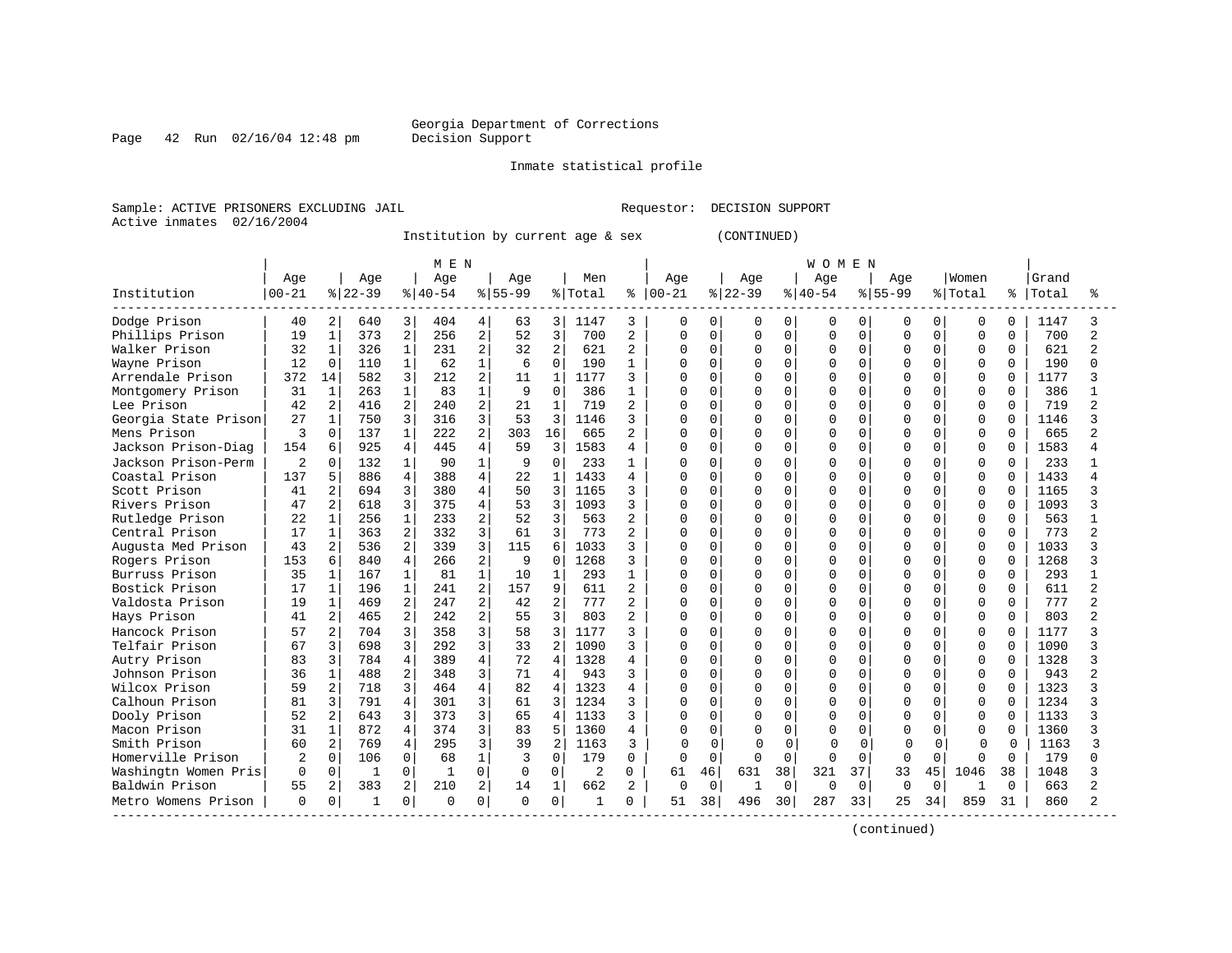## Georgia Department of Corrections<br>Decision Support

Page 43 Run 02/16/04 12:48 pm

Inmate statistical profile

Sample: ACTIVE PRISONERS EXCLUDING JAIL Requestor: DECISION SUPPORT Active inmates 02/16/2004

Institution by current age & sex (CONTINUED)

|                      |           |                |                              |      | M E N     |      |           |          |                    |              |            |          |           |              | WOMEN     |          |             |          |              |          |           |      |
|----------------------|-----------|----------------|------------------------------|------|-----------|------|-----------|----------|--------------------|--------------|------------|----------|-----------|--------------|-----------|----------|-------------|----------|--------------|----------|-----------|------|
|                      | Age       |                | Age                          |      | Age       |      | Age       |          | Men                |              | Age        |          | Age       |              | Age       |          | Age         |          | Women        |          | Grand     |      |
| Institution          | $00 - 21$ |                | $ 22-39 $                    |      | $8 40-54$ |      | $8 55-99$ |          | % Total            | ႜ            | $ 00 - 21$ |          | $ 22-39 $ |              | $8 40-54$ |          | $8155 - 99$ |          | %   Total    | ៖        | Total     |      |
| Pulaski Womens Pris  |           |                |                              |      |           |      | $\Omega$  |          |                    |              | 54         | 40       | 637       | 38           | 317       | 36       | 26          | 35       | 1034         | 38       | 1035      |      |
| Pelham PreTrans Unit |           | $\Omega$       | 115                          |      | 68        |      |           | 0        | 192                |              | 0          | $\Omega$ | O         | $\mathbf 0$  | $\Omega$  | $\Omega$ | $\Omega$    | $\Omega$ | $\Omega$     | $\Omega$ | 192       |      |
| Milan Prison         | 30        |                | 153                          |      | 57        |      |           | 0        | 241                |              | O          |          |           | 0            | O         |          |             |          |              |          | 241       |      |
| D Ray James Prison   | 130       |                | 968                          |      | 409       |      | 50        | 3        | 1557               |              |            |          |           |              |           |          |             |          | 0            |          | 1557      |      |
| Coffee Corr Facility | 112       |                | 929                          |      | 409       |      | 60        |          | 1510               |              |            | $\cap$   |           | <sup>n</sup> |           |          |             |          | $\Omega$     |          | 1510      |      |
| Wheeler Corr Facilty | 92        |                | 900                          |      | 450       |      | 60        |          | 1502               |              |            |          |           |              |           |          |             |          |              |          | 1502      |      |
| Whitworth Pre-Parole | 3         |                | 36                           |      | 15        |      |           |          | 54                 |              |            |          |           |              |           |          |             |          |              |          | 54        |      |
| Ware Annex           | 21        |                | 124                          |      | 46        |      |           | 0        | 194                |              | U          |          |           |              | $\cap$    |          |             |          | <sup>0</sup> |          | 194       |      |
| Phillips Annex       | 16        |                | 120                          |      | 51        |      |           | U        | 192                |              | O          | $\cap$   |           |              |           |          |             |          | ∩            |          | 192       |      |
| Hays Annex           | 52        |                | 219                          |      | 101       |      |           | 0        | 376                |              | O          |          |           |              | $\cap$    |          |             |          |              |          | 376       |      |
| Hancock Annex        | 15        |                | 123                          |      | 49        |      |           | 0        | 188                |              |            |          |           |              |           |          |             |          |              |          | 188       |      |
| Dodge BC             | 15        |                | 64                           | U    |           |      |           | $\Omega$ | 79                 | <sup>0</sup> | O          | $\Omega$ |           | U            |           |          |             |          |              |          | 79        |      |
| Montgomery BC        | 20        |                | 61                           |      |           |      |           | O        | 81                 |              |            |          |           |              |           |          |             |          |              |          | 81        |      |
| Burruss BC           | 38        |                | 113                          |      |           |      | $\Omega$  | U        | 151                |              | O          |          |           |              |           |          |             |          | ∩            |          | 151       |      |
| Hays BC              | 45        | $\overline{a}$ | 148                          |      |           | 0    | $\Omega$  | 0        | 193                |              | 0          | $\cap$   |           | $\Omega$     |           |          |             |          | $\Omega$     |          | 193       |      |
| Baldwin BC           | 218       |                | 3316                         | 15   | 1979      | 18   | 600       | 33       | 6113               | 17           | 15         |          | 253       | 15           | 155       | 18       | 41          | 55       | 464          | 17       | 6577      | 17   |
| Total reported       |           |                | 3211 100 29626 100 14471 100 |      |           |      |           |          | 2726 100 50034 100 |              | 188 100    |          | 2154 100  |              | 1160 100  |          | 127 100     |          | 3629 100     |          | 53663 100 |      |
| Percent reported     |           | 84.1           |                              | 82.5 |           | 85.6 |           | 86.7     |                    | 83.7         |            | 77.5     |           | 88.0         |           | 86.7     |             | 86.0     |              | 86.9     |           | 83.9 |
| Not Reported         | 484       |                | 4648                         |      | 1794      |      | 282       |          | 7208               |              | 39         |          | 229       |              | 134       |          | 12          |          | 414          |          | 7622      |      |
| Total                | 3052      |                | 26498                        |      | 12493     |      | 2126      |          | 44169              |              | 173        |          | 1901      |              | 1005      |          | 86          |          | 3165         |          | 47334     |      |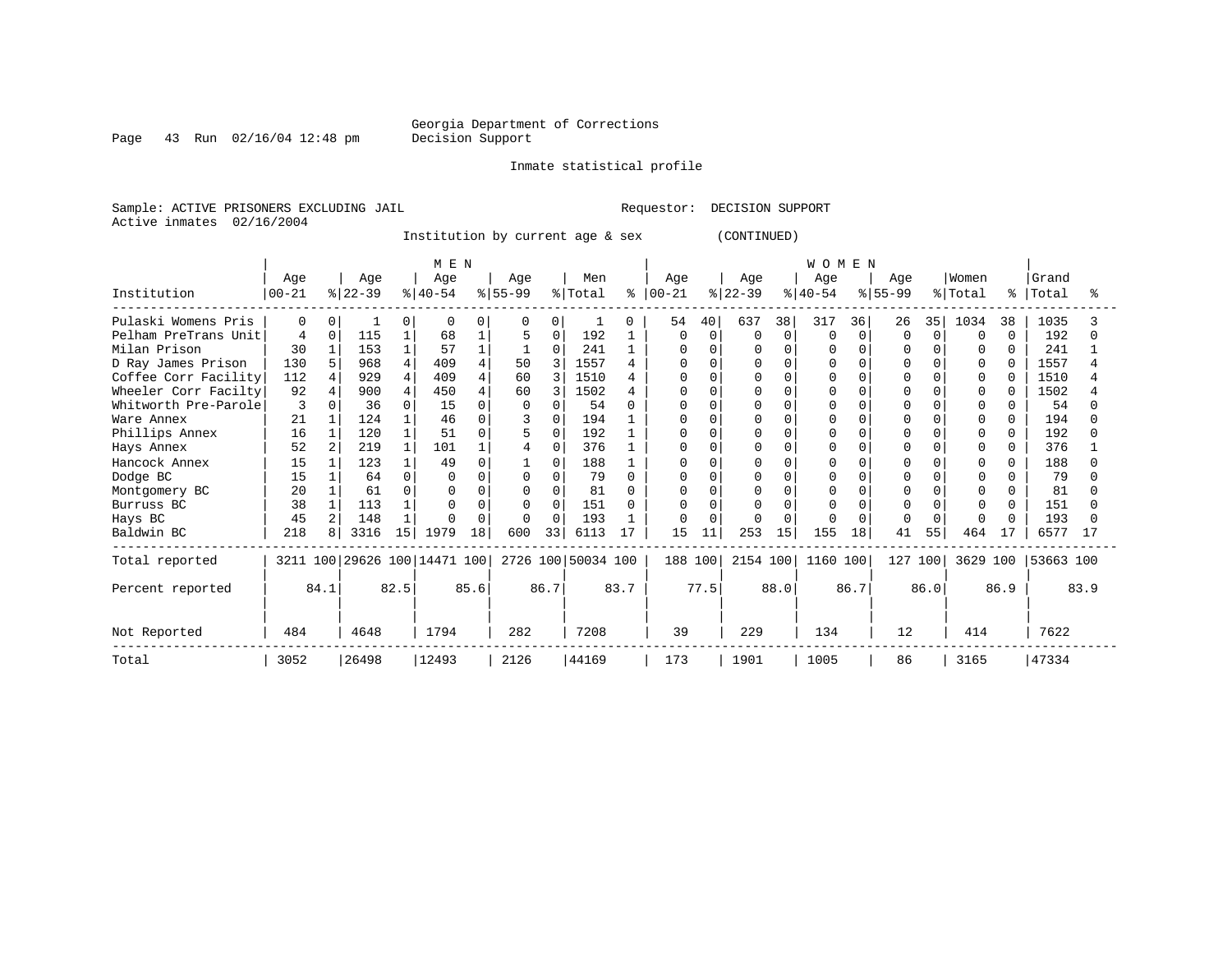Page 44 Run 02/16/04 12:48 pm Decision Support

#### Inmate statistical profile

Sample: ACTIVE PRISONERS EXCLUDING JAIL **Requestor: DECISION SUPPORT** Active inmates 02/16/2004

Misdemeanors And Felonies by current age & sex

| Crime Type                   | Age<br>  00-21 | Aqe<br>$8122 - 39$ | M E N<br>Age<br>$8140 - 54$  | Age<br>$8155 - 99$          | Men<br>% Total<br>⊱                                                    | Aqe<br>$ 00-21 $    | Age<br>$ 22-39 $      | <b>WOMEN</b><br>Aqe<br>$8140 - 54$ | Aqe<br>$8155 - 99$                   | Women<br>% Total     | Grand<br>%   Total |
|------------------------------|----------------|--------------------|------------------------------|-----------------------------|------------------------------------------------------------------------|---------------------|-----------------------|------------------------------------|--------------------------------------|----------------------|--------------------|
| <b>MISDEMEANOR</b><br>FELONY | $\Omega$       | 2<br>$\Omega$      | 5<br>$\circ$                 | $\overline{0}$<br>$\circ$ 1 | 8<br>$\overline{0}$<br>3050 100 26486 100 12484 100 2125 100 44145 100 | 0<br>0 <sup>1</sup> | $\mathbf{0}$<br>- 0 I | - O I<br>172 100 1896 100 1003 100 | $\Omega$<br>$\overline{0}$<br>86 100 | $\Omega$<br>3157 100 | 9 0<br>47302 100   |
| Total reported               |                |                    | 3051 100 26488 100 12489 100 |                             | 2125 100 44153 100                                                     | 172 100             | 1896 100              | 1004 100                           | 86 100                               | 3158 100             | 47311 100          |
| Percent reported             | 100.0          | 100.0              | 100.0                        | 100.0                       | 100.0                                                                  | 99.4                | 99.7                  | 99.9                               | 100.0                                | 99.8                 | 100.0              |
| NOT REPORTED                 |                | 10                 | $\overline{4}$               |                             | 16                                                                     |                     | 5                     |                                    | $\mathbf 0$                          | $\mathcal{L}$        | 23                 |
| Total                        | 3052           | 26498              | 12493                        | 2126                        | 44169                                                                  | 173                 | 1901                  | 1005                               | 86                                   | 3165                 | 47334              |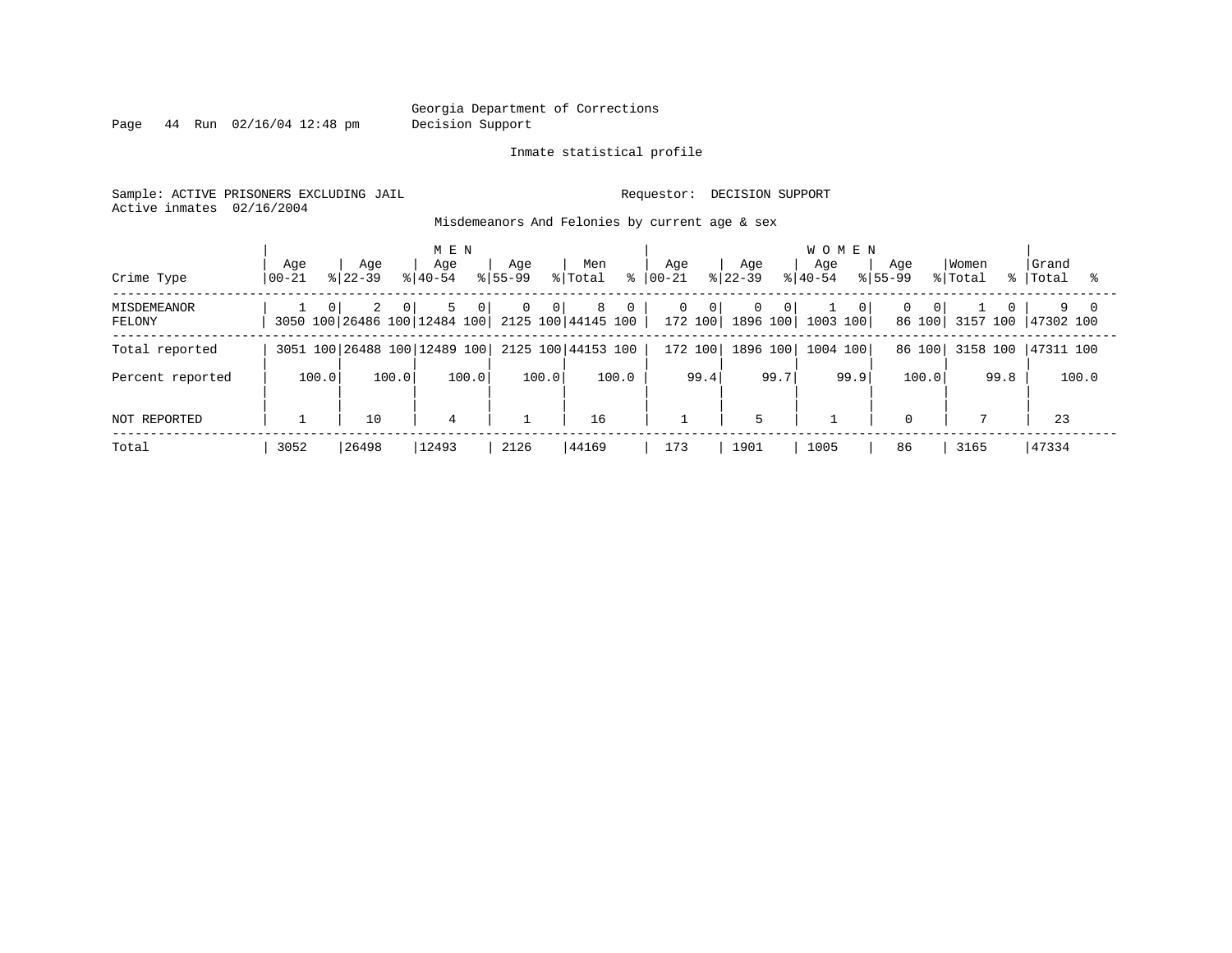Page 45 Run 02/16/04 12:48 pm Decision Support

#### Inmate statistical profile

Sample: ACTIVE PRISONERS EXCLUDING JAIL **Requestor: DECISION SUPPORT** Active inmates 02/16/2004

Crimes By Group by current age & sex

|                      |              |              |              |                | M E N                        |              |             |              |                    |                |           |                |              |              | WOMEN     |              |              |              |              |                |              |          |
|----------------------|--------------|--------------|--------------|----------------|------------------------------|--------------|-------------|--------------|--------------------|----------------|-----------|----------------|--------------|--------------|-----------|--------------|--------------|--------------|--------------|----------------|--------------|----------|
|                      | Age          |              | Age          |                | Age                          |              | Age         |              | Men                |                | Age       |                | Age          |              | Age       |              | Age          |              | Women        |                | Grand        |          |
| Crimes By Group      | $00 - 21$    |              | $ 22-39$     |                | $8140 - 54$                  |              | $8 55-99$   |              | % Total            | ະ              | $00 - 21$ |                | $ 22-39$     |              | $8 40-54$ |              | $8155 - 99$  |              | % Total      |                | Total        |          |
| HOMICIDE             | 218          |              | 3316         | 13             | 1979                         | 16           | 600         | 28           | 6113               | 14             | 15        | 9              | 253          | 13           | 155       | 15           | 41           | 48           | 464          | 15             | 6577         | 14       |
| <b>ABORTION</b>      | $\Omega$     | $\Omega$     | $\Omega$     | $\Omega$       | 0                            | $\mathbf 0$  | $\mathbf 0$ | $\Omega$     | $\Omega$           | $\mathbf 0$    | $\Omega$  | $\mathbf 0$    | $\mathbf 0$  | $\mathbf 0$  | 0         | $\mathbf 0$  | 0            | $\Omega$     | $\Omega$     | $\Omega$       | $\Omega$     | $\Omega$ |
| BODILY INJRY&REL OFF | 484          | 16           | 4648         | 18             | 1794                         | 14           | 282         | 13           | 7208               | 16             | 39        | 23             | 229          | 12           | 134       | 13           | 12           | 14           | 414          | 13             | 7622         | 16       |
| ARSON & REL OFF      | 5            | <sup>0</sup> | 68           | $\Omega$       | 37                           | 0            | 5           | $\Omega$     | 115                | $\Omega$       | 1         | 1              | 10           | $\mathbf{1}$ | 9         | -1           | <sup>0</sup> | $\Omega$     | 20           | -1             | 135          |          |
| DAMAGE OF PROPERTY   | 18           |              | 71           | ∩              | 24                           | $\Omega$     | 1           | O            | 114                | $\Omega$       | 2         | 1              | 3            | $\Omega$     |           | $\Omega$     | Ω            | ∩            | 7            | <sup>0</sup>   | 121          |          |
| BURGLARY & REL OFF   | 482          | 16           | 3038         | 11             | 1415                         | 11           | 73          | 3            | 5008               | 11             | 10        | 6              | 127          | 7            | 58        | 6            | U            | $\Omega$     | 195          | 6              | 5203         | 11       |
| FORGERY & REL OFF    | 38           | $\mathbf{1}$ | 646          | $\overline{2}$ | 377                          | 3            | 24          | 1            | 1085               | 2              | 15        | 9              | 321          | 17           | 144       | 14           | 4            | 5            | 484          | 15             | 1569         | 3        |
| <b>THEFT</b>         | 195          | 6            | 1415         | 5              | 762                          | 6            | 69          | 3            | 2441               | 6              | 14        | 8              | 177          | 9            | 157       | 16           | 8            | 9            | 356          | 11             | 2797         |          |
| <b>ROBBERY</b>       | 917          | 30           | 4594         | 17             | 1248                         | 10           | 110         | 5            | 6869               | 16             | 41        | 24             | 163          | 9            | 35        | 3            | 3            | 3            | 242          | 8              | 7111         | 15       |
| SEXUAL OFFENSES      | 299          | 10           | 2944         | 11             | 2454                         | 20           | 704         | 33           | 6401               | 15             |           | $\mathbf{1}$   | 57           | 3            | 31        | 3            | 3            | 3            | 93           | 3              | 6494         | 14       |
| OBSCENITY CRIMES     | <sup>0</sup> | $\Omega$     | $\Omega$     | $\Omega$       | 0                            | $\Omega$     | -1          | $\Omega$     | 1                  | 0              | U         | $\Omega$       | $\Omega$     | $\Omega$     | $\Omega$  | $\Omega$     | 0            | $\Omega$     | $\Omega$     | 0              |              |          |
| TREASON & REL OFF    | n            | 0            | 0            | <sup>0</sup>   |                              | $\Omega$     | 0           | O            | -1                 | 0              | U         | $\Omega$       | 0            | $\Omega$     | $\Omega$  | $\Omega$     | U            | $\Omega$     | 0            | 0              | 1            |          |
| CRIMES INVOLVNG GOVT | 34           |              | 421          | 2              | 149                          | $\mathbf{1}$ | 9           | 0            | 613                | 1              |           | $\overline{2}$ | 34           | 2            | 15        | 1            |              | 1            | 54           | $\overline{c}$ | 667          |          |
| FALSIFICATIONS       | 3            | $\Omega$     | 18           | $\cap$         | 2                            | $\Omega$     | $\Omega$    | 0            | 23                 | $\Omega$       |           | $\Omega$       |              | $\Omega$     | 3         | $\Omega$     | U            | $\Omega$     | 8            | $\Omega$       | 31           |          |
| OBSTRUCT LAW ENFORCE |              | $\Omega$     | 67           | $\Omega$       | 25                           | $\Omega$     | 3           | 0            | 98                 | 0              | U         | $\Omega$       |              | $\Omega$     |           | 0            |              |              | 7            | O              | 105          |          |
| DISORDERLY CONDUCT   |              |              | 23           |                | 11                           | O            | 2           | O            | 39                 | O              |           | $\Omega$       |              | $\cap$       | O         | 0            | O            | $\Omega$     | 2            |                | 41           |          |
| GAMBLING & REL OFF   | U            | 0            | $\mathbf{1}$ | $\cap$         | 2                            | $\Omega$     | $\Omega$    | O            | 3                  | 0              |           | $\Omega$       | $\Omega$     | $\Omega$     | O         | $\Omega$     | 0            | O            | $\Omega$     | $\Omega$       | 3            |          |
| CRUELTY TO CHILDREN  | 2            | $\Omega$     | 189          |                | 59                           | $\Omega$     | 10          | 0            | 260                | 1              | 3         | 2              | 75           | 4            | 9         | 1            | 0            | $\Omega$     | 87           | 3              | 347          |          |
| CRIMES WITH GUNS     | 35           |              | 598          | 2              | 257                          | 2            | 38          | 2            | 928                | $\overline{2}$ |           | $\Omega$       | 21           | $\mathbf{1}$ | Я         | $\mathbf{1}$ |              |              | 30           | $\mathbf{1}$   | 958          |          |
| INVASION PRIVACY     |              | O            | 12           | $\Omega$       | 8                            | $\Omega$     | -1          | $\Omega$     | 25                 | $\Omega$       | $\cap$    | $\Omega$       | <sup>0</sup> | $\Omega$     | U         | $\Omega$     | O            | $\Omega$     | $\Omega$     | 0              | 25           |          |
| RACKETEERING         |              | O            | 34           |                | 17                           | $\Omega$     | 4           | 0            | 55                 | 0              | ∩         | $\Omega$       | 6            | $\Omega$     | 5         | $\Omega$     |              | $\mathbf{1}$ | 12           | O              | 67           |          |
| DRUG ABUSE OFFENSES  | 305          | 10           | 3491         | 13             | 1432                         | 11           | 125         | 6            | 5353               | 12             | 16        | 9              | 326          | 17           | 194       | 19           | 8            | 9            | 544          | 17             | 5897         | 12       |
| DRUG TRAFFICKING     | 37           | 1            | 829          | 3              | 243                          | 2            | 34          | 2            | 1143               | 3              | 7         | 4              | 62           | 3            | 24        | 2            | 3            | 3            | 96           | 3              | 1239         |          |
| <b>AUTO CRIMES</b>   |              | $\Omega$     | 129          | $\cap$         | 153                          | 1            | 19          | $\mathbf{1}$ | 302                | $\mathbf{1}$   | 0         | $\Omega$       |              | $\Omega$     | 12        | 1            | 0            | $\Omega$     | 17           | -1             | 319          |          |
| REVENUE & CONTRABAND | 0            | $\Omega$     | $\Omega$     | $\Omega$       | 0                            | $\Omega$     | $\Omega$    | $\Omega$     | 0                  | $\Omega$       | 0         | $\Omega$       | $\Omega$     | $\Omega$     | $\Omega$  | $\mathbf 0$  | 0            | $\Omega$     | $\Omega$     | $\Omega$       | $\Omega$     |          |
| CRIMES OF OTH STATES | $\Omega$     | $\Omega$     | $\Omega$     | O              | -1                           | $\Omega$     | O           | $\Omega$     | -1                 | 0              | O         | $\Omega$       | <sup>0</sup> | $\Omega$     | O         | $\Omega$     | O            | $\Omega$     | $\Omega$     | $\Omega$       | $\mathbf{1}$ |          |
| MISC. FELONIES       | 24           | 1            | 100          | $\Omega$       | 27                           | $\Omega$     | 9           | 0            | 160                | O              | ζ         | $\overline{c}$ | 13           | 1            | 5         | $\mathbf 0$  | U            | $\Omega$     | 21           | -1             | 181          |          |
| MISDEMEANORS         |              | 0            | 2            | 0              | 5                            | 0            | 0           | 0            | 8                  | 0              |           | $\Omega$       |              | 0            |           | 0            | 0            | 0            | $\mathbf{1}$ |                | 9            |          |
| Total reported       |              |              |              |                | 3108 100 26654 100 12482 100 |              |             |              | 2123 100 44367 100 |                | 172 100   |                | 1894 100     |              | 1002 100  |              |              | 86 100       | 3154 100     |                | 47521 100    |          |
| Percent reported     |              | 99.9         |              | 99.9           |                              | 99.9         |             | 99.9         |                    | 99.9           |           | 99.4           |              | 99.6         |           | 99.7         |              | 100.0        |              | 99.7           |              | 99.9     |
| <b>NOT REPORTED</b>  | 3            |              | 32           |                | 12                           |              | 3           |              | 50                 |                | 1         |                | 7            |              | 3         |              | $\Omega$     |              | 11           |                | 61           |          |
| Total                | 3052         |              | 26498        |                | 12493                        |              | 2126        |              | 44169              |                | 173       |                | 1901         |              | 1005      |              | 86           |              | 3165         |                | 47334        |          |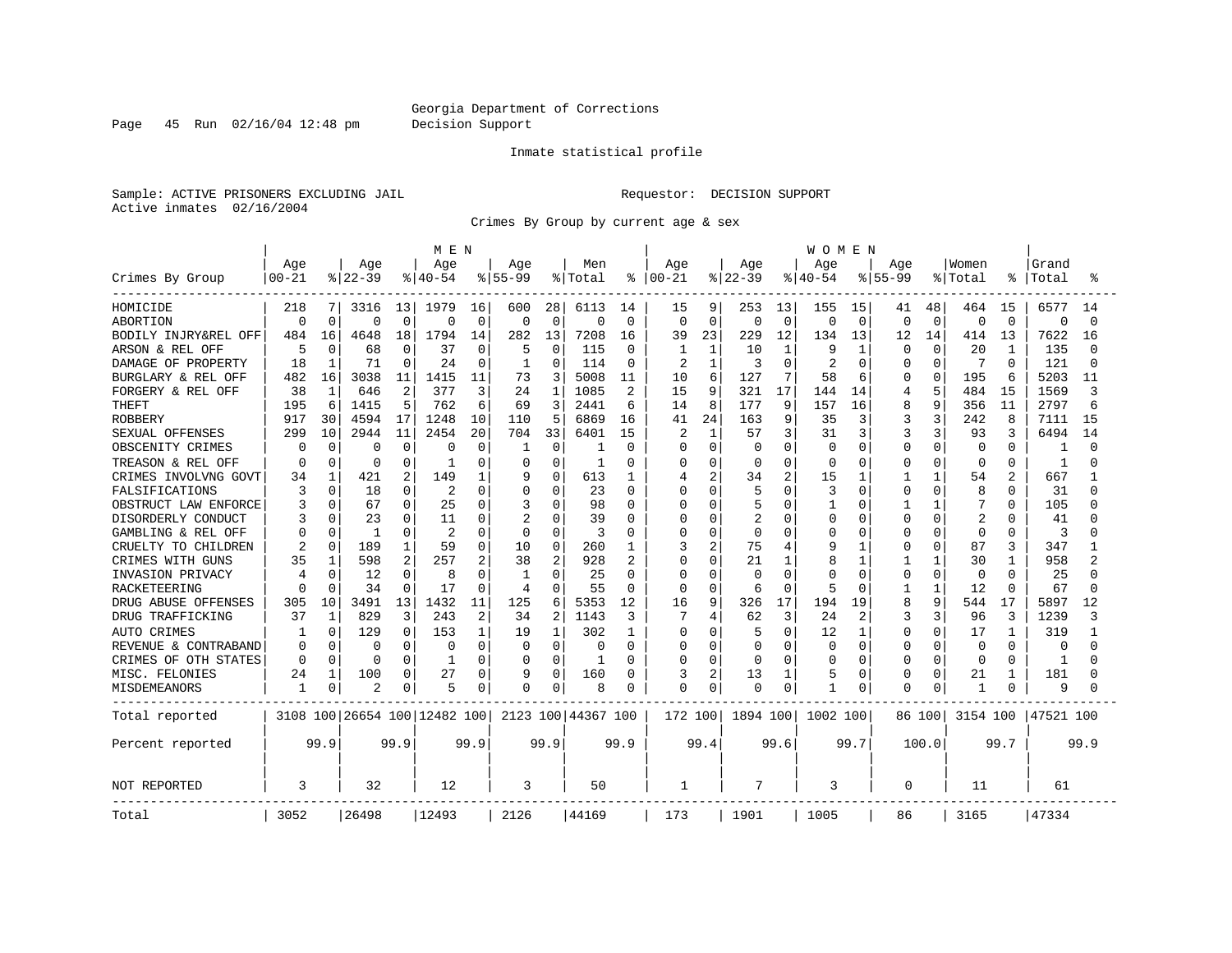Page 46 Run 02/16/04 12:48 pm Decision Support

#### Inmate statistical profile

Sample: ACTIVE PRISONERS EXCLUDING JAIL **Requestor: DECISION SUPPORT** Active inmates 02/16/2004

Most Serious Offense by current age & sex

|                                                                                                                                   |              |                |                |              | M E N          |                |                |                |                |          |                |              |              |              | W O M E N      |              |             |              |                |              |               |          |
|-----------------------------------------------------------------------------------------------------------------------------------|--------------|----------------|----------------|--------------|----------------|----------------|----------------|----------------|----------------|----------|----------------|--------------|--------------|--------------|----------------|--------------|-------------|--------------|----------------|--------------|---------------|----------|
|                                                                                                                                   | Age          |                | Age            |              | Age            |                | Age            |                | Men            |          | Aqe            |              | Age          |              | Aqe            |              | Aqe         |              | Women          |              | Grand         |          |
| Most Serious Offense 00-21                                                                                                        |              |                | $ 22-39 $      |              | $ 40-54 $      |                | $ 55-99$       |                | % Total        |          | $8   00 - 21$  |              | $8 22-39$    |              | $ 40-54 $      |              | $8155 - 99$ |              | % Total        | %            | Total         | ႜ        |
| NOTE: In the table below, misdemeanors come first, and are in lower-case letters. AFTER THAT COME FELONIES, IN UPPER-CASE LETTERS |              |                |                |              |                |                |                |                |                |          |                |              |              |              |                |              |             |              |                |              |               |          |
| stalking                                                                                                                          |              | 0              |                | 0            | $\Omega$       | $\Omega$       | 0              | 0              | 1              | 0        | 0              | O            | 0            | 0            | $\Omega$       | $\Omega$     | O           | 0            | $\Omega$       | O            |               |          |
| reckless conduct                                                                                                                  |              | $\Omega$       | $\cap$         | $\Omega$     |                | $\Omega$       | $\cap$         | $\Omega$       | $\mathbf{1}$   | $\Omega$ | $\Omega$       | O            | $\cap$       | $\Omega$     | $\Omega$       | $\cap$       | C           | $\Omega$     | $\Omega$       | 0            |               | ∩        |
| dui                                                                                                                               |              | $\Omega$       | $\Omega$       | $\Omega$     | $\overline{c}$ | $\Omega$       | $\Omega$       | $\Omega$       | 2              | $\Omega$ | <sup>0</sup>   | 0            | <sup>0</sup> | $\Omega$     | $\cap$         | $\Omega$     | $\Omega$    | $\Omega$     | $\Omega$       | 0            | 2             | $\cap$   |
| obstr of law enf off                                                                                                              |              | $\Omega$       | <sup>0</sup>   | $\Omega$     |                | $\Omega$       | $\Omega$       | $\Omega$       | 0              | $\Omega$ | $\Omega$       | $\Omega$     | $\Omega$     | $\Omega$     | 1              | $\Omega$     | $\Omega$    | $\Omega$     | $\mathbf{1}$   | 0            |               | $\cap$   |
| crmnl trespassing                                                                                                                 |              | $\Omega$       | <sup>0</sup>   | $\Omega$     |                | $\Omega$       |                | $\Omega$       |                | $\Omega$ | $\Omega$       | 0            | $\Omega$     | $\Omega$     | $\Omega$       | $\Omega$     | C           | $\Omega$     | $\Omega$       | 0            |               | ∩        |
| family violence batt                                                                                                              | U            | $\Omega$       |                | $\Omega$     |                | $\Omega$       | 0              | $\Omega$       |                | $\Omega$ | $\Omega$       | O            |              | $\Omega$     | $\Omega$       | $\Omega$     | $\cap$      | $\Omega$     | O              | 0            |               | ∩        |
| misc public order of                                                                                                              | -1           | $\Omega$       | O              | $\Omega$     |                | $\Omega$       | C              |                |                | $\Omega$ | $\Omega$       | O            |              |              | 0              |              | n           | $\Omega$     | O              | 0            |               |          |
| theft by deception <                                                                                                              | 0            | $\Omega$       | O              | $\Omega$     |                | $\Omega$       | $\Omega$       | $\Omega$       |                | $\Omega$ | $\Omega$       | O            |              |              | $\Omega$       | $\Omega$     | C           | $\Omega$     | $\Omega$       | N            |               | ∩        |
| MISC HOMICIDE OFFENS                                                                                                              | -1           | $\Omega$       | 10             | 0            | -1             | 0              | -1             | $\Omega$       | 13             | $\Omega$ | O              | 0            | 1            |              | $\overline{2}$ | $\Omega$     | $\Omega$    | 0            | 3              | 0            | 16            | U        |
| <b>MURDER</b>                                                                                                                     | 92           | 3              | 2151           | 8            | 1540           | 12             | 475            | 22             | 4258           | 10       | 8              | 5            | 120          |              | 88             | 9            | 28          | 33           | 244            | 8            | 4502          | 10       |
| VOLUNTARY MANSLAUGHT                                                                                                              | 51           | $\overline{a}$ | 672            | 3            | 303            | $\overline{2}$ | 93             | $\overline{4}$ | 1119           | 3        | 5              | 3            | 99           | 5            | 53             | 5            | 8           | 9            | 165            | 5            | 1284          | κ        |
| INVOLUNTARY MANSLAUG                                                                                                              | 5            | $\Omega$       | 91             | $\Omega$     | 25             | $\mathbf 0$    |                | $\Omega$       | 128            | 0        | $\mathbf{1}$   | 1            | 12           | 1            | $\overline{4}$ | $\Omega$     |             | 1            | 18             | $\mathbf{1}$ | 146           | $\cap$   |
| RECKLESS ABANDONMENT                                                                                                              |              | $\Omega$       | $\Omega$       | $\Omega$     | ∩              | $\Omega$       | $\Omega$       | $\Omega$       | 1              | $\Omega$ | <sup>0</sup>   | $\Omega$     | $\Omega$     | $\Omega$     | $\cap$         | $\Omega$     | $\cap$      | $\Omega$     | $\Omega$       | $\Omega$     |               | ∩        |
| FETICIDE                                                                                                                          | <sup>0</sup> | $\Omega$       | $\overline{1}$ | $\Omega$     | -1             | $\Omega$       | $\Omega$       | $\Omega$       | $\overline{c}$ | $\Omega$ | <sup>0</sup>   | $\Omega$     | $\Omega$     | $\Omega$     | $\Omega$       | $\Omega$     | $\Omega$    | $\Omega$     | $\Omega$       | 0            | $\mathcal{L}$ | ∩        |
| VEHICULAR HOMICIDE                                                                                                                | 10           | $\Omega$       | 195            | 1            | 102            | 1              | 23             | $\mathbf{1}$   | 330            | 1        |                | $\mathbf{1}$ | 21           |              | q              |              |             | 3            | 34             |              | 364           |          |
| HOMICIDE BY PILOT DU                                                                                                              | C            | $\Omega$       |                | $\Omega$     | 3              | $\Omega$       | $\Omega$       | $\Omega$       | 10             | $\Omega$ | <sup>0</sup>   | $\Omega$     | $\Omega$     | <sup>n</sup> | $\cap$         | $\Omega$     | $\bigcap$   | $\Omega$     | $\Omega$       | 0            | 10            | $\cap$   |
| CONCEAL DEATH OF ANO                                                                                                              | C            | $\Omega$       | 7              | $\Omega$     | 3              | $\Omega$       | $\overline{c}$ | $\Omega$       | 12             | $\Omega$ | O              | 0            | <sup>0</sup> | <sup>n</sup> | $\cap$         | $\Omega$     | ∩           | $\Omega$     | 0              | 0            | 12            | ∩        |
| SUICIDE, ASSISTING                                                                                                                |              | $\Omega$       | $\Omega$       | $\Omega$     | $\Omega$       | $\Omega$       | $\Omega$       | $\Omega$       | 0              | $\Omega$ | <sup>0</sup>   | $\Omega$     | <sup>0</sup> | $\Omega$     | $\Omega$       | $\Omega$     |             | 1            |                | O            |               |          |
| <b>ATMPT MURDER</b>                                                                                                               |              | $\Omega$       | 4              | $\Omega$     |                | $\Omega$       | 0              | $\Omega$       | 5              | $\Omega$ | 0              | $\Omega$     |              | $\cap$       | 1              | $\Omega$     | C           | $\Omega$     | $\overline{c}$ | O            |               | $\cap$   |
| MISC ASSAULT/BATTERY                                                                                                              |              | $\Omega$       | 30             | $\Omega$     |                | $\Omega$       | $\Omega$       | $\Omega$       | 38             | $\Omega$ | $\mathbf{1}$   | -1           | <sup>0</sup> | ∩            | $\cap$         | $\Omega$     | $\cap$      | $\Omega$     | -1             | 0            | 39            | U        |
| FAMILY VIOLENCE BATT                                                                                                              | 2            | $\mathbf 0$    | 42             | $\Omega$     | 15             | $\Omega$       |                | $\Omega$       | 60             | $\Omega$ | $\Omega$       | $\Omega$     |              | $\Omega$     | $\Omega$       | <sup>0</sup> | $\Omega$    | $\mathbf 0$  | -1             | O            | 61            | U        |
| <b>AGGRAV ASSAULT</b>                                                                                                             | 312          | 10             | 2825           | 11           | 1030           | 8              | 179            |                | 4346           | 10       | 26             | 15           | 155          |              | 98             | 10           | 4           | 5            | 283            | 9            | 4629          | 10       |
| ATMPT AGGRAV ASSAULT                                                                                                              | -1           | $\mathbf 0$    | $\overline{2}$ | $\Omega$     | $\Omega$       | $\mathbf 0$    | $\Omega$       | $\Omega$       | 3              | 0        | 0              | 0            | $\mathbf{1}$ |              | $\Omega$       | $\Omega$     | O           | 0            | -1             | O            | 4             | $\cap$   |
| <b>AGGRAV BATTERY</b>                                                                                                             | 40           | $\mathbf{1}$   | 370            | $\mathbf{1}$ | 151            | $\mathbf{1}$   | 2.2            | $\mathbf{1}$   | 583            | 1        | 6              | 3            | 21           |              | q              |              |             | 5            | 40             | $\mathbf{1}$ | 623           | 1        |
| TERRORIST THREATS &                                                                                                               | 26           | $\mathbf{1}$   | 189            | $\mathbf{1}$ | 86             | $\mathbf{1}$   | 6              | $\Omega$       | 307            | 1        | $\overline{2}$ | 1            |              | $\Omega$     | 9              |              | $\Omega$    | $\Omega$     | 18             | $\mathbf{1}$ | 325           |          |
| FALSE IMPRISONMENT                                                                                                                | 8            | $\Omega$       | 72             | $\Omega$     | 26             | $\mathbf 0$    | 3              | $\Omega$       | 109            | 0        | $\mathbf{1}$   | $\mathbf 1$  | 3            |              | 3              | $\Omega$     | $\Omega$    | $\Omega$     | 7              | $\Omega$     | 116           | $\Omega$ |
| KIDNAPPING                                                                                                                        | 68           | 2              | 766            | 3            | 326            | 3              | 45             | $\overline{2}$ | 1205           | 3        | $\Omega$       | $\Omega$     | 27           | $\mathbf{1}$ | 6              |              |             | $\mathbf{1}$ | 34             | $\mathbf{1}$ | 1239          |          |
| INTERFERENCE WITH CU                                                                                                              | $\Omega$     | $\Omega$       | 5              | $\Omega$     | $\Omega$       | $\mathbf 0$    | 0              | $\Omega$       | 5              | $\Omega$ | <sup>0</sup>   | 0            | <sup>0</sup> | $\Omega$     | $\Omega$       | $\Omega$     | $\Omega$    | $\mathbf 0$  | 0              | $\Omega$     | 5             | $\cap$   |
| AGGRAV ASSAULT POLCE                                                                                                              | 11           | $\Omega$       | 192            | $\mathbf{1}$ | 75             | $\mathbf{1}$   | 17             | $\mathbf{1}$   | 295            | 1        | $\overline{2}$ | 1            |              |              | ₹              | $\Omega$     |             | $\mathbf{1}$ | 13             | 0            | 308           |          |
| AGGRAV BATTERY PEACE                                                                                                              | 2            | $\Omega$       |                | $\Omega$     |                | $\Omega$       | $\Omega$       | $\Omega$       | 11             | $\Omega$ | <sup>0</sup>   | 0            | $\Omega$     | ∩            | $\cap$         | $\Omega$     | $\Omega$    | $\Omega$     | $\Omega$       | 0            | 11            | ∩        |
| SIMPLE BATTERY                                                                                                                    | U            | $\Omega$       | 6              | $\Omega$     | $\Omega$       | $\Omega$       | $\Omega$       | $\Omega$       | 6              | $\Omega$ | <sup>0</sup>   | $\Omega$     | $\Omega$     | $\Omega$     | $\mathbf{1}$   | $\Omega$     | $\Omega$    | $\Omega$     | -1             | 0            | 7             | ∩        |
| RECK COND                                                                                                                         |              | $\Omega$       | 6              | $\Omega$     | 3              | $\Omega$       | $\Omega$       | $\Omega$       | 9              | $\Omega$ | 0              | 0            | 5            | 0            |                | $\Omega$     | $\Omega$    | $\Omega$     | 6              | 0            | 15            |          |
| INJURY BY VEHICLE                                                                                                                 | 3            | 0              | 14             | 0            | 11             | 0              |                | $\mathbf 0$    | 28             | 0        | $\mathbf{1}$   |              |              | 0            | 2              | 0            |             | 2            | 6              | 0            | 34            | U        |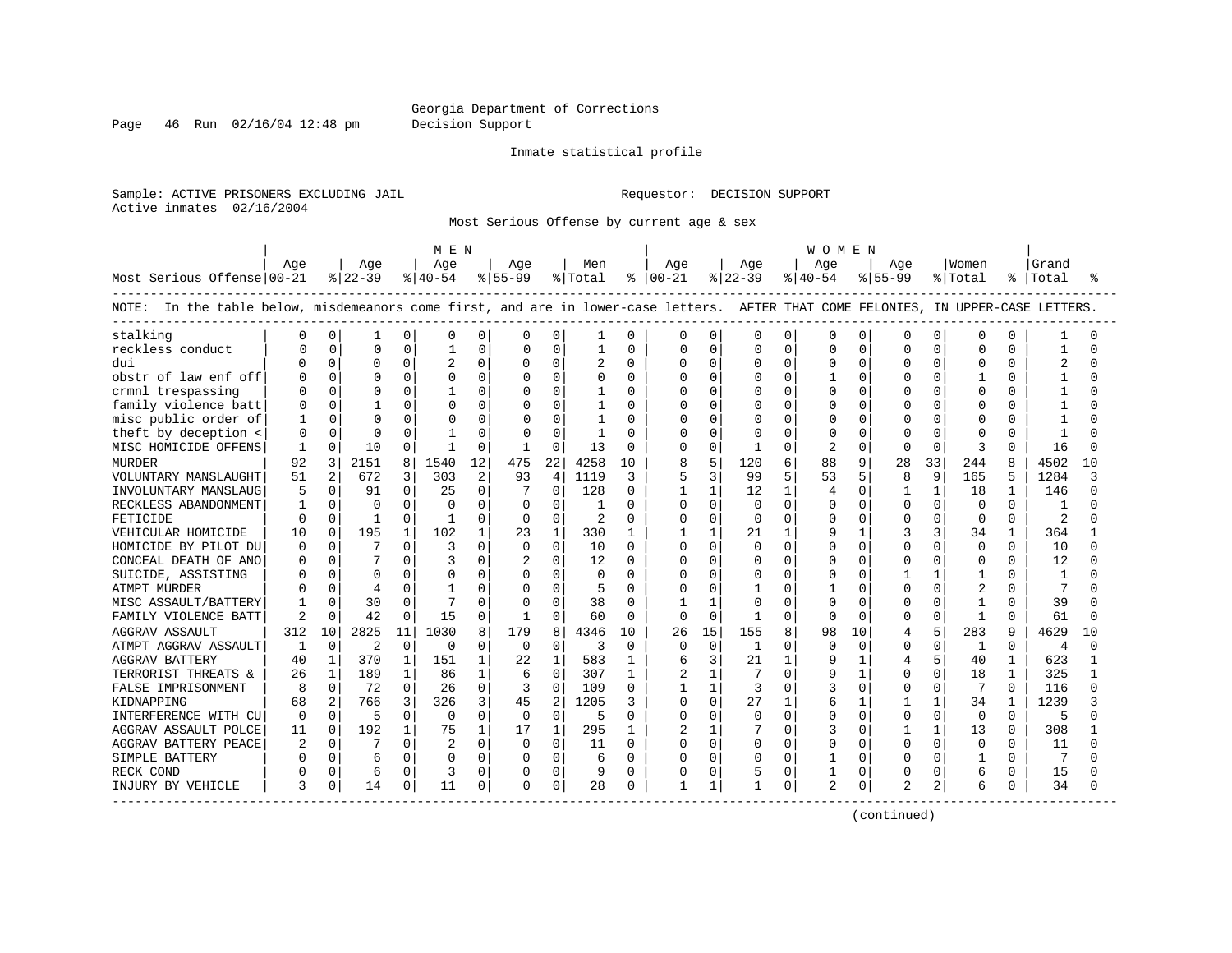Page 47 Run 02/16/04 12:48 pm Decision Support

Inmate statistical profile

Sample: ACTIVE PRISONERS EXCLUDING JAIL **Requestor: DECISION SUPPORT** Active inmates 02/16/2004

Most Serious Offense by current age & sex (CONTINUED)

|                            |          |             |              |          | M E N    |          |              |          |          |                |               |              |          |              | W O M E N |          |             |   |                |              |       |    |
|----------------------------|----------|-------------|--------------|----------|----------|----------|--------------|----------|----------|----------------|---------------|--------------|----------|--------------|-----------|----------|-------------|---|----------------|--------------|-------|----|
|                            | Age      |             | Age          |          | Age      |          | Age          |          | Men      |                | Age           |              | Age      |              | Age       |          | Age         |   | Women          |              | Grand |    |
| Most Serious Offense 00-21 |          |             | $ 22-39 $    |          | $ 40-54$ |          | $8 55-99$    |          | % Total  |                | $8   00 - 21$ |              | $ 22-39$ |              | $ 40-54$  |          | $8155 - 99$ |   | % Total        | ႜ            | Total |    |
| STALKING                   | $\Omega$ | 0           | 1            | 0        | 1        | 0        | 0            | 0        | 2        | 0              | 0             | 0            | 0        | 0            | 0         | 0        | 0           | 0 | 0              | 0            | 2     |    |
| <b>AGGRAV STALKING</b>     |          | $\mathbf 0$ | 120          | 0        | 59       | 0        | 8            | $\Omega$ | 196      | 0              | 0             | 0            |          | $\Omega$     |           | 0        | 0           |   | 3              | 0            | 199   |    |
| ATMPT KIDNAP               |          | 0           |              | 0        |          | $\Omega$ |              | O        | 5        | $\Omega$       | Λ             | 0            | 0        | $\Omega$     | 0         | n        | $\Omega$    | U | $\Omega$       | $\cap$       |       |    |
| ARSON MISC                 |          | $\Omega$    | 2            | O        | -1       | $\Omega$ | O            | O        | 3        | $\Omega$       | Ω             | 0            | U        | <sup>0</sup> | O         | n        | O           | O | $\Omega$       | $\Omega$     | Р     |    |
| ARSON 1ST DEGREE           |          | 0           | 56           | 0        | 31       | $\Omega$ |              | 0        | 96       | $\Omega$       |               | $\mathbf{1}$ | 10       |              |           |          |             | U | 20             | 1            | 116   |    |
| ARSON 2ND DEGREE           |          | $\Omega$    | 9            | 0        |          | $\Omega$ | 0            | 0        | 14       | $\Omega$       |               | 0            | 0        | $\Omega$     |           | $\Omega$ | 0           | O | 0              | $\Omega$     | 14    |    |
| ARSON 3RD DEGREE           |          | 0           |              | O        |          | $\Omega$ |              | 0        |          | $\Omega$       |               | 0            | C        | $\Omega$     | O         | 0        |             | O | 0              | O            |       |    |
| CRMNL POSS EXPLOSIVE       |          | 0           | C            | 0        |          | 0        |              | 0        |          | $\Omega$       |               | 0            | C        | $\Omega$     | 0         | 0        | 0           | O | $\Omega$       | O            |       |    |
| MISC CRIMINAL DAMAGE       |          | $\Omega$    | $\sqrt{ }$   | 0        |          | $\Omega$ | 0            | O        | $\Omega$ | $\Omega$       |               | 0            |          | $\Omega$     | U         | $\Omega$ | $\Omega$    | O |                | $\cap$       |       |    |
| CRMNL DAMAGE 1ST DEG       |          | $\Omega$    | 20           | 0        |          | 0        | 0            | 0        | 34       | $\Omega$       | Ω             | 0            | 0        | 0            |           | 0        | 0           | 0 | 1              | 0            | 35    |    |
| CRMNL DAMAGE 2ND DEG       | q        | 0           | 47           | 0        | 17       | 0        |              | 0        | 74       | 0              |               | 1            |          | $\Omega$     |           | 0        | U           | O | 4              | O            | 78    |    |
| VANDALISM TO CHURCH        |          | $\Omega$    | 0            | 0        | O        | 0        | 0            | 0        | O        | 0              | Ω             | 0            |          | $\Omega$     | 0         | 0        | O           | O |                | O            |       |    |
| ALTER ID                   |          | 0           | 4            | $\Omega$ | O        | 0        | 0            | 0        | 6        | 0              | $\Omega$      | 0            | 0        | $\Omega$     | 0         | $\Omega$ | $\Omega$    | O | 0              | $\Omega$     | 6     |    |
| <b>BURGLARY</b>            | 472      | 15          | 3007         | 11       | 1403     | 11       | 72           | 3        | 4954     | 11             | 10            | 6            | 125      |              | 56        | 6        | 0           | O | 191            | 6            | 5145  | 11 |
| POSS BURGLAR TOOLS         |          | $\Omega$    | 17           | 0        |          | $\Omega$ |              | 0        | 28       | $\Omega$       | 0             | 0            | 2        | $\Omega$     |           | 0        | 0           |   | 3              |              | 31    |    |
| ATMPT BURGLARY             |          | 0           | 14           | O        |          | $\Omega$ | 0            | O        | 26       | $\Omega$       | Ω             | 0            | U        | $\Omega$     |           | O        | 0           |   |                | $\cap$       | 27    |    |
| MISC FORGERY               |          | $\Omega$    | 4            | U        |          | O        | <sup>0</sup> | O        | 6        | $\Omega$       | U             | $\Omega$     |          | $\Omega$     | 1         | $\Omega$ | O           | O | $\overline{c}$ | <sup>0</sup> | 8     |    |
| FORGERY 1ST DEGREE         | 26       | 1           | 555          | 2        | 333      | 3        | 20           | 1        | 934      | $\overline{2}$ | 13            | 8            | 282      | 15           | 125       | 12       |             | 3 | 423            | 13           | 1357  |    |
| FORGERY 2ND DEGREE         |          | $\Omega$    | 14           | O        | 8        | O        | 0            | O        | 23       | $\Omega$       | 2             | -1           | 5        | $\Omega$     | 4         | 0        | 0           | 0 | 11             | <sup>0</sup> | 34    |    |
| <b>BAD CHECKS</b>          |          | $\Omega$    | .5           | 0        |          | $\Omega$ | 0            | 0        | 10       | $\Omega$       |               | $\Omega$     |          | 0            | 2         | $\Omega$ | 0           | 0 | 6              | $\Omega$     | 16    |    |
| THEFT CREDIT CARD          |          | 0           | 12           | 0        |          | 0        |              | 0        | 18       | $\Omega$       |               | 0            | 3        | $\Omega$     | 2         | 0        | 0           | 0 | 5              | $\Omega$     | 23    |    |
| FRAUDULENT CREDIT CA       |          | 0           | 42           | 0        | 10       | 0        | 0            | 0        | 60       | <sup>0</sup>   |               | 0            | 18       |              | 6         |          |             | 1 | 25             |              | 85    |    |
| TELECOMMUNICATIONS F       |          | $\Omega$    | 2            | 0        | O        | $\Omega$ | 0            | 0        | 2        | $\Omega$       | Λ             | 0            | 0        | $\Omega$     | U         | $\Omega$ | O           | 0 | 0              | U            |       |    |
| ATMPT FORGERY              |          | $\Omega$    | C            | U        | -1       | 0        | O            | O        |          | O              | Λ             | 0            |          | O            | U         | $\Omega$ | O           | O | -1             | U            |       |    |
| FRAUDULENT ACCESS CO       |          | $\Omega$    | -1           | O        |          | 0        | 0            | O        | 3        | O              |               | 0            | 0        | $\Omega$     | U         | $\Omega$ | O           | O | 0              | <sup>0</sup> | 3     |    |
| MISC FRAUD                 |          | 0           | 11           | O        | -11      | 0        | 4            | 0        | 28       | 0              | Λ             | 0            |          | $\Omega$     | 4         | 0        | 0           | 0 | 11             | $\Omega$     | 39    |    |
| THEFT BY TAKING            | 45       | 1           | 484          | 2        | 215      | 2        | 20           | 1        | 764      | 2              | 3             | 2            | 58       | 3            | 47        | 5        | 3           | 3 | 111            | 4            | 875   |    |
| THEFT BY DECEPTION         |          | 0           | 23           | 0        | 15       | 0        | 3            | 0        | 41       | 0              |               | 1            |          | $\Omega$     | 2         | 0        | 0           | U | 10             |              | 51    |    |
| THEFT BY EXTORTION         |          |             | -C           | U        | -1       | O        |              | 0        |          | O              |               | 0            | C        | $\Omega$     | U         | n        | O           |   | $\Omega$       |              |       |    |
| THEFT OF LOST PROPER       | C        | $\Omega$    | $\mathbf{1}$ | U        | $\Omega$ | 0        |              | 0        |          | $\Omega$       |               | 0            | $\Omega$ | $\Omega$     | 0         | O        | 0           | 0 | $\Omega$       | O            | 2     |    |
| THEFT BY REC STOLEN        | 100      | 3           | 521          | 2        | 192      | 2        | 10           | 0        | 823      | 2              | 6             | 3            | 25       | 1            | 10        | 1        |             | 1 | 42             | 1            | 865   |    |
| THEFT OF SERVICES          |          | 0           |              | O        | $\Omega$ | $\Omega$ | $\Omega$     | $\Omega$ |          | O              |               | 0            | U        | $\Omega$     | O         | $\Omega$ | O           | O | $\Omega$       | O            | -1    |    |
| THEFT BY CONVERSION        |          | 0           | 12           | 0        | 13       | 0        |              | 0        | 26       | 0              |               | 0            |          | $\Omega$     |           | 0        |             | 0 | 5              | 0            | 31    |    |
| THEFT OF TRADE SECRE       | 0        | 0           | C            | 0        | 1        | 0        | 0            | 0        |          | $\Omega$       | 0             | 0            | 0        | 0            | 0         | 0        | $\Omega$    | 0 | $\Omega$       | 0            | 1     |    |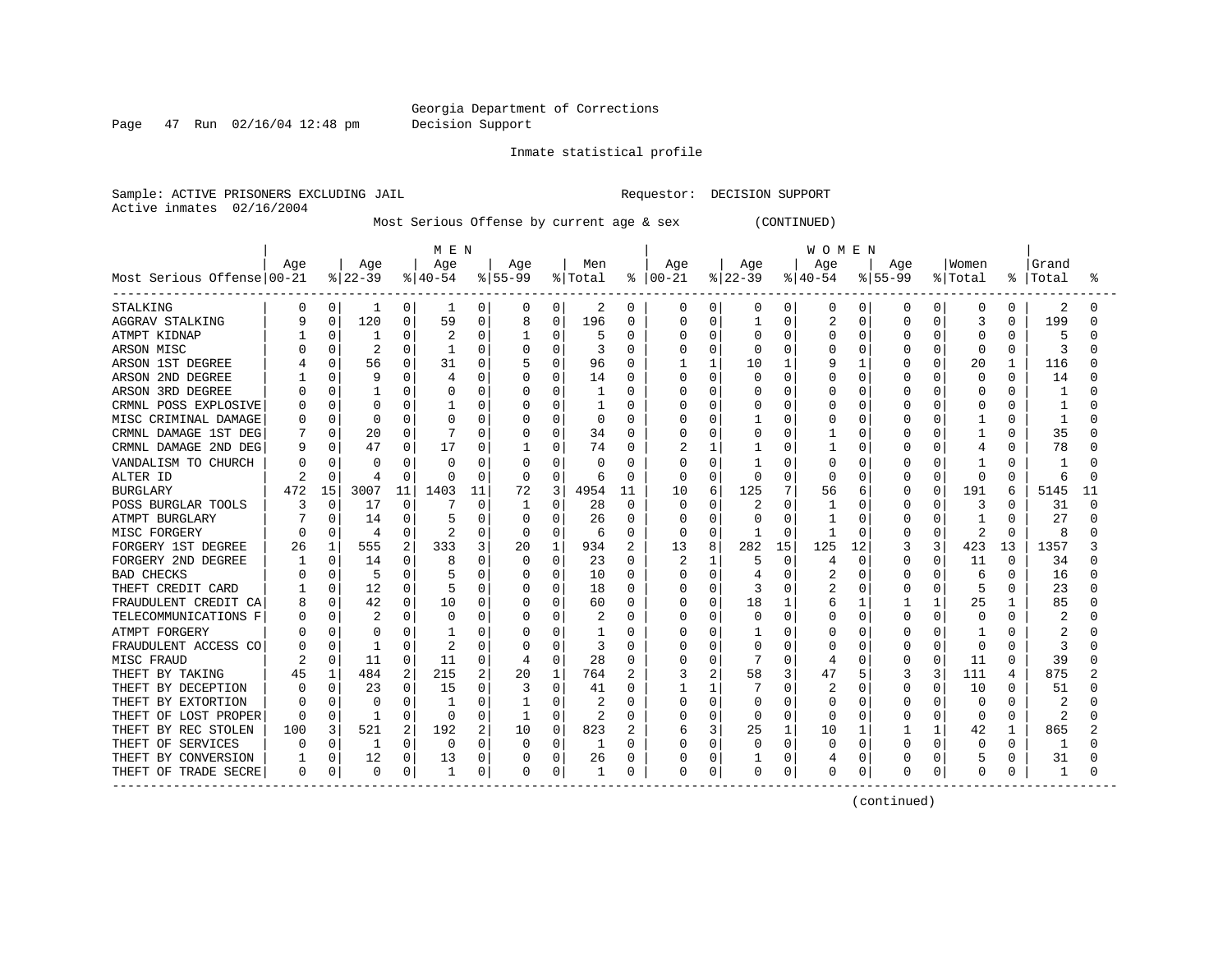Page 48 Run 02/16/04 12:48 pm Decision Support

Inmate statistical profile

Sample: ACTIVE PRISONERS EXCLUDING JAIL **Requestor: DECISION SUPPORT** Active inmates 02/16/2004

Most Serious Offense by current age & sex (CONTINUED)

|                            |          |          |                |             | MEN      |              |           |                |         |                |          |                |          |          | WOMEN        |          |              |              |                |              |           |   |
|----------------------------|----------|----------|----------------|-------------|----------|--------------|-----------|----------------|---------|----------------|----------|----------------|----------|----------|--------------|----------|--------------|--------------|----------------|--------------|-----------|---|
|                            | Age      |          | Age            |             | Age      |              | Age       |                | Men     |                | Aqe      |                | Age      |          | Age          |          | Aqe          |              | Women          |              | Grand     |   |
| Most Serious Offense 00-21 |          |          | $ 22-39 $      |             | $ 40-54$ |              | $8 55-99$ |                | % Total | ᡷ              | $ 00-21$ |                | $ 22-39$ |          | $ 40-54$     |          | $8155 - 99$  |              | % Total        |              | %   Total | ° |
| CONVSN PAYMNTS REAL        | 0        | 0        | 1              | 0           | 1        | 0            | 0         | 0              | 2       | 0              | 0        | 0              | 0        | 0        | 0            | 0        | 0            | 0            | 0              | 0            | 2         | O |
| ATMPT THEFT BY TAKIN       |          | $\Omega$ | $\overline{c}$ | $\Omega$    | 2        | 0            | 0         | $\Omega$       | 5       | $\Omega$       | Ω        | 0              | Ω        | 0        | O            |          | O            | O            | $\Omega$       | 0            | 5         | O |
| THEFT MOTORVEH OR PA       | 17       |          | 82             | 0           | 23       | 0            |           | $\Omega$       | 125     | <sup>0</sup>   | O        | 0              | 3        | 0        |              | Ω        | O            |              | 4              | 0            | 129       |   |
| THEFT BRING PROP IN        |          |          | 8              | O           | 5        | 0            |           | O              | 14      | O              | Ω        | $\Omega$       | U        | O        | U            | N        | O            |              | <sup>0</sup>   | <sup>0</sup> | 14        |   |
| THEFT RECV PROP OUT        |          | 0        | 2              | $\Omega$    | -1       | 0            | $\Omega$  | O              | 3       | O              | Λ        | $\Omega$       | O        | O        | O            | 0        |              | O            | $\Omega$       | 0            | 3         |   |
| THEFT BY SHOPLIFTING       | 6        | $\Omega$ | 192            |             | 237      | 2            | 27        | 1              | 462     | 1              |          | 2              | 79       |          | 90           | 9        | 4            | 5            | 177            | 6            | 639       |   |
| ENTERING VEHICLE           | 25       |          | 86             | $\Omega$    | 56       | 0            | 3         | $\Omega$       | 170     | $\Omega$       | 0        | $\Omega$       | 4        | O        | 3            | 0        | 0            | $\Omega$     | 7              | 0            | 177       |   |
| <b>ROBBERY</b>             | 315      | 10       | 1351           | 5           | 390      | 3            | 26        | $\mathbf{1}$   | 2082    | 5              | 15       | 9              | 81       |          | 13           | 1        | 3            | 3            | 112            |              | 2194      |   |
| ARMED ROBBERY              | 490      | 16       | 3006           | 11          | 806      | 6            | 83        | 4              | 4385    | 10             | 16       | 9              | 68       | 4        | 21           | 2        | O            | O            | 105            | 3            | 4490      | q |
| ROBBERY BY FORCE           | 33       | 1        | 49             | $\mathbf 0$ | 8        | 0            | $\Omega$  | 0              | 90      | $\Omega$       | 4        | 2              | 3        | O        | $\mathbf{1}$ | $\Omega$ | 0            | O            | 8              | $\Omega$     | 98        |   |
| ROBBERY BY INTIMIDAT       | 35       | 1        | 70             | $\Omega$    | 15       | 0            | 0         | 0              | 120     | 0              | 3        | $\overline{2}$ | 5        | O        | 0            | 0        | O            | 0            | 8              | $\Omega$     | 128       | ∩ |
| ROBBERY BY SUDDEN SN       | 10       | $\Omega$ | 39             | $\Omega$    | 18       | 0            |           | 0              | 68      | $\Omega$       | Ω        | 0              | 3        | $\Omega$ | O            | N        | O            | U            | 3              | $\Omega$     | 71        |   |
| HIJACKING MOTOR VEHI       | 11       | $\Omega$ | 19             | $\Omega$    | O        | 0            | 0         | $\Omega$       | 30      | $\Omega$       | O        | 0              |          | O        | 0            | O        | O            | O            |                | 0            | 31        |   |
| ATMPT ROBBERY              | д        | U        | 17             | 0           | 6        | 0            | 0         | $\Omega$       | 28      | $\Omega$       | Ω        | 0              |          | O        | 0            | O        | O            | O            |                | 0            | 29        | U |
| ATMPT ARMED ROBBERY        | 18       |          | 43             | N           |          | 0            | $\Omega$  | O              | 66      | 0              | 3        | $\overline{c}$ |          | O        | O            |          |              |              | 4              | O            | 70        |   |
| MISC SEXUAL OFFENSE        | C        | 0        | 13             | 0           | 5        | 0            | $\Omega$  | $\Omega$       | 18      | O              | Ω        | 0              |          | O        |              |          | U            |              |                | 0            | 19        |   |
| <b>RAPE</b>                | 41       | 1        | 783            | 3           | 806      | 6            | 137       | 6              | 1767    | $\overline{4}$ | ი        | ∩              |          | C        | 2            | N        |              | $\mathbf{1}$ | 4              | O            | 1771      |   |
| SODOMY                     |          | O        | 9              | $\Omega$    | 10       | 0            |           | O              | 27      | O              | Ω        | $\Omega$       | ი        | O        | O            | 0        | O            | O            | <sup>0</sup>   | 0            | 27        |   |
| AGGRAV SODOMY              |          | 0        | 84             | 0           | 103      | $\mathbf{1}$ | 42        | $\overline{2}$ | 235     | 1              | Ω        | $\Omega$       |          | U        |              | 0        |              | 1            |                | 0            | 239       |   |
| INCEST                     |          | 0        | 56             | $\Omega$    | 71       | $\mathbf{1}$ | 26        | $\mathbf{1}$   | 155     | 0              | Ω        | $\Omega$       | 4        | O        |              | N        | O            | U            | 5              | $\Omega$     | 160       |   |
| <b>BIGAMY</b>              |          | 0        | 0              | $\Omega$    | -1       | 0            | 0         | $\Omega$       |         | $\Omega$       |          | 0              |          | O        | 0            | N        |              | 0            | $\Omega$       | 0            |           |   |
| AGGRAV SEXUAL BATTER       |          | 0        | 46             | 0           | 50       | 0            | 13        | 1              | 111     | <sup>0</sup>   |          | 0              | N        | O        |              | N        | O            | U            |                | 0            | 113       |   |
| PIMPING A MINOR UNDE       |          | $\Omega$ | -1             | $\Omega$    | O        | 0            | 0         | $\Omega$       | 3       | $\Omega$       |          | 1              | Ω        | $\Omega$ | O            | O        | U            | O            | $\mathbf{1}$   | 0            | 4         |   |
| PANDERING BY COMPULS       | C        | $\Omega$ | $\Omega$       | $\Omega$    | 1        | 0            | $\Omega$  | $\Omega$       | 1       | $\Omega$       | U        | 0              | Ω        | O        | 0            | 0        |              | 0            | $\Omega$       | $\Omega$     |           |   |
| STATUTORY RAPE             | 82       | 3        | 466            | 2           | 101      | 1            | 22        | $\mathbf{1}$   | 671     | 2              | N        | 0              | 7        | U        | 2            | O        | U            | O            | 9              | <sup>0</sup> | 680       |   |
| CHILD MOLESTATION          | 119      | 4        | 929            | 4           | 774      | 6            | 285       | 13             | 2107    | 5              |          | 1              | 29       | 2        |              | 1        |              | 1            | 38             | 1            | 2145      |   |
| ENTICING CHILD-INDEC       | 3        | 0        | 38             | $\Omega$    | 21       | 0            | 9         | 0              | 71      | $\Omega$       | U        | 0              | 4        | $\Omega$ | 0            | O        | <sup>0</sup> | $\Omega$     | $\overline{4}$ | 0            | 75        |   |
| AGGRAV CHILD MOLESTA       | 36       |          | 480            | 2           | 495      | 4            | 162       | 8              | 1173    | 3              | ი        | 0              | 9        | 0        | 14           |          | O            | O            | 23             |              | 1196      |   |
| SEXL/ASSLT/AGN/PERS        |          | $\Omega$ | 4              | $\Omega$    | 0        | 0            | 0         | 0              | 4       | $\Omega$       | Ω        | 0              | 2        | O        | 0            | N        |              |              |                |              | 6         |   |
| SOLICIT SODOMY FROM        |          | O        | n              | O           |          | 0            |           | O              |         | O              | Ω        | 0              | Ω        | O        | O            | N        | O            | O            | $\Omega$       | O            | 3         |   |
| SEX OFFENDER FAIL RE       |          | 0        | 3              | $\Omega$    |          | 0            | O         | 0              |         | $\Omega$       | Λ        | $\Omega$       | ი        | O        | O            | O        | O            | O            | ∩              | 0            | 7         |   |
| ATMPT RAPE                 |          | $\Omega$ | 17             | 0           | 6        | 0            | 0         | 0              | 24      | $\Omega$       |          | 0              | N        | $\cap$   | O            | $\Omega$ | U            | O            | n              | 0            | 24        |   |
| ATMPT AGGRAV SODOMY        | 2        | $\Omega$ |                | 0           |          | 0            |           | 0              |         | $\Omega$       |          | 0              | Ω        | 0        | 0            | 0        |              | 0            |                |              | 9         |   |
| ATMPT CHILD MOLESTAT       | $\Omega$ | 0        | 3              | 0           | 1        | 0            |           | 0              | 4       | 0              | Ω        | 0              | 0        | 0        | 0            | 0        | 0            | 0            | $\Omega$       |              | 4         |   |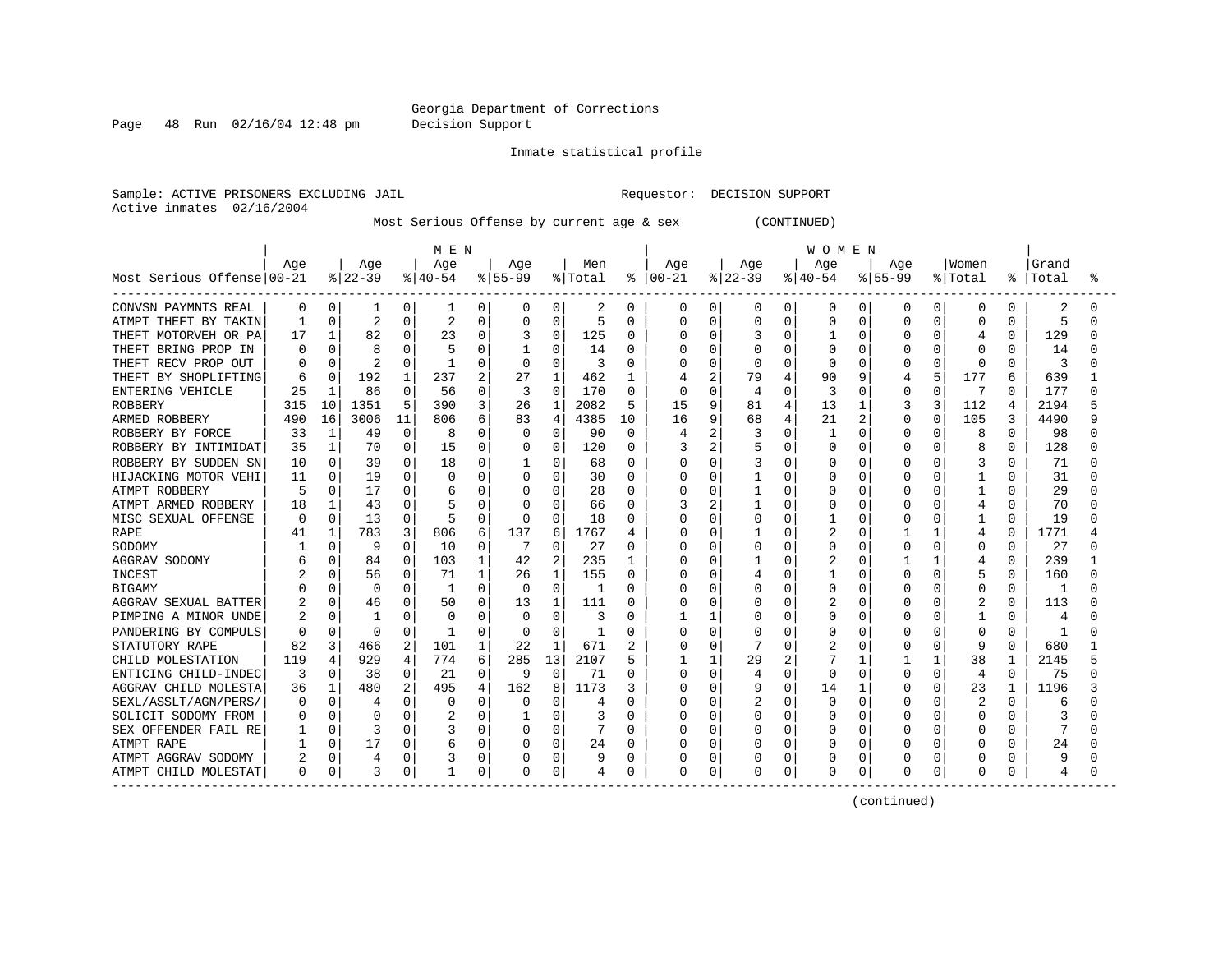Page 49 Run 02/16/04 12:48 pm Decision Support

Inmate statistical profile

Sample: ACTIVE PRISONERS EXCLUDING JAIL **Requestor: DECISION SUPPORT** Active inmates 02/16/2004

Most Serious Offense by current age & sex (CONTINUED)

|                            |     |          |              |   | M E N     |          |                |             |                |              |               |              |              |              | <b>WOMEN</b> |          |             |          |             |          |                |   |
|----------------------------|-----|----------|--------------|---|-----------|----------|----------------|-------------|----------------|--------------|---------------|--------------|--------------|--------------|--------------|----------|-------------|----------|-------------|----------|----------------|---|
|                            | Aqe |          | Age          |   | Age       |          | Age            |             | Men            |              | Aqe           |              | Age          |              | Age          |          | Aqe         |          | Women       |          | Grand          |   |
| Most Serious Offense 00-21 |     |          | $ 22-39$     |   | $ 40-54 $ |          | $ 55-99$       |             | % Total        |              | $8   00 - 21$ |              | $ 22-39$     |              | $ 40-54 $    |          | $8155 - 99$ |          | % Total     |          | %   Total      | ° |
| AGG ASLT W ATMPT TO        | 1   | 0        | 8            | 0 | 1         | 0        | 0              | 0           | 10             | 0            | 0             | 0            | 0            | 0            | 0            | 0        | 0           | 0        | 0           | 0        | 10             | 0 |
| EXHIB SEX SHOWS TO M       | Ω   | $\Omega$ | U            | 0 | 0         | 0        |                | 0           |                | $\Omega$     | 0             | 0            | 0            | O            | $\Omega$     | $\Omega$ |             | 0        | 0           |          | -1             | N |
| FALSE SWEARNG WRITTN       |     | 0        | 0            | 0 |           | 0        |                | $\Omega$    |                | $\Omega$     | Ω             | 0            | 0            | O            | $\Omega$     | 0        | $\cap$      |          | $\mathbf 0$ |          | $\mathbf{1}$   | U |
| BRIBERY GOVT OFFICER       |     | 0        |              | O |           | O        |                | $\Omega$    | 3              | <sup>0</sup> | ი             | O            |              | U            | O            | $\Omega$ |             | O        |             |          | 4              | U |
| VIOL OATH PUBLIC OFF       |     | $\Omega$ | -1           | 0 |           | U        |                | $\Omega$    | $\overline{c}$ | $\Omega$     | ი             | $\Omega$     | U            | U            | $\Omega$     | $\Omega$ |             | $\Omega$ | $\Omega$    |          | 2              | U |
| DEFRAUDING STATE           |     | $\Omega$ | U            | O |           | O        |                | $\Omega$    |                | <sup>0</sup> | ი             | $\Omega$     |              | U            |              | $\Omega$ |             | $\Omega$ |             | U        |                |   |
| INFLUENCING WITNESS        | 0   | $\Omega$ | 4            | 0 | $\Omega$  | O        | 0              | $\Omega$    | 4              | $\Omega$     |               | $\Omega$     | 0            | O            | $\Omega$     | $\Omega$ |             |          | 1           | 0        | 5              |   |
| OBSTR OF LAW ENF OFF       | 34  | 1        | 415          | 2 | 145       | 1        | 9              | 0           | 603            | $\mathbf{1}$ | 4             | 2            | 33           | 2            | 14           | 1        |             | 0        | 51          | 2        | 654            |   |
| MISC JUDICIAL PROCEE       | Ω   | 0        |              | O | 0         | $\Omega$ |                | $\Omega$    |                | $\Omega$     |               | $\Omega$     | 0            | $\Omega$     | $\Omega$     | $\Omega$ |             | $\Omega$ | $\mathbf 0$ | $\Omega$ |                | U |
| PERJURY                    |     | $\Omega$ | 1            | 0 | O         | $\Omega$ |                | $\Omega$    |                | $\Omega$     | ი             | 0            | 0            | $\Omega$     | $\Omega$     | $\Omega$ |             | $\Omega$ | $\mathbf 0$ | 0        |                |   |
| IMPERSONATING OFFICE       |     | $\Omega$ | 2            | 0 |           | 0        | $\Omega$       | $\Omega$    | 3              | $\Omega$     | N             | 0            | 0            | 0            | O            | $\Omega$ | O           | 0        | $\Omega$    | O        |                | N |
| <b>EMBRACERY</b>           |     | $\Omega$ | $\mathbf{1}$ | O | $\Omega$  | $\Omega$ |                | $\Omega$    | 1              | $\Omega$     | ი             | $\Omega$     | 0            | U            | $\Omega$     | $\Omega$ |             | $\Omega$ | $\mathbf 0$ | U        | -1             | U |
| FALSE STATEMENTS GOV       |     | 0        | 11           | 0 |           | 0        |                | $\Omega$    | 15             | $\Omega$     | Ω             | 0            |              | O            | 3            | $\Omega$ |             | 0        | 6           | 0        | 21             | U |
| IMPERSNTNG IN LEGAL        |     | 0        | 2            | 0 | $\Omega$  | 0        | 0              | $\Omega$    | 2              | $\Omega$     | Ω             | 0            | 2            | O            | $\Omega$     | 0        |             | 0        | 2           | U        | 4              |   |
| <b>ESCAPE</b>              |     | O        | 53           | 0 | 20        | 0        | 2              | $\Omega$    | 78             | $\Omega$     | N             | 0            |              |              | O            | O        |             |          | 2           |          | 80             |   |
| AIDING ESCAPE              |     | O        | $\mathbf{1}$ | 0 |           | 0        |                | $\Omega$    |                | $\Omega$     |               | 0            | 0            | O            | $\Omega$     | 0        |             |          | 0           |          | 4              |   |
| HINDERING APPREH OR        |     | U        |              | O |           | O        | <sup>0</sup>   | $\Omega$    |                | $\Omega$     | ი             | ∩            |              | U            | 1            | $\Omega$ |             |          |             |          | 13             | U |
| <b>BAIL JUMPING</b>        |     | 0        |              | 0 |           | U        |                | $\Omega$    |                | $\Omega$     | Ω             | $\Omega$     | U            | U            | $\Omega$     | $\Omega$ |             | $\Omega$ | $\Omega$    |          |                |   |
| ATMPT ESCAPE               |     | 0        |              | O |           | U        | $\Omega$       | $\Omega$    |                | <sup>0</sup> | Ω             | O            |              | U            | $\Omega$     | $\Omega$ |             | $\Omega$ | $\Omega$    | U        |                |   |
| FALSE PUBLIC ALARM         |     | $\Omega$ | -1           | 0 | $\Omega$  | 0        | 0              | $\Omega$    | -1             | $\Omega$     |               | 0            | 0            | U            | $\Omega$     | $\Omega$ |             | $\Omega$ | $\Omega$    | U        | -1             |   |
| CRMNL INTERFERE GOVT       |     | 0        | 22           | 0 | 11        | 0        | 2              | 0           | 38             | $\Omega$     |               | $\Omega$     |              | O            | $\Omega$     | 0        |             | $\Omega$ | 2           |          | 40             | በ |
| <b>BUS HIJACKING</b>       |     | $\Omega$ | $\mathbf{1}$ | O | $\Omega$  | 0        |                | $\Omega$    | 1              | $\Omega$     |               | 0            | O            | O            | $\Omega$     | 0        |             | $\Omega$ | $\Omega$    |          | 1              |   |
| REMOVAL BAGGAGE, CARG      |     | $\Omega$ | $\Omega$     | 0 |           | 0        |                | 0           | 2              | $\Omega$     | O             | $\Omega$     | $\Omega$     | 0            | $\Omega$     | 0        | $\cap$      | 0        | $\Omega$    | $\Omega$ | $\overline{2}$ | ∩ |
| CRUELTY TO CHILDREN        |     | 0        | 181          |   | 52        | $\Omega$ |                | $\Omega$    | 242            | 1            | 2             | $\mathbf{1}$ | 74           | 4            | 8            | 1        |             | $\Omega$ | 84          | 3        | 326            |   |
| ATMPT CRUELTY TO CHI       |     | $\Omega$ | <sup>0</sup> | 0 |           | O        |                | $\Omega$    | 1              | $\Omega$     | U             | $\Omega$     | U            | U            | $\Omega$     | $\Omega$ |             | $\Omega$ | $\mathbf 0$ | $\cap$   | -1             | ∩ |
| SEX EXPLOITATION CHI       |     | 0        | 7            | 0 |           | 0        | 3              | 0           | 16             | $\Omega$     |               | 1            | 0            | 0            | 0            | $\Omega$ |             | 0        | -1          | U        | 17             |   |
| ABANDONMENT OF CHILD       | Ω   | $\Omega$ |              | 0 | O         | 0        | 0              | $\Omega$    | 1              | $\Omega$     | Ω             | 0            |              | U            |              | 0        |             | 0        | 2           |          | 3              |   |
| MISC WEAPON/EXPLOSIV       | 3   | O        |              | 0 |           | O        | 0              | $\Omega$    | 11             | $\Omega$     | ი             | 0            |              |              | <sup>0</sup> | $\Omega$ |             |          | 0           |          | 11             |   |
| CARRY CONCEALED WEAP       | 0   | $\Omega$ | -1           | 0 |           | 0        | 0              | $\Omega$    | 3              | $\Omega$     |               | 0            |              |              | $\Omega$     | 0        |             |          |             |          | 4              |   |
| POSS OF FIREARM DUR        | 12  | $\Omega$ | 145          | 1 | 50        | O        |                | $\Omega$    | 216            | $\Omega$     | N             | $\cap$       | б            |              | 2            | $\Omega$ |             | O        | 8           | O        | 224            |   |
| POSS OF CERTAIN WEAP       |     | 0        | 19           | 0 |           | $\Omega$ | $\overline{2}$ | $\Omega$    | 29             | $\Omega$     | N             | $\Omega$     | $\mathbf{1}$ | 0            | <sup>0</sup> | $\Omega$ |             | $\Omega$ | -1          | U        | 30             | n |
| POSS FIREARM CONVCT        | 15  | 0        | 416          | 2 | 195       | 2        | 27             | 1           | 653            | -1           | N             | $\Omega$     | 13           | $\mathbf{1}$ | 5            | 0        |             |          | 19          | 1        | 672            |   |
| CARRY WEAPON AT SCHO       |     | 0        | 4            | 0 | 0         | 0        | 0              | $\mathbf 0$ | 8              | 0            | Ω             | 0            | 0            | $\Omega$     |              | $\Omega$ |             | 0        | -1          | O        |                |   |
| POSS WEAPON BY PRISO       | 0   | 0        | 0            | 0 | 1         | 0        | 0              | 0           | 1              | 0            | 0             | 0            | 0            | 0            | $\Omega$     | 0        | 0           | 0        | $\mathbf 0$ | 0        | $\mathbf{1}$   | N |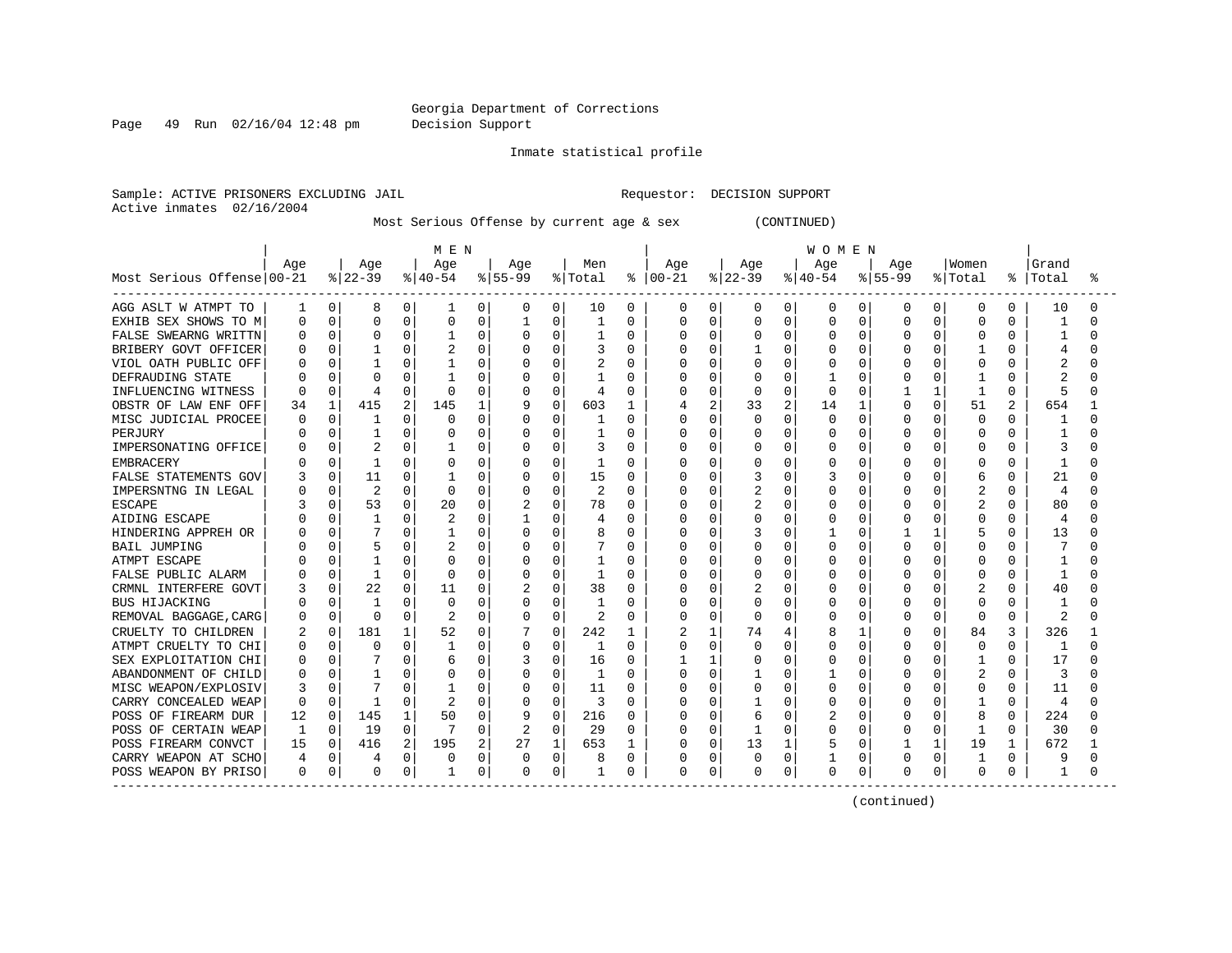Page 50 Run 02/16/04 12:48 pm Decision Support

Inmate statistical profile

Sample: ACTIVE PRISONERS EXCLUDING JAIL **Requestor: DECISION SUPPORT** Active inmates 02/16/2004

Most Serious Offense by current age & sex (CONTINUED)

|                            | M E N    |          |              |              |           |              |                |          |         |              |          | <b>WOMEN</b>   |           |              |             |              |              |              |                |              |       |    |
|----------------------------|----------|----------|--------------|--------------|-----------|--------------|----------------|----------|---------|--------------|----------|----------------|-----------|--------------|-------------|--------------|--------------|--------------|----------------|--------------|-------|----|
|                            | Age      |          | Age          |              | Age       |              | Age            |          | Men     |              | Age      |                | Age       |              | Age         |              | Age          |              | Women          |              | Grand |    |
| Most Serious Offense 00-21 |          |          | $ 22-39$     |              | $ 40-54 $ |              | $ 55-99$       |          | % Total | ႜ            | $ 00-21$ |                | $ 22-39 $ |              | $8140 - 54$ |              | $8155 - 99$  |              | % Total        | % ၂          | Total | °≈ |
| MISUSE FIREARM HUNTI       | 0        | 0        | 1            | 0            | 0         | 0            | 0              | 0        | 1       | 0            | 0        | 0              | 0         | 0            | 0           | 0            | 0            | 0            | 0              | $\Omega$     |       |    |
| CRUELTY TO ANIMALS         |          | 0        | 4            | 0            | 0         | 0            |                | $\Omega$ | 4       | $\Omega$     | 0        | $\Omega$       | 0         | $\Omega$     | $\Omega$    | 0            | $\Omega$     | O            | $\Omega$       | $\Omega$     | 4     |    |
| AGGRAV CRUELTY TO AN       |          | 0        | $\mathbf{1}$ | $\Omega$     |           | O            |                | $\Omega$ | 2       | $\Omega$     | 0        | $\Omega$       | 0         | $\Omega$     | $\Omega$    | $\Omega$     | $\cap$       | U            | $\Omega$       | $\Omega$     | 2     | U  |
| PEEPING TOM                |          | 0        | 12           | 0            |           | O            |                | $\Omega$ | 25      | $\Omega$     | ი        | $\Omega$       |           | $\Omega$     | O           | <sup>0</sup> | <sup>0</sup> | O            | $\Omega$       | <sup>0</sup> | 25    |    |
| RACKETEERING               |          | U        | 34           | $\Omega$     | 17        | $\Omega$     |                | $\Omega$ | 55      | $\Omega$     | Ω        | $\Omega$       | 6         | U            |             | 0            |              | $\mathbf{1}$ | 12             | 0            | 67    |    |
| S/D NARCOTICS OPIATE       |          | U        | 61           | $\Omega$     | 48        | 0            | 4              | 0        | 116     | $\Omega$     |          | 1              | 2         | $\Omega$     | 4           | O            | 2            | 2            | q              | 0            | 125   |    |
| S/D DEP STIM CNTRF D       |          | 0        | 79           | $\Omega$     | 31        | 0            |                | $\Omega$ | 117     | 0            |          | $\mathbf{1}$   | 15        |              | 6           | 1            | $\Omega$     | 0            | 22             |              | 139   |    |
| S/D OF LSD                 |          | 0        | $\Omega$     | 0            |           | 0            |                | $\Omega$ | 1       | $\Omega$     |          | $\Omega$       | 0         | $\Omega$     | $\Omega$    | 0            | $\Omega$     | $\Omega$     | 0              | $\Omega$     | 1     |    |
| S/D OF MARIJUANA           | 24       | 1        | 183          | $\mathbf{1}$ | 72        | $\mathbf{1}$ | 6              | $\Omega$ | 285     | 1            |          | 1              | 9         | $\cap$       | 2           | O            | $\Omega$     | U            | 12             | $\Omega$     | 297   |    |
| POSS NARCOTICS OPIAT       | 13       | $\Omega$ | 150          | $\mathbf{1}$ | 75        | $\mathbf{1}$ | 11             | 1        | 249     | 1            | 3        | $\overline{c}$ | 24        | 1            | 26          | 3            | 0            | 0            | 53             | 2            | 302   |    |
| POSS DEP STIM CNTRF        | 14       | 0        | 197          | $\mathbf{1}$ | 80        | 1            | 6              | 0        | 297     | -1           |          | 1              | 41        | 2            | 13          | 1            |              | 1            | 56             | 2            | 353   |    |
| POSS OF LSD                |          | 0        | 2            | $\Omega$     |           | $\Omega$     |                | 0        | 4       | $\Omega$     | 0        | $\Omega$       | 1         | O            | $\Omega$    | 0            | 0            | $\Omega$     | -1             | $\Omega$     | .5    | U  |
| POSS OF MARIJUANA          | 33       | 1        | 210          | 1            | 45        | 0            |                | 0        | 293     |              |          |                | 14        | -1           | 4           | 0            | <sup>0</sup> | $\Omega$     | 19             |              | 312   |    |
| ILLEGAL ATTM TO OBT        | O        | 0        | 2            | $\Omega$     | 3         | 0            |                | O        | 5       | $\Omega$     | U        | $\Omega$       | 5         | 0            |             |              |              |              |                | <sup>0</sup> | 12    |    |
| VIOL GA CNTRL SBST A       |          | 0        | 24           | $\Omega$     | 11        | 0            |                | $\Omega$ | 36      | $\Omega$     | 0        | 0              |           |              | $\Omega$    | 0            |              |              |                |              | 38    |    |
| VIOL DNGROUS DRGS AC       |          | O        | -1           | $\Omega$     | O         | O            |                | $\Omega$ |         | $\Omega$     | Ω        | $\Omega$       | 0         | U            | $\Omega$    | 0            |              |              | $\Omega$       | $\Omega$     |       |    |
| UNLWFL MFG/DEL/DIST        |          | 0        | 13           | 0            |           | O            |                | O        | 23      | <sup>0</sup> | Ω        | $\Omega$       |           | U            | U           | O            |              | O            |                | <sup>0</sup> | 24    |    |
| POSS DRUG RELATED MA       |          | O        | 0            | $\Omega$     |           | $\Omega$     |                | $\Omega$ | 0       | ∩            | 0        | $\Omega$       |           | U            | O           | U            |              | O            |                | <sup>0</sup> | -1    |    |
| S/D CONT SUB PUBLIC        |          | 0        | 64           | 0            | 12        | 0            | 3              | $\Omega$ | 86      | <sup>0</sup> |          |                |           | U            | O           | U            |              | 0            |                | <sup>0</sup> | 94    |    |
| S/D CONT SUB SCHOOL        |          | 0        | 26           | $\Omega$     | 8         | $\Omega$     | $\overline{2}$ | $\Omega$ | 37      | $\Omega$     |          | $\Omega$       | 0         | O            | $\Omega$    | 0            | 0            | $\Omega$     | $\Omega$       | $\Omega$     | 37    |    |
| S/D COCAINE                | 72       | 2        | 1118         | 4            | 472       | 4            | 36             | 2        | 1698    |              |          | $\mathbf{1}$   | 59        | 3            | 46          | 5            |              | 3            | 110            | 3            | 1808  |    |
| POSS OF COCAINE            | 130      | 4        | 1314         | 5            | 543       | 4            | 47             | 2        | 2034    | 5            | 5        | 3              | 137       |              | 87          | 9            |              | 2            | 231            |              | 2265  |    |
| ATMPT VIOL SUBSTANCE       | $\Omega$ | $\Omega$ | 47           | $\Omega$     | 22        | $\Omega$     | $\overline{2}$ | $\Omega$ | 71      | $\Omega$     | N        | $\Omega$       | 8         | $\Omega$     | 4           | 0            | <sup>0</sup> | 0            | 12             | $\Omega$     | 83    |    |
| MISC DRUGS TRAFFICKI       | 10       | 0        | 340          | 1            | 100       | 1            | 15             | 1        | 465     | 1            | 5        | 3              | 25        | 1            | 14          | 1            |              | 1            | 45             | 1            | 510   |    |
| TRAF COCAINE LESS 20       | 17       | 1        | 299          | $\mathbf{1}$ | 75        | $\mathbf{1}$ | 8              | $\Omega$ | 399     | 1            | N        | $\Omega$       | 17        | $\mathbf{1}$ | 5           | 0            | <sup>0</sup> | <sup>0</sup> | 22             | 1            | 421   |    |
| TRAF COCAINE 201-400       |          | 0        | 59           | $\Omega$     | 13        | 0            |                | 0        | 78      | $\Omega$     | U        | $\Omega$       | 6         | $\Omega$     | O           | 0            | <sup>0</sup> | O            | 6              | $\Omega$     | 84    | Λ  |
| TRAF COCAINE 401+ GM       |          | 0        | 77           | $\Omega$     | 32        | 0            | 6              | 0        | 117     | $\Omega$     |          |                |           | 0            |             | 0            |              |              | 11             | 0            | 128   |    |
| TRAF NARCOTIC LESS 1       | O        | 0        | 0            | 0            | 2         | 0            |                | $\Omega$ | 2       | $\Omega$     | 0        | 0              | 0         | O            | $\Omega$    | 0            |              | O            | 0              |              | 2     |    |
| TRAF NARCOTIC 15-28        |          | O        | <sup>0</sup> | 0            |           | 0            |                | $\Omega$ | 2       | $\Omega$     |          | 0              | 0         | O            | $\Omega$    | U            | $\Omega$     | O            | $\Omega$       |              |       |    |
| TRAF NARCOTIC 29+ GM       |          | 0        | 10           | $\Omega$     |           | $\Omega$     |                | $\Omega$ | 15      | $\Omega$     | Ω        | 0              | 0         | $\cap$       | 2           | O            | <sup>0</sup> | O            |                | $\Omega$     | 17    |    |
| TRAF MARIJNA 101-200       |          | 0        | 3            | $\Omega$     |           | 0            |                | $\Omega$ |         | $\Omega$     | Ω        | $\Omega$       |           | U            | $\Omega$    | 0            | ∩            | O            |                | $\Omega$     | 6     |    |
| TRAF MARIJNA 2001-10       |          | $\Omega$ | -1           | $\Omega$     | O         | 0            | $\Omega$       | $\Omega$ | 1       | <sup>0</sup> | Ω        | $\Omega$       | U         | O            | $\Omega$    | 0            | $\Omega$     | $\Omega$     | $\Omega$       | $\Omega$     |       |    |
| TRAF AMPHTMINE 28-19       |          | 0        | 13           | $\Omega$     |           | 0            |                | 0        | 17      | $\Omega$     |          | 1              |           | 0            |             | 0            |              | $\Omega$     | 2              | 0            | 19    |    |
| TRAF AMPHTMINE 200-3       | 0        | 0        | 3            | 0            |           | 0            |                | 0        | 4       | $\Omega$     | 0        | 0              | 2         | $\Omega$     | $\Omega$    | 0            | $\Omega$     | 0            | $\overline{2}$ |              | 6     |    |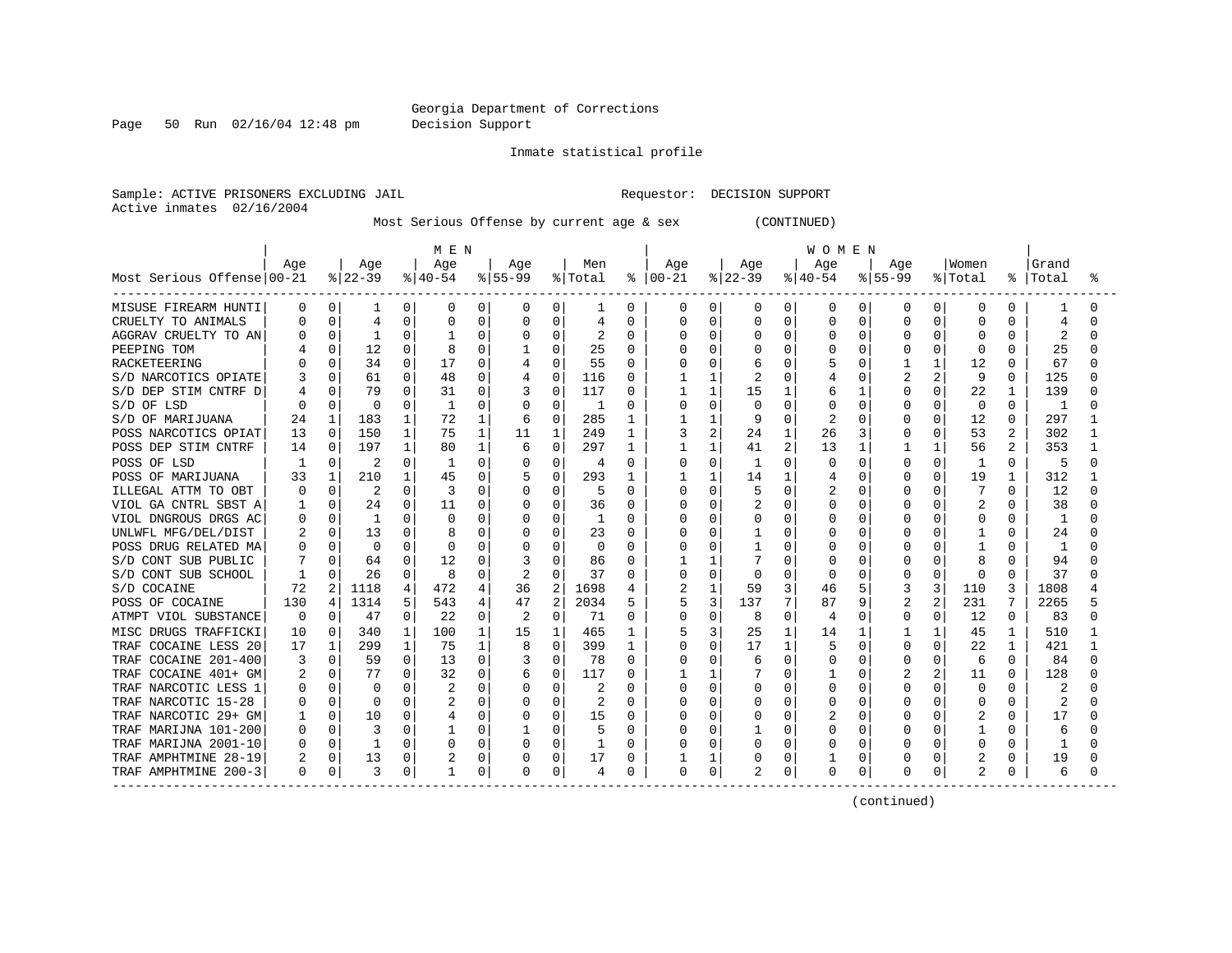Page 51 Run 02/16/04 12:48 pm Decision Support

Inmate statistical profile

Sample: ACTIVE PRISONERS EXCLUDING JAIL **Requestor: DECISION SUPPORT** Active inmates 02/16/2004

Most Serious Offense by current age & sex (CONTINUED)

|                            | M E N    |   |           |   |          |   |           |   |         |   |       | <b>WOMEN</b> |           |          |           |          |             |  |              |   |       |  |  |
|----------------------------|----------|---|-----------|---|----------|---|-----------|---|---------|---|-------|--------------|-----------|----------|-----------|----------|-------------|--|--------------|---|-------|--|--|
|                            | Age      |   | Age       |   | Age      |   | Age       |   | Men     |   | Age   |              | Age       |          | Age       |          | Age         |  | Women        |   | Grand |  |  |
| Most Serious Offense 00-21 |          |   | $ 22-39 $ |   | $ 40-54$ |   | $ 55-99 $ |   | % Total | ႜ | 00-21 |              | $ 22-39 $ |          | $ 40-54 $ |          | $8155 - 99$ |  | % Total      | ° | Total |  |  |
| TRAF AMPHTMINE 400+        |          |   |           |   |          |   |           |   |         | O |       |              |           | $\Omega$ |           |          |             |  |              |   | q     |  |  |
| CNSPIRE TRAFFIC CNTR       |          |   |           |   |          |   |           |   |         |   |       |              |           | $\Omega$ |           |          |             |  |              |   |       |  |  |
| USE COMM FACLTY VIO        |          |   |           |   |          |   |           |   |         |   |       |              |           |          |           |          |             |  |              |   |       |  |  |
| ATT/CONSPRCY COMMT C       |          |   |           |   |          |   |           |   | 26      |   |       |              |           |          |           |          |             |  |              |   | 30    |  |  |
| VIOL MOTOR VEHICLE L       |          |   | 40        | O | 30       |   |           |   | 73      |   |       |              |           |          |           |          |             |  |              |   | 79    |  |  |
| CHOP SHOP VIOLATION        |          |   |           |   |          |   |           |   |         |   |       |              |           |          |           |          |             |  |              |   |       |  |  |
| DRVNG HABTL VIOLATOR       | $\Omega$ |   | 84        |   | 115      |   | 15        |   | 214     |   |       |              |           |          |           |          |             |  | 11           | 0 | 225   |  |  |
| HABIT TRAF VOIL/IMPA       |          |   |           |   |          |   |           |   | 14      |   |       |              |           |          |           |          |             |  |              |   | 14    |  |  |
| MISC MRALS/PBLIC H/S       |          |   |           |   |          |   |           |   | 13      |   |       |              |           |          |           |          |             |  |              |   | 14    |  |  |
| MISC CORRECTIONL INS       |          |   |           |   |          |   |           |   |         |   |       |              |           |          |           |          |             |  |              |   | 8     |  |  |
| VIOLATN OTHR STATES        |          |   |           |   |          |   |           |   |         |   |       |              |           |          |           |          |             |  |              |   |       |  |  |
| CONSPIRACY                 |          |   | 64        | U |          |   |           | 0 | 88      |   |       |              |           |          |           |          |             |  | 14           | 0 | 102   |  |  |
| CRMNL ATMPT                | 8        |   | 25        | O | 12       |   | h         |   | 51      |   |       |              |           |          |           |          |             |  | h            |   | 57    |  |  |
| AIRCRAFT HIJACKING         |          |   |           |   |          |   |           |   |         |   |       |              |           |          |           |          |             |  |              |   |       |  |  |
| CRMNL SOLICITATION         |          |   |           | 0 |          |   |           | O | 10      |   |       |              |           |          |           |          |             |  | <sup>0</sup> |   | 10    |  |  |
| PARTY TO A CRIME           |          |   |           |   |          |   |           |   | 9       |   |       |              |           |          |           |          |             |  |              |   | 10    |  |  |
| CRMNL TRESPASSING          |          | 0 |           | 0 |          | 0 |           |   |         | 0 | 0     |              | O         | $\Omega$ |           | $\Omega$ | O           |  | $\Omega$     |   |       |  |  |
| Total                      | 3052     |   | 26498     |   | 12493    |   | 2126      |   | 44169   |   | 173   |              | 1901      |          | 1005      |          | 86          |  | 3165         |   | 47334 |  |  |